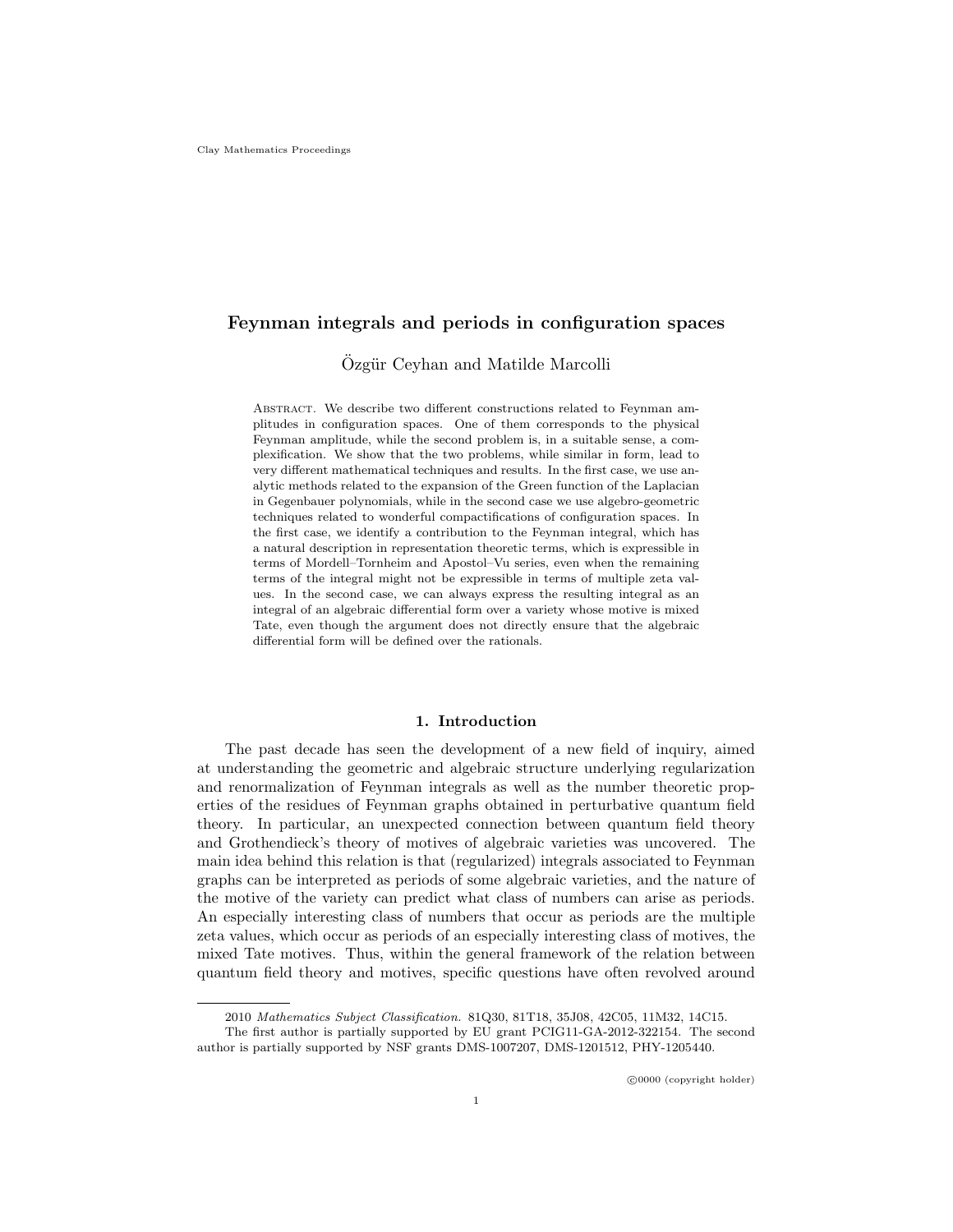whether the specific motives are mixed Tate, and the periods expressible as combinations of multiple zeta values. This area of research has grown rapidly in the past few years, hence the list of relevant references is extensive. Without any claim of completeness, we refer the reader to some of the relevant literature, starting with the paper of Bloch, Esnault and Kreimer [18], including several other contributions to the subject: [6], [7], [8], [9], [19], [21], [22], [23], [24], [25], [32], [35], [53].

In the perturbative expansion in Feynman graphs of a Euclidean scalar massless quantum field theory, one can compute the contributions of individual Feynman graphs either in configuration or in momentum space. A good part of the literature on the subject of motives and periods in quantum field theory has focused on the momentum space picture, and especially the Feynman parametric form, where the contribution of a Feynman graph is interpreted as the (possibly divergent) integral of an algebraic differential form on the complement of a hypersurface (the graph hypersurface) in a projective space. In this setting, the relevant motivic question is the nature of the motive of the graph hypersurface. General results of Belkale and Brosnan [13] show that the graph hypersurfaces additively span a localized version of the Grothendieck ring of varieties, hence they can be arbitrarily far from the mixed Tate case, and more concrete recent results of Doryn, Brown and Doryn, and Schnetz, provided explicit non-mixed-Tate examples, [22], [23], [35].

In this paper, we will focus on the dual picture in configuration space. We will consider both the physical case of the Feynman amplitude and some mathematical generalizations that show similar but different behavior. Clearly, momentum and configuration space approaches are dual pictures, related by a Fourier transform of the propagators, as we will show more precisely in Section 2.4 below. However, Fourier transform is not an algebraic operation, hence there is no a priori reason why it should preserve the nature of motives and periods, other than a general philosophical belief in the consistency of the universe. In other words, Fourier transform preserves the  $L^2$  but not the  $L^1$  norm, hence it does not preserve period integrals. This simply means that one cannot just appeal to Fourier duality to explain the equivalence of the two pictures, in terms of the arithmetic information encoded in the Feynman integrals. One has to develop a mathematical argument that shows what happens in both cases and how they are related.

1.1. Integrals in configuration spaces. In the present paper we will consider two different cases of integrals in configuration spaces. The first case, which we refer to as the real case, corresponds to the physically relevant Feynman integral, while the second case, which we call the *complexified case* is a simple mathematical generalization. We find it instructive to compare these two cases, because although they at first look very similar, they lead to different mathematical techniques and different results.

In both cases, for consistency, we use the following general setting and notation. Let Γ be a Feynman graph of the given Euclidean scalar massless quantum field theory. We assume chosen an orientation of Γ. Let  $D \in \mathbb{N}$  be the spacetime dimension of the theory. Let  $X$  be a  $D$ -dimensional algebraic variety, which contains a dense big cell  $\mathbb{A}^D \subset X$ . Let  $\text{Conf}_{\Gamma}(X) = X^{V_{\Gamma}} \setminus \cup_{e \in E_{\Gamma}} \Delta_e$  denote the configuration space of the graph Γ, where  $\Delta_e = \{x = (x_v) | x_{s(e)} = x_{t(e)}\}$  are the diagonals. The geometry of these configuration spaces and of their wonderful compactifications is described in [28], [49], [50].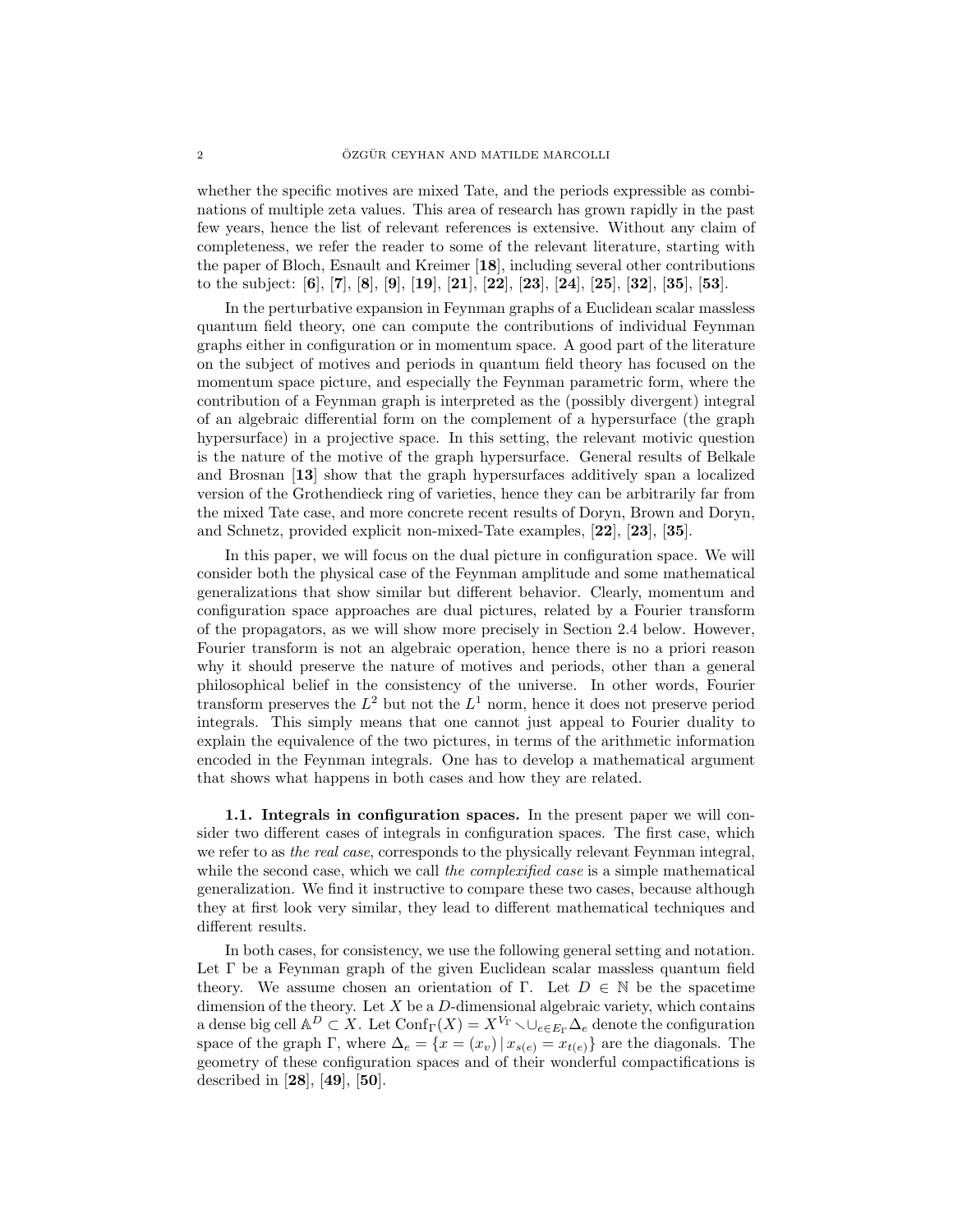1.1.1. The real case. In this case, we associate to the graph  $\Gamma$  the differential form of middle-dimensional degree DN, with  $N = \#V_{\Gamma}$ ,

$$
\omega_{\Gamma} = \prod_{e \in E_{\Gamma}} \frac{1}{\|x_{s(e)} - x_{t(e)}\|^{2\lambda}} \bigwedge_{v \in V_{\Gamma}} dx_v,
$$

where  $D = 2\lambda + 2$ , and where  $\|\cdot\|$  is the Euclidean norm on  $\mathbb{A}^{DN}(\mathbb{C})$ .

This a  $\mathcal{C}^{\infty}$ -differential form with singularities along diagonals  $x_{s(e)} = x_{t(e)}$ . The domain of integration in this case is the middle dimensional locus of real points

$$
\sigma_{\Gamma} = X(\mathbb{R})^{V_{\Gamma}}.
$$

For later purposes, let us emphasize the following two facts:

- (1)  $\omega_{\Gamma}$  is not an algebraic form;
- (2)  $\omega_{\Gamma}$  is not a closed form on Conf<sub>Γ</sub>(X).

1.1.2. The complexified case. In this other case we consider the variety  $Z =$  $X \times X$  with projection  $p: Z \to X$ ,  $p: z = (x, y) \mapsto x$ . We associate to the graph Γ a differential form of middle-dimensional degree  $2DN$ , with  $N = \#V_{\Gamma}$ ,

$$
\omega_{\Gamma}^{(Z)} = \prod_{e \in E_{\Gamma}} \frac{1}{\|x_{s(e)} - x_{t(e)}\|^{2D-2}} \bigwedge_{v \in V_{\Gamma}} dx_v \wedge d\bar{x}_v
$$

where  $||x_{s(e)} - x_{t(e)}|| = ||p(z)_{s(e)} - p(z)_{t(e)}||$ . As chain of integration, in this case, we consider the middle dimensional locus

$$
\sigma^{(Z,y)} = X^{V_{\Gamma}}(\mathbb{C}) = X^{V_{\Gamma}} \times \{y = (y_v)\} \subset Z^{V_{\Gamma}} = X^{V_{\Gamma}} \times X^{V_{\Gamma}}
$$

for a fixed  $y = (y_v | v \in V_\Gamma)$ . In this case, we have the following situation:

- $(1) \omega_{\Gamma}^{(Z)}$  $I_{\Gamma}^{(2)}$  is not an algebraic form;
- $(2) \omega_{\Gamma}^{(Z)}$  $\Gamma_{\Gamma}^{(Z)}$  is a closed form on  $\mathrm{Conf}_{\Gamma}(X) \times X^{V_{\Gamma}}$ .

1.2. Algebraic versus smooth differential forms. In the typical physical situation, the relevant integral is over a locus of real coordinates, corresponding to the physical momenta, or positions. It is in general convenient, in order to apply geometric methods, to extend the differential form from the real locus to an ambient space with complex coordinates. In general, there are inequivalent ways of doing this, which agree on the physically relevant locus of real coordinates. Since the extension to complex coordinates is an artifact and the values on the real locus are all that matters to the computation of the integral, the result is independent of the chosen extension. However, different extensions have different properties and lead to different methods of dealing with the question of the arithmetic nature of the Feynman integral.

1.2.1. Algebraic formulations. Typical algebraic formulations of Feynman integrals extend the integration form from real to complex variables using a quadratic form (algebraic) instead of a Euclidean norm. For example, in momentum space amplitudes, for  $n = \#E_{\Gamma}$ , one writes the amplitude at

$$
U(\Gamma) = \int \frac{\delta(\sum_{i=1}^n \epsilon_{v,i} k_i + \sum_{j=1}^N \epsilon_{v,j} p_j)}{q_1 \cdots q_n} d^D k_1 \cdots d^D k_n,
$$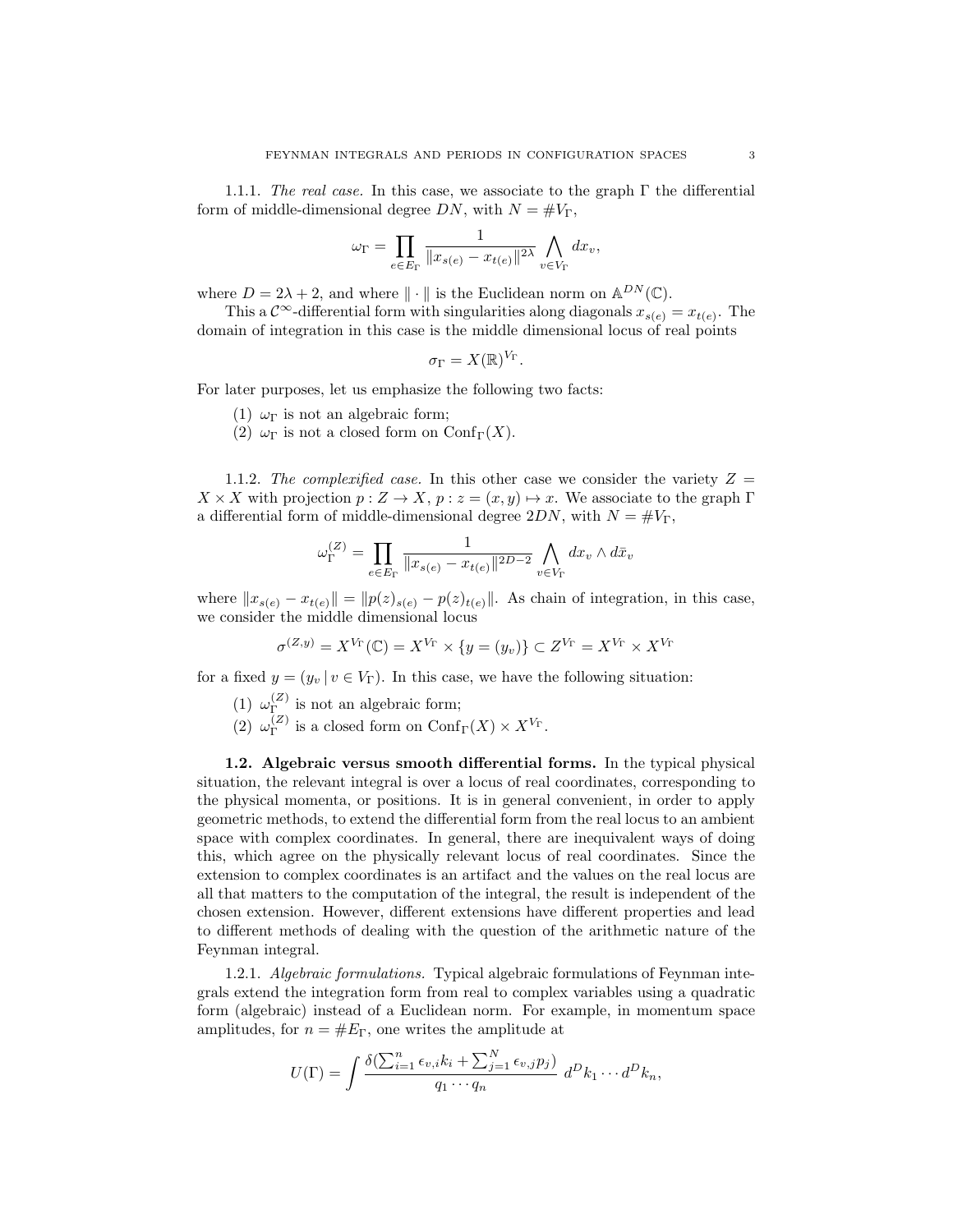where  $\epsilon_{v,i}$  and  $\epsilon_{v,i}$  are incidence matrices for internal and external edges, that express the linear constraints of momentum conservation at vertices, and the denominator is written as a product of quadratic form (in the case with non-zero mass m)

$$
q_e(k_e) = \sum_{j=1}^{D} k_{e,j}^2 + m^2.
$$

In configuration space, with mass  $m = 0$ , the analogous approach would correspond to an integral, for  $N = \#V_{\Gamma}$ ,

$$
U(\Gamma) = \int \frac{1}{Q_1 \cdots Q_n} d^D x_{v_1} \cdots d^D x_{v_N},
$$

where the quadratic forms in the denominator are given by

$$
Q_e(x_{s(e)}, x_{t(e)}) = \sum_{j=1}^{D} (x_{s(e),j} - x_{t(e),j})^2.
$$

This point of view for configuration space integrals was discussed in [28].

The advantage of this algebraic approach to extending the form from real to complex coordinates is that one directly deals with an algebraic differential form. Thus, the interpretation of the Feynman integral as a period (modulo the convergence issue), is completely transparent, as it is manifestly written as an integral of an algebraic differential form on a locus defined by algebraic equations inside an algebraic variety.

The disadvantage of this method is that the singularities of the algebraic differential form occur along a hypersurface defined by the vanishing of the product of quadratic forms  $Q_1 \cdots Q_n$ , and typically the motive of this hypersurface is difficult to control.

1.2.2. Non-algebraic formulation. The non-algebraic formulation, which is our main focus in the present paper, extends the form from real to complex coordinates using a Euclidean norm. The resulting form

$$
\omega_{\Gamma} = \prod_{e \in E_{\Gamma}} \frac{1}{\|x_{s(e)} - x_{t(e)}\|^{2\lambda}} \bigwedge_{v \in V_{\Gamma}} dx_v
$$

is manifestly not an algebraic differential form. It is a smooth  $\mathcal{C}^{\infty}$ -form on the complement of the diagonals  $\Delta_e$ , where it is singular.

The advantage of this approach is that now the locus of singularities of the form is not a hypersurface, but a union of diagonals, which, as we will see more in detail, is much easier to control in geometric and motivic terms.

The obvious disadvantage lies in the fact that, since the form is not algebraic, one cannot directly describe the integral as a period, and one should either use cohomological methods for replacing the form with an algebraic one in the same cohomology class (closed form case) or proceed via some explicit computation that identifies the result as a period by direct inspection (non-closed form case).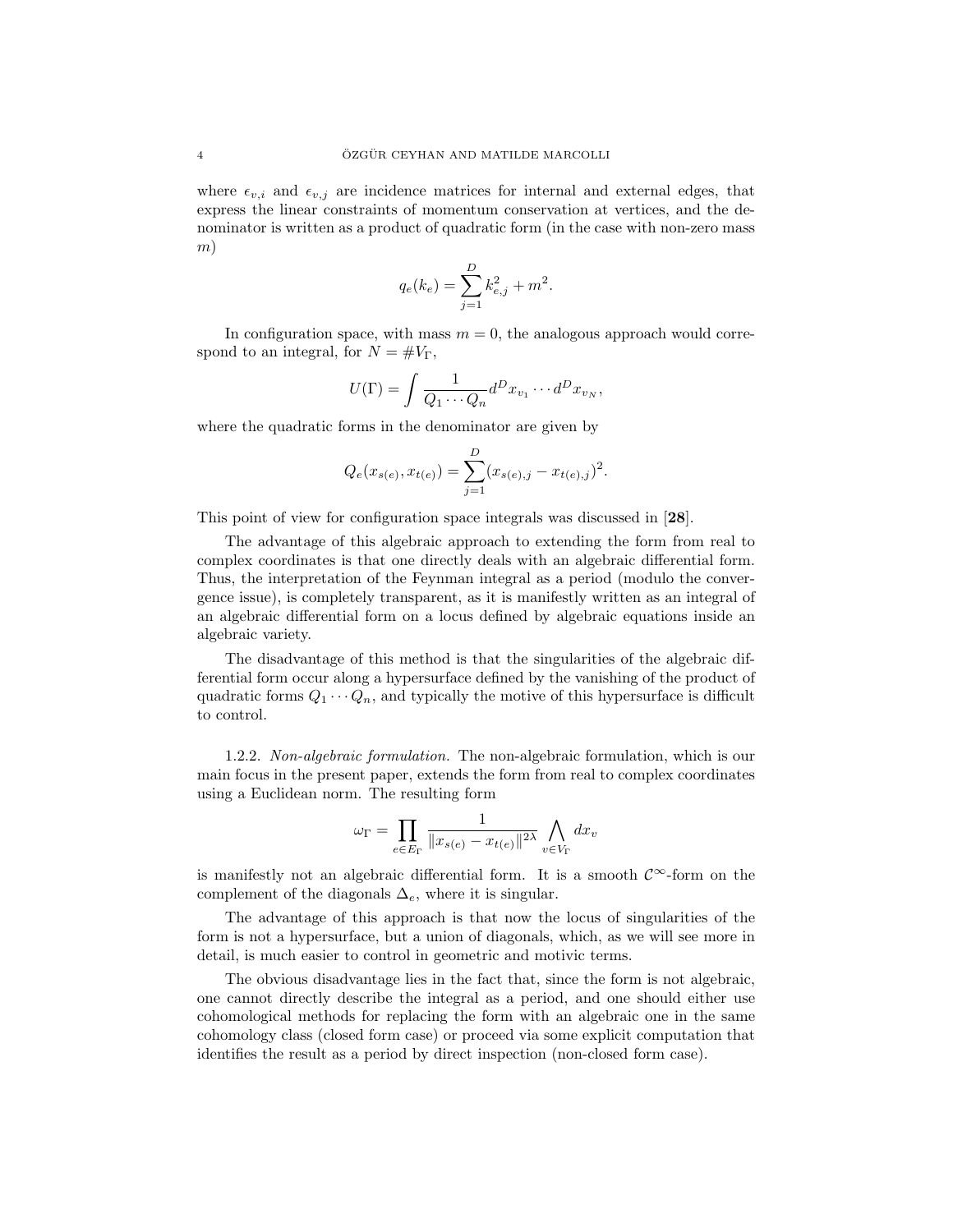1.3. Structure of the paper. Section 2 introduces algebraic varieties  $X^{\mathbf{V}_{\Gamma}}$ and  $Z^{\mathbf{V}_{\Gamma}}$  that describe configuration spaces associated to a Feynman graph  $\Gamma$ , and smooth differential forms on these varieties, with singularities along diagonals, that extend the Feynman rules and Feynman propagators in configuration spaces to varieties containing a dense affine space that represents the "physical space" on which the Feynman diagram integration lives.

We consider three possible variants of the geometry, and of the corresponding differential form, respectively given by the forms  $(2.2)$ ,  $(2.9)$  and  $(2.12)$ , because this will allow us to present different methods of regularization and integration and show, in different ways, how the relation between Feynman integrals and periods of mixed Tate motives arises in the setting of configuration spaces.

These include the "real case" and "complexified case" discussed above, as well as another variant that is related to some interesting integral kernels we will discuss in Section 3.

The geometric setting builds upon our previous work [28], and we will be referring to that source for several of the algebro-geometric arguments we need to use here. In terms of the Feynman amplitudes themselves, the main difference between the approach followed in this paper and the one of [28], as we mentioned above, is in the non-algebraic nature of the differential form. In our previous work  $[28]$  we extended the Feynman propagator to the configuration space  $X^{\mathbf{V}_{\Gamma}}$  as an algebraic differential form, which then had singularities not only along the diagonals, but also along a quadric  $Z_{\Gamma}$  (the configuration space analog of the graph hypersurfaces describing singularities of Feynman amplitudes in momentum space). In this paper, we extend the Feynman propagator to a  $\mathcal{C}^{\infty}$  (non-algebraic) differential form on  $X^{\mathbf{V}_{\Gamma}}$ , which then has singularities only along the diagonals.

In the real case, we will deal with the resulting integrals through analytic methods, and identify a term that is expressible through multiple zeta values. In the complexified case, we will appeal to cohomological arguments to replace the form with an algebraic one. In this second case, we will also use the fact that, having singularities only along diagonals allows us to keep a good control over the motive, which does not leave the mixed Tate class.

Section 3 can be read independently of the rest of the paper (or can be skipped by readers more directly interested in the main results on periods). Its main purpose is to explain the relation between the Feynman amplitudes (2.2), (2.9) and (2.12) and real and complex Green functions and the Bochner–Martinelli integral kernel operator. In particular, we show that the form of the Feynman amplitude leads naturally to a Bochner–Martinelli type theorem, adapted to the geometry of graph configuration spaces, which combines the usual Bochner–Martinelli theorem on complex manifolds [43] and the notion of harmonic functions and Laplacians on graphs.

Section 4 deals with the "real case" (the physical Feynman amplitude). We consider the first form (2.2) as the Feynman amplitude and its restriction to the affine space  $\mathbb{A}^{D\mathbf{V}_{\Gamma}}(\mathbb{R})$  in the real locus in the graph configuration space  $X^{\mathbf{V}_{\Gamma}}$ , with  $X = \mathbb{P}^D(\mathbb{C})$ . We first describe a setting generalizing a recent construction, by Spencer Bloch, of cycles in the configuration spaces  $X^{\mathbf{V}_{\Gamma}}$ . Our setting assigns a middle-dimensional relative cycle, with boundary on the union of diagonals, to any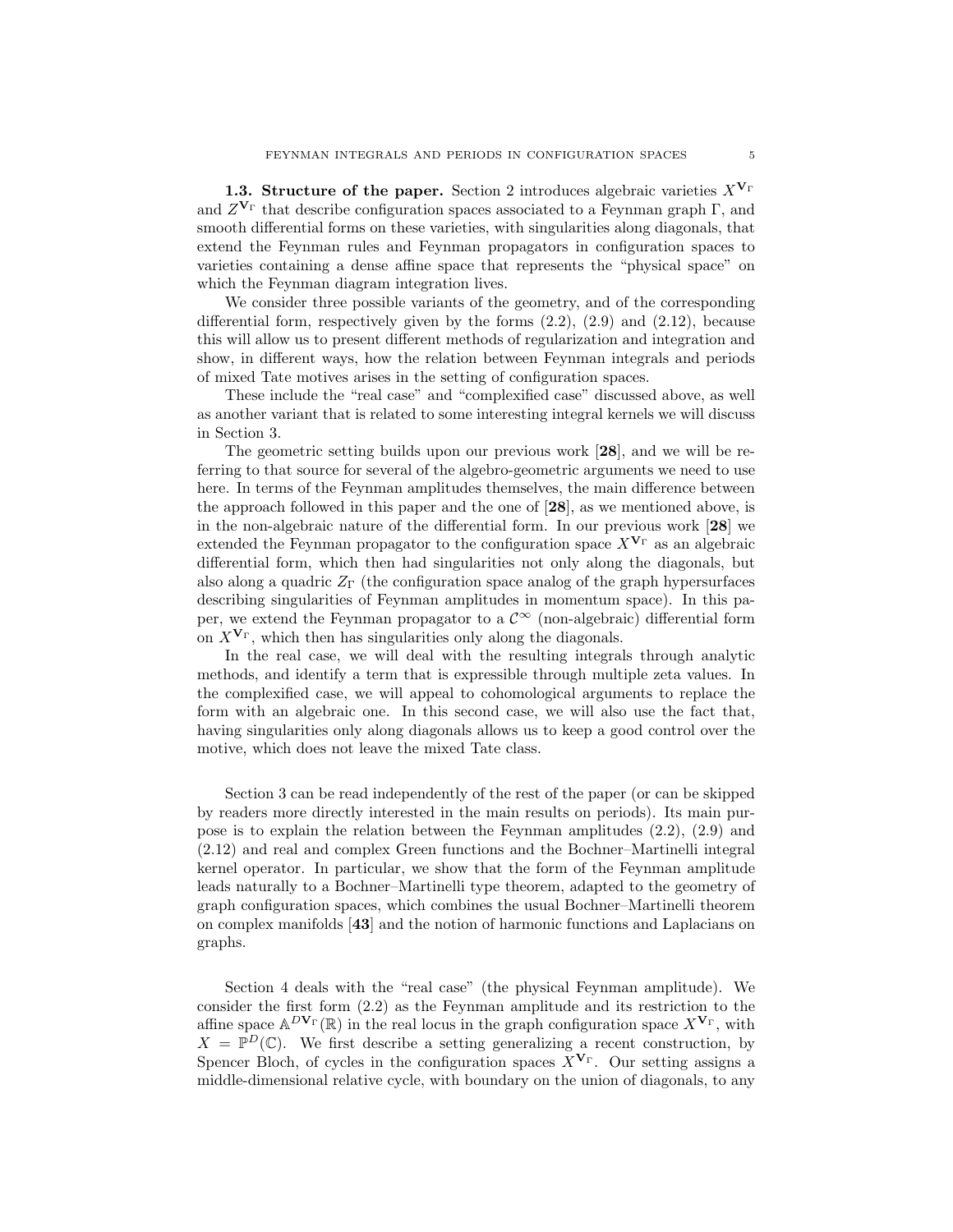acyclic orientation on the graph. We then consider the development of the propagator into Gegenbauer orthogonal polynomials. This is a technique for the calculation of Feynman diagrams in configuration spaces (known as  $x$ -space technique) that is well established in the physics literature since at least the early '80s, [30]. We split these x-space integrals into contributions parameterized by the chains described above. The decompositions of the chains of integration, induces a corresponding decomposition of the Feynman integral into an angular and a radial part. In the case of dimension  $D = 4$ , and for polygon graphs these simplify into integrals over simplexes of polylogarithm functions, which give rise to zeta values. For more general graphs, each star of a vertex contributes a certain combination of integrals of triple integrals of spherical harmonics. These can be expressed in terms of isoscalar coefficients. We compute explicitly, in the case  $D = 4$  the top term of this expansion, and show that, when pairs of half edges are joined together to form an edge of the graph, one obtains a combination of nested sums that can be expressed in terms of Mordell–Tornheim and Apostol–Vu series. This result means that, even when the overall Feynman amplitude would contain non-mixed Tate periods, one can isolate a contribution, which is defined in representation theoretic terms, which remains a mixed Tate period.

Starting with §5, we consider what we called the "complexified case". Here we deal with a different integration form, given by (2.9), which is a generalization of the Feynman amplitude previously considered. This is defined after performing a doubling of the dimension of the relevant configuration spaces  $Z^{\mathbf{V}_{\Gamma}} \simeq (X \times X)^{\mathbf{V}_{\Gamma}}$ . The advantage of passing to this formulation is that one is then dealing with a closed form, unlike the case of (2.2) considered in the previous section, hence cohomological arguments become available. We first describe the simple modifications to the geometry of configuration spaces, with respect to the results of our previous work [28], which are needed in order to deal with this doubling of dimension. We introduce the wonderful compactification  $F(X, \Gamma)$  of the configuration space  $Z^{\mathbf{V}_{\Gamma}}$ , which works pretty much as in the case of the wonderful compactification  $\overline{\text{Conf}}_{\Gamma}(X)$  of  $X^{\mathbf{V}_{\Gamma}}$  described in [28], [49], [50], with suitable modifications. The purpose of passing to the wonderful compactification is to realize the complement of the diagonals in the configuration space explicitly as the complement of a union of divisors intersecting transversely, so that we can describe de Rham cohomology classes in terms of representatives that are algebraic forms with logarithmic poles along the divisors. We also discuss, in this section, the properties of the motive of the wonderful compactification and we verify that, if the underlying variety  $X$  is a Tate motive, the wonderful compactification also is, and so are the unions and intersections of the divisors obtained in the construction. We also describe iterated Poincaré residues of these forms along the intersections of divisors, according to the general theory of iterated Poincaré residues of forms with logarithmic poles,  $[2], [3], [33], [42].$ 

In §6, we consider a first regularization method for the Feynman integral based on the amplitude (2.9), which is essentially a cutoff regularization and is expressed in terms of principal-value currents and the theory of Coleff–Herrera residue currents, [15], [31]. We show that, when we regularize the Feynman integral as a principal value current, the ambiguity is expressed by residue currents supported on the intersections of the divisors of the wonderful compactification, which are related to the iterated Poincaré residues described in  $\S5$ . In particular, when evaluated on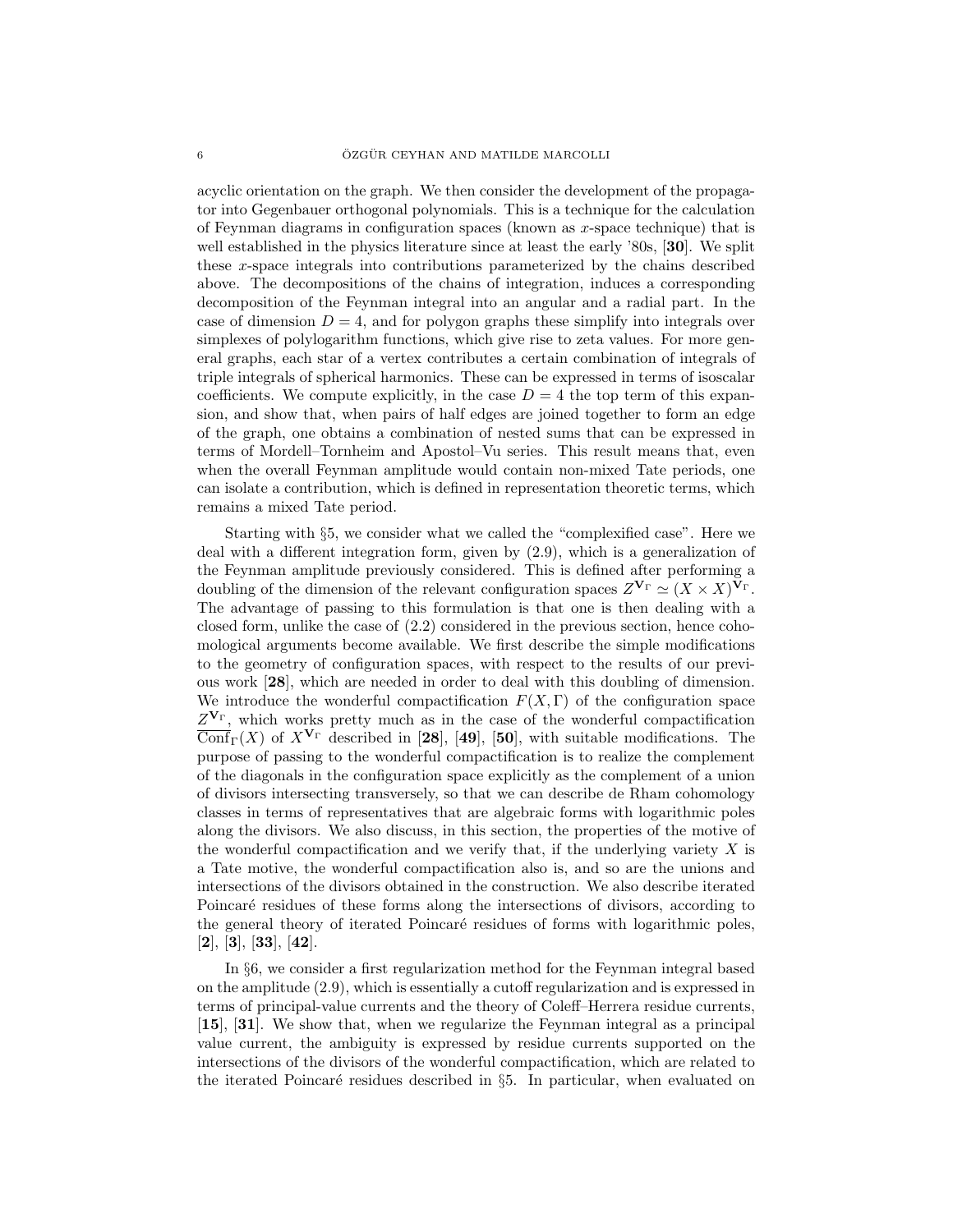algebraic test differential forms on these intersections, the currents describing the ambiguities take values that are periods of mixed Tate motives.

In §7, we introduce a more directly algebro-geometric method of regularization of both the Feynman amplitude form (2.9) and of the chain of integration, which is based on the deformation to the normal cone [37], which we use to separate the chain of integration from the locus of divergences of the form. We check again that the motive of the deformation space constructed using the deformation to the normal cone remains mixed Tate, and we show once again that the regularized Feynman integral obtained in this way gives rise to a period.

### 2. Feynman amplitudes in configuration spaces and complexifications

In the following we let  $X$  be a  $D$ -dimensional smooth projective variety, which contains a dense subset isomorphic to an affine space  $\mathbb{A}^D$ , whose set of real points  $\mathbb{A}^D(\mathbb{R})$  we identify with Euclidean D-dimensional spacetime. For instance, we can take  $X = \mathbb{P}^D$ . We assume that D is even and we write  $D = 2\lambda + 2$ .

**2.1. Feynman graphs.** A graph  $\Gamma$  is a one-dimensional finite CW-complex. We denote the set of vertices of  $\Gamma$  by  $V_{\Gamma}$ , the set of edges by  $E_{\Gamma}$ , and the boundary map by  $\partial_{\Gamma}: E_{\Gamma} \to (V_{\Gamma})^2$ .

When an orientation is chosen on Γ, we write  $\partial_{\Gamma}(e) = \{s(e), t(e)\}\$ , the source and target vertices of the oriented edge e.

A looping edge is an edge for which the two boundary vertices coincide and multiple edges are edges between the same pair of vertices. We assume that our graphs have no looping edges.

2.1.1. Induced subgraphs and quotient graphs. A subgraph  $\gamma \subseteq \Gamma$  is called an *induced subgraph* if its set of vertices  $E_\gamma$  is equal to  $\partial_{\Gamma}^{-1}((V_\gamma)^2)$ , that is,  $\gamma$  has all the edges of  $\Gamma$  on the same set of vertices. We will denote by  $\mathbf{SG}(\Gamma)$  the set of all induced subgraphs of  $\Gamma$  and by

(2.1) 
$$
\mathbf{SG}_k(\Gamma) = \{ \gamma \in \mathbf{SG}(\Gamma) \mid |V_{\gamma}| = k \},
$$

the subset  $\mathbf{SG}_k(\Gamma) \subseteq \mathbf{SG}(\Gamma)$  of all induced subgraphs with k vertices.

For  $\gamma \in \mathbf{SG}(\Gamma)$ , we denote by  $\Gamma//\gamma$  the graph obtained from  $\Gamma$  by shrinking each connected component of  $\gamma$  to a separate vertex. The quotient graph  $\Gamma//\gamma$  does not have looping edges since we consider only induced subgraphs.

2.2. Feynman amplitude. When computing Feynman integrals in configuration space, one considers singular differential forms on  $X^{V_{\Gamma}}$ , integrated on the real locus of this space.

Definition 2.1. The Euclidean massless Feynman amplitude in configuration space is given by the differential form

(2.2) 
$$
\omega_{\Gamma} = \prod_{e \in E_{\Gamma}} \frac{1}{\|x_{s(e)} - x_{t(e)}\|^{2\lambda}} \bigwedge_{v \in V_{\Gamma}} dx_v.
$$

The form  $(2.2)$  defines a  $\mathcal{C}^{\infty}$ -differential form on the configuration space

(2.3) 
$$
\operatorname{Conf}_{\Gamma}(X) = X^{V_{\Gamma}} \setminus \cup_{e \in E_{\Gamma}} \Delta_e,
$$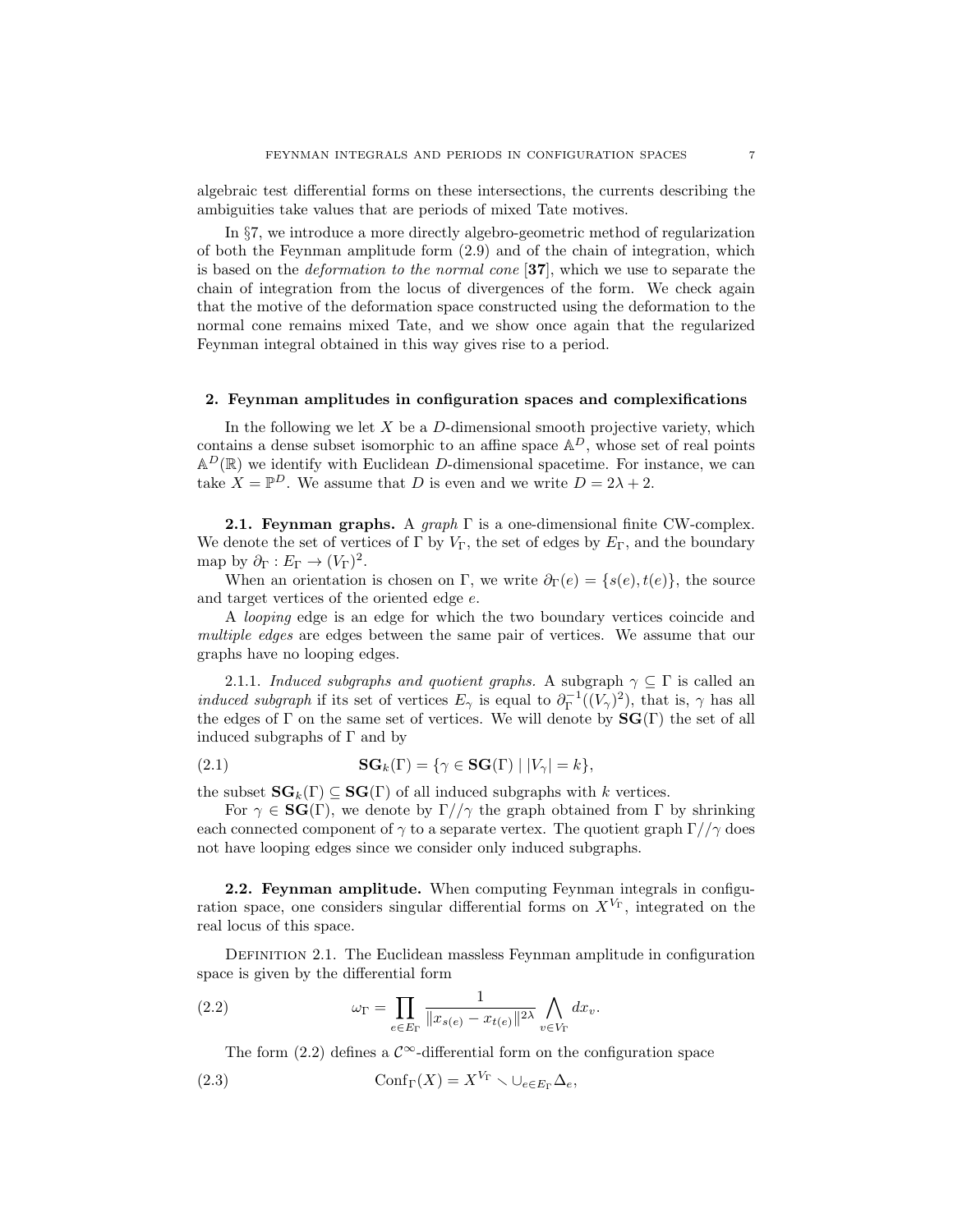with singularities along the diagonals

(2.4) 
$$
\Delta_e = \{ (x_v | v \in V_{\Gamma}) | x_{s(e)} = x_{t(e)} \}.
$$

REMARK 2.2. The diagonals  $(2.4)$  corresponding to edges between the same pair of vertices are the same, consistently with the fact that the notion of degeneration that defines the diagonals is based on "collisions of points" and not on contraction of the edges connecting them. This suggests that we may want to exclude graphs with multiple edges. However, multiple edges play a role in the definition of Feynman amplitudes (see Definition 2.1 above and  $\S 4$  of  $[28]$ ) hence we allow this possibility. On the other hand, the definition of configuration space is void in the presence of looping edges, since the diagonal  $\Delta_e$  associated to a looping edge is the whole space  $X^{V_{\Gamma}}$ , and its complement is empty. Thus, our assumption that graphs have no looping edges is aimed at excluding this geometrically trivial case.

Remark 2.3. As we already discussed in the Introduction, our choice of the (non-algebraic) Euclidean norm  $||x_{s(e)} - x_{t(e)}||^2$  in the Feynman propagator differs from the customary choice of propagator (see for instance [28]) where the algebraic quadratic form  $(x_{s(e)} - x_{t(e)})^2$  is used instead, but these two expressions agree on the locus  $X^{V_{\Gamma}}(\mathbb{R})$  of real points, which is the chain of integration of the Feynman amplitude. The latter choice gives a manifestly algebraic differential form, but at the cost of introducing a hypersurface  $\mathcal{Z}_{\Gamma}$  in  $X^{V_{\Gamma}}$  where the singularities of the form occur, which makes it difficult to control explicitly the nature of the motive. Our choice here only gives a  $\mathcal{C}^{\infty}$  differential form, but the domain of definition is now simply  $\text{Conf}_{\Gamma}(X)$ , whose geometry is much easier to understand than that of  $\mathrm{Conf}_{\Gamma}(X) \setminus \mathcal{Z}_{\Gamma}$ , see [28].

Formally (before considering the issue of divergences), the Feynman integral is obtained by integrating the form (2.2) on the locus of real points of the configuration space.

DEFINITION 2.4. The chain of integration for the Feynman amplitude is taken to be the set of real points of this configuration space,

$$
\sigma_{\Gamma} = X(\mathbb{R})^{V_{\Gamma}}.
$$

The form (2.2) defines a top form on  $\sigma_{\Gamma}$ . There are two sources of divergences in integrating the form (2.2) on  $\sigma_{\Gamma}$ : the intersection between the chain of integration and the locus of divergences of  $\omega_{\Gamma}$ ,

$$
\sigma_{\Gamma} \cap \cup_e \Delta_e = \cup_e \Delta_e(\mathbb{R})
$$

and the behavior at infinity, on  $\Delta_{\infty} := X \setminus \mathbb{A}^D$ . In physics terminology, these correspond, respectively, to the ultraviolet and infrared divergences.

We will address these issues in §4 below.

2.3. Complexification and other variations upon a theme. In addition to the form (2.2) considered above, we will also consider other variants, which will allow us to discuss different possible methods to address the question of periods and in particular the occurrence of multiple zeta values in generalizations of Feynman integrals in configuration spaces. As mentioned in the Introduction, comparing two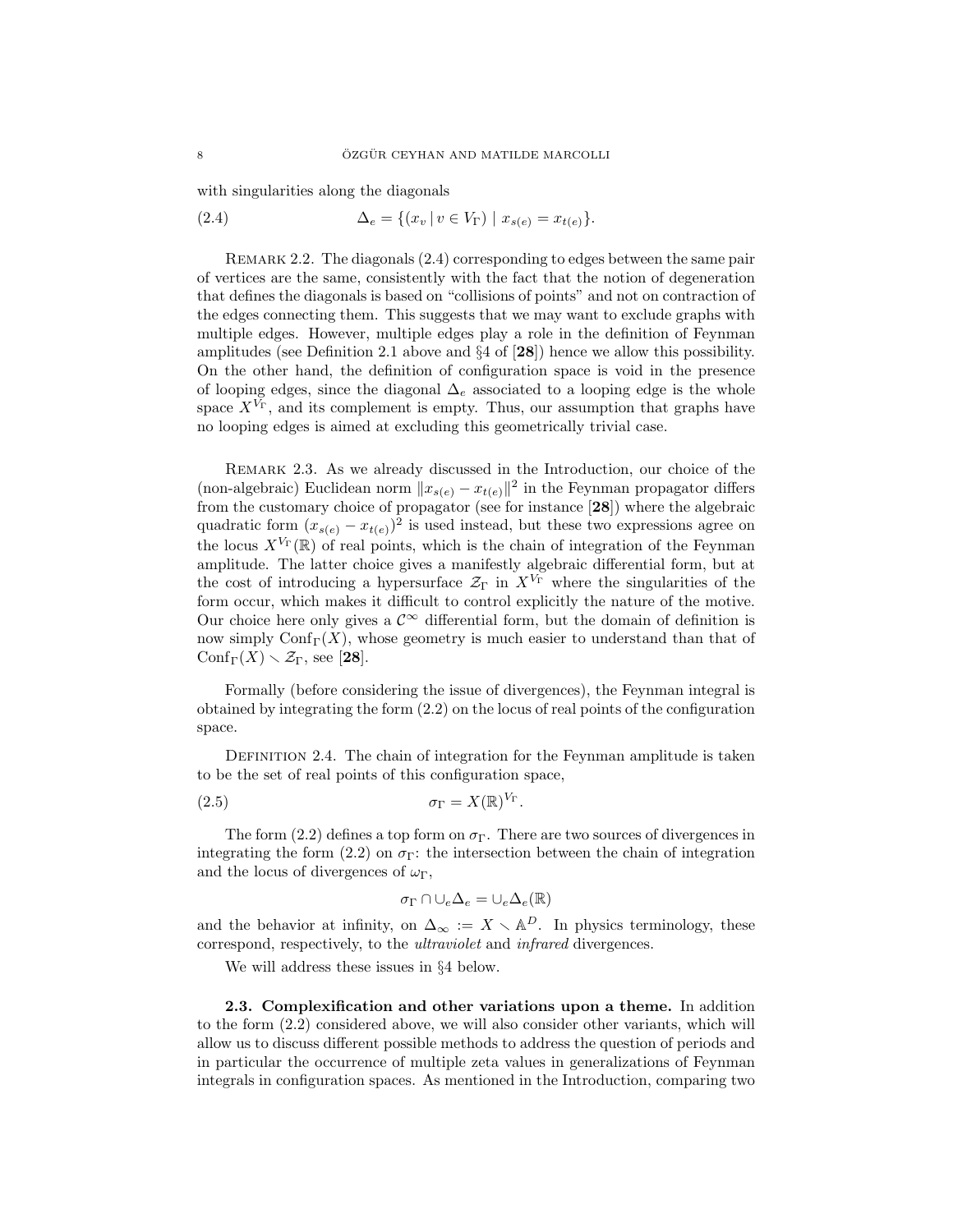apparently very similar cases of the Feynman amplitude (2.2) and of the complexified version (2.9) will allow us to illustrate how these lead to the use of very different mathematical methods.

2.3.1. Complexified case. In this setting, instead of the configuration space  $X^{V_{\Gamma}}$ and its locus of real points  $\sigma = X^{V_{\Gamma}}(\mathbb{R})$ , we will work with a slightly different space, obtained as follows.

As above, let X be a smooth projective variety, and Z denote the product  $X \times X$ . Let  $p: Z \to X$ ,  $p: z = (x, y) \mapsto x$  be the projection.

Given a graph Γ, the *configuration space*  $F(X, \Gamma)$  of Γ in Z is the complement

(2.6) 
$$
Z^{V_{\Gamma}} \setminus \bigcup_{e \in E_{\Gamma}} \Delta_e^{(Z)} \cong (X \times X)^{V_{\Gamma}} \setminus \bigcup_{e \in E_{\Gamma}} \Delta_e^{(Z)},
$$

in the cartesian product  $Z^{V_{\Gamma}} = \{(z_v \mid v \in V_{\Gamma})\}$  of the *diagonals associated to the* edges of Γ,

(2.7) 
$$
\Delta_e^{(Z)} \cong \{(z_v \mid v \in V_\Gamma) \in Z^{V_\Gamma} \mid p(z_{s(e)}) = p(z_{t(e)})\}.
$$

The relation between the configuration space  $F(X, \Gamma)$  and the previously considered Conf<sub>Γ</sub>(X) of (2.3) is described by the following.

LEMMA 2.5. The configuration space  $F(X, \Gamma)$  is isomorphic to

(2.8) 
$$
F(X,\Gamma) \simeq \text{Conf}_{\Gamma}(X) \times X^{V_{\Gamma}},
$$

and the diagonals (2.7) and related to those of (2.4) by  $\Delta_e^{(Z)} \cong \Delta_e \times X^{V_{\Gamma}}$ .

2.3.2. Amplitudes in the complexified case. We assume that the smooth projective variety Z contains a dense open set isomorphic to affine space  $\mathbb{A}^{2D}$ , with coordinates  $z = (x_1, \ldots, x_D, y_1, \ldots, y_D).$ 

DEFINITION 2.6. Given a Feynman  $\Gamma$  with no looping edges, we define the corresponding Feynman amplitude (weight) as

(2.9) 
$$
\omega_{\Gamma}^{(Z)} = \prod_{e \in E_{\Gamma}} \frac{1}{\|x_{s(e)} - x_{t(e)}\|^{2D-2}} \bigwedge_{v \in V_{\Gamma}} dx_v \wedge d\bar{x}_v,
$$

where  $||x_{s(e)} - x_{t(e)}|| = ||p(z)_{s(e)} - p(z)_{t(e)}||$  and where the differential forms  $dx_v$ and  $d\bar{x}_v$  denote, respectively, the holomorphic volume form  $dx_{v,1} \wedge \cdots \wedge dx_{v,D}$  and its conjugate. The chain of integration is given, in this case, by the range of the projection

(2.10) 
$$
\sigma^{(Z,y)} = X^{V_{\Gamma}} \times \{y = (y_v)\} \subset Z^{V_{\Gamma}} = X^{V_{\Gamma}} \times X^{V_{\Gamma}},
$$

for a fixed choice of a point  $y = (y_v | v \in V_\Gamma)$ .

The form (2.9) is a closed  $\mathcal{C}^{\infty}$  differential form on  $F(X,\Gamma)$  of degree 2 dim<sub>C</sub>  $X^{V_{\Gamma}}$  =  $\dim_{\mathbb{C}} Z^{V_{\Gamma}} = 2DN$ , with  $N = \#V_{\Gamma}$ , hence it defines a cohomology class in the group  $H^{2DN}(F(X,\Gamma))$ , and it gives a top form on the locus  $\sigma^{(Z,y)}$ .

In this case, the divergences of  $\int_{\sigma^{(Z,y)}} \omega_{\Gamma}^{(Z)}$  $\Gamma$ <sup>(2)</sup> are coming from the union of the diagonals  $\cup_{e \in E_{\Gamma}} \Delta_e^{(Z)}$  and from the divisor at infinity

(2.11) 
$$
\Delta_{\infty,\Gamma}^{(Z)} := \sigma^{(Z,y)} \smallsetminus \mathbb{A}^{DN}(\mathbb{C}) \times \{y\}.
$$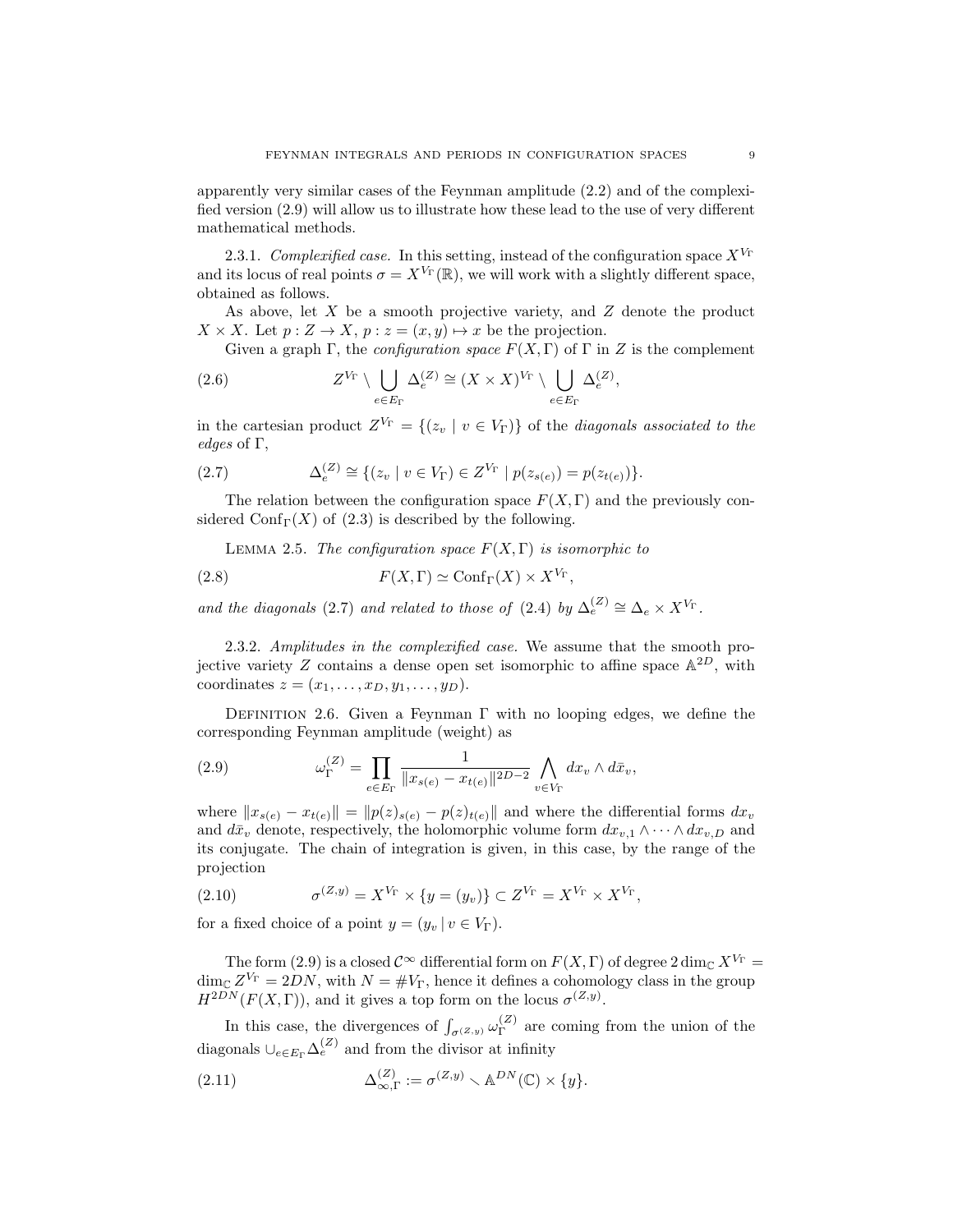with  $N = #V<sub>\Gamma</sub>$ . We will address the behavior of the integrand near the loci  $\cup_{e \in \mathbf{E}_{\Gamma}} \Delta_e^{(Z)}$  and  $\Delta_{\infty,\Gamma}^{(Z)}$  and the appropriate regularization of the Feynman amplitude and the chain of integration in §5 below. When convenient, we will choose coordinates so as to identify the affine space  $\mathbb{A}^{DN}(\mathbb{C}) \times \{y\} \subset \sigma^{(Z,y)}$  with a real affine space  $\mathbb{A}^{2DN}(\mathbb{R})$ , with  $N = \#V_{\Gamma}$ .

2.3.3. Complexified amplitudes and complex Green forms. A variant of the amplitude  $\omega_{\Gamma}^{(Z)}$  $\Gamma^{(2)}$  of (2.9), which we will discuss briefly in §3, is related to the complex Green forms. In this setting, instead of (2.9) one considers the closely related form

(2.12) 
$$
\hat{\omega}_{\Gamma} = \prod_{e \in E_{\Gamma}} \frac{1}{\|x_{s(e)} - x_{t(e)}\|^{2D-2}} \bigwedge_{v \in V_{\Gamma}} \sum_{k=1}^{D} (-1)^{k-1} dx_{v,[k]} \wedge d\bar{x}_{v,[k]},
$$

where the forms  $dx_{v,[k]}$  and  $d\bar{x}_{v,[k]}$  denote

$$
dx_{v,[k]} = dx_{v,1} \wedge \cdots \wedge \widehat{dx_{v,k}} \wedge \cdots \wedge dx_{v,D},
$$
  

$$
d\bar{x}_{v,[k]} = d\bar{x}_{v,1} \wedge \cdots \wedge \widehat{d\bar{x}_{v,k}} \wedge \cdots \wedge d\bar{x}_{v,D},
$$

respectively, with the factor  $dx_{v,k}$  and  $d\bar{x}_{v,k}$  removed.

Notice how, unlike the form considered in (2.9), which is defined on the affine  $\mathbb{A}^{2DN} \subset Z^{V_{\Gamma}}$ , with  $N = \#V_{\Gamma}$ , the form  $(2.12)$  has the same degree of homogeneity  $2D-2$  in the numerator and denominator, when the graph  $\Gamma$  has no multiple edges, hence it is invariant under rescaling of the coordinates by a common non-zero scalar factor.

2.3.4. Distributional interpretation. In the cases discussed above, the amplitudes defined by (2.2) and (2.9) can be given a distributional interpretation, as a pairing of a distribution

(2.13) 
$$
\prod_{e \in E_{\Gamma}} \frac{1}{\|x_{s(e)} - x_{t(e)}\|^{\alpha}},
$$

where  $\alpha$  is either  $2\lambda = D - 2$  or  $2D - 2$ , or  $2D$ , and test forms given in the various cases, respectively, by

- (1) forms  $\phi(x_v) \bigwedge_{v \in V_\Gamma} dx_v$ , where  $\phi$  is a test function in  $C^\infty(\mathbb{A}^{DN}(\mathbb{R}))$ , with  $N = \#V_{\Gamma};$
- (2) forms  $\phi(z_v) \bigwedge_{v \in V_\Gamma} dx_v \wedge d\bar{x}_v$ , with  $\phi(z_v) = \phi(p(z_v)) = \phi(x_v)$  a test function in  $\mathcal{C}^{\infty}(X^{V_{\Gamma}}(\mathbb{C}))$ .

2.3.5. Relation between complexified amplitudes. We have introduced here above two simple mathematical generalization of the Feynman amplitude (2.2), respectively given by (2.9) and (2.12). These are related by a simple operation.

Let  $\tau_{\Gamma}$  denote the form

(2.14) 
$$
\tau_{\Gamma} = \bigwedge_{v \in \mathbf{V}_{\Gamma}} \left( \sum_{k=1}^{D} (-1)^{D+k} dx_{v,k} \wedge d\bar{x}_{v,k} \right).
$$

LEMMA 2.7. The forms  $\omega_{\Gamma}^{(Z)}$  $\int_{\Gamma}^{(2)}$  and  $\hat{\omega}_{\Gamma}$  of (2.9) and (2.12) are related by  $(2.15)$  $_{\Gamma}^{(Z)} = \tau_{\Gamma} \wedge \hat{\omega}_{\Gamma}.$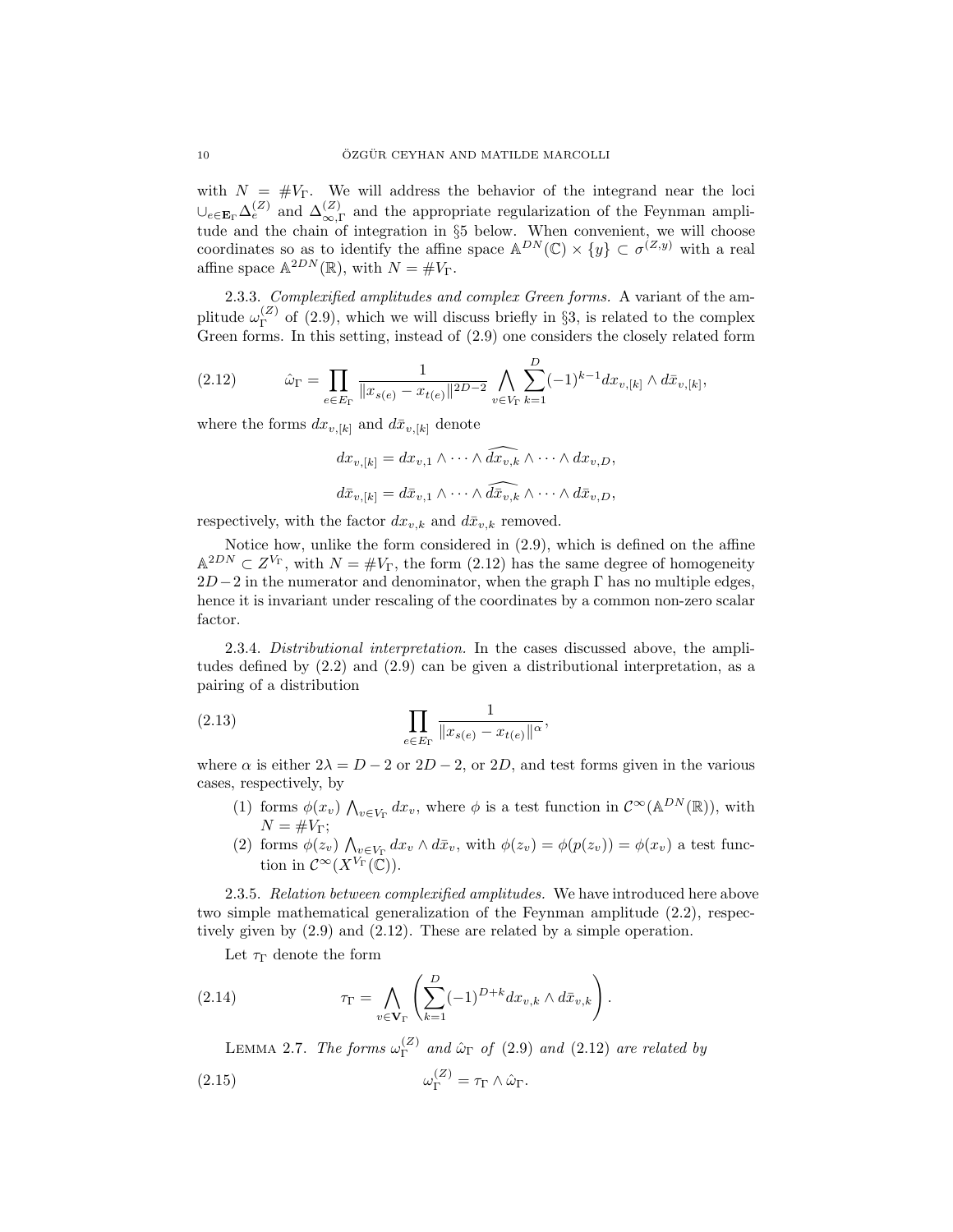PROOF. We have  
\n
$$
\bigwedge_{w \in \mathbf{V}_{\Gamma}} \left( \sum_{j=1}^{D} (-1)^{D-1} (-1)^{j-1} dx_{w,j} \wedge d\bar{x}_{w,j} \right) \wedge \bigwedge_{v \in \mathbf{V}_{\Gamma}} \left( \sum_{k=1}^{D} (-1)^{k-1} dx_{v,[k]} \wedge d\bar{x}_{v,[k]} \right)
$$
\n
$$
= \bigwedge_{v \in \mathbf{V}_{\Gamma}} dx_{v} \wedge d\bar{x}_{v}.
$$

2.4. Amplitudes and Fourier transform. We expand here, briefly, on the comment made in the Introduction regarding amplitudes in momentum and configuration space and Fourier duality between the propagators. This was discussed in greater detail in [29].

In real momentum space, with momentum variables  $k_e \in A^D(\mathbb{R})$ , for each edge  $e \in E_{\Gamma}$ , the form of the Feynman amplitude is a product of edge-propagators

$$
\frac{1}{(m^2 + \|k_e\|^2)}.
$$

In configuration space, as we have seen above, one considers in (2.2) a product of propagators of the form

(2.16) 
$$
G_{0,\mathbb{R}}(x_{s(e)} - x_{t(e)}) := \frac{1}{\|x_{s(e)} - x_{t(e)}\|^{2\lambda}}, \text{ with } D = 2\lambda + 2,
$$

in the massless case. The massive case (which we will not consider in this paper) has a somewhat more complicated expression

$$
G_{m,\mathbb{R}}(x_{s(e)} - x_{t(e)}) := \frac{m^{\lambda}}{(2\pi)^{(\lambda+1)}} \|x_{s(e)} - x_{t(e)}\|^{-\lambda} \mathcal{K}_{\lambda}(m \|x_{s(e)} - x_{t(e)}\|),
$$

with  $\mathcal{K}_{\nu}(z)$  the modified Bessel function.

The expression  $G_{0,\mathbb{R}}(x_{s(e)} - x_{t(e)})$  of (2.16) is the Green function of Laplacian on  $\mathbb{A}^D(\mathbb{R})$ , with  $D = 2\lambda + 2$ :

$$
G_{\mathbb{R}}(x,y) = \frac{1}{\|x-y\|^{2\lambda}}
$$

Similarly the expression  $G_{m,\mathbb{R}}(x_{s(e)}-x_{t(e)})$  above is fundamental solution of Helmholtz equation  $(\Delta + m^2)G = \delta$ .

For test functions  $\varphi \in \mathcal{S}(\mathbb{R}^D)$ , Fourier transform of convolution with the Green function gives

$$
\widehat{(G_{0,\mathbb{R}} \star \varphi)(k)} = \frac{4\pi^{D/2}}{\Gamma(\lambda)} \frac{1}{\|k\|^2} \widehat{\varphi}(k)
$$

$$
\widehat{(G_{m,\mathbb{R}} \star \varphi)(k)} = \frac{1}{(m^2 + \|k\|^2)} \widehat{\varphi}(k).
$$

This shows that, in the real case, the amplitude (2.2) we are considering is indeed the dual picture, under Fourier transform, of the momentum space Feynman integral.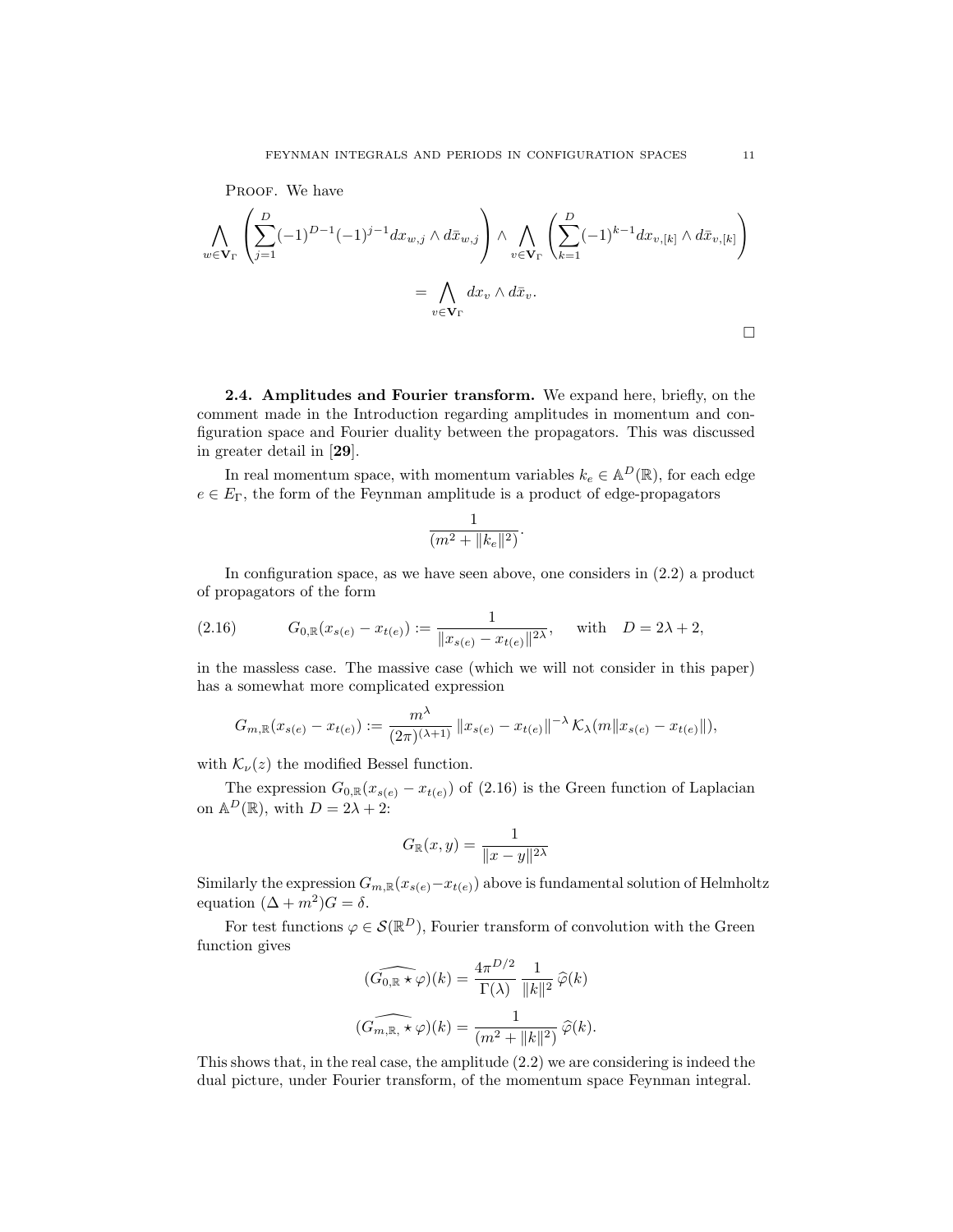When we pass from the Feynman amplitude (2.2) to the complexified amplitude (2.9), we replace the real Laplacian on  $\mathbb{A}^D(\mathbb{R})$  with the complex Laplacian on  $\mathbb{A}^D(\mathbb{C}),$ 

$$
\Delta = \sum_{k=1}^{D} \frac{\partial^2}{\partial x_k \partial \bar{x}_k}.
$$

The Green function of the complex Laplacian is given by

(2.17) 
$$
G_{\mathbb{C}}(x,y) = \frac{-(D-2)!}{(2\pi i)^D ||x-y||^{2D-2}},
$$

which is the expression that replaces  $(2.16)$  when passing from  $(2.2)$  to  $(2.9)$ . This shows why (2.9) can be regarded as a natural generalization of (2.2).

### 3. Amplitudes and Bochner–Martinelli kernels

In this section, using the relation between the Feynman amplitude  $\omega_{\Gamma}$  of (2.2) and the Green functions of the Laplacian, we compute  $d\omega_{\Gamma}$  in terms of an integral kernel associated to the graph  $\Gamma$  and the affine space  $\mathbb{A}^{DN_{\Gamma}} \subset X^{V_{\Gamma}}$ , with  $N_{\Gamma} = \#V_{\Gamma}$ . We also discuss the relation between the complexified amplitude  $\omega_{\Gamma}^{(Z)}$  $\Gamma^{(2)}$  of  $(2.9)$  and the Bochner–Martinelli kernel.

3.1. Real Green functions and differentials. As before, we consider the Green function of the real Laplacian on  $\mathbb{A}^D(\mathbb{R})$ , with  $D = 2\lambda + 2$ , given by

(3.1) 
$$
G_{\mathbb{R}}(x,y) = \frac{1}{\|x-y\|^{2\lambda}}.
$$

Consider then the differential form  $\omega = G_{\mathbb{R}}(x, y) dx \wedge dy$ . This corresponds to the Feynman amplitude (2.2) in the case of the graph consisting of a single edge, with configuration space  $(X \times X) \setminus \Delta$ , with  $\Delta = \{(x, y) | x = y\}$  the diagonal.

LEMMA 3.1. The form  $\omega = G_{\mathbb{R}}(x, y) dx \wedge dy$  is not closed. Its differential is given by

(3.2) 
$$
d\omega = -\lambda \sum_{k=1}^{D} \frac{(x_k - y_k)}{\|x - y\|^D} \left( dx \wedge dy \wedge d\bar{x}_k - dx \wedge dy \wedge d\bar{y}_k \right).
$$

PROOF. We have

$$
d\omega = \bar{\partial}\omega = \sum_{k=1}^{D} \frac{\partial G_{\mathbb{R}}}{\partial \bar{x}_k} dx \wedge dy \wedge d\bar{x}_k + \sum_{k=1}^{D} \frac{\partial G_{\mathbb{R}}}{\partial \bar{y}_k} dx \wedge dy \wedge d\bar{y}_k.
$$

We then see that

$$
\frac{\partial \|x-y\|^{-2\lambda}}{\partial \bar x_k} = -\lambda \frac{(x_k-y_k)}{\|x-y\|^D}, \quad \text{ and } \quad \frac{\partial \|x-y\|^{-2\lambda}}{\partial \bar y_k} = \lambda \frac{(x_k-y_k)}{\|x-y\|^D},
$$

so that we obtain (3.2).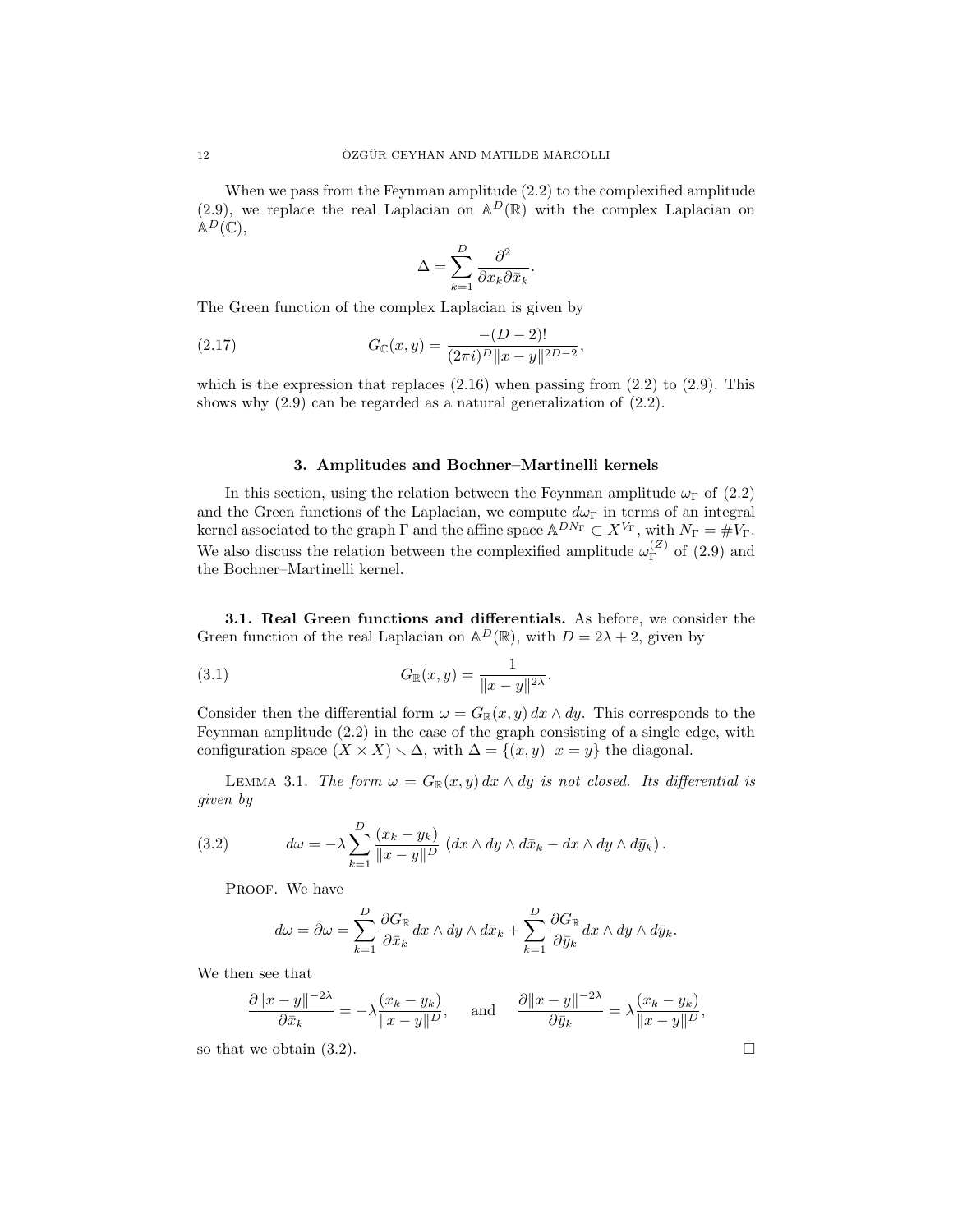3.2. Feynman amplitudes and integral kernels on graphs. We first consider the form defining the Feynman amplitude  $\omega_{\Gamma}$  of (2.2). It is not a closed form. In fact, we compute here explicitly its differential  $d\omega_{\Gamma}$  in terms of some integral kernels associated to graphs.

Recall that, given a graph  $\Gamma$  and a vertex  $v \in V_{\Gamma}$ , the graph  $\Gamma \setminus \{v\}$  has (3.3)  $V_{\Gamma \setminus \{v\}} = V_{\Gamma} \setminus \{v\}, \text{ and } E_{\Gamma \setminus \{v\}} = E_{\Gamma} \setminus \{e \in E_{\Gamma} \mid v \in \partial(e)\},$ 

that is, one removes a vertex along with its star of edges.

DEFINITION 3.2. Suppose given a graph  $\Gamma$  and a vertex  $v \in V_{\Gamma}$ . Let  $N_{\Gamma} = \#V_{\Gamma}$ . Let  $\epsilon_v = (-1)^{N_{\Gamma}} \epsilon'_v$ , where  $\epsilon'_v$  is the sign determined by

$$
\epsilon'_v \left( \bigwedge_{w \neq v} dx_w \right) \wedge dx_v = \bigwedge_{v' \in \mathbf{V}_{\Gamma}} dx_{v'}.
$$

Let  $S_{\Gamma,v}$  and  $T_{\Gamma,v}$  be the expressions defined as

(3.4) 
$$
S_{\Gamma,v} = \prod_{e \in E_{\Gamma}: v = s(e)} \frac{1}{\|x_v - x_{t(e)}\|^{2\lambda}}, \qquad T_{\Gamma,v} = \prod_{e \in E_{\Gamma}: v = t(e)} \frac{1}{\|x_{s(e)} - x_v\|^{2\lambda}}.
$$

Also denote by  $\kappa_{v,w}$  the expression

(3.5) 
$$
\kappa_{v,w} = \sum_{k=1}^{D} \frac{(x_{v,k} - x_{w,k})}{\|x_v - x_w\|^D}.
$$

We define the differential form (3.6)

$$
\kappa_{\Gamma,v}^{\mathbb{R}} = \epsilon_v \left( S_{\Gamma,v} \sum_{e:v=s(e)} T_{\Gamma \smallsetminus e,v} \kappa_{v,t(e)} - T_{\Gamma,v} \sum_{e:v=t(e)} S_{\Gamma \smallsetminus e,v} \kappa_{s(e),v} \right) dx_v \wedge d\bar{x}_{v,k},
$$

in the coordinates  $x = (x_v | v \in V_\Gamma)$ . Given an oriented graph Γ, we then consider the integral kernel

(3.7) 
$$
\mathcal{K}_{\mathbb{R},\Gamma} = \lambda \sum_{v \in \mathbf{V}_{\Gamma}} \omega_{\Gamma \setminus \{v\}} \wedge \kappa_{\Gamma,v}^{\mathbb{R}},
$$

where  $\omega_{\Gamma \setminus \{v\}}$  is the form (2.2) for the graph (3.3).

PROPOSITION 3.3. The differential d $\omega_{\Gamma}$  is the integral kernel  $\mathcal{K}_{\mathbb{R},\Gamma}$  of (3.7).

PROOF. First observe that, for  $\omega_{\Gamma}$  the Feynman amplitude of (2.2), we have  $d\omega_{\Gamma} = \bar{\partial}\omega_{\Gamma}$ , that is,

$$
d\omega_{\Gamma} = \sum_{v \in V_{\Gamma}} \sum_{k=1}^{D} (-1)^{N_{\Gamma}} \frac{\partial}{\partial \bar{x}_{v,k}} \omega_{\Gamma} \wedge d\bar{x}_{v,k},
$$

with  $N_{\Gamma} = \#V_{\Gamma}$ . We introduce the notation

(3.8) 
$$
v_{\Gamma,v} = \prod_{e:v \notin \partial(e)} \frac{1}{\|x_{s(e)} - x_{t(e)}\|^{2\lambda}}.
$$

We can then write, for any given  $v \in V_{\Gamma}$ ,

$$
\prod_{e\in E_\Gamma} \frac{1}{\|x_{s(e)}-x_{t(e)}\|^{2\lambda}} = \upsilon_{\Gamma,v} S_{\Gamma,v} T_{\Gamma,v},
$$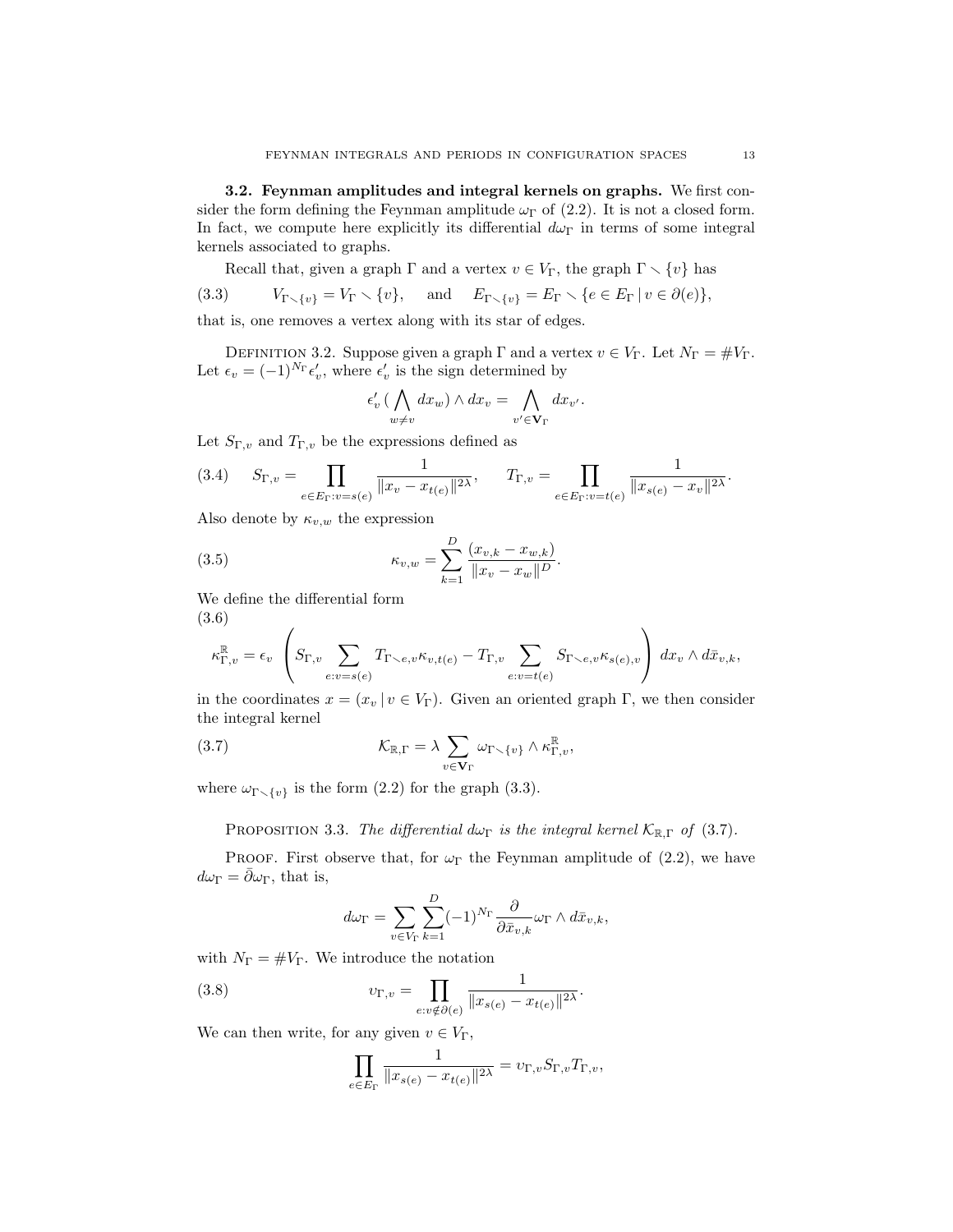and we obtain

$$
\partial_{\bar{x}_{v,k}} \left( \prod_e \frac{1}{\|x_{s(e)} - x_{t(e)}\|^{2\lambda}} \right) = v_{\Gamma,v} S_{\Gamma,v} \partial_{\bar{x}_{v,k}} T_{\Gamma,v} + v_{\Gamma,v} T_{\Gamma,v} \partial_{\bar{x}_{v,k}} S_{\Gamma,v}.
$$

We also have

$$
\frac{\partial}{\partial \bar{x}_{v,k}} T_{\Gamma,v} = \lambda \sum_{e:v=t(e)} T_{\Gamma \smallsetminus e,v} \frac{-(x_{s(e),k} - x_{v,k})}{\|x_{s(e)} - x_v\|^D}
$$

$$
\frac{\partial}{\partial \bar{x}_{v,k}} S_{\Gamma,v} = \lambda \sum_{e:v=s(e)} S_{\Gamma \smallsetminus e,v} \frac{(x_{v,k} - x_{t(e),k})}{\|x_v - x_{t(e)}\|^D},
$$

where we used the fact that, for  $z, w \in \mathbb{A}^D$ , one has

$$
\frac{\partial}{\partial \bar{w}_k} \frac{1}{\|z - w\|^{2\lambda}} = -\frac{\lambda (w_k - z_k)}{\|z - w\|^{D}}.
$$

Thus, we find

$$
d\omega_{\Gamma} = \lambda (-1)^{\mathbf{V}_{\Gamma}} \sum_{v \in \mathbf{V}_{\Gamma}} v_v \bigwedge_{w \neq v} dx_w \wedge \kappa_{\Gamma,v}^{\mathbb{R}}.
$$

We then identify the term  $v_v \wedge_{w \neq v} dx_w$  with the form  $\omega_{\Gamma \smallsetminus \{v\}}$ .

It is easy to see that this recovers (3.2) in the case of the graph consisting of two vertices and a single edge between them.

3.3. Complex Green functions and the Bochner–Martinelli kernel. On  $\mathbb{A}^D(\mathbb{C}) \subset X$  the complex Laplacian

$$
\Delta = \sum_{k=1}^{D} \frac{\partial^2}{\partial x_k \partial \bar{x}_k}.
$$

.

has a fundamental solution of the form  $(D > 1)$ 

(3.9) 
$$
G_{\mathbb{C}}(x,y) = \frac{-(D-2)!}{(2\pi i)^D ||x-y||^{2D-2}}
$$

The Bochner–Martinelli kernel is given by

(3.10) 
$$
\mathcal{K}_{\mathbb{C}}(x,y) = \frac{(D-1)!}{(2\pi i)^D} \sum_{k=1}^D (-1)^{k-1} \frac{\bar{x}_k - \bar{y}_k}{\|x-y\|^{2D}} d\bar{x}_{[k]} \wedge dx,
$$

where we write

$$
dx = dx_1 \wedge \cdots \wedge dx_D
$$
 and  $d\bar{x}_{[k]} = d\bar{x}_1 \wedge \cdots \wedge \widehat{d\bar{x}_k} \wedge \cdots \wedge d\bar{x}_D$ ,

with the k-th factor removed. The following facts are well known (see [43],  $\S 3.2$ and [48]):

(3.11) 
$$
\mathcal{K}_{\mathbb{C}}(x,y) = \sum_{k=1}^{D} (-1)^{k-1} \frac{\partial G_{\mathbb{C}}}{\partial x_k} d\bar{x}_{[k]} \wedge dx
$$

$$
=(-1)^{D-1}\partial_x G_{\mathbb{C}} \wedge \sum_{k=1}^D d\bar{x}_{[k]} \wedge dx_{[k]}.
$$

where  $\partial_x$  and  $\bar{\partial}_x$  denote the operators  $\partial$  and  $\bar{\partial}$  in the variables  $x = (x_k)$ . For fixed y, the coefficients of  $\mathcal{K}_{\mathbb{C}}(x, y)$  are harmonic functions on  $\mathbb{A}^D \setminus \{y\}$  and  $\mathcal{K}_{\mathbb{C}}(x, y)$ is closed,  $d_x\mathcal{K}(x, y) = 0$ . Moreover, the Bochner–Martinelli integral formula holds: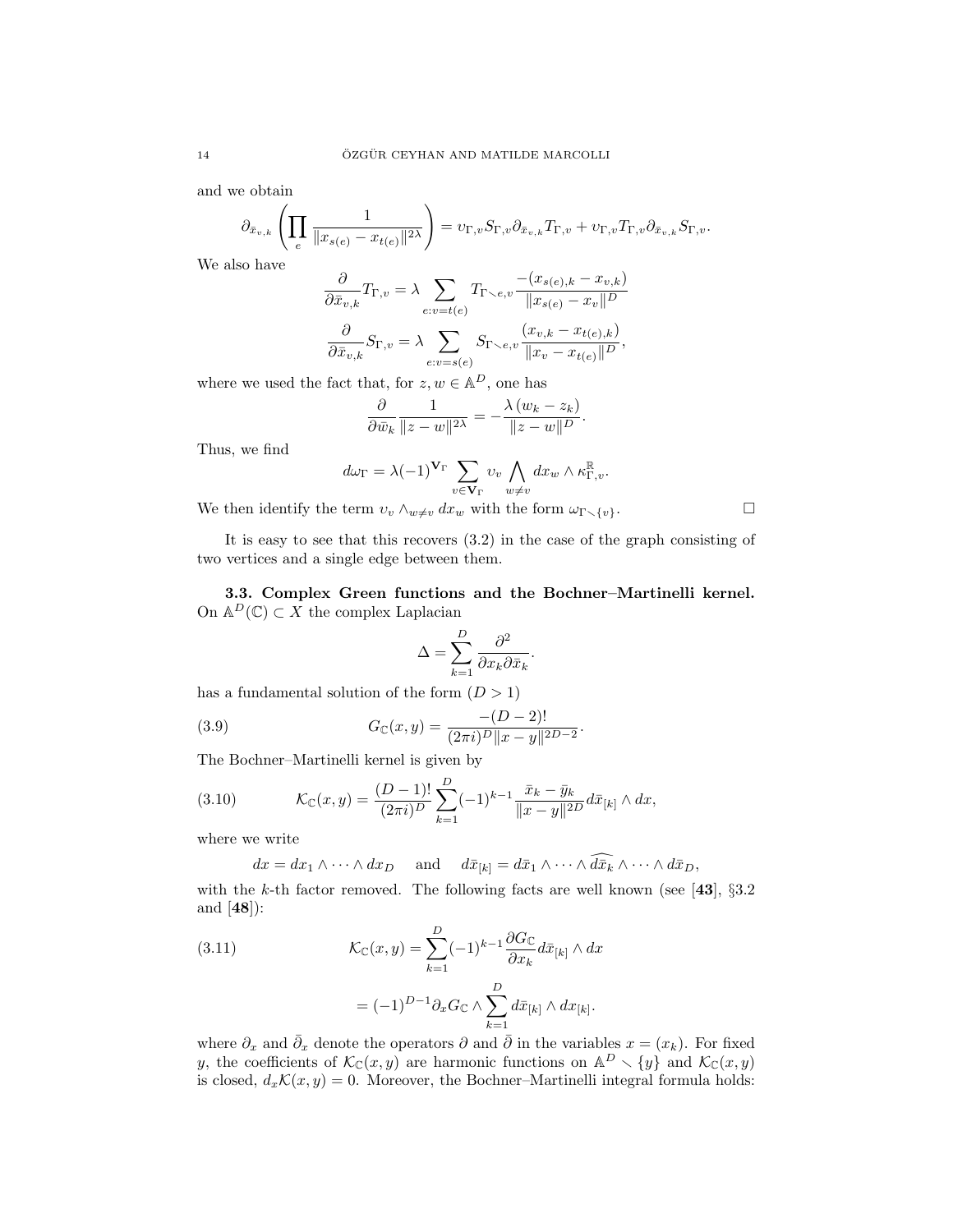for a bounded domain  $\Sigma$  with piecewise smooth boundary  $\partial \Sigma$ , a function  $f \in C^2(\overline{\Sigma})$ and for  $y \in \Sigma$ ,

(3.12) 
$$
f(y) = \int_{\partial \Sigma} f(x) \mathcal{K}_{\mathbb{C}}(x, y) + \int_{\Sigma} \Delta(f)(x) G_{\mathbb{C}}(x, y) d\bar{x} \wedge dx - \int_{\partial \Sigma} G_{\mathbb{C}}(x, y) \mu_f(x),
$$
  
where  $\mu_f(x)$  is the form

where  $\mu_f(x)$  is the form

(3.13) 
$$
\mu_f(x) = \sum_{k=1}^{D} (-1)^{D+k-1} \frac{\partial f}{\partial \bar{x}_k} dx_{[k]} \wedge d\bar{x}.
$$

The integral (3.12) vanishes when  $y \notin \Sigma$ . A related Bochner–Martinelli integral, which can be derived from  $(3.12)$  (see Thm 1.3 of  $[48]$ ) is of the form

(3.14) 
$$
f(y) = \int_{\partial \Sigma} f(x) \mathcal{K}_{\mathbb{C}}(x, y) - \int_{\Sigma} \bar{\partial} f \wedge \mathcal{K}_{\mathbb{C}}(x, y),
$$

for  $y \in \Sigma$  and  $f \in \mathcal{C}^1(\overline{\Sigma})$ , with  $\overline{\partial} f = \sum_k \partial_{\overline{x}_k} f \, d\overline{x}_k$ .

Similarly, one can consider Green forms associated to the Laplacians on  $\Omega^{p,q}$ forms and related Bochner–Martinelli kernels, see [65].

3.4. Complexified amplitudes and the Bochner–Martinelli kernels. We now consider the Feynman amplitude  $\hat{\omega}_{\Gamma}$  of (2.12) in the complexified case discussed in §2.3.3. We first introduce a Bochner–Martinelli (BM) kernel for graphs.

3.4.1. Bochner–Martinelli kernel for graphs. We define Bochner–Martinelli kernels for graphs in the following way.

Suppose given an oriented graph  $\Gamma$  and vertices  $v, w \in V_{\Gamma}$ . In the coordinates  $x_v, x_w \in X^{V_{\Gamma}},$  consider the forms

(3.15) 
$$
\kappa_{v,w}^{\mathbb{C}} = \sum_{k=1}^{D} (-1)^{k-1} \frac{\bar{x}_{v,k} - \bar{x}_{w,k}}{\|x_v - x_w\|^{2D}} dx_v \wedge d\bar{x}_{v,[k]},
$$

(3.16) 
$$
\kappa_{v,w}^{\mathbb{C},*} = \sum_{k=1}^{D} (-1)^{k-1} \frac{x_{v,k} - x_{w,k}}{\|x_v - x_w\|^{2D}} dx_{v,[k]} \wedge d\bar{x}_v.
$$

We construct two kinds of integral kernels, in terms of the  $\kappa_{v,w}^{\mathbb{C}}$  and  $\kappa_{v,w}^{\mathbb{C},*}$  and of expressions

(3.17) 
$$
S_{\Gamma,v}^{\mathbb{C}} = \prod_{\substack{e \in E_{\Gamma} \\ v = s(e)}} \frac{1}{\|x_v - x_{t(e)}\|^{2D-2}}, \qquad T_{\Gamma,v}^{\mathbb{C}} = \prod_{\substack{e \in E_{\Gamma} \\ v = t(e)}} \frac{1}{\|x_{s(e)} - x_v\|^{2D-2}}.
$$

which are the analogs of (3.4) in the complexified case.

DEFINITION 3.4. For an oriented graph  $\Gamma$  and a vertex  $v \in V_{\Gamma}$ , we set

(3.18) 
$$
\kappa_{\Gamma,v}^{\mathbb{C}} = \sum_{e:v=s(e)} S_{\Gamma,v}^{\mathbb{C}} T_{\Gamma\smallsetminus e,v}^{\mathbb{C}} \kappa_{v,t(e)}^{\mathbb{C}} - \sum_{e:v=t(e)} S_{\Gamma\smallsetminus e,v}^{\mathbb{C}} T_{\Gamma,v}^{\mathbb{C}} \kappa_{s(e),v}^{\mathbb{C}}.
$$

$$
(3.19) \qquad \qquad \kappa_{\Gamma,v}^{\mathbb{C},*} = \sum_{e:v=s(e)} S_{\Gamma,v}^{\mathbb{C}} T_{\Gamma\smallsetminus e,v}^{\mathbb{C}} \kappa_{v,t(e)}^{\mathbb{C},*} - \sum_{e:v=t(e)} S_{\Gamma\smallsetminus e,v}^{\mathbb{C}} T_{\Gamma,v}^{\mathbb{C}} \kappa_{s(e),v}^{\mathbb{C},*}.
$$

We also define a simpler BM kernel for graphs, of the form

(3.20) 
$$
\kappa_{\Gamma,v}^{BM,C} = \sum_{e:v \in \partial(e)} \epsilon_e \,\kappa_{s(e),t(e)}^{\mathbb{C}} \, dx_v \wedge d\bar{x}_{v,[k]}
$$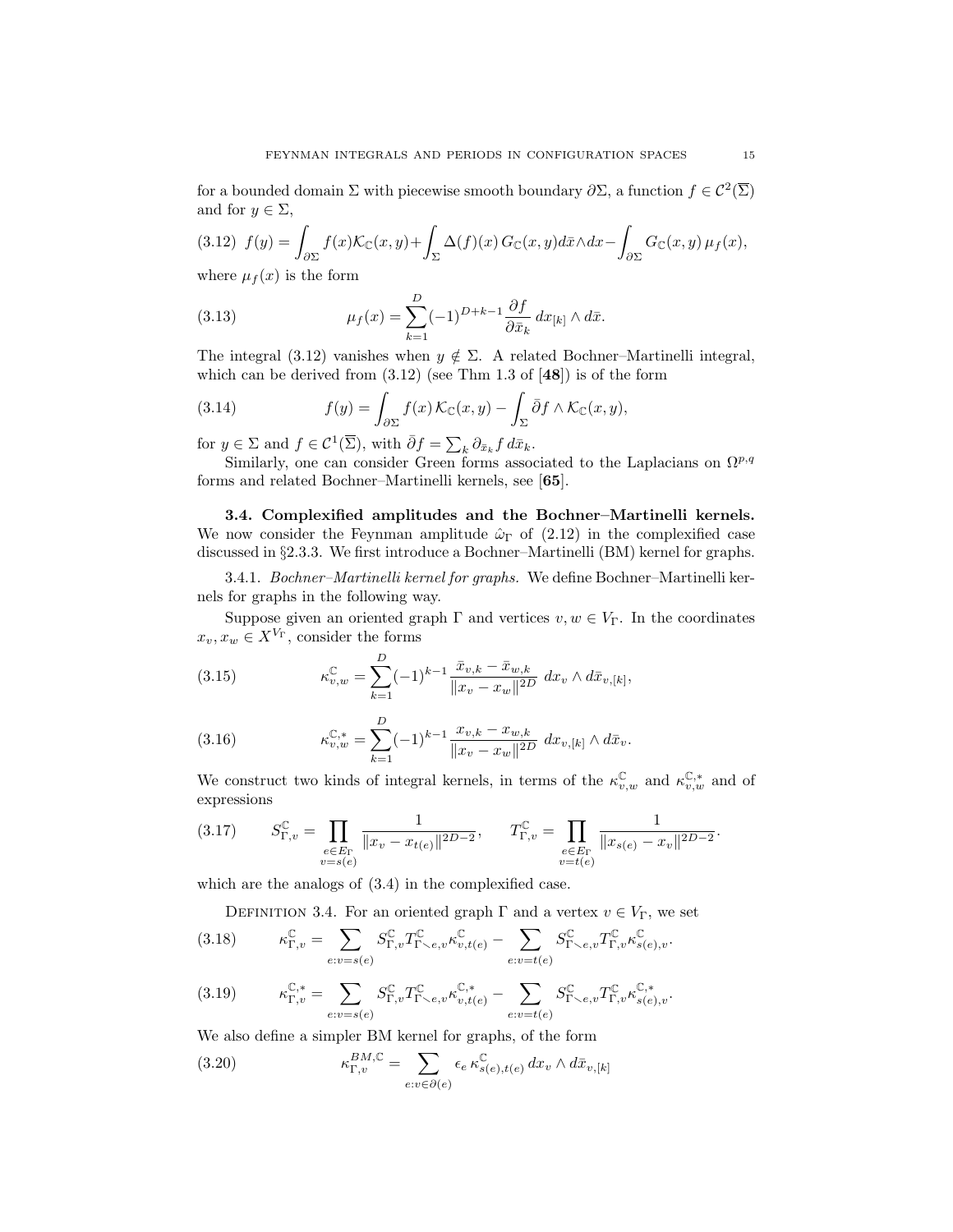and

(3.21) 
$$
\kappa_{\Gamma,v}^{BM,\mathbb{C},*} = \sum_{e:v \in \partial(e)} \epsilon_e \, \kappa_{s(e),t(e)}^{\mathbb{C},*} \, dx_{v,[k]} \wedge d\bar{x}_v,
$$

where the sign  $\epsilon_e$  is  $\pm 1$  depending on whether  $v = s(e)$  or  $v = t(e)$ .

3.4.2. Complexified amplitude and Bochner–Martinelli kernel. The Bochner– Martinelli kernel of graphs defined above is related to the Feynman amplitude (2.12) by the following.

PROPOSITION 3.5. Let  $\hat{\omega}_{\Gamma}$  be the Feynman amplitude (2.12). Then

(3.22) 
$$
\partial \hat{\omega}_{\Gamma} = \sum_{v \in V_{\Gamma}} \epsilon_v \; \hat{\omega}_{\Gamma \smallsetminus \{v\}} \wedge \kappa_{\Gamma,v}^{\mathbb{C}}
$$

(3.23) 
$$
\bar{\partial}\hat{\omega}_{\Gamma} = \sum_{v \in V_{\Gamma}} \epsilon_v \ \hat{\omega}_{\Gamma \setminus \{v\}} \wedge (-1)^{D-1} \kappa_{\Gamma,v}^{\mathbb{C},*},
$$

where the sign  $\epsilon_v$  is defined by

$$
\epsilon_v \left( \bigwedge_{w \neq v} \sum_k (-1)^{k-1} dx_{w,[k]} \wedge d\bar{x}_{w,[k]} \right) \wedge \left( \sum_k (-1)^{k-1} dx_{v,[k]} \wedge d\bar{x}_{v,[k]} \right) = \left( \bigwedge_{v' \in V_{\Gamma}} \sum_k (-1)^{k-1} dx_{v',[k]} \wedge d\bar{x}_{v',[k]}.
$$

PROOF. The argument is analogous to Proposition 3.3.

3.5. Bochner–Martinelli integral on graphs. There is an analog of the classical Bochner–Martinelli integral (3.14) for the kernel (3.18) of graphs.

We first recall some well known facts about the Laplacian on graphs, see e.g. [14]. Given a graph  $\Gamma$ , one defines the exterior differential  $\delta$  from functions on  $V_{\Gamma}$  to functions on  $E_{\Gamma}$  by

$$
(\delta h)(e) = h(s(e)) - h(t(e))
$$

and the  $\delta^*$  operator from functions on edges to functions on vertices by

$$
(\delta^*\xi)(v) = \sum_{e:v=s(e)} \xi(e) - \sum_{e:v=t(e)} \xi(e).
$$

Thus, the Laplacian  $\Delta_{\Gamma} = \delta^* \delta$  on  $\Gamma$  is given by

$$
(\Delta_{\Gamma} f)(v) = \sum_{e:v=s(e)} (h(v) - h(t(e)) - \sum_{e:v=t(e)} (h(s(e)) - h(v))
$$

$$
= N_v h(v) - \sum_{e:v\in\partial(e)} h(v_e),
$$

where  $N_v$  is the number of vertices connected to v by an edge, and  $v_e$  is the other endpoint of e (we assume as usual that  $\Gamma$  has no looping edges). Thus, a harmonic function h on a graph is a function on  $V_{\Gamma}$  satisfying

(3.24) 
$$
h(v) = \frac{1}{N_v} \sum_{e:v \in \partial(e)} h(v_e).
$$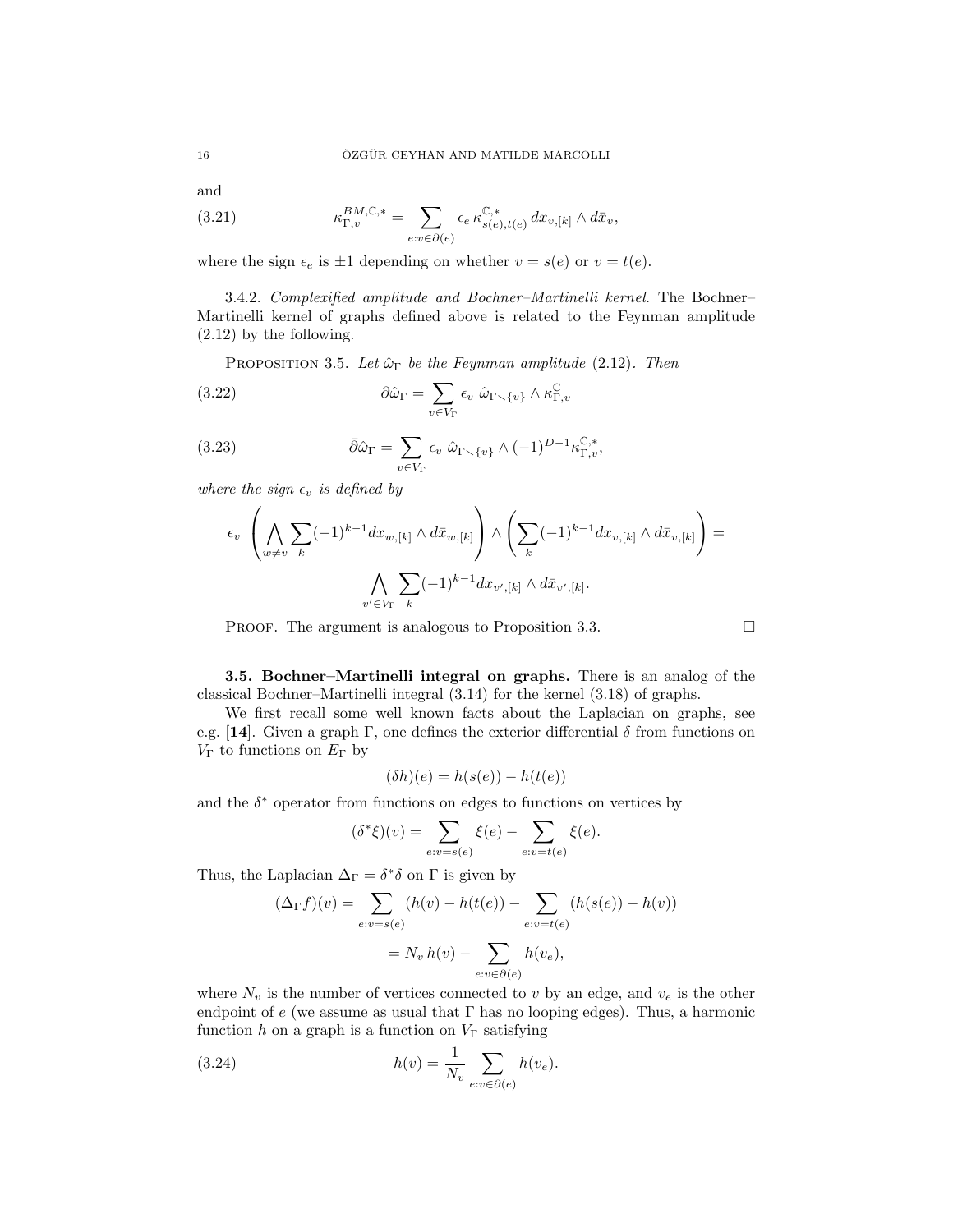Motivated by the usual notion of graph Laplacian  $\Delta_{\Gamma}$  and the harmonic condition (3.24) for graphs recalled here above, we introduce an operator

(3.25) 
$$
(\Delta_{\Gamma,v} f)(x) = \sum_{e:v \in \partial(e)} f(x_{v_e}),
$$

which assigns to a complex valued function f defined on  $\mathbb{A}^D \subset X$  a complex valued function  $\Delta_{\Gamma,v} f$  defined on  $X^{V_{\Gamma}}$ .

We then have the following result.

PROPOSITION 3.6. Let f be a complex valued function defined on  $\mathbb{A}^D \subset X$ . Also suppose given a bounded domain  $\Sigma$  with piecewise smooth boundary  $\partial \Sigma$  in  $\mathbb{A}^D$ and assume that f is  $C^1$  on  $\overline{\Sigma}$ . For a given  $v \in V_{\Gamma}$  consider the set of  $x = (x_w) \in$  $\mathbb{A}^{D|\mathbf{V}_{\Gamma}|} \subset X^{\mathbf{V}_{\Gamma}}$ , such that  $x_{v_e} \in \Sigma$  for all  $v_e \neq v$  endpoints of edges  $e$  with  $v \in \partial(e)$ . For such  $x = (x_w)$  we have (3.26)

$$
(\Delta_{\Gamma,v}f)(x) = \frac{(D-1)!}{(2\pi i)^D N_v} \left( \int_{\partial \Sigma} f(x_v) \kappa_{\Gamma,v}^{BM,\mathbb{C}}(x) - \int_{\Sigma} \bar{\partial}_{x_v} f(x_v) \wedge \kappa_{\Gamma,v}^{BM,\mathbb{C}}(x) \right),
$$

with  $\kappa_{\Gamma,v}^{BM,C}$  and  $\kappa_{\Gamma,v}^{BM,C}$  as in (3.20) and (3.21), where the integration on  $\Sigma$  and  $\partial \Sigma$ is in the variable  $x_v$  and  $\Delta_{\Gamma,v} f$  is defined as in (3.25).

PROOF. We have

$$
\int_{\partial \Sigma} f(x_v) \kappa_{\Gamma,v}^{BM, \mathbb{C}}(x) dx = \sum_{e:v \in \partial(e)} \epsilon_e \int_{\partial \Sigma} f(x_v) \sum_{k=1}^D (-1)^{k-1} \frac{(\bar{x}_{s(e),k} - \bar{x}_{t(e),k})}{\|x_{s(e)} - x_{t(e)}\|^{2D}} \eta_v
$$

where

$$
\eta_v = dx_v \wedge d\bar{x}_{v,[k]}.
$$

We write the integral as

$$
\sum_{e:v=s(e)} \int_{\partial \Sigma} f(x_v) \sum_{k=1}^{D} (-1)^{k-1} \frac{(\bar{x}_{v,k} - \bar{x}_{v_e,k})}{\|x_v - x_{v_e}\|^{2D}} \eta_v
$$

$$
- \sum_{e:v=t(e)} \int_{\partial \Sigma} f(x_v) \sum_{k=1}^{D} (-1)^{k-1} \frac{(\bar{x}_{v_e,k} - \bar{x}_{v,k})}{\|x_v - x_{v_e}\|^{2D}} \eta_v
$$

$$
= \sum_{e:v \in \partial(e)} \int_{\partial \Sigma} f(x_v) \sum_{k=1}^{D} (-1)^{k-1} \frac{(\bar{x}_{v,k} - \bar{x}_{v_e,k})}{\|x_v - x_{v_e}\|^{2D}} \eta_v.
$$

The case of the integral on  $\Sigma$  is analogous. We then apply the classical result (3.14) about the Bochner–Martinelli integral and we obtain

$$
\int_{\partial \Sigma} f(x) \kappa_{\Gamma,v}^{BM, \mathbb{C}}(x) - \int_{\Sigma} \bar{\partial}_{x_v} f(x) \wedge \kappa_{\Gamma,v}^{BM, \mathbb{C}}(x) = \frac{(2\pi i)^D}{(D-1)!} \sum_{e:v \in \partial(e)} f(x_{v_e}).
$$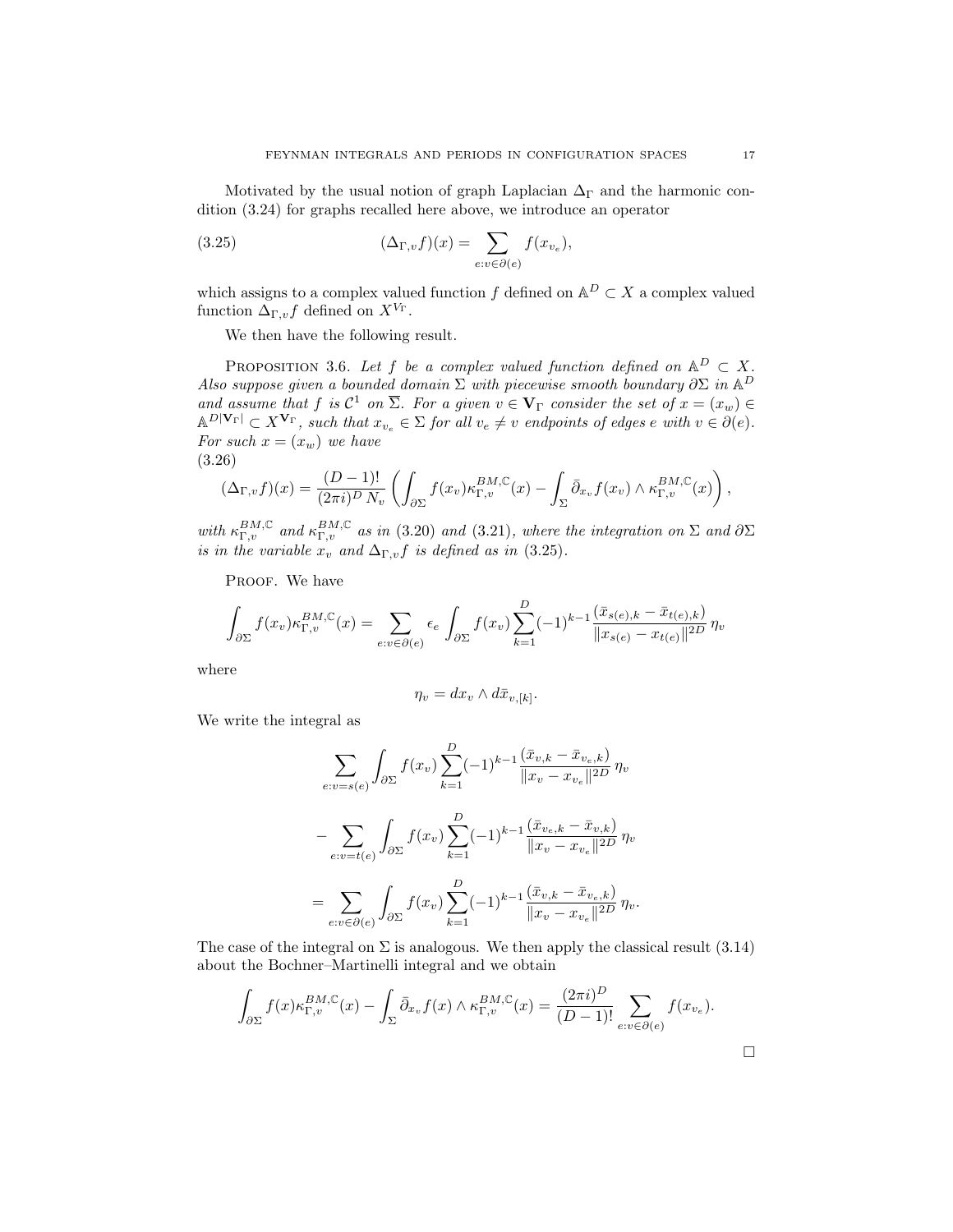3.6. Bochner–Martinelli kernel and forms with logarithmic poles. In view of our discussion, later in the paper, about replacing the complexified amplitude by an algebraic form with logarithmic poles, we mention here a well known property of the Bochner–Martinelli kernel, which provides a completely explicit toy model model case for the kind of substitution we aim for in the more general case of the complexified amplitude.

Consider then the Bochner–Martinelli form, for  $x, w \in \mathbb{C}^D$ 

(3.27) 
$$
\Psi(x,y) = \sum_{k=1}^{D} (-1)^{k-1} \frac{(\bar{x}_k - \bar{y}_k)}{\|x - y\|^{2D}} dx \wedge d\bar{x}_{[k]}
$$

Let  $\Omega^{D-1}$  be the pullback, under the projection  $p: \mathbb{C}^D \setminus \{0\} \to \mathbb{P}^{D-1}(\mathbb{C}),$ of the Kähler volume form of the Fubini–Study metric on  $\mathbb{P}^{D-1}(\mathbb{C})$ , and let  $\pi$ :  $\text{Bl}_y(\mathbb{C}^D) \to \mathbb{C}^D$  denote the projection of the blowup of  $\mathbb{C}^D$  at a point y. We then have the following result.

LEMMA 3.7. The pullback  $\pi^*(\Psi)$  of the Bochner-Martinelli form (3.27) is  $(3.28)$  $^*(\Psi) = C \theta \wedge \Omega^{D-1},$ 

where  $\Omega$  is as above and  $\theta = d \log(\lambda)$  on the fibers  $\{\lambda x\}_{\lambda \in \mathbb{C}}$ , and with the constant  $C \in \mathbb{Q}(2\pi i).$ 

PROOF. The result follows as in [43], pp. 371-373. One checks with a direct computation that the constant is given by  $C = (2\pi i)^{D-1}/(D-1)!$ .

Lemma 3.8. The form

(3.29) 
$$
\hat{\omega}_{v,w} = ||x_v - x_w||^{-(2D-2)} \sum_{k=1}^{D} (-1)^{k-1} dx_{v,[k]} \wedge d\bar{x}_{v,[k]}
$$

satisfies

$$
(3.30) \t\t \t\t \partial \hat{\omega}_{v,w} = \Psi(x_v, x_w).
$$

where the  $\partial$ -operator is taken in the  $x_v$  variables.

PROOF. The form  $\partial \hat{\omega}_{v,w}$  is given by

$$
\sum_{j=1}^{D} \frac{\partial}{\partial x_{v,j}} \left( \frac{1}{\|x_w - x_v\|^{2D-2}} \right) dx_{v,j} \wedge \sum_{k=1}^{D} (-1)^{k-1} dx_{v,[k]} \wedge d\bar{x}_{v,[k]} = \Psi(x_v, x_w).
$$

Note that the form  $\hat{\omega}_{v,w}$  of (3.29) is the form  $\hat{\omega}_{\Gamma}$  for the graph  $\Gamma$  consisting of two vertices  $v, w$  and a single edge between them. We then have the following result, which shows that the form  $\hat{\omega}_{v,w}$  can be replaced by an algebraic form with logarithmic poles, up to a coboundary.

PROPOSITION 3.9. Let  $\pi$  be the projection of the blowup along  $\Delta = \{x_v = x_w\}.$ The form  $\hat{\omega}_{v,w}$  satisfies, for some form  $\xi$ ,

(3.31) 
$$
\pi^*(\hat{\omega}_{v,w}) = C \log(\lambda) \Omega^{D-1} + d\xi,
$$

with  $C = (2\pi i)^{D-1}/(D-1)!$ .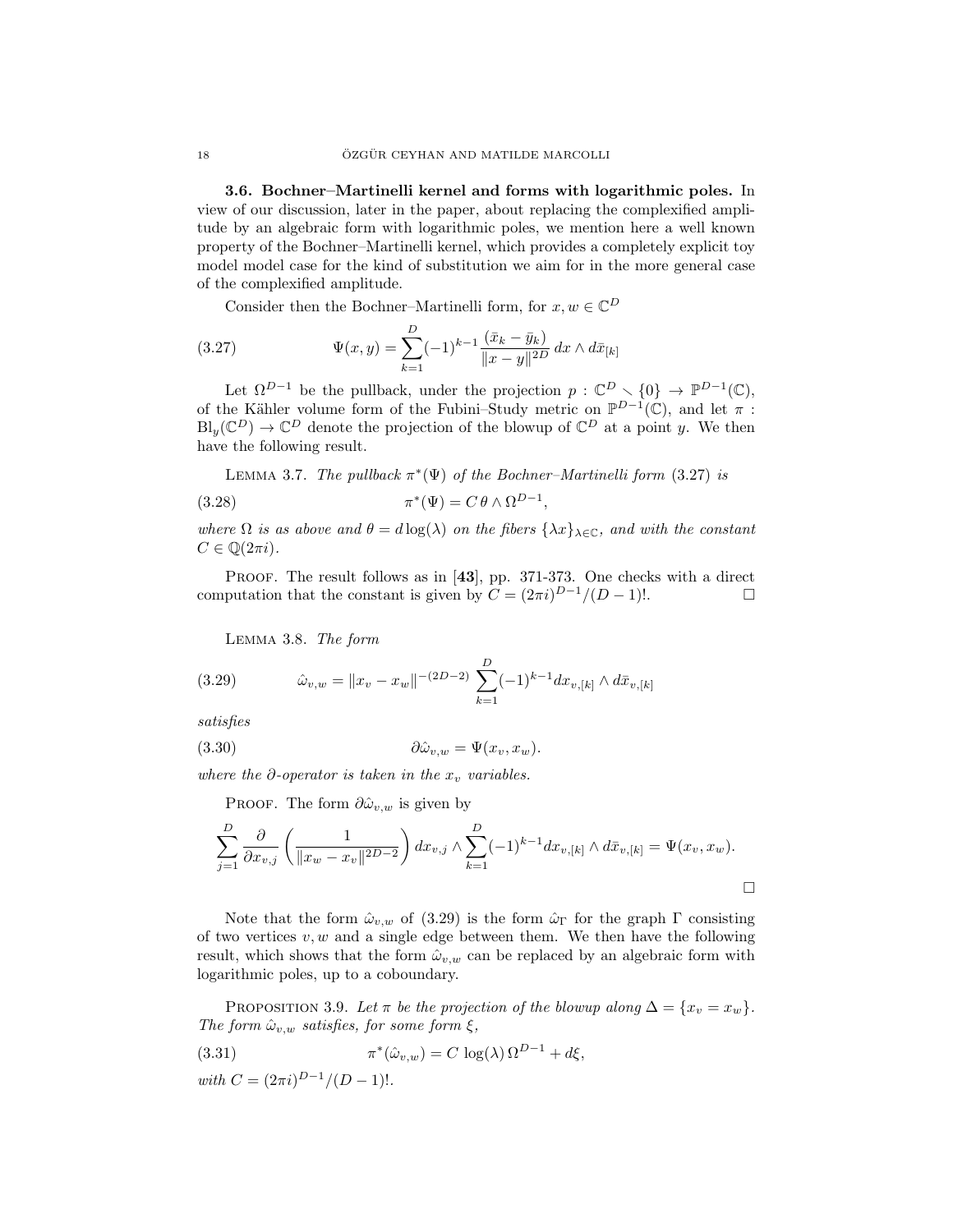PROOF. By (3.28) and (3.30), we have  $\partial \pi^*(\hat{\omega}_{v,w}) = C \theta \wedge \Omega^{D-1}$  and  $\bar{\partial} \pi^*(\hat{\omega}_{v,w}) =$ 0. Thus, we have

$$
d(\pi^*(\hat{\omega}_{v,w}) - C \log(\lambda) \Omega^{D-1}) = 0.
$$

The cohomology of the blowup is given additively by (see  $[43]$ , p. 605)

$$
H^*(\text{Bl}_{\Delta}(\mathbb{P}^{D-1}\times \mathbb{P}^{D-1}))=\pi^*H^*(\mathbb{P}^{D-1}\times \mathbb{P}^{D-1})\oplus H^*(E)/\pi^*H^*(\Delta).
$$

This has no odd dimensional cohomology, hence for the above form of degree  $2D-1$ we obtain that  $\pi^*(\hat{\omega}_{v,w})$  and  $C \log(\lambda) \Omega^{D-1}$  differ by a coboundary, with C as in Lemma 3.7.  $\Box$ 

In particular, as a direct consequence of the previous result, in the case of a tree we obtain the following.

COROLLARY 3.10. If the graph  $\Gamma$  is a tree, then

$$
\pi^*(\hat{\omega}_{\Gamma}) = \wedge_{e \in E_{\Gamma}} \pi^*(\hat{\omega}_{s(e), t(e)})
$$

is cohomologous to a differential form with logarithmic poles.

### 4. Feynman amplitudes: integration over the real locus

In this section we consider the physical Feynman amplitudes  $\omega_{\Gamma}$ , defined as in (2.2), and the domain  $\sigma_{\Gamma}$  defined in (2.5). We give an explicit formulation of the integral in terms of an expansion of the real Green functions  $||x_{s(e)} - x_{t(e)}||^{-2\lambda}$ in Gegenbauer polynomials, based on a technique well known to physicists (the x-space method, see  $[30]$ . We consider the integrand restricted to the real locus  $X(\mathbb{R})^{\mathbf{V}_{\Gamma}}$ , and express it in polar coordinates, separating out an angular integral and a radial integral. We identify a natural subdivision of the domain of integration into chains that are indexed by acyclic orientations of the graph. In the special case of dimension  $D = 4$ , we express the integrand in terms closely related to multiple polylogarithm functions.

Spencer Bloch recently introduced a construction of cycles in the relative homology  $H_*(X^{\mathbf{V}_{\Gamma}}, \cup_e \Delta_e)$  of the graph configuration spaces, that explicitly yield multiple zeta values as periods [17]. We use here a variant of his construction, which will have a natural interpretation in terms of the x-space method for the computation of the Feynman amplitudes in configuration spaces.

4.0.1. Directed acyclic graph structures. We recall some basic facts about directed acyclic orientations on graphs.

DEFINITION 4.1. Let  $\Gamma$  be a finite graph without looping edges. Let  $\Omega(\Gamma)$ denote the set of edge orientations on Γ such that the resulting directed graph is a directed acyclic graph.

It is well known that all finite graphs without looping edges admit such orientations. In fact, the number of possible orientations that give it the structure of a directed acyclic graph are given by  $(-1)^{V_{\Gamma}}P_{\Gamma}(-1)$ , where  $P_{\Gamma}(t)$  is the chromatic polynomial of the graph  $\Gamma$ , see [63].

The following facts about directed acyclic graphs are also well known, and we recall them here for later use.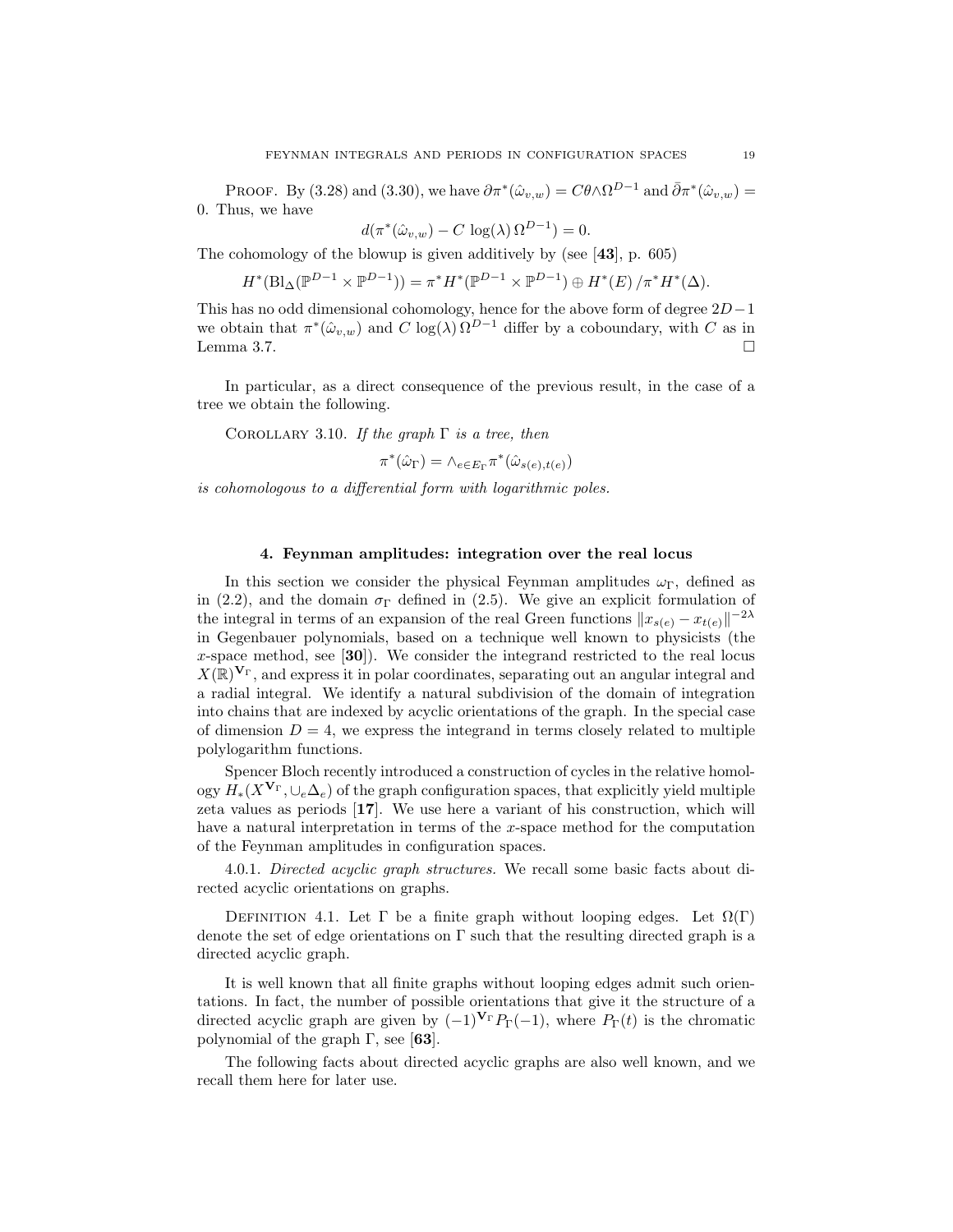- Each orientation  $\mathbf{o} \in \Omega(\Gamma)$  determines a partial ordering on the vertices of the graph Γ, by setting  $w \geq_0 v$  whenever there is an oriented path of edges from v to w in the directed graph  $(\Gamma, \mathbf{o})$ .
- In every directed acyclic graph there is at least a vertex with no incoming edges and at least a vertex with no outgoing edges.

4.0.2. Relative cycles from directed acyclic structures. Given a graph  $\Gamma$  we consider the space  $X^{\mathbf{V}_{\Gamma}}$ . On the dense subset  $\mathbb{A}^D(\mathbb{R}) = X(\mathbb{R}) \setminus \Delta_{\infty}(\mathbb{R})$  of the chain of integration  $\sigma_{\Gamma}$ , we use polar coordinates with  $x_v = r_v \omega_v$ , with  $r_v \in \mathbb{R}_+$  and  $\omega_v \in S^{D-1}.$ 

DEFINITION 4.2. Let  $\mathbf{o} \in \Omega(\Gamma)$  be an acyclic orientation. Consider the chain

(4.1) 
$$
\Sigma_{\mathbf{o}} := \{ (x_v) \in X^{\mathbf{V}_{\Gamma}}(\mathbb{R}) : r_w \ge r_v \text{ whenever } w \ge \mathbf{o} \ v \},
$$

as a middle dimensional relative homology class in  $X^{\mathbf{V}_{\Gamma}}$ .

Points on a diagonal  $\Delta_e = \{x_{s(e)} = x_{t(e)}\}\$  have  $r_{s(e)} = r_{t(e)}$ , hence the locus  $\cup_e\Delta_e$  of singularities of the Feynman amplitudes is contained in the boundary  $\partial\Sigma_o$ .

The following simple observation will be useful in the Feynman integral calculation we describe later in this section.

LEMMA 4.3. Let  $o \in \Omega(\Gamma)$  be an acyclic orientation and  $\Sigma_o$  the chain defined in (4.1). Then  $\Sigma_{\mathbf{o}} \setminus \bigcup_{v} \{r_v = 0\}$  is a bundle with fiber  $(S^{D-1})^{\mathbf{V}_{\Gamma}}$  over a base

(4.2) 
$$
\overline{\Sigma}_{\mathbf{o}} = \{ (r_v) \in (\mathbb{R}_+^*)^{\mathbf{V}_{\Gamma}} : r_w \ge r_v \text{ whenever } w \ge \mathbf{o} \text{ } v \}.
$$

PROOF. This is immediate from the polar coordinate form  $x_v = r_v \omega_v$ , with  $r_v \in \mathbb{R}_+^*$  and  $\omega_v \in S^{D-1}$ . В последните последните последните последните последните последните последните последните последните последн<br>В последните последните последните последните последните последните последните последните последните последнит

4.1. Gegenbauer polynomials and angular integrals. One of the techniques developed by physicists to compute Feynman amplitudes, by passing from momentum to configuration space, relies on the expansion in Gegenbauer polynomials, see for instance [30] and the recent [57].

The Gegenbauer polynomials (or ultraspherical polynomials) are defined through the generating function

(4.3) 
$$
\frac{1}{(1-2tx+t^2)^{\lambda}} = \sum_{n=0}^{\infty} C_n^{(\lambda)}(x)t^n,
$$

for  $|t| < 1$ . For  $\lambda > -1/2$ , they satisfy

(4.4) 
$$
\int_{-1}^{1} C_n^{(\lambda)}(x) C_m^{(\lambda)}(x) (1 - x^2)^{\lambda - 1/2} dx = \delta_{n,m} \frac{\pi 2^{1 - 2\lambda} \Gamma(n + 2\lambda)}{n! (n + \lambda) \Gamma(\lambda)^2}.
$$

We use what is known in the physics literature as the x-space method (see [30]) to reformulate the integration involved in the Feynman amplitude calculation in a way that involves the relative chains of Definition 4.2.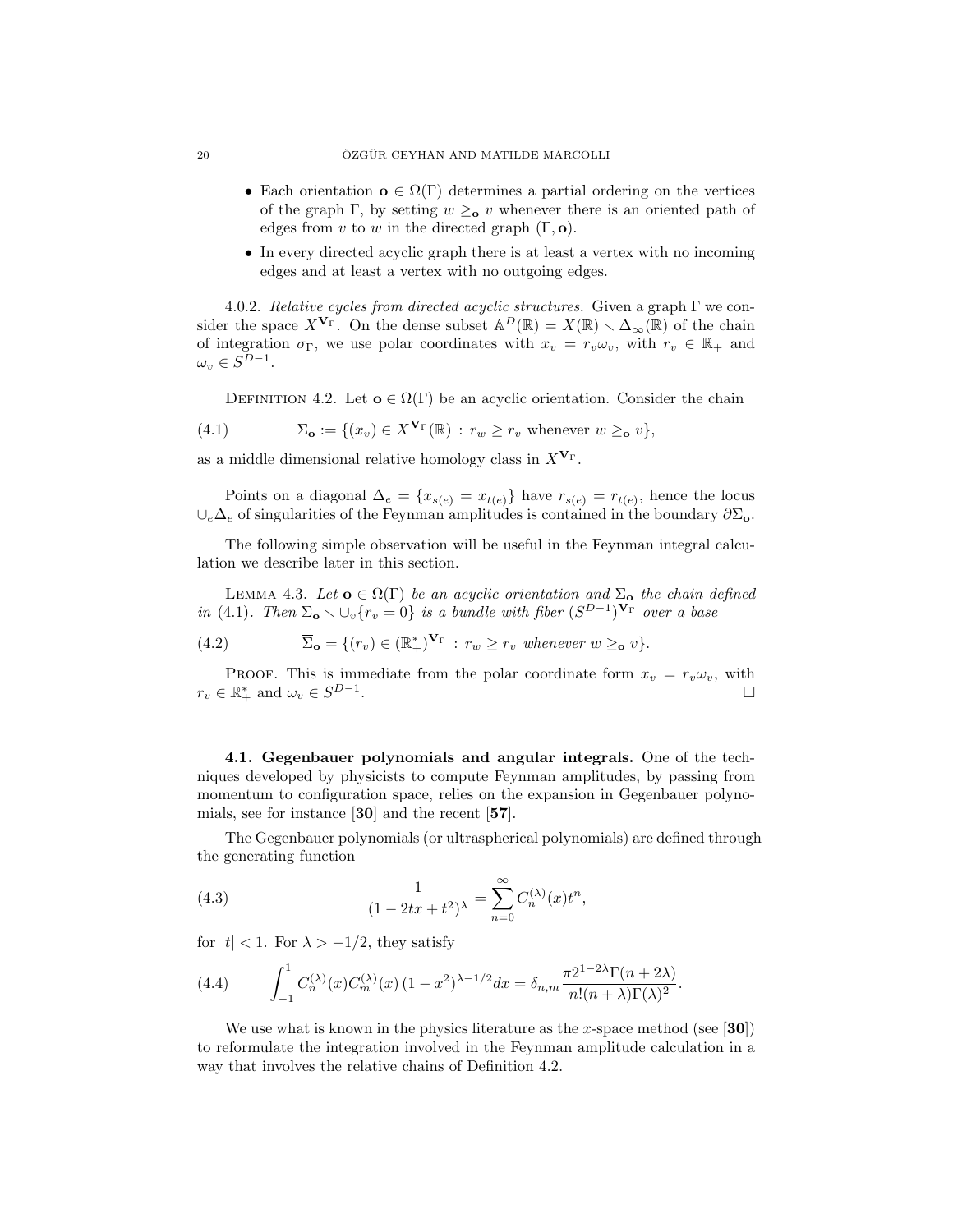THEOREM 4.4. In even dimension  $D = 2\lambda + 2$ , the integral  $\int_{\sigma_{\Gamma}} \omega_{\Gamma}$  of the form (2.2) on the chain  $\sigma_{\Gamma}$  can be rewritten in the form

$$
(4.5) \qquad \sum_{{\mathbf{o}} \in \Omega(\Gamma)} m_{{\mathbf{o}}} \int_{\Sigma_{{\mathbf{o}}}} \prod_{e \in {\mathbf{E}}_{\Gamma}} r_{t_{{\mathbf{o}}}(e)}^{-2\lambda} \left( \sum_{n} (\frac{r_{s_{{\mathbf{o}}}(e)}}{r_{t_{{\mathbf{o}}}(e)}})^n C_n^{(\lambda)}(\omega_{s_{{\mathbf{o}}}(e)} \cdot \omega_{t_{{\mathbf{o}}}(e)}) \right) dV,
$$

for some positive integers  $m<sub>o</sub>$ , and with volume element

$$
dV = \prod_v d^D x_v = \prod_v r_v^{D-1} dr_v d\omega_v.
$$

PROOF. We write the integral in polar coordinates, with

$$
d\omega = \sin^{D-2}(\phi_1)\sin^{D-3}(\phi_2)\cdots\sin(\phi_{D-2})d\phi_1\cdots d\phi_{D-1}
$$

the volume element on the sphere  $S^{D-1}$  and  $d^D x_v = r_v^{D-1} dr_v d\omega_v$ .

In dimension  $D = 2\lambda + 2$ , by (4.3), the Newton potential has an expansion in Gegenbauer polynomials, so that

(4.6)  

$$
\frac{1}{\|x_{s(e)} - x_{t(e)}\|^{2\lambda}} = \frac{1}{\rho_e^{2\lambda} (1 + (\frac{r_e}{\rho_e})^2 - 2\frac{r_e}{\rho_e} \omega_{s(e)} \cdot \omega_{t(e)})^{\lambda}}
$$

$$
= \rho_e^{-2\lambda} \sum_{n=0}^{\infty} (\frac{r_e}{\rho_e})^n C_n^{(\lambda)}(\omega_{s(e)} \cdot \omega_{t(e)}),
$$

where  $\rho_e = \max{\{\Vert x_{s(e)} \Vert, \Vert x_{t(e)} \Vert\}}$  and  $r_e = \min{\{\Vert x_{s(e)} \Vert, \Vert x_{t(e)} \Vert\}}$  and with  $\omega_v \in$  $S^{D-1}$ .

We can subdivide the integration into open sectors where, for each edge, either  $r_{s(e)} < r_{t(e)}$  or the converse holds, so that each term  $\rho_e^{-2\lambda}$  is  $r_{t(e)}^{-2\lambda}$  (or  $r_{s(e)}^{-2\lambda}$ ) and each term  $(r_e/\rho_e)^n$  is  $(r_{s(e)}/r_{t(e)})^n$  (or its reciprocal). In other words, let **b** denote an assignment of either  $r_{s(e)} < r_{t(e)}$  or  $r_{s(e)} > r_{t(e)}$  at each edge, which we write simply as  $\mathbf{b}(r_{s(e)}, r_{t(e)})$ , and let

$$
\bar{\mathcal{R}}_{\mathbf{b}} = \{ (r_v) \in (\mathbb{R}_+^*)^{\mathbf{V}_{\Gamma}} \mid \mathbf{b}(r_{s(e)}, r_{t(e)}) \text{ for } e \in \mathbf{E}_{\Gamma} \}
$$

and  $\mathcal{R}_{\bf b} = \bar{\mathcal{R}}_{\bf b} \times (S^{D-1})^{\mathbf{V}_{\Gamma}}$ . Then we identify the domain of integration with  $\cup_{\bf b} \mathcal{R}_{\bf b}$ , up to a set of measure zero. The set  $\mathcal{R}_{\mathbf{b}}$  is empty unless the assignment **b** defines a strict partial ordering of the vertices of  $\Gamma$ , in which case **b** determines an acyclic orientation  $\mathbf{o} = \mathbf{o}(\mathbf{b})$  of  $\Gamma$ , as described in Definition 4.1. In this case, then, the chain of integration corresponding to the sector  $\mathcal{R}_{\mathbf{b}}$  is the chain  $\Sigma_{\mathbf{o}}$  of Definition 4.2, with  $\rho_e = r_{t_o(e)}$  and  $r_e = r_{s_o(e)}$ . Thus, the domain of integration can be identified with  $\bigcup_{\mathbf{o}\in\Omega(\Gamma)}m_{\mathbf{o}}\Sigma_{\mathbf{o}}$ , where  $m_{\mathbf{o}}$  is a multiplicity, taking into account the fact that different strict partial orderings may define the same acyclic orientation.  $\Box$ 

The integral (4.5) can be approached by first considering a family of angular integrals

(4.7) 
$$
\mathcal{A}_{(n_e)_{e \in \mathbf{E}_{\Gamma}}} = \int_{(S^{D-1})\mathbf{V}_{\Gamma}} \prod_{e} C_{n_e}^{(\lambda)}(\omega_{s(e)} \cdot \omega_{t(e)}) \prod_{v} d\omega_v,
$$

labelled by all choices of integers  $n_e$  for  $e \in \mathbf{E}_\Gamma$ . The evaluation of these angular integrals will lead to an expression  $A_{n_e}$  in the  $n_e$ , so that one obtains a radial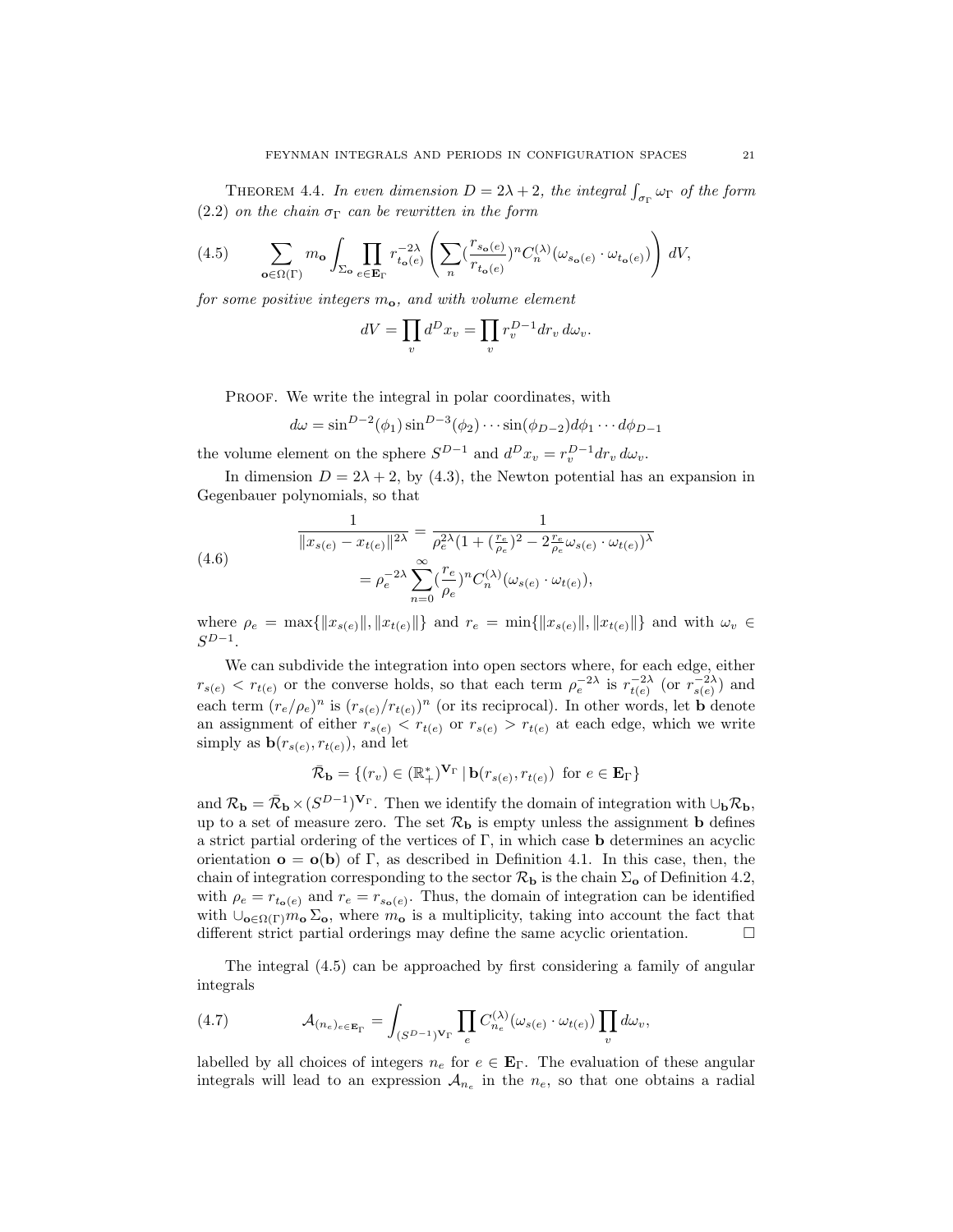integral

(4.8) 
$$
\sum_{\mathbf{o}\in\Omega(\Gamma)} m_{\mathbf{o}} \int_{\bar{\Sigma}_{\mathbf{o}}} \prod_{e\in\mathbf{E}_{\Gamma}} \mathcal{F}(r_{s_{\mathbf{o}}(e)}, r_{t_{\mathbf{o}}(e)}) \prod_{v} r_v^{D-1} dr_v
$$

where

(4.9) 
$$
\mathcal{F}(r_{s_{o}(e)}, r_{t_{o}(e)}) = r_{t_{o}(e)}^{-2\lambda} \sum_{n_{e}} \mathcal{A}_{n_{e}} \left(\frac{r_{s_{o}(e)}}{r_{t_{o}(e)}}\right)^{n_{e}}.
$$

4.2. Polygons and polylogarithms. We first discuss the very simple example of a polygon graph, where one sees polylogarithms and zeta values arising in the expression (4.9) and its integration on the domains  $\bar{\Sigma}_{\mathbf{o}}$ . In the following subsections we will analyze the more general structure of these integrals for more complicated graphs.

4.2.1. The angular integral for polygons in arbitrary dimension. The angular integral for polygon graphs has the following explicit expression.

PROPOSITION 4.5. Let  $\Gamma$  be a polygon with k edges. Then the angular integral (4.7) depends on a single variable  $n \in \mathbb{N}$  and is given by

(4.10) 
$$
\mathcal{A}_n = \left(\frac{\lambda 2\pi^{\lambda+1}}{\Gamma(\lambda+1)(n+\lambda)}\right)^k \cdot \dim \mathcal{H}_n(S^{2\lambda+1}),
$$

and  $\mathcal{H}_n(S^{2\lambda+1})$  is the space of harmonic functions of degree n on the sphere  $S^{2\lambda+1}$ .

PROOF. The angular integral, in this case, is simply given by

$$
\int_{(S^{D-1})^{\mathbf{V}_{\Gamma}}} C_{n_1}^{(\lambda)}(\omega_{v_k}\cdot\omega_{v_1}) C_{n_2}^{(\lambda)}(\omega_{v_1}\cdot\omega_{v_2})\cdots C_{n_k}^{(\lambda)}(\omega_{v_{k-1}}\cdot\omega_{v_k}) \prod_{v\in\mathbf{V}_{\Gamma}} d\omega_v,
$$

which is independent of the orientation. We then use the fact that the Gegenbauer polynomials satisfy ([11] Vol.2, Lemma 4, §11.4)

(4.11) 
$$
\int_{S^{D-1}} C_m^{(\lambda)}(\omega_1 \cdot \omega) C_n^{(\lambda)}(\omega \cdot \omega_2) d\omega = \delta_{n,m} \frac{\lambda \text{Vol}(S^{D-1})}{n + \lambda} C_n^{(\lambda)}(\omega_1 \cdot \omega_2),
$$

with  $Vol(S^{D-1}) = 2\pi^{\lambda+1}/\Gamma(\lambda+1)$ , for  $D = 2\lambda + 2$ . Thus, we obtain

(4.12) 
$$
\mathcal{A}_n = \left(\frac{\lambda 2\pi^{\lambda+1}}{\Gamma(\lambda+1)}\right)^{k-1} \frac{1}{(n+\lambda)^{k-1}} \int_{S^{D-1}} C_n^{(\lambda)}(\omega \cdot \omega) d\omega,
$$

where  $n = n_1 = \cdots = n_k$  and where the remaining integral is just

$$
\int_{S^{D-1}} C_n^{(\lambda)}(\omega \cdot \omega) d\omega = C_n^{(\lambda)}(1) Vol(S^{D-1}).
$$

The value of  $C_n^{(\lambda)}(1)$  can be seen using the fact that the Gegenbauer polynomials are related to the *zonal spherical harmonics* (see  $\S 4$  of  $\overline{64}$  and also  $\overline{40}$ ,  $\overline{56}$ ,  $\overline{68}$ )  $Z_{\omega_1}^{(n)}(\omega_2)$  by

(4.13) 
$$
C_n^{(\lambda)}(\omega_1 \cdot \omega_2) = c_{D,n} Z_{\omega_1}^{(n)}(\omega_2),
$$

for  $D = 2\lambda + 2$ , with  $\omega_1, \omega_2 \in S^{D-1}$ , where the coefficient  $c_{D,n}$  is given by

(4.14) 
$$
c_{D,n} = \frac{Vol(S^{D-1})(D-2)}{2n + D - 2}.
$$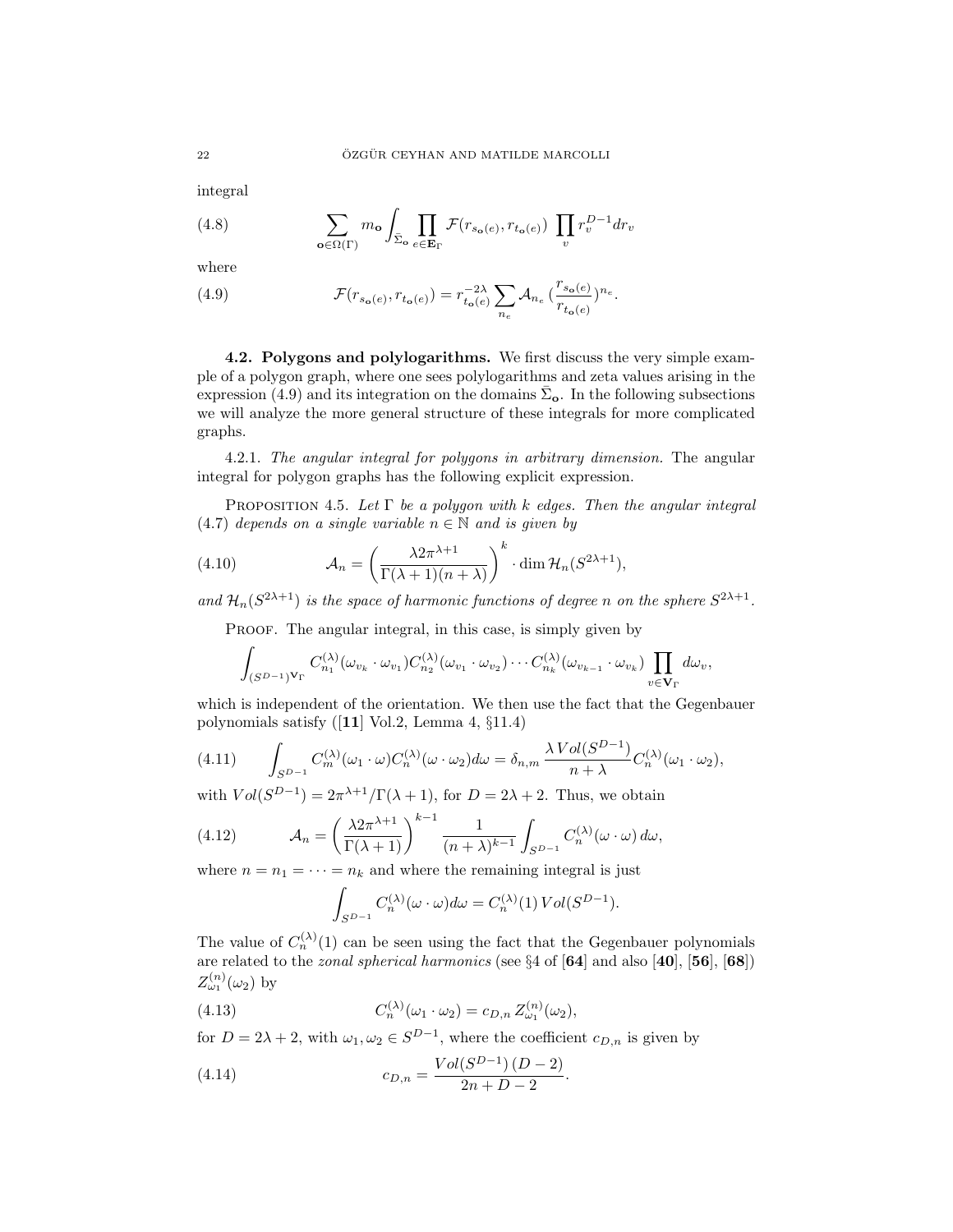In turn, the zonal spherical harmonics are expressed in terms of an orthonormal basis  $\{Y_j\}$  of the Hilbert space  $\mathcal{H}_n(S^{D-1})$  of spherical harmonics on  $S^{D-1}$  of degree  $n$ , as

(4.15) 
$$
Z_{\omega_1}^{(n)}(\omega_2) = \sum_{j=1}^{\dim \mathcal{H}_n(S^{D-1})} Y_j(\omega_1) \overline{Y_j(\omega_2)}.
$$

The dimension of the space  $\mathcal{H}_n(S^{D-1})$  of spherical harmonics is given by

$$
\dim \mathcal{H}_n(S^{D-1}) = \binom{D-1+n}{n} - \binom{D-3+n}{n-2}.
$$

Using (4.15), we then have

$$
\int_{S^{D-1}} C_n^{(\lambda)}(\omega \cdot \omega) d\omega = c_{D,n} \int_{S^{D-1}} Z_{\omega}^{(n)}(\omega) d\omega
$$

$$
= c_{D,n} \sum_{j=1}^{\dim \mathcal{H}_n(S^{D-1})} \int_{S^{D-1}} |Y_j(\omega)|^2 d\omega = c_{D,n} \dim \mathcal{H}_n(S^{D-1}),
$$
which gives  $C_n^{(\lambda)}(1) = \frac{2\lambda \dim \mathcal{H}_n(S^{D-1})}{2(n+\lambda)}$ , for  $D = 2\lambda + 2$ .

4.2.2. Polygon amplitudes in dimension four. We now specialize to the case where  $D = 4$  (hence  $\lambda = 1$ ) and we show how one obtains integrals of polylogarithm functions

$$
\mathrm{Li}_s(z) = \sum_{n=1}^{\infty} \frac{z^n}{n^s}.
$$

PROPOSITION 4.6. Let  $\Gamma$  be a polygon with k edges and let  $D = 4$ . Then the Feynman amplitude is given by the integral

(4.16) 
$$
(2\pi^2)^k \sum_{\mathbf{o}} m_{\mathbf{o}} \int_{\bar{\Sigma}_{\mathbf{o}}} \text{Li}_{k-2}(\prod_i \frac{r_{w_i}^2}{r_{v_i}^2}) \prod_v r_v dr_v,
$$

where the vertices  $v_i$  and  $w_i$  are the sources and tails of the oriented paths determined by o.

PROOF. We write the terms in the integrand  $(4.5)$  as

(4.17) 
$$
\prod_{e \in \mathbf{E}_{\Gamma}} \rho_e^{-2\lambda} \left( \sum_n \left( \frac{r_e}{\rho_e} \right)^n C_n^{(\lambda)}(\omega_{s(e)} \cdot \omega_{t(e)}) \right) =
$$

$$
(\rho_1 \cdots \rho_k)^{-2\lambda} \sum_{n_1, \ldots, n_k} \left(\frac{r_1}{\rho_1}\right)^{n_1} \cdots \left(\frac{r_k}{\rho_N}\right)^{n_k} C_{n_1}^{(\lambda)}(\omega_{s(e_1)} \cdot \omega_{t(e_1)}) \cdots C_{n_k}^{(\lambda)}(\omega_{s(e_k)} \cdot \omega_{t(e_k)})
$$

and we perform the angular integral as in  $(4.10)$ . In the case  $D = 4$  we have

$$
\dim \mathcal{H}_n(S^3) = \binom{n+3}{n} - \binom{n+1}{n-2} = (n+1)^2.
$$

Thus, the angular integral of Proposition 4.5 becomes

(4.18) 
$$
\mathcal{A}_n = \frac{(2\pi^2)^k}{(n+1)^{k-2}}.
$$

We then write the radial integrand as in (4.8). An acyclic orientation  $\mathbf{o} \in \Omega(\Gamma)$ , subdivides the polygon  $\Gamma$  into oriented paths  $\gamma_i$  such that  $s_{\gamma_i} = s_{\gamma_{i-1}}$  and  $t_{\gamma_i} = t_{\gamma_{i+1}}$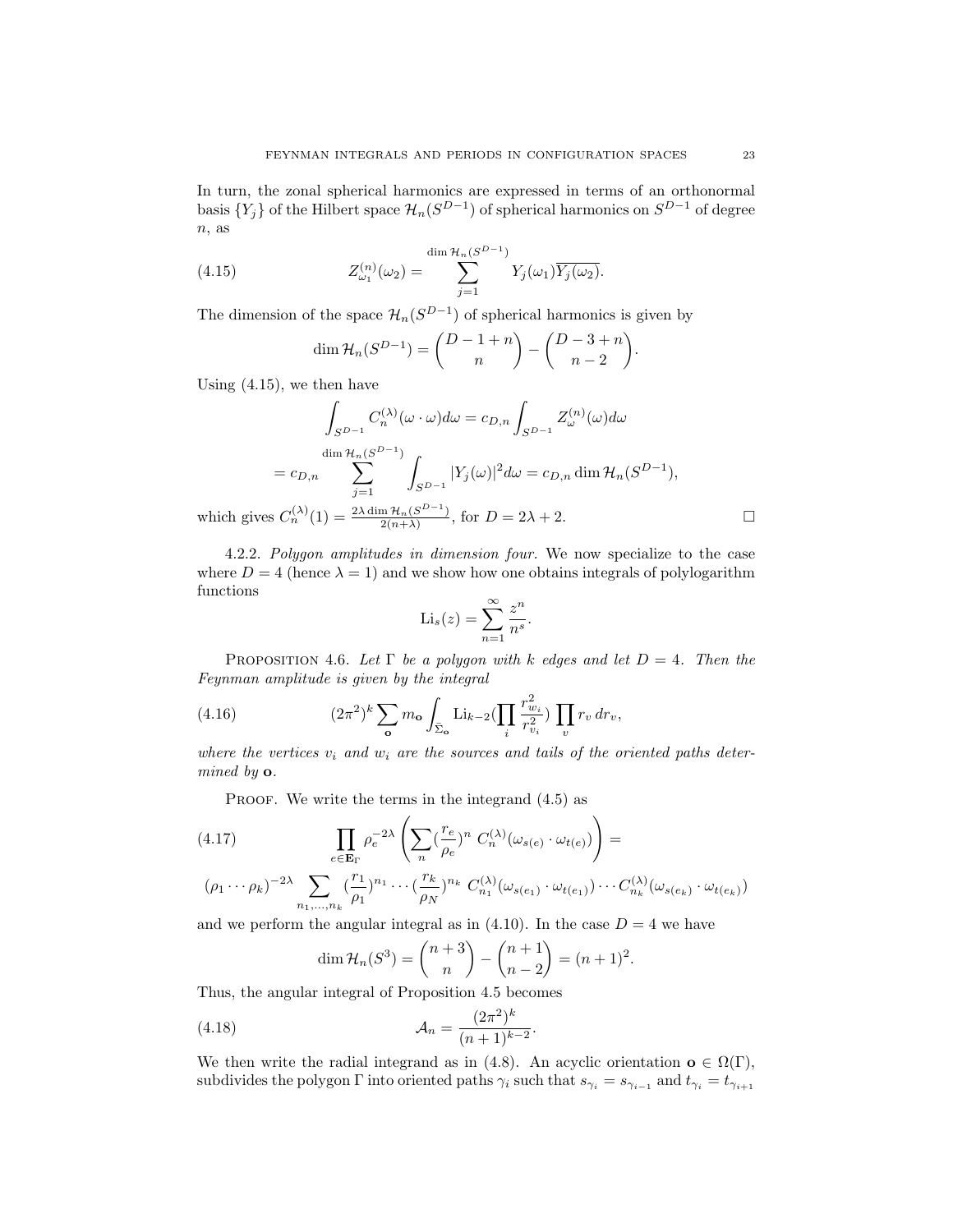or  $s_{\gamma_i} = s_{\gamma_{i+1}}$  and  $t_{\gamma_i} = t_{\gamma_{i-1}}$ . Correspondingly, the set of vertices is subdivided into  $\mathbf{V}_{\Gamma} = \{v_i\} \cup \{w_i\} \cup \{v \notin \{v_i, w_i\}\}\$  with  $v_i$  the sources and  $w_i$  the tails of the oriented paths and the remaining vertices partitioned into internal vertices of each oriented path. We then have

$$
\mathcal{F}(r_{s(e)}, r_{t(e)}) = (2\pi^2)^k \left(\prod_e r_{t(e)}^{-2}\right) \sum_{n\geq 0} \frac{1}{(n+1)^{k-2}} \left(\prod_i \frac{r_{v_i}^2}{r_{w_i}^2}\right)^n
$$

$$
= (2\pi^2)^k \left(\prod_e r_{t(e)}^{-2}\right) \left(\prod_i \frac{r_{v_i}^2}{r_{v_i}^2}\right) \sum_{n\geq 1} \frac{1}{n^{k-2}} \left(\prod_i \frac{r_{v_i}^2}{r_{w_i}^2}\right)^n.
$$

Since each  $w_i$  is counted twice as target of an edge and the internal vertices of the oriented paths are counted only once, we obtain

(4.19) 
$$
\prod_{e} \mathcal{F}(r_{s(e)}, r_{t(e)}) \prod_{v} r_v^3 dv = (2\pi^2)^k \cdot \text{Li}_{k-2}(\prod_{i} \frac{r_{w_i}^2}{r_{v_i}^2}) \prod_{v} r_v dr_v.
$$

4.2.3. Zeta values. After a cutoff regularization, these integrals produce combinations of zeta values with coefficients that are rationals combinations of powers of  $2\pi i$ . To see how this happens, we look explicitly at the contribution of an acyclic orientations of the polygon consisting of just two oriented paths  $\gamma_1$  and  $\gamma_2$  with source v and target w, respectively with  $k_1$  and  $k_2$  internal vertices. The other summands can be handled similarly. By changing variables to  $t = r_v^2/r_w^2$ ,  $t_i = r_{v_i}^2/r_w^2$  for  $v_i$ the internal edges of  $\gamma_1$  and  $s_i = r_{v_i}^2/r_w^2$  for  $v_i$  the internal edges of  $\gamma_2$ , we obtain

$$
\bigwedge_{v \in \mathbf{V}_{\gamma}} r_v dr_v = \pm 2^{1-k} r_w^{2k+1} dr_w dt \bigwedge_i dt_i \wedge ds_i.
$$

After factoring out a divergence along  $\Delta_{\infty} = X \setminus \mathbb{A}^4$ , coming from the integration of the  $r_w$  term, which gives a pole along the divisor  $\Delta_{\infty}$ , one obtains an integral of the form

$$
2\pi^{2k}\int_{\bar{\Sigma}_1\cap\bar{\Sigma}_2} \mathrm{Li}_{k-2}(t) dt \prod_i dt_i ds_i,
$$

where  $\bar{\Sigma}_{\mathbf{o}} = \bar{\Sigma}_1 \cap \bar{\Sigma}_2$  with  $\bar{\Sigma}_1 = \{(t, t_i, s_i) | t \leq t_1 \leq \cdots \leq t_{k_1-1} \leq 1\}$  and  $\bar{\Sigma}_2 =$  $\{(t, t_i, s_i) | t \leq s_1 \leq \cdots \leq s_{k_2-1} \leq 1\}$ . One can use the relation [36]

(4.20) 
$$
\int x^m \text{Li}_n(x) dx = \frac{1}{m+1} x^{m+1} \text{Li}_n(x) - \frac{1}{m+1} \int x^m \text{Li}_{n-1}(x) dx,
$$

to reduce the integral to a combination of zeta values. Further results on zeta values and multiple zeta values, beyond the relations in  $\mathbf{36}$ , can be found in  $\mathbf{11}$ ,  $\mathbf{20}$ .

We will return to discuss cutoff regularizations in §5.8 and §6, in the case of the complexified amplitudes.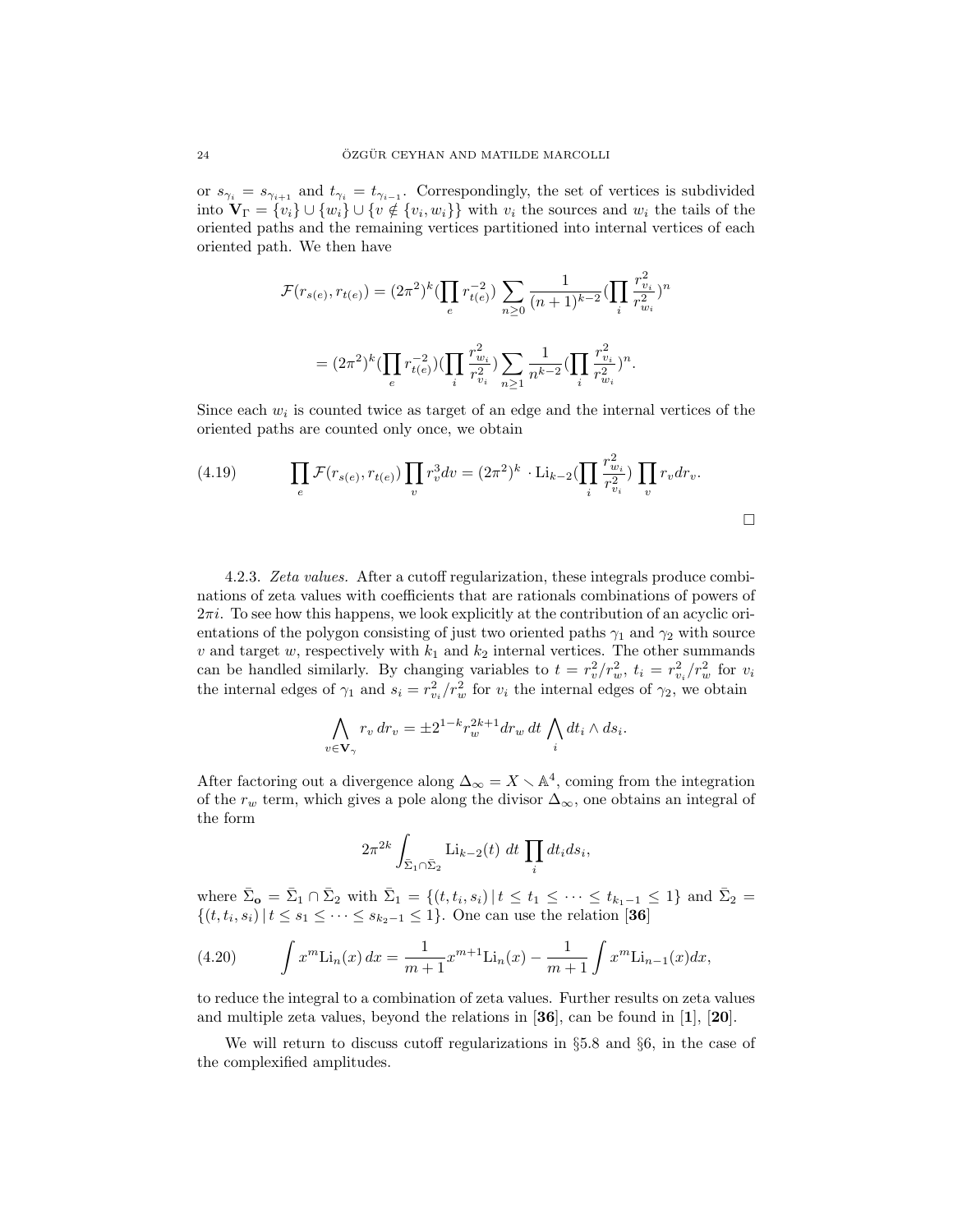4.3. Stars of vertices and isoscalars. To see how more complicated expressions can arise in the integrands, which eventually lead to the presence of multiple zeta values, it is convenient to regard graphs as being built out of stars of vertices pasted together by suitably matching the half edges, where by the star of a vertex we mean a single vertex v of valence k with k half-edges  $e_i$  attached to it. One can then built the Feynman integral by first identifying the contribution of the star of a vertex, which is obtained by integrating in the variables  $r_v$  and  $\omega_v$  of the central vertex v, and results in a function of variables  $r_{v_j}$  and  $\omega_{v_j}$ , for each of the edges  $e_j$ . One then obtains the integral for the graph, which gives a number (possibly after a regularization), by matching the half edges and identifying the corresponding variables and integrating over them.

We first introduce the analog of the angular integral (4.7) for the case of a graph with half-edges. While in the case of a usual graph, where all half-edges are paired to form edges, the angular integral (4.7) is a number, in the case with open (unpaired) half-edges it is a function of the variables of the half edges, which we denote by  $\mathcal{A}_{\underline{n}}(\underline{\omega})$ , where  $\underline{n} = (n_1, \ldots, n_\ell)$  and  $\underline{\omega} = (\omega_1, \ldots, \omega_\ell)$  are vectors of integers  $n_j \in \mathbb{N}$ , for each half-edge  $e_j$ , and of variables  $\omega_j \in S^{D-1}$ . We will sometime denote these variables by  $\omega_{v_j}$ , where  $v_j$  simply denotes the end of the half-edge  $e_j$ . We will equivalently use the notation  $\mathcal{A}_{\underline{n}}(\underline{\omega})$  or  $\mathcal{A}_{(n_j)}(\omega_{v_j})$ . In the case of the star of a vertex, the angular integral is of the form

(4.21) 
$$
\mathcal{A}_{\underline{n}}(\underline{\omega}) = \int_{S^{D-1}} \prod_j C_{n_j}^{(\lambda)}(\omega_j \cdot \omega) d\omega, \text{ with } \underline{n} = (n_j)_{e_j \in \mathbf{E}_{\Gamma}}, \underline{\omega} = (\omega_j)_{e_j \in \mathbf{E}_{\Gamma}}.
$$

LEMMA 4.7. Let  $\Gamma$  be the star of a valence v vertex. Then the angular integral (4.21) is given by the function

$$
\mathcal{A}_{(n_j)}(\omega_{v_j}) = c_{D,n_1} \cdots c_{D,n_k} \tilde{\mathcal{A}}_{(n_j)}(\omega_{v_j}),
$$

(4.22)

$$
\widetilde{\mathcal{A}}_{(n_j)}(\omega_{v_j}) = \sum_{\ell_1,\ldots,\ell_k} \overline{Y_{\ell_1}^{(n_1)}(\omega_1)\cdots Y_{\ell_k}^{(n_k)}(\omega_k)} \int_{S^{D-1}} Y_{\ell_1}^{(n_1)}(\omega) \cdots Y_{\ell_k}^{(n_k)}(\omega) d\omega,
$$

where  $\{Y_{\ell}^{(n)}\}$  $\{\epsilon_n^{(n)}\}_{\ell=1,\dots,d_n}$  is an orthonormal basis of the space  $\mathcal{H}_n(S^{D-1})$  of spherical harmonics of degree n, and  $d_n = \dim \mathcal{H}_n(S^{D-1})$ , with the coefficients  $c_{D,n}$  as in  $(4.14).$ 

**PROOF.** Using the relation  $(4.13)$ ,  $(4.15)$  between the Gegenbauer polynomials and the spherical harmonics, we rewrite the angular integral (4.21) in the form  $(4.22)$ .

Thus, the evaluation of the angular integrals (4.22) for stars of vertices relates to the well known problem of evaluating coupling coefficients for spherical harmonics,

(4.23) 
$$
\langle Y_{\ell_1}^{(n_1)}, \ldots, Y_{\ell_k}^{(n_k)} \rangle_D := \int_{S^{D-1}} Y_{\ell_1}^{(n_1)}(\omega) \cdots Y_{\ell_k}^{(n_k)}(\omega) d\omega.
$$

In the following we will be using the standard labeling of the basis  ${Y_{\ell}^{(n)}}$  $\left\{ \ell^{\left( n\right) }\right\}$ where, for fixed n, the indices  $\ell$  run over a set of  $(D - 2)$ -tuples

$$
(m_{D-2}, m_{D-1}, \ldots, m_2, m_1)
$$
 with  $n \ge m_{D-2} \ge \cdots \ge m_2 \ge |m_1|$ .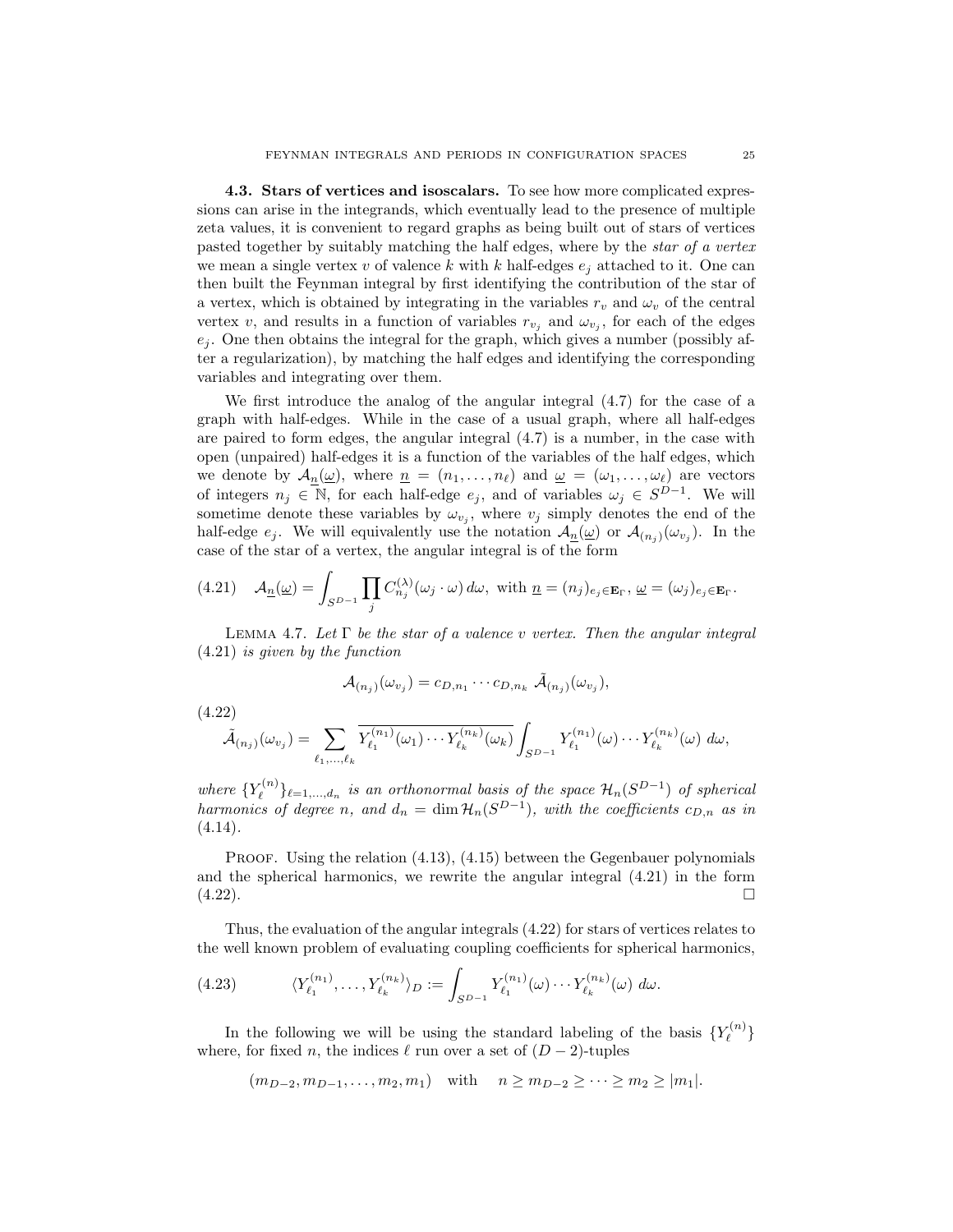The spherical harmonics  $Y_{\ell}^{(n)}$  $\zeta_{\ell}^{(n)}$  have the symmetry

(4.24) 
$$
\overline{Y_{\ell}^{(n)}} = (-1)^{m_1} Y_{\overline{\ell}}^{(n)},
$$

where, for  $\ell = (m_{D-2}, m_{D-1}, \ldots, m_2, m_1)$ , one has

$$
\bar{\ell} := (m_{D-2}, m_{D-1}, \ldots, m_2, -m_1).
$$

In the simplest case of a tri-valent vertex, these coefficients are also referred to as the Gaunt coefficients, and have been extensively studied, see for instance [5], [47], [61]. The Gaunt coefficients arising from the integration of three harmonic functions determine the coefficients of the expansion formula

(4.25) 
$$
Y_{\ell_1}^{(n_1)} Y_{\ell_2}^{(n_2)} = \sum_{n,\ell} \mathcal{K}_{D,n_i,n,\ell_i,\ell} Y_{\ell}^{(n)}
$$

that expresses the product of two harmonic functions in terms of a linear combination of other harmonic functions, with the cases where some of the factors are conjugated taken care of by the symmetry (4.24). In the more general case (4.23) one can therefore repeatedly apply (4.25), hence we focus here on the example of the star of a tri-valent vertex.

The Gaunt coefficients  $\langle Y_{\ell_1}^{(n_1)} \rangle$  $Y_{\ell_1}^{(n_1)}, Y_{\ell_2}^{(n_2)} Y_{\ell_3}^{(n_3)}$  $\langle \begin{array}{c} \mathfrak{p}_{3} \\ \ell_3 \end{array} \rangle_D$  can be computed via Racah's factorization lemma  $([5], [47])$  in terms of *isoscalar factors* and the Gaunt coefficients for  $D-1$ , according to (4.26)

$$
\langle Y_{\ell_1}^{(n_1)},Y_{\ell_2}^{(n_2)},Y_{\ell_3}^{(n_3)} \rangle_D = \left( \begin{array}{cc} n_1 & n_2 & n_3 \\ n'_1 & n'_2 & n'_3 \end{array} \right)_{D:D-1} \ \ \langle Y_{\ell_1'}^{(n'_1)},Y_{\ell_2'}^{(n'_2)},Y_{\ell_3'}^{(n'_3)} \rangle_{D-1},
$$

where  $\ell_i = (n'_i, \ell'_i)$  with  $n'_i = m_{D-2,i}$  and  $\ell'_i = (m_{D-3,i}, \ldots, m_{1,i})$ . An explicit expression of the isoscalar factors

$$
(4.27) \qquad \qquad \begin{pmatrix} n_1 & n_2 & n_3 \\ n'_1 & n'_2 & n'_3 \end{pmatrix}_{D:D-1}
$$

is given in [5], [47]. We will discuss this more in detail in §4.4 and §4.5 below.

4.4. Gluing two stars along an edge. We now consider the effect of patching together two trivalent stars by gluing two half edges with matching orientations.

LEMMA 4.8. Let  $\mathcal{A}_{n,n_1,n_2}(\omega,\omega_1,\omega_2)$  and  $\mathcal{A}_{n',n_3,n_4}(\omega',\omega_3,\omega_4)$  be the angular integrals associated to two trivalent stars, as in Lemma 4.7. Then the angular integral of the graph obtained by joining the two stars at an edge is

(4.28) 
$$
\mathcal{A}_{(n_i)_{i=1,\ldots,4}}((\omega_i)_{i=1,\ldots,4})=\sum_{\ell_i}\prod_{i=1}^4 c_{D,n_i}\overline{Y_{\ell_i}^{(n_i)}(\omega_i)}\,\mathcal{K}_{n_i,\ell_i}(n),
$$

with coefficients  $\mathcal{K}_{n,\ell}(n)$  given by

$$
(4.29) \t\t\t\mathcal{K}_{n_i,\ell_i}(n) = c_{D,n}^2 \sum_{\ell=1}^{d_n} \langle Y_{\ell}^{(n)}, Y_{\ell_1}^{(n_1)}, Y_{\ell_2}^{(n_2)} \rangle_D \cdot \langle Y_{\ell}^{(n)}, Y_{\ell_3}^{(n_3)}, Y_{\ell_4}^{(n_4)} \rangle_D.
$$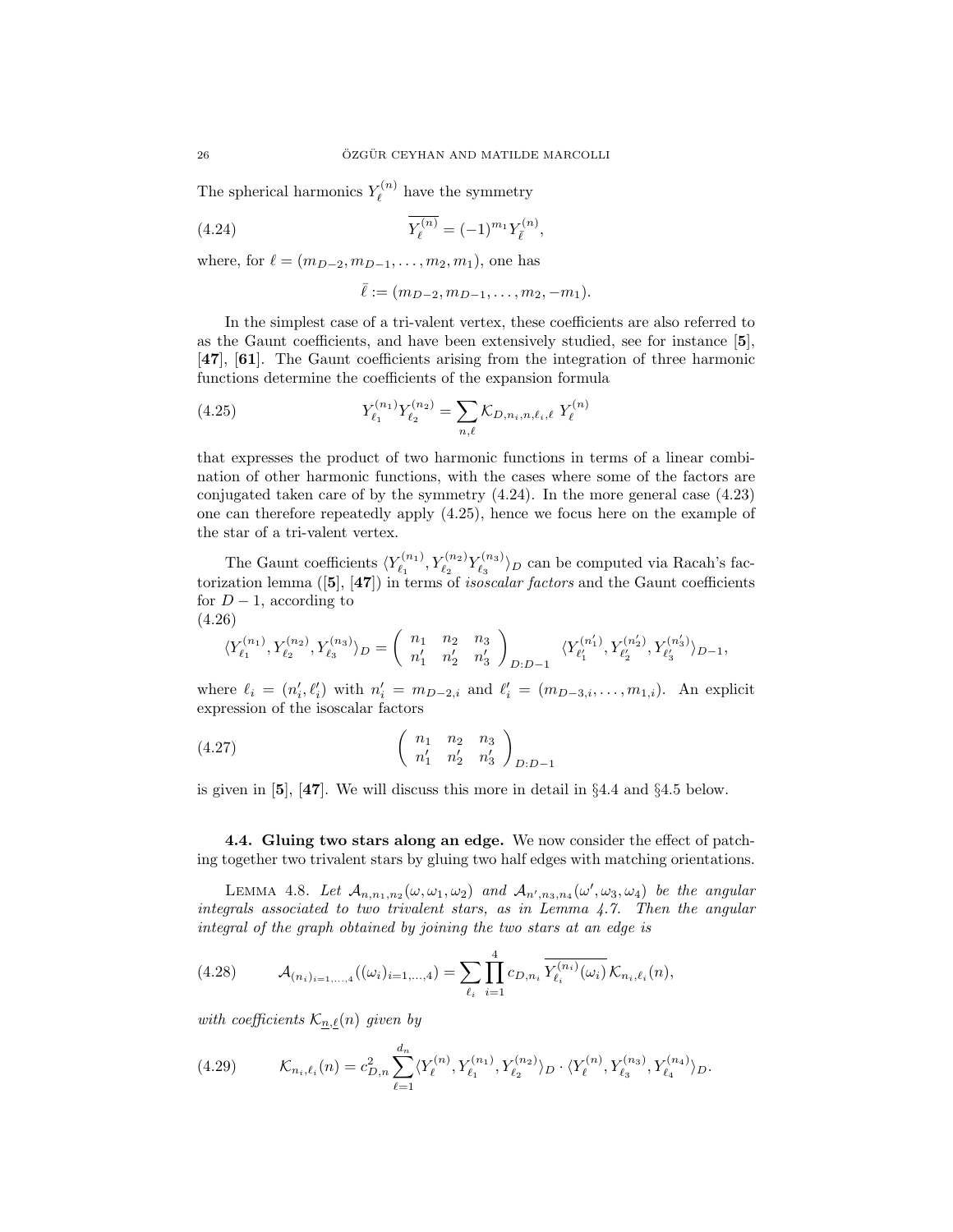PROOF. The angular integral  $\mathcal{A}_{(n_i)_{i=1,\ldots,4}}((\omega_i)_{i=1,\ldots,4})$  is obtained by integrating along the variables of the matched half edges,

$$
\mathcal{A}_{(n_i)_{i=1,\ldots,4}}((\omega_i)_{i=1,\ldots,4})=c_{D,n}c_{D,n'}(\prod_{i=1}^4 c_{D,n_i})\cdot \tilde{\mathcal{A}}_{(n_i)_{i=1,\ldots,4}}((\omega_i)_{i=1,\ldots,4}),
$$

where  $\tilde{A}_{(n_i)_{i=1,\dots,4}}((\omega_i)_{i=1,\dots,4})$  is given by

$$
\int_{S^{D-1}} d\omega \sum_{\ell,\ell',\ell_i} \overline{Y_{\ell}^{(n)}(\omega) Y_{\ell'}^{(n')}(\omega)} \prod_i \overline{Y_{\ell_i}^{(n_i)}(\omega_i)} \left( \begin{array}{ccc} n & n_1 & n_2 \\ \ell & \ell_1 & \ell_2 \end{array} \right)_D \left( \begin{array}{ccc} n' & n_3 & n_4 \\ \ell' & \ell_3 & \ell_4 \end{array} \right)_D
$$

where we used the shorthand notation

(4.30) 
$$
\begin{pmatrix} n & n_1 & n_2 \ \ell & \ell_1 & \ell_2 \end{pmatrix}_D := \langle Y^{(n)}_{\ell}, Y^{(n_1)}_{\ell_1}, Y^{(n_2)}_{\ell_2} \rangle_D.
$$

Using the orthogonality relations for the spherical harmonics, this gives

$$
\left(\prod_{i=1}^{4}c_{D,n_{i}}\right) \sum_{\ell_{1},\ell_{2},\ell_{3},\ell_{4}} \overline{Y_{\ell_{1}}^{(n_{1})}(\omega_{1})Y_{\ell_{2}}^{(n_{2})}(\omega_{2})Y_{\ell_{3}}^{(n_{3})}(\omega_{3})Y_{\ell_{4}}^{(n_{4})}(\omega_{4})} \mathcal{K}_{\underline{n},\ell}(n),
$$

with the coefficients as in (4.29).  $\Box$ 

The coefficients  $\mathcal{K}_{n,\ell}(n)$  are usually very involved to compute explicitly (see  $(3.3)$ ,  $(3.6)$  and  $(4.7)$  of  $[5]$ ). However, some terms simplify greatly in the case  $D = 4$ , and that will allow us to show the occurrence of functions closely related to multiple polylogarithm functions in §4.5 below. For later use, we give here the explicit computation, in dimension  $D = 4$ , of the coefficients  $\mathcal{K}_{n,\ell}(n)$ , in the particular case with  $\underline{\ell} = 0$ .

PROPOSITION 4.9. In the case where  $D = 4$ , the coefficient  $\mathcal{K}_{n,\ell}(n)$  with  $\ell_i = 0$ has the form

(4.31) 
$$
\mathcal{K}_{\underline{n},\underline{0}}^{(D=4)}(n) = \left(\prod_{i=1}^{4} \frac{1}{(n_i+1)^{1/2}}\right) \frac{4\pi^4}{(n+1)^3},
$$

in the range where  $n + n_1 + n_2$  and  $n + n_3 + n_4$  are even and the inequalities  $|n_j - n_k| \leq n_i \leq n_j + n_k$  hold for  $(n_i, n_j, n_k)$  equal to  $(n, n_1, n_2)$  or  $(n, n_3, n_4)$  and transpositions, and are equal to zero outside of this range.

PROOF. We use the fact that  $([5], (4.9)$  and  $[47], (22)$  and  $(23)$ ) the coefficients  $\langle Y_0^{(n_1)}, Y_0^{(n_2)}, Y_0^{(n_3)} \rangle_D$  are zero outside the range where

(4.32) 
$$
\sum_{i} n_i \text{ is even and } |n_j - n_k| \le n_i \le n_j + n_k,
$$

while within this range they are given by the expression (4.33)

$$
\epsilon_D \frac{1}{\Gamma(D/2)} \left( \frac{(J+D-3)!}{(D-3)! \Gamma(J+D/2)} \prod_i \frac{(n_i+\frac{D}{2}-1) \Gamma(J-n_i+\frac{D}{2}-1)}{d_{n_i}^{(D)} (J-n_i)!} \right)^{1/2},
$$

where  $\epsilon_D$  is a sign,  $J = \frac{1}{2} \sum_i n_i$ , and  $d_{n_i}^{(D)} = \dim \mathcal{H}_{n_i}(S^{D-1})$ . In the particular case where  $D = 4$ , the expression (4.33) reduces to

$$
\begin{pmatrix} n_1 & n_2 & n_3 \ 0 & 0 & 0 \end{pmatrix}_4 = \epsilon_4 \prod_i \frac{(n_i+1)^{1/2}}{(d_{n_i}^{(4)})^{1/2}} = \epsilon_4 \prod_i (n_i+1)^{-1/2},
$$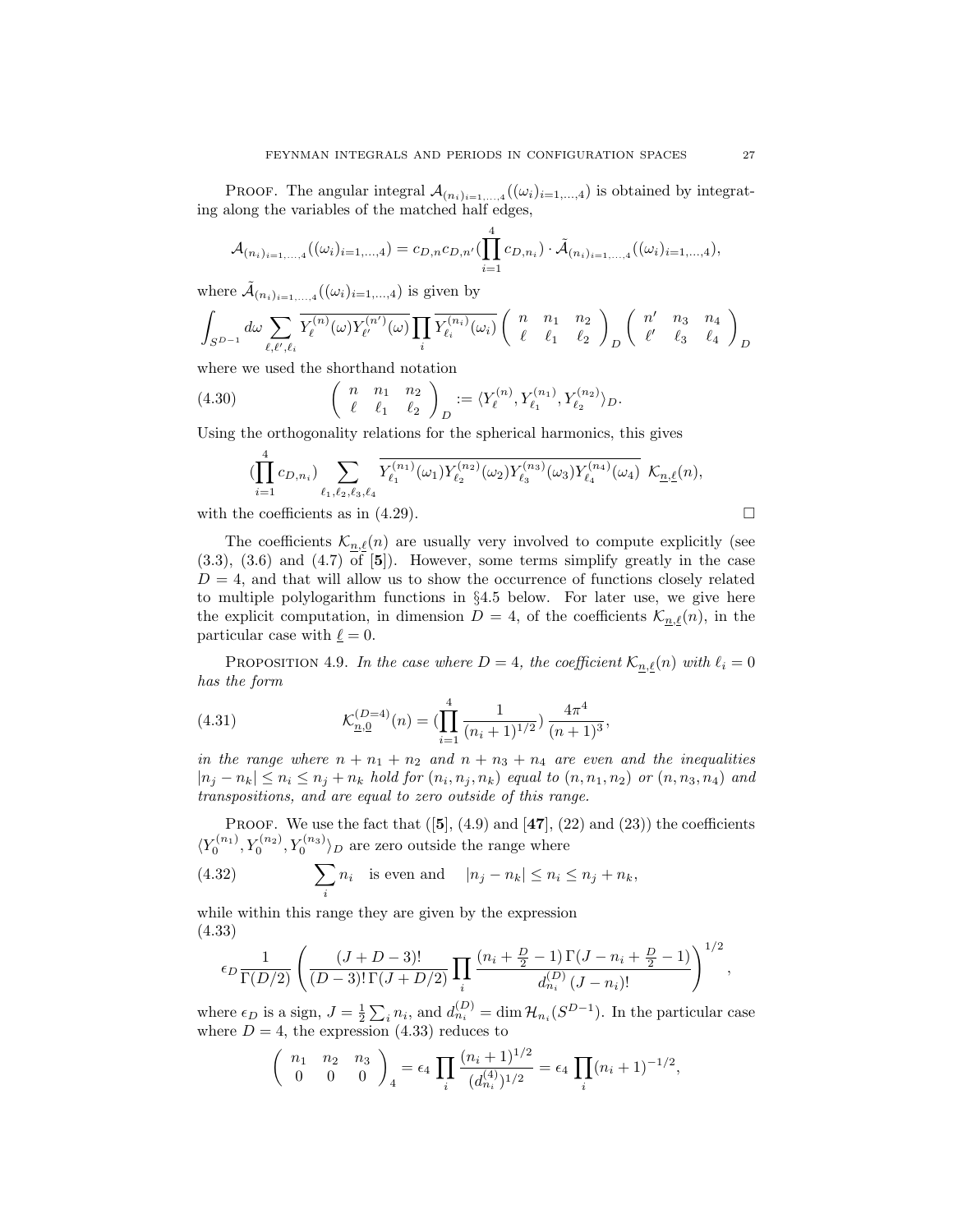using again the fact that dim  $\mathcal{H}_n(S^3) = (n+1)^2$ . Thus, we obtain

$$
\mathcal{K}_{n_i,\ell_i=0}^{(D=4)}(n) = c_{4,n}^2 \begin{pmatrix} n & n_1 & n_2 \\ 0 & 0 & 0 \end{pmatrix}_4 \begin{pmatrix} n & n_3 & n_4 \\ 0 & 0 & 0 \end{pmatrix}_4 =
$$
  
=  $\left(\frac{2\operatorname{Vol}(S^3)}{2(n+1)}\right)^2 \frac{1}{(n+1)} \prod_{i=1}^4 \frac{1}{(n_i+1)^{1/2}} = \prod_{i=1}^4 (n_i+1)^{-1/2} \frac{4\pi^4}{(n+1)^3}.$ 

4.5. Gluing stars of vertices. We now consider the full integrand, including the radial variables and again look at the effect of gluing together two half edges of two trivalent stars. We will see that one can explicitly identify the leading term in the resulting expression in the integrand with a function closely related to multiple polylogarithms.

LEMMA 4.10. Consider the star of a trivalent vertex, and let  $D = 4$ . After a change of variables  $t_i = r_{v_i}/r$ , with  $r = r_v$  for v the central vertex of the star, the integrand  $(4.8)$ , for an orientation  $\mathbf{o}$ , can be written as an expression  $\mathcal{I}_{\mathbf{0}}(r, t_1, t_2, t_3, \omega_1, \omega_2, \omega_3) d r dt_1 dt_2 dt_3$  of the form

(4.34) 
$$
r^{9} \prod_{i=1}^{3} t_i^{\alpha_i} \sum_{n_1, n_2, n_3} A_{(n_1, n_2, n_3)}(\omega_1, \omega_2, \omega_3) t_1^{\epsilon_1 n_1} t_2^{\epsilon_2 n_2} t_3^{\epsilon_3 n_3} dr \prod_{i=1}^{3} dt_i,
$$

where  $\alpha_i = 1$  and  $\epsilon_i = 1$  if the half-edge  $e_i$  is outgoing in the orientation **o** and  $\alpha_i = 3$  and  $\epsilon_i = -1$  if it is incoming, and where  $\mathcal{A}_{n}(\omega) = \mathcal{A}_{(n_i)}(\omega_j)$  is the angular integral of Lemma 4.7 with  $D = 4$ .

PROOF. The integrand of  $(4.8)$ , for the case of a trivalent star, is of the form

(4.35) 
$$
\prod_{i=1}^{3} \mathcal{F}(r_{s(e_i)}, r_{t(e_i)}) r^3 dr \prod_{i=1}^{3} r_{v_i}^3 dr_{v_i},
$$

with

$$
\prod_{i=1}^{3} \mathcal{F}(r_{s(e_i)}, r_{t(e_i)}) = \left(\prod_{i=1}^{3} r_{t(e_i)}^{-2}\right) \sum_{\underline{n}} \mathcal{A}_{\underline{n}}(\underline{\omega}) \left(\frac{r_{s(e_1)}}{r_{t(e_1)}}\right)^{n_1} \left(\frac{r_{s(e_2)}}{r_{t(e_2)}}\right)^{n_2} \left(\frac{r_{s(e_3)}}{r_{t(e_3)}}\right)^{n_3}.
$$

When combined with the volume form as in (4.35), this can be rewritten as

$$
(4.36) \t r^{\alpha_0} r_1^{\alpha_1} r_2^{\alpha_2} r_3^{\alpha_3} \sum_{n} A_{\underline{n}}(\underline{\omega}) \left(\frac{r_1}{r}\right)^{\epsilon_1 n_1} \left(\frac{r_2}{r}\right)^{\epsilon_2 n_2} \left(\frac{r_3}{r}\right)^{\epsilon_3 n_3} dr dr_1 dr_2 dr_3,
$$

where the exponents  $\alpha_i$  are given by the table

|            | $\mathbf{o}_0$ | $\mathbf{O}_1$ | $\mathbf{0}_2$ | Oз |
|------------|----------------|----------------|----------------|----|
| $\alpha_0$ |                | 3              |                |    |
| $\alpha_1$ |                | 3              |                |    |
| $\alpha_2$ |                | 3              | 3              |    |
| $\alpha_3$ |                | 3              | .,             | ு  |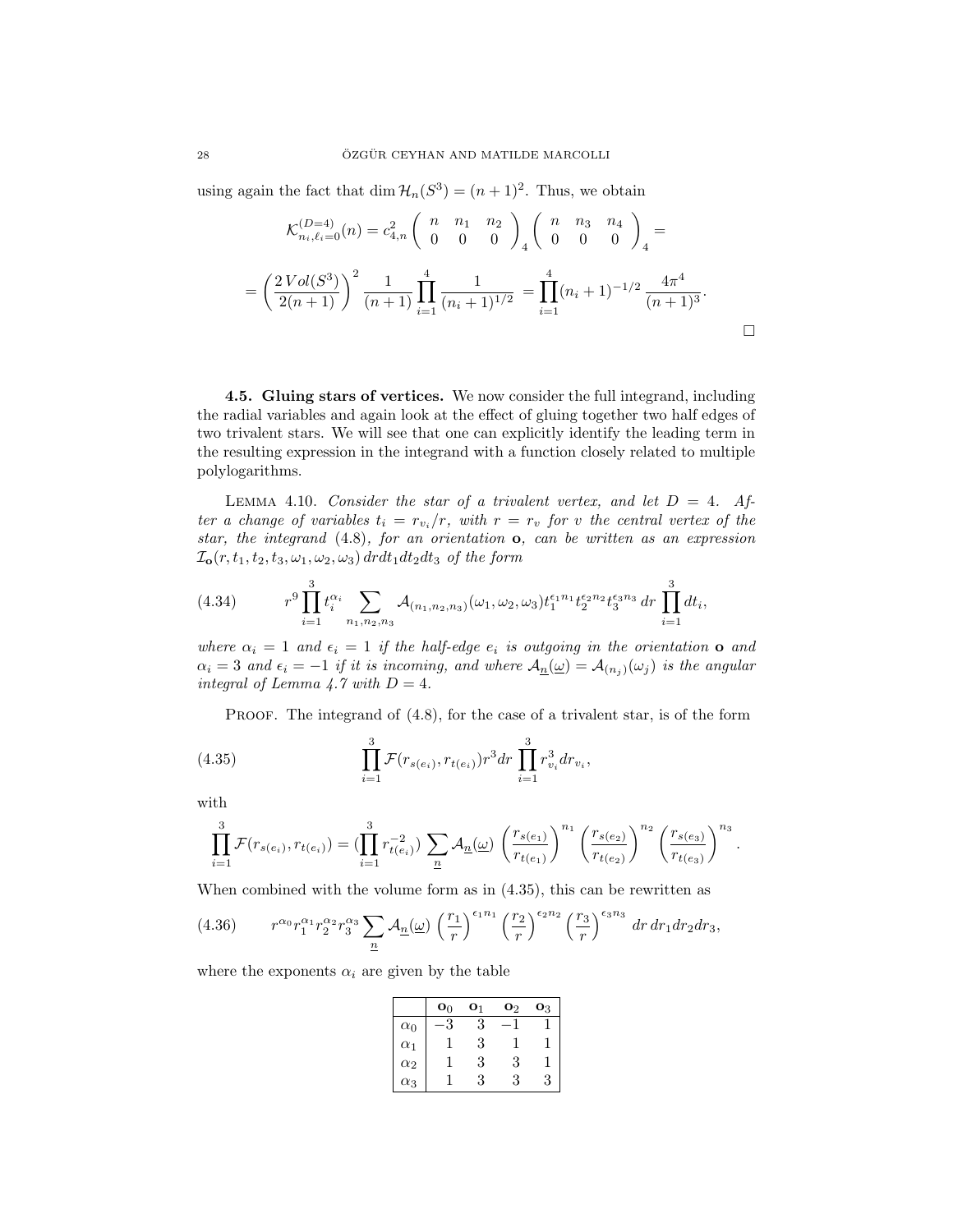where the orientation  $\mathbf{o}_0$  has all the half-edges of the star pointing outward,  $\mathbf{o}_1$  all pointing inward,  $\mathbf{o}_2$  has  $e_1$  outward and  $e_2$  e<sub>3</sub> inward and  $\mathbf{o}_3$  has  $e_1$  and  $e_2$  outward and  $e_3$  inward. All the other cases are obtained by relabeling of indices. After we change variables to  $t_i = r_{v_i}/r$ , we obtain  $dr \wedge \wedge_{i=1}^3 dr_i = r^3 dr \wedge \wedge_{i=1}^3 dt_i$  and (4.36) becomes

$$
(4.37) \mathcal{I}_{\mathbf{o}}(r,(t_i),\underline{\omega}) = r^9 t_1^{\alpha_1} t_2^{\alpha_2} t_3^{\alpha_3} \sum_{\underline{n}} \mathcal{A}_{\underline{n}}(\underline{\omega}) (t_1)^{\epsilon_1 n_1} (t_2)^{\epsilon_2 n_2} (t_3)^{\epsilon_3 n_3} dr dt_1 dt_2 dt_3.
$$

We can now perform the gluing of two stars by matching an oriented half-edge of one trivalent star to an oriented half edge of the other, so that one obtains an oriented edge. This means integrating

(4.38) 
$$
\int_0^\infty \int_{\bar{\Sigma}} \int_{S^{D-1}} \mathcal{I}_o(r,t,t_1,t_2,\omega,\omega_1,\omega_2) \mathcal{I}_o(r,t,t_3,t_4,\omega,\omega_3,\omega_4) dr dt d\omega.
$$

There is an overall divergent factor arising from the integration of (4.38) in the variable  $r$ , which can be taken care of by a cutoff regularization. Up to this divergence, one obtains an integrand  $\mathcal{I}(t_1, t_2, t_3, t_4, \omega_1, \omega_2, \omega_3, \omega_4)$ , as the result of gluing two trivalent stars by matching oriented half-edges to form an oriented edge e, which is given by

(4.39) 
$$
\mathcal{I}_{\mathbf{o}}(t_i,\omega_i) = \int_{\Sigma} \int_{S^{D-1}} \mathcal{I}_{\mathbf{o}}(t,t_1,t_2,\omega,\omega_1,\omega_2) \mathcal{I}_{\mathbf{o}}(t,t_3,t_4,\omega,\omega_3,\omega_4) dt d\omega,
$$

where the domain of integration  $\bar{\Sigma} = \bar{\Sigma}(t_1, t_2, t_3, t_4)$  for the variable t is given by

$$
\bar{\Sigma} = \cap_{i,j:t(e_i) = s(e), s(e_j) = t(e)} \{ t \mid t_i \le t \le t_j \}.
$$

In the following we write  $\underline{t} = (t_1, t_2, t_3, t_4)$  and similarly for  $\underline{\omega}$ ,  $\underline{n}$  and  $\underline{\ell}$ .

By combining (4.28) with (4.22), we can rephrase (4.39) in terms of isoscalars. This gives a decomposition of  $\mathcal{I}_{o}(t_i, \omega_i)$  into a sum of terms of the form

$$
\mathcal{I}_{\mathbf{o}}(t_i, \omega_i) = \sum_{\underline{n}, \underline{\ell}} \mathcal{I}_{\mathbf{o}, \underline{\mathbf{n}}, \underline{\ell}}(t_i, \omega_i).
$$

We denote by  $\mathcal{I}_{\mathbf{o},0}(\underline{t}, \underline{\omega})$  the leading term

(4.40) 
$$
\mathcal{I}_{\mathbf{o},\mathbf{0}}(t_i,\omega_i) = \sum_{\underline{n}} \mathcal{I}_{\mathbf{o},\underline{\mathbf{n}},\underline{\mathbf{0}}}(t_i,\omega_i),
$$

involving only the isoscalars with all  $\ell_i = 0$ . We have the following result computing the terms  $\mathcal{I}_{\mathbf{o},0}(t_i,\omega_i)$ .

LEMMA 4.11. In the case  $D = 4$ , the integrands  $\mathcal{I}_{\mathbf{0},0}(\underline{t}, \underline{\omega})$  are given by

$$
(4.41)\quad \mathcal{I}_{\mathbf{0},0}(\underline{t},\underline{\omega}) = \sum_{\underline{n}} \left( \prod_{i=1}^{4} c_{D,n_i} \overline{Y_0^{(n_i)}(\omega_i)} \frac{t_i^{\alpha_i + \epsilon_i n_i} dt_i}{(n_i + 1)^{1/2}} \right) \int_{\bar{\Sigma}} t^4 dt \sum_{n} \frac{4\pi^2}{(n+1)^3} t^{\epsilon n},
$$

where the sum over the indices n and  $\underline{n}$  is restricted by the constraints  $n + n_1 + n_2$ and  $n + n_3 + n_4$  are even and the inequalities  $|n_j - n_k| \leq n_i \leq n_j + n_k$  hold for  $(n_i, n_j, n_k)$  equal to  $(n, n_1, n_2)$  or  $(n, n_3, n_4)$  and transpositions.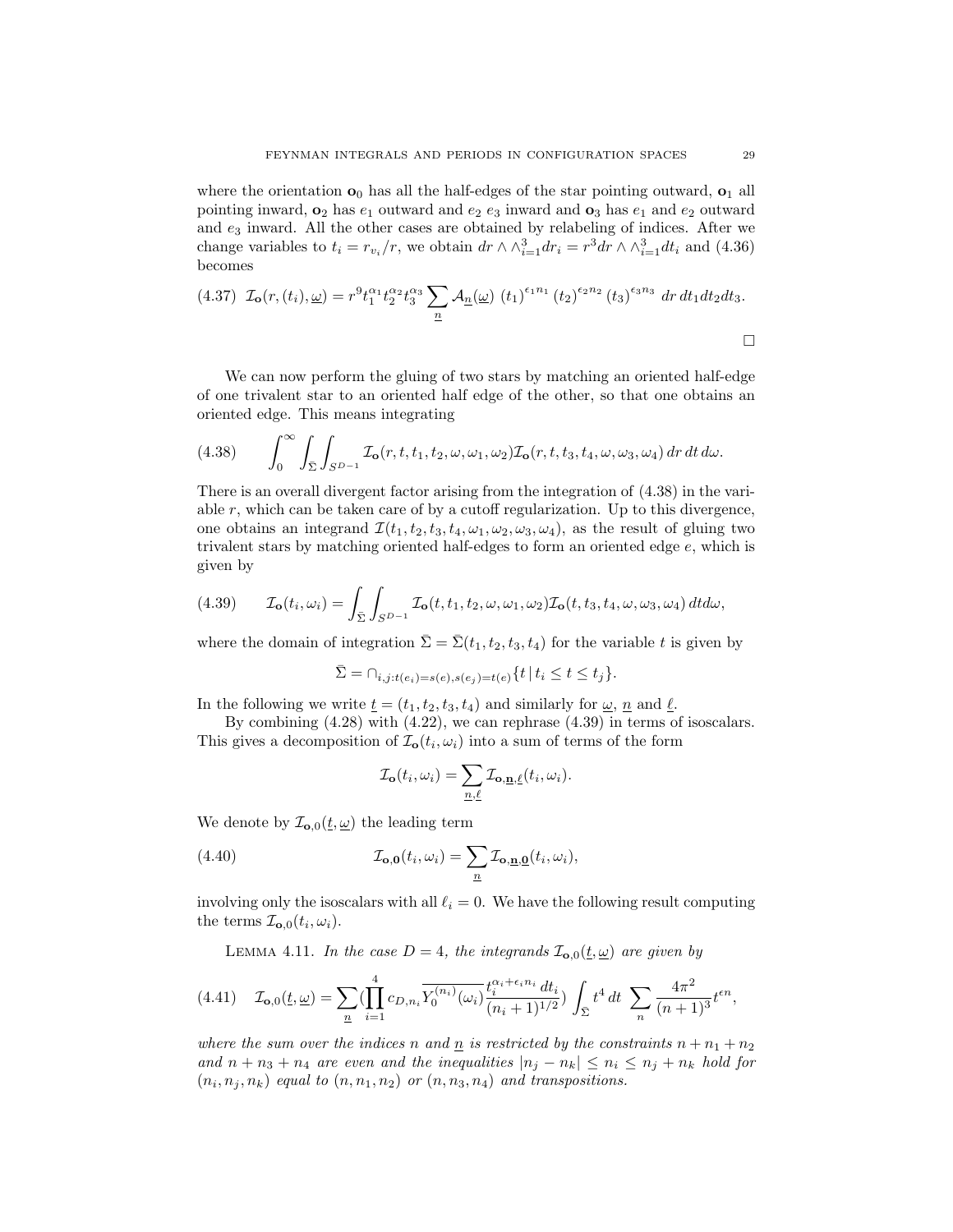PROOF. Using (4.39) and (4.28), (4.29), (4.34), we obtain for  $\mathcal{I}_{o}(t, \underline{\omega})$  the expression

$$
\sum_{\underline{n}} \sum_{\underline{\ell}} (\prod_{i=1}^4 c_{D,n_i} \overline{Y_{\ell_i}^{(n_i)}(\omega_i)} t_i^{\alpha_i + \epsilon_i n_i} dt_i) \int_{\Sigma} t^4 dt \sum_{n} \mathcal{K}_{\underline{n},\underline{\ell}}(n) t^{\epsilon n}.
$$

The expression (4.41) then follows directly from the form (4.31) of the coefficients  $\mathcal{K}_{n,0}^{(D=4)}(n)$ . The factor  $t^4$  in the integral comes from the exponents  $\alpha = 1$  and  $\alpha = 3$ of the two half edges, which have matching orientations.  $\square$ 

Notice that, without the constraints on the summation range of the indices  $n, n_i$ , we would obtain again an integral of the general form  $(4.20)$ , involving polylogarithm functions  $\text{Li}_s(t^{\epsilon})$ , with  $s = 3 = k - 2$  as in the case of polygons analyzed above. However, because not all values of  $n, n_i$  are allowed and one needs to impose the constraints of the form (4.32), one obtains more interesting expressions. We first introduce some notation.

4.5.1. Summation domains and even condition. In the following we let  $\mathcal R$  denote a domain of summation for integers  $(n_1, \ldots, n_k)$ . We consider in particular the cases

$$
\mathcal{R} = \mathcal{R}_P^{(k)} := \{(n_1, \dots, n_k) | n_i > 0, i = 1, \dots, k\}
$$
  
(4.42) 
$$
\mathcal{R} = \mathcal{R}_{MP}^{(k)} := \{(n_1, \dots, n_k) | n_k > \dots > n_2 > n_1 > 0\}
$$
  

$$
\mathcal{R} = \mathcal{R}_T^{(3)} := \{(n_1, n_2, n_3) | n_2 > n_1, n_2 - n_1 < n_3 < n_2 + n_1\}.
$$

We denote by  $\mathrm{Li}_{s_1,\ldots,s_k}^{\mathcal{R}}(z_1,\ldots,z_k)$  the associated series

(4.43) 
$$
\mathrm{Li}_{s_1,\ldots,s_k}^{\mathcal{R}}(z_1,\ldots,z_k) = \sum_{(n_1,\ldots,n_k)\in\mathcal{R}} \frac{z_1^{n_1}\cdots z_k^{n_k}}{n_1^{s_1}\cdots n_k^{s_k}}.
$$

In the first two cases of (4.42), this is, respectively, a product of polylogarithms  $\text{Li}_{s_1,\ldots,s_k}^{\mathcal{R}_P}(z_1,\ldots,z_k) = \prod_j \text{Li}_{s_j}(z_j)$  and and a multiple polylogarithm

$$
\mathrm{Li}_{s_1,\ldots,s_k}^{\mathcal{R}_{MP}}(z_1,\ldots,z_k)=\mathrm{Li}_{s_1,\ldots,s_k}(z_1,\ldots,z_k).
$$

We will discuss the third case more in detail below. We then define (4.44)

$$
\mathrm{Li}_{s_1,...,s_k}^{\mathcal{R},\mathrm{even}}(z_1,...,z_k) := \frac{1}{2} \left( \mathrm{Li}_{s_1,...,s_k}^{\mathcal{R}}(z_1,...,z_k) + \mathrm{Li}_{s_1,...,s_k}^{\mathcal{R}}(-z_1,..., -z_k) \right)
$$
  
\n
$$
\mathrm{Li}_{s_1,...,s_k}^{\mathcal{R},\mathrm{odd}}(z_1,...,z_k) := \frac{1}{2} \left( \mathrm{Li}_{s_1,...,s_k}^{\mathcal{R}}(z_1,...,z_k) - \mathrm{Li}_{s_1,...,s_k}^{\mathcal{R}}(-z_1,..., -z_k) \right).
$$

The odd  $\text{Li}_{s_1,\ldots,s_k}^{\mathcal{R},\text{odd}}(z_1,\ldots,z_k)$  is a direct generalization of the Legendre  $\chi$  function, while the even  $\text{Li}_{s_1,\dots,s_k}^{\mathcal{R},\text{even}}(z_1,\dots,z_k)$  corresponds to summing only over those indices in  $R$  whose sum is even,

(4.45) 
$$
\text{Li}_{s_1,\dots,s_k}^{\mathcal{R},\text{even}}(z_1,\dots,z_k) = \sum_{(n_1,\dots,n_k)\in\mathcal{R},\ \sum_i n_i\in 2\mathbb{N}} \frac{z_1^{n_1}\cdots z_k^{n_k}}{n_1^{s_1}\cdots n_k^{s_k}}.
$$

More generally, one can also consider summations of the form

(4.46) 
$$
\text{Li}_{s_1,...,s_k}^{\mathcal{R},\mathcal{E}_1,...,\mathcal{E}_k}(z_1,...,z_k) = \sum_{(n_1,...,n_k)\in\mathcal{R}, n_i\in\mathcal{E}_i} \frac{z_1^{n_1}\cdots z_k^{n_k}}{n_1^{s_1}\cdots n_k^{s_k}},
$$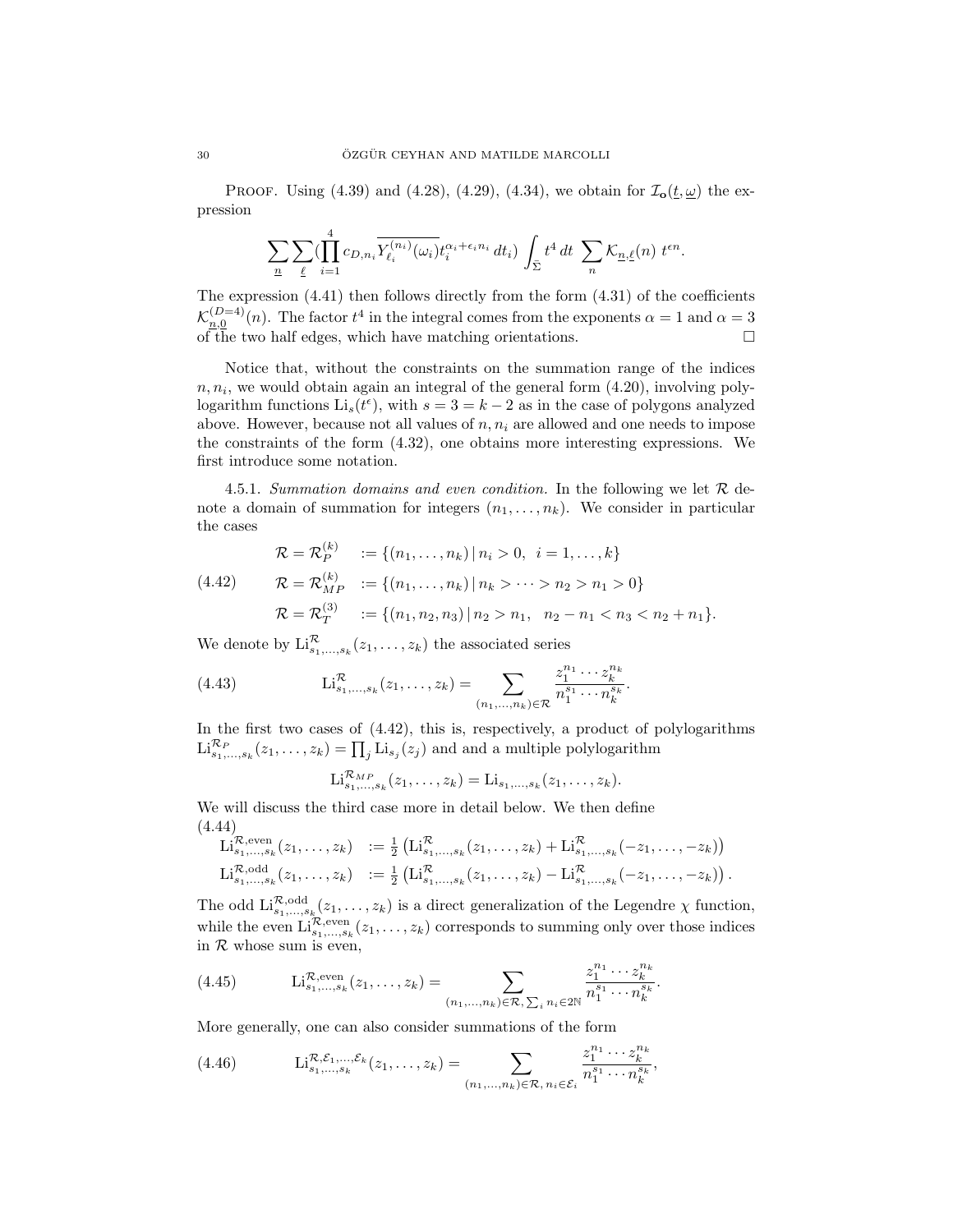where, for each  $i = 1, ..., k$ ,  $\mathcal{E}_i = 2\mathbb{N}$  or  $\mathcal{E}_i = \mathbb{N} \setminus 2\mathbb{N}$ , that is, some of the summation indices are even and some odd.

4.5.2. Matching half-edges. We now illustrate in one sufficiently simple and explicit case, what the leading  $\ell = 0$  term looks like when all the half-edges of stars are joined together. We look at the case of two stars of trivalent vertices with the half edges pairwise joined, that is, the 3-banana graph (two vertices and three parallel edges between them).

PROPOSITION 4.12. In the case of  $D = 4$ , consider the graph with two vertices and three parallel edges between them. The  $\underline{\ell} = 0$  amplitude  $\mathcal{I}_{\mathbf{o},0}$  is given by

(4.47) 
$$
\mathcal{I}_{\mathbf{0},0} = \int_0^1 t^9 \left( 2^6 \text{Li}_{6,3}^{\mathcal{R}_{MP},odd,even}(t,t) + 2 \text{Li}_{3,3,3}^{\mathcal{R}_T,even}(t,t,t) \right) dt.
$$

PROOF. There is a unique acyclic orientation of this graph, with the three edges oriented in the same direction. Thus, there is a single variable  $t \in [0, 1] = \Sigma$ in the integrand of  $\mathcal{I}_{\mathbf{0},0}$ , and the latter has the form

$$
\sum_{(n_1,n_2,n_3)\in\mathcal{D}}\mathcal{K}_{n_1,n_2,n_3}t^{n_1+n_2+n_3},
$$

where the coefficients  $\mathcal{K}_{n_1,n_2,n_3}$  are given by

$$
\mathcal{K}_{n_1,n_2,n_3} = \frac{c_{4,n_1}^2 c_{4,n_2}^2 c_{4,n_3}^4}{(n_1+1)(n_2+1)(n_3+1)} = \frac{(4\pi^2)^3}{(n_1+1)^3(n_2+1)^3(n_3+1)^3},
$$

according to Proposition 4.9, and the fact that all the half-edges of the two trivalent stars are matched. The summation domain  $\mathcal D$  is given by

$$
\mathcal{D} = \{(n_1, n_2, n_3) | n_i \ge 0 | n_j - n_k| \le n_i \le n_j + n_k, \sum_i n_i \text{ even}\}.
$$

We subdivide this into separate domains  $\mathcal{D} = \mathcal{D}_1 \cup \mathcal{D}_2 \cup \mathcal{D}_3 \cup \mathcal{D}_4 \cup \mathcal{D}_5$ , where

$$
D_1 = \{n_1 = 0, n_2 \ge 0, n_3 = n_2\}
$$
  
\n
$$
D_2 = \{n_2 = 0, n_1 > 0, n_3 = n_1\}
$$
  
\n
$$
D_3 = \{n_1 > 0, n_2 = n_1, 0 \le n_3 \le 2n_1, n_3 \text{ even }\}
$$
  
\n
$$
D_4 = \{0 < n_2 < n_1, n_1 - n_2 \le n_3 \le n_1 + n_2, \sum_i n_i \text{ even }\}
$$
  
\n
$$
D_5 = \{0 < n_1 < n_2, n_2 - n_1 \le n_3 \le n_1 + n_2, \sum_i n_i \text{ even }\}.
$$

We have

$$
\sum_{(n_1, n_2, n_3) \in \mathcal{D}_1} \frac{t^{n_1 + n_2 + n_3}}{(n_1 + 1)^3 (n_2 + 1)^3 (n_3 + 1)^3} = t^{-2} \sum_{n \ge 1} \frac{t^{2n}}{n^6} = t^{-2} \text{Li}_6(t^2),
$$
\n
$$
\sum_{(n_1, n_2, n_3) \in \mathcal{D}_2} \frac{t^{n_1 + n_2 + n_3}}{(n_1 + 1)^3 (n_2 + 1)^3 (n_3 + 1)^3} = t^{-2} \sum_{n \ge 2} \frac{t^{2n}}{n^6} = t^{-2} \text{Li}_6(t^2) - 1
$$
\n
$$
\sum_{(n_1, n_2, n_3) \in \mathcal{D}_3} \frac{t^{n_1 + n_2 + n_3}}{(n_1 + 1)^3 (n_2 + 1)^3 (n_3 + 1)^3} = \sum_{n > 0, 0 \le \ell \le n} \frac{t^{2(n + \ell)}}{(2\ell + 1)^3 (n + 1)^6}
$$
\n
$$
= -1 + 2^6 t^{-3} \sum_{\substack{n \ge 0, 0 \le \ell \le n \\ n \ge 0, 0 \le \ell \le n}} \frac{t^{2n + 2 + 2\ell + 1}}{(2\ell + 1)^3 (2n + 2)^6}
$$
\n
$$
= -1 + 2^6 t^{-3} \sum_{\substack{n \ge 0, n_1 \le n_2 \\ m_1 \text{ odd}, m_2 \text{ even}}} \frac{t^{m_1 + m_2}}{m_1^6 m_2^3} = -1 + 2^6 t^{-3} \text{Li}_{6,3}^{\mathcal{R}_{MP}, \text{odd,even}}(t, t)
$$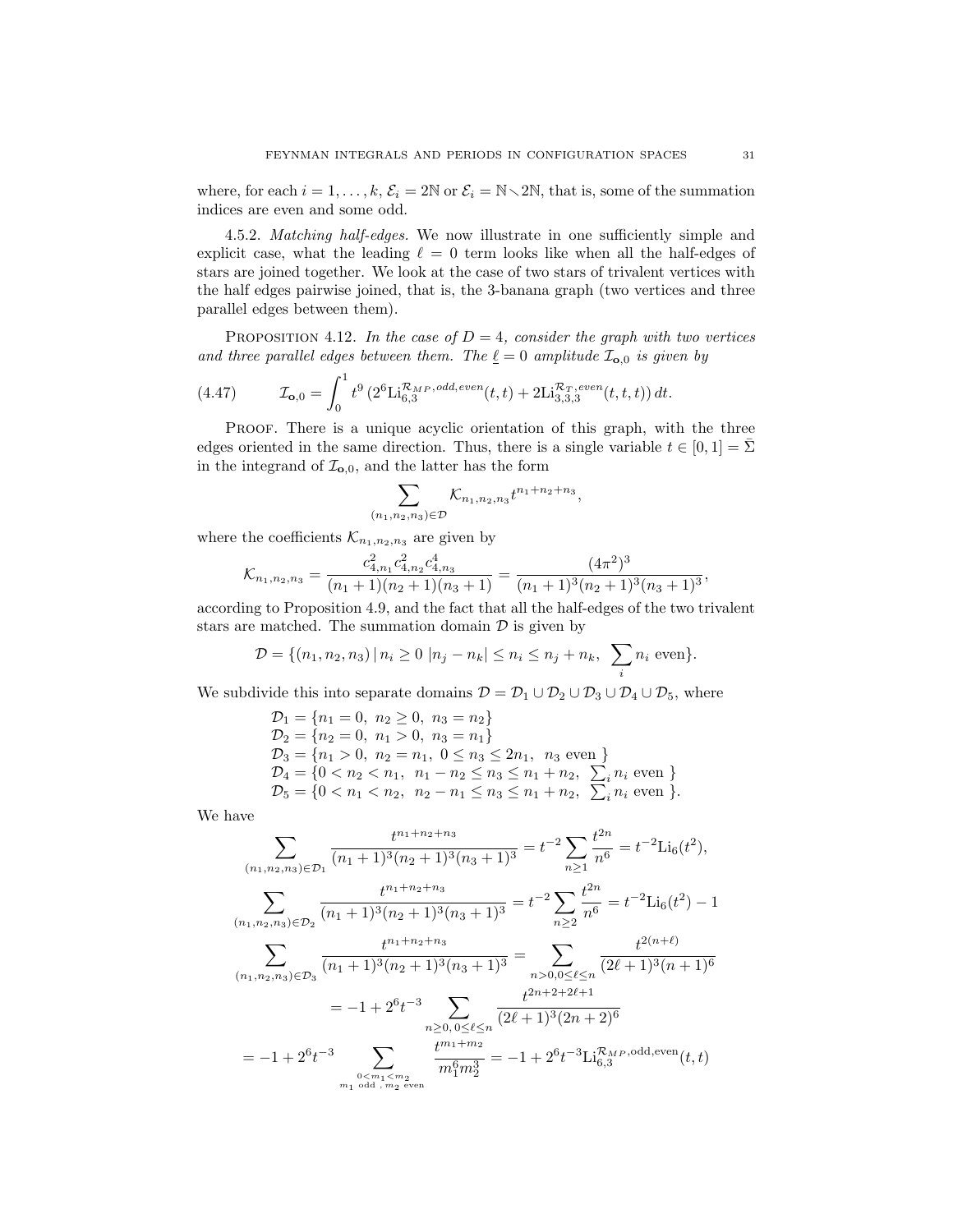$$
\sum_{(n_1, n_2, n_3) \in \mathcal{D}_4} \frac{t^{n_1 + n_2 + n_3}}{(n_1 + 1)^3 (n_2 + 1)^3 (n_3 + 1)^3} = t^{-3} \text{Li}_{3,3,3}^{\mathcal{R}_T, \text{even}}(t, t, t) + 1 - t^{-2} \text{Li}_6(t^2)
$$

$$
\sum_{(n_1, n_2, n_3) \in \mathcal{D}_5} \frac{t^{n_1 + n_2 + n_3}}{(n_1 + 1)^3 (n_2 + 1)^3 (n_3 + 1)^3} = t^{-3} \text{Li}_{3,3,3}^{\mathcal{R}_T, \text{even}}(t, t, t) + 1 - t^{-2} \text{Li}_6(t^2),
$$

where in the last two cases the term  $t^{-2}$ Li<sub>6</sub>( $t^2$ ) – 1 corresponds to the summation over  $m_2 = 1, m_1 > 1$  and  $m_3 = m_1$  (respectively,  $m_1 = 1, m_2 > 1, m_3 = m_2$ ), with  $m_i = n_1 + 1$ . The integrand has a factor of  $t^4$  for each edge, as in Lemma 4.11, which gives a power of  $t^{12}$  that combines with the  $t^{-3}$  factor in the result of the sum of the terms above to give the  $t^9$  factor in (4.47).

For more general graphs, where more vertices and more stars are involved, one gets summations involving several "triangular conditions"  $|n_i - n_k| \leq n_i \leq n_j + n_k$ around each vertex, and the integrand can correspondingly be expressed in terms of series with a higher depth. Moreover, notice that we have focused here on the leading terms  $\mathcal{K}_{n,\ell=0}^{D=4}(n)$  only. When one includes all the other terms  $\mathcal{K}_{n,\ell}(n)$ with  $\ell_i \neq 0$ , the expressions become much more involved, as these coefficients are expressed in terms of the isoscalars  $(4.27)$  and of the standard 3j-symbols for  $SO(3)$ , through the factorization  $(4.26)$ . The isofactors are known explicitly [5], [47] so the computation can in principle be carried out in full, but it becomes much more cumbersome.

Next we show that the functions  $\text{Li}_{s_1,s_2,s_3}^{R_T}(z_1,z_2,z_3)$  that appear in these Feynman amplitude computations can be related, via the Euler–Maclaurin summation formula, to some well known generalizations of multiple zeta values and multiple polylogarithms.

4.5.3. Mordell–Tornheim and Apostol–Vu series. We consider two generalizations of the multiple polylogarithm series, which arise in connection to the Mordell– Tornheim and the Apostol–Vu multiple series. The Mordell–Tornheim multiple series is given by [55], [66]

$$
(4.48)\ \zeta_{MT,k}(s_1,\ldots,s_k;s_{k+1})=\sum_{(n_1,\ldots,n_k)\in\mathcal{R}_P^{(k)}}n_1^{-s_1}\cdots n_k^{-s_k}(n_1+\cdots+n_k)^{-s_{k+1}},
$$

with an associated multiple polylogarithm-type function (4.49)

$$
\mathrm{Li}_{s_1,\ldots,s_k;s_{k+1}}^{MT}(z_1,\ldots,z_k;z_{k+1})=\sum_{(n_1,\ldots,n_k)\in\mathcal{R}_P^{(k)}}\frac{z_1^{n_1}\cdots z_k^{n_k}z_{k+1}^{(n_1+\cdots+n_k)}}{n_1^{s_1}\cdots n_k^{s_k}(n_1+\cdots+n_k)^{s_{k+1}}}.
$$

Similarly, the Apostol–Vu multiple series [10] is defined as

$$
(4.50) \zeta_{AV,k}(s_1,\ldots,s_k;s_{k+1}) = \sum_{(n_1,\ldots,n_k)\in\mathcal{R}_{MP}^{(k)}} n_1^{-s_1}\cdots n_k^{-s_k}(n_1+\cdots+n_k)^{-s_{k+1}},
$$

and we consider the associated multiple polylogarithm-type series (4.51)

$$
\mathrm{Li}_{s_1,\ldots,s_k;s_{k+1}}^{AV}(z_1,\ldots,z_k;z_{k+1})=\sum_{(n_1,\ldots,n_k)\in\mathcal{R}_{MP}^{(k)}}\frac{z_1^{n_1}\cdots z_k^{n_k}z_{k+1}^{(n_1+\cdots+n_k)}}{n_1^{s_1}\cdots n_k^{s_k}(n_1+\cdots+n_k)^{s_{k+1}}}.
$$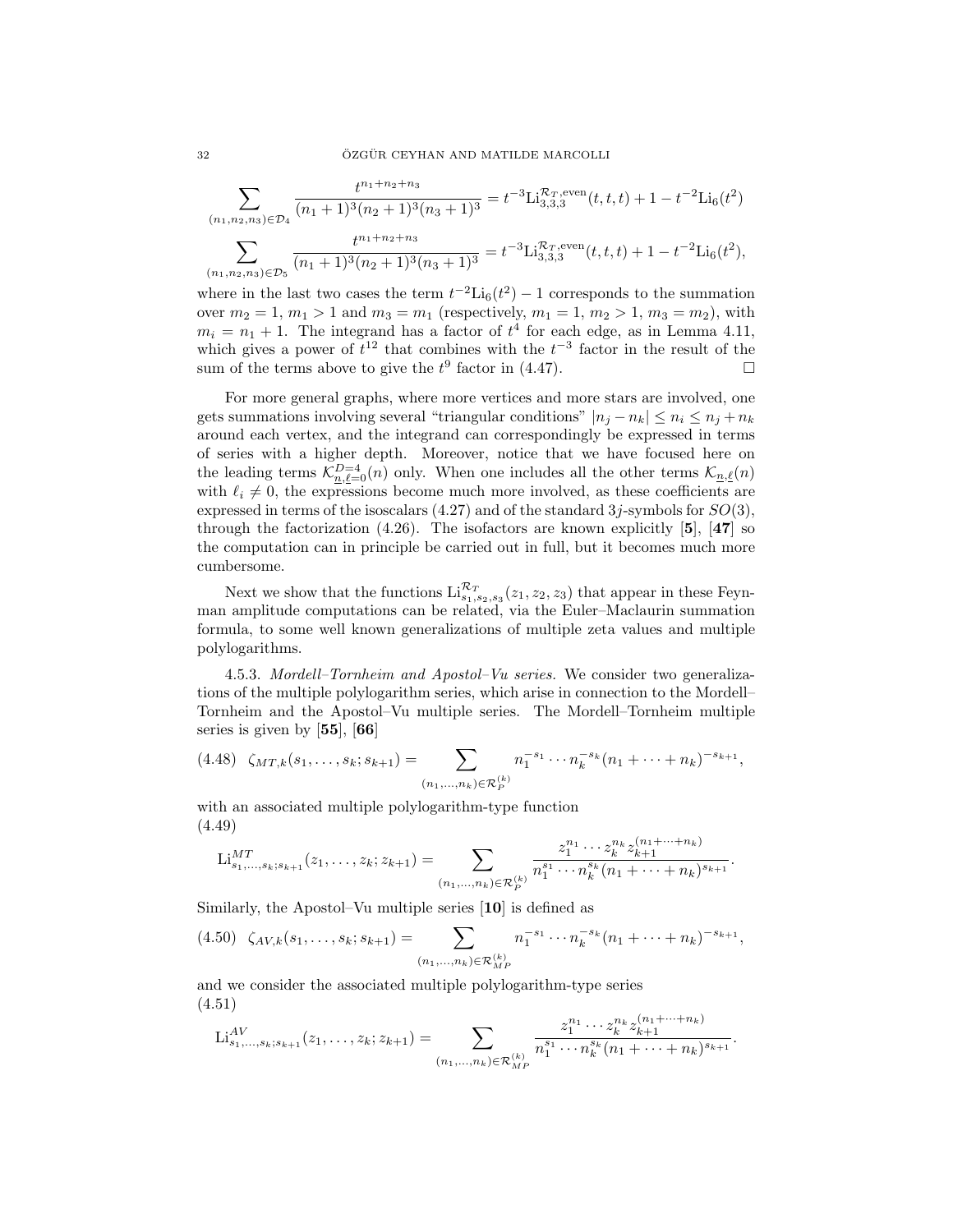4.5.4. Euler–Maclaurin formula. A way to understand better the behavior of the functions (4.45) with  $\mathcal{R} = \mathcal{R}_T^{(3)}$  $T<sup>(3)</sup>$  that appear in this result, is in terms of the Euler–Maclaurin summation formula.

LEMMA 4.13. Let  $f(t) = x^t t^{-s}$ . Then

$$
(4.52) \t f(k)(t) = \sum_{j=0}^{k} (-1)^{k-j} {k \choose j} {s+k-j-1 \choose k-j} (k-j)! t^{-(s+k-j)} x^t \log(x)^j.
$$

PROOF. Inductively, we have

$$
f^{(k)}(t) = \sum_{j=0}^{k} (-1)^{k-j} {k \choose j} s(s+1) \cdots (s+k-j-1) t^{-(s+k-j)} x^t \log(x)^j,
$$

where  $s(s + 1) \cdots (s + k - j - 1) = {s + k - j - 1 \choose k - j} (k - j)!$ .

The Euler–Maclaurin summation formula gives

(4.53)  

$$
\sum_{n=a}^{b} f(n) = \int_{a}^{b} f(t)dt + \frac{1}{2}(f(b) + f(a)) + \sum_{k=2}^{N} \frac{b_k}{k!} (f^{(k-1)}(b) - f^{(k-1)}(a)) - \int_{a}^{b} \frac{B_N(t - [t])}{N!} f^{(N)}(t) dt,
$$

where  $b_k$  are the Bernoulli numbers and  $B_k$  the Bernoulli polynomials. We then have the following result.

PROPOSITION 4.14. Consider the series  $\text{Li}_{s_1,s_2,s_3}^{\mathcal{R}}(z_1,z_2,z_3)$  defined as in (4.43), with  $\mathcal{R} = \mathcal{R}_T^{(3)}$  $T^{(3)}$ . When applying the Euler-Maclaurin formula to the innermost sum, the summation terms in (4.53) give rise to terms of the form

(4.54) 
$$
\pm F_{j,k}(s_3, z_3) \operatorname{Li}_{s_1, s_2; s_{3+k-j}}^{AV}(z_1, z_2; z_3)
$$

or

(4.55) 
$$
\pm F_{j,k}(s_3, z_3) \operatorname{Li}_{s_1, s_3 + k - j; s_2}^{MT}(z_1, z_2; z_3),
$$

where

(4.56) 
$$
F_{j,k}(s,z) = \frac{b_k}{k!} {k \choose j} {s+k-j-1 \choose k-j} (k-j)! \log(z)^j
$$

PROOF. For  $\mathrm{Li}_{s_1,s_2,s_3}^{\mathcal{R}}(z_1,z_2,z_3)$ , with  $\mathcal{R} = \mathcal{R}_T^{(3)}$  $T<sup>(3)</sup>$ , the summation

$$
(4.57) \qquad \sum_{n_2 - n_1 < n_3 < n_2 + n_1} \frac{z_3^{n_3}}{n_3^{s_3}}
$$

can be expressed, using Lemma 4.13, through the Euler–Maclaurin summation formula (4.53). Up to a sign, each summation term in the right-hand-side of (4.53) is the product of a function of  $z_3$  of the form  $F_{j,k}(s_3, z_3)$ , as in (4.56), and a term of the form

$$
\frac{z_3^{n_2+n_1}}{(n_2+n_1)^{s_3+k-j}} \qquad \text{or} \qquad \frac{z_3^{n_2-n_1}}{(n_2-n_1)^{s_3+k-j}}.
$$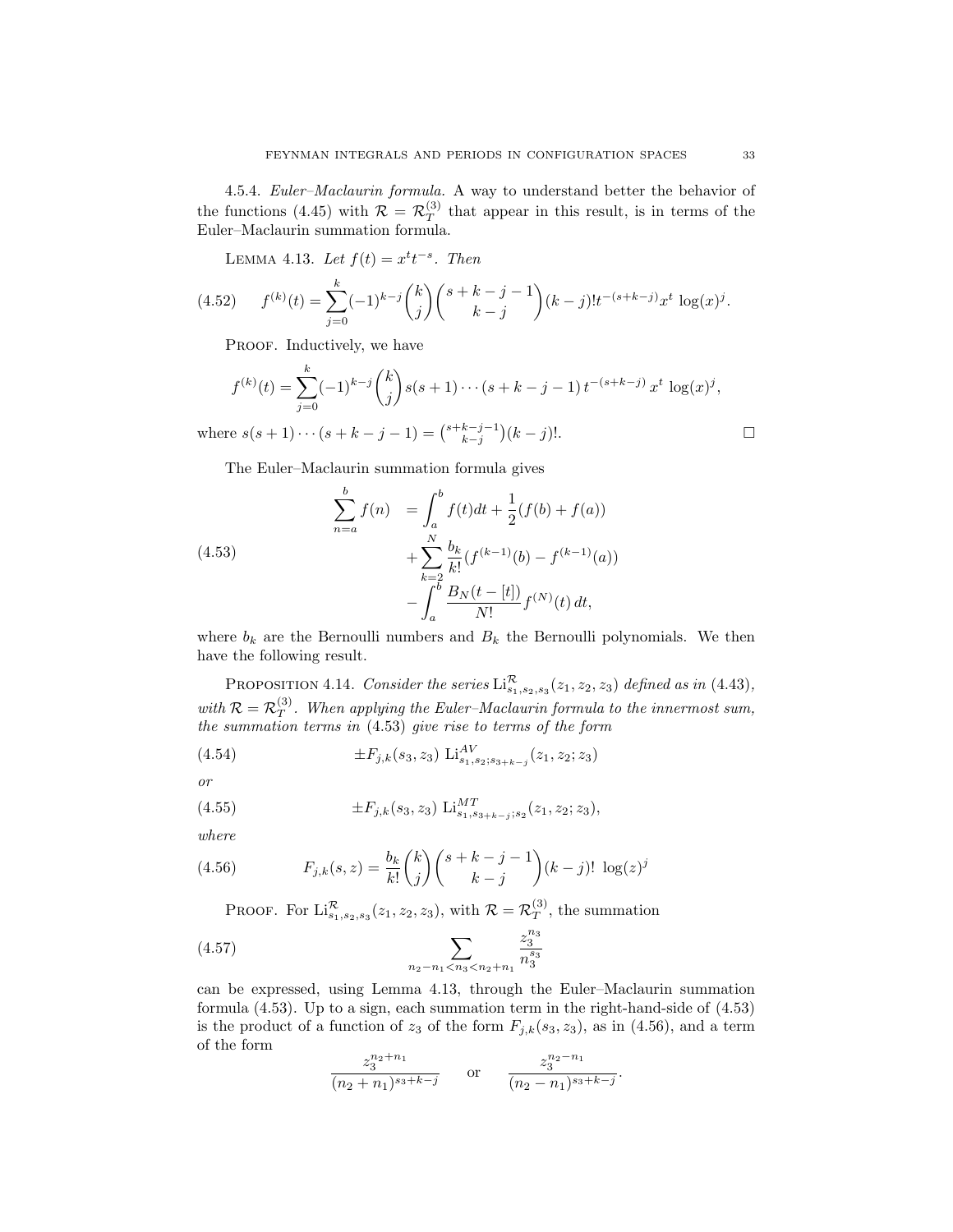When inserted back into the summation on the remaining indices  $n_2 > n_1$ , this gives summations of the form

(4.58) 
$$
\sum_{n_2 > n_1 > 0} \frac{z_1^{n_1} z_2^{n_2} z_3^{n_1 + n_2}}{n_1^{s_1} n_2^{s_2} (n_1 + n_2)^{s_3 + k - j}}
$$

in the first case, or in the second case, after a change of variables  $m = n<sub>2</sub> - n<sub>1</sub>$ ,  $n = n_1$  in the indices

,

,

(4.59) 
$$
\sum_{n>0,m>0} \frac{z_1^n z_3^m z_2^{n+m}}{n^{s_1} m^{s_3+k-j} (n+m)^{s_2}}
$$

which are respectively of the form  $(4.49)$  and  $(4.51)$ .

4.6. Conclusion. In this section we have seen that, in the "real case" of the physical Feynman amplitude  $(2.2)$ , in dimension  $D = 4$ , one can identify a specific contribution to the integral, which is described naturally in representation theoretic terms as the  $\ell = 0$  (deepest) term in the  $SO(3)$  isofactors. This term contributes an integral that is always expressible in terms of summations like Mordell-Tornheim and Apostol-Vu series, which are ultimately expressible in terms of multiple zeta values. Thus, even when, for sufficiently large graphs for which the Feynman integral would involve non-mixed Tate periods, this specific term remains within the class of mixed Tate periods. We do not have, at present, a direct motivic interpretation of this term.

### 5. Wonderful compactifications and complexified amplitudes

We move now to discuss a different problem of regularization and renormalization of integrals in configuration spaces, based on our generalization of the Feynman amplitude  $(2.2)$  given by the complexified version  $(2.9)$  introduced in §2.3.2. As in Definition 2.6, the locus of integration is, in this case, the complex variety  $X^{V_{\Gamma}} \times \{y = (y_v)\}\,$  for a fixed choice of a point  $y = (y_v)$ , inside the configuration space  $Z^{V_{\Gamma}}$  with  $Z = X \times X$ .

We described in detail in our previous work [28] the geometry of the wonderful compactifications of the configuration spaces  $Conf_{\Gamma}(X)$ . We recall here the main definitions and statements, adapted from  $\text{Conf}_{\Gamma}(X)$  to  $F(X, \Gamma)$ . The arguments are essentially the same as in [28].

**5.1. Arrangements of diagonals.** A *simple arrangement* of subvarieties of a smooth quasi-projective ambient variety  $Y$  is a finite collection of nonsingular closed subvarieties  $S = \{S_i \subset Y, i \in I\}$  such that

- all nonempty intersections  $\bigcap_{i\in J} S_i$  for  $J\subset I$  are in the collection  $S$ .
- for any pair  $S_i, S_j \in \mathcal{S}$ , the intersection  $S_i \cap S_j$  is *clean*, that is, the tangent bundle of the intersection is the intersection of the restrictions of the tangent bundles.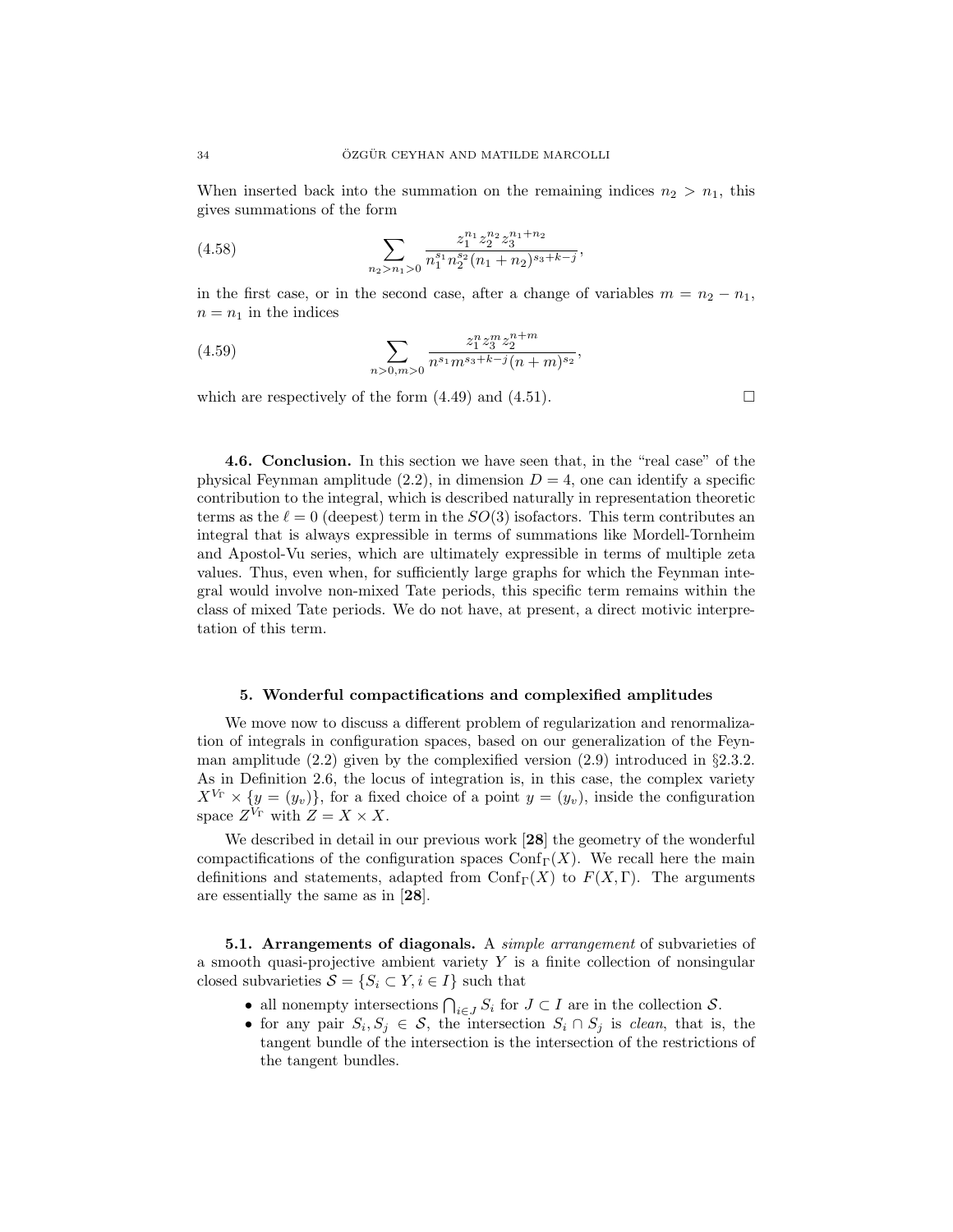5.1.1. Diagonals of induced subgraphs and their arrangement. For each induced and not necessarily connected subgraph  $\gamma \subseteq \Gamma$ , the corresponding (poly)diagonal is  $\mathbf{v}$ 

(5.1) 
$$
\Delta_{\gamma}^{(Z)} = \{ z = (z_v) \in Z^{V_{\Gamma}} \mid p(z_v) = p(z_{v'}) \text{ for } \{v, v'\} = \partial_{\Gamma}(e), e \in E_{\gamma} \}.
$$

We have the following simple description.

LEMMA 5.1. The diagonal  $\Delta_{\gamma}^{(Z)}$  is isomorphic to  $X^{V_{\Gamma//\gamma}} \times X^{V_{\Gamma}}$ , and has dimension

(5.2) 
$$
\dim \Delta_{\gamma}^{(Z)} = \dim X^{V_{\Gamma//\gamma}} \times X^{V_{\Gamma}} = (2N_{\Gamma} - N_{\gamma} + b_0(\gamma)) \dim(X)
$$

with  $N_{\Gamma} = \#V_{\Gamma}$ , and with  $b_0(\gamma)$  the number of connected components of  $\gamma$ .

We then observe that the diagonals form an arrangement of subvarieties. This is the analog of Lemma 5 of [28].

LEMMA 5.2. For a given graph  $\Gamma$ , the collection

(5.3) 
$$
\mathcal{S}_{\Gamma} = {\Delta_{\gamma}^{(Z)} | \gamma \in \mathbf{SG}(\Gamma) },
$$

with  $\text{SG}(\Gamma)$  the set of all induced subgraphs of  $\Gamma$ , is a simple arrangement of diagonal subvarieties in  $Z^{V_{\Gamma}}$ .

PROOF. Let  $\gamma_1$  and  $\gamma_2$  be a pair of induced subgraphs. If  $\gamma_1 \cap \gamma_2 = \emptyset$ , then  $\gamma = \gamma_1 \cup \gamma_2$  is in **SG**(Γ), and the corresponding diagonal  $\Delta_{\gamma}^{(Z)}$  is given by the intersection  $\Delta_{\gamma_1}^{(Z)} \cap \Delta_{\gamma_2}^{(Z)}$ . On the other hand, if  $\gamma_1 \cap \gamma_2 \neq \emptyset$ , we consider the connected components  $\gamma_j$  of the union  $\gamma$ . Then, the intersection  $\Delta_{\gamma_1}^{(Z)} \cap \Delta_{\gamma_2}^{(Z)}$  can be written as  $\cap_j \Delta_{i(\gamma_j)}^{(Z)}$  where  $i(\gamma_j)$  is the smallest induced subgraph of  $\Gamma$  containing  $\gamma_j$ . All diagonals are smooth and the ideal sheaf of intersection  $\Delta_\gamma^{(Z)}$  is the direct sum of the ideal sheaves of the intersecting diagonals  $\Delta_{\gamma_j}^{(Z)}$ . By Lemma 5.1 of [50], their intersections are clean.  $\hfill \square$ 

5.1.2. Building set of the arrangements of diagonals. A subset  $\mathcal{G} \subset \mathcal{S}$  is called a building set of the simple arrangement S if for any  $S \in \mathcal{S}$ , the minimal elements in  $\{G \in \mathcal{G} : G \supseteq S\}$  intersect transversely and the intersection is S.

A G-building set for the arrangement  $S_{\Gamma}$  can be identified by considering further combinatorial properties of graphs. A graph  $\Gamma$  is 2-vertex-connected (or biconnected) if it cannot be disconnected by the removal of a single vertex along with the open star of edges around it. The graph consisting of a single edge is assumed to be biconnected. We then have the analog of Proposition 1 of [28].

PROPOSITION 5.3. For a given graph  $\Gamma$ , the set

(5.4) 
$$
\mathcal{G}_{\Gamma} = {\Delta_{\gamma}^{(Z)} | \gamma \subseteq \Gamma \; induced, \; biconnected}
$$

is a G-building set for the arrangement  $S_{\Gamma}$  of (5.3).

PROOF. The intersection of a bi-connected subgraph of  $\Gamma$  with an induced subgraph is either empty or a union of bi-connected induced subgraphs attached at cut-vertices. We decompose induced subgraphs into bi-connected components. The diagonals corresponding to these bi-connected components are the minimal elements in the collection  $S_{\Gamma}$ . For a pair of bi-connected induced subgraphs  $\gamma_1, \gamma_2$  with  $\gamma =$  $\gamma_1 \cup \gamma_2$ , we have the following equalities due to Lemma 5.1; dim  $\Delta_{\gamma_1}^{(Z)} + \dim \Delta_{\gamma_2}^{(Z)}$  $\dim \Delta_\gamma^{(Z)} = \dim (X^{V_{\Gamma//\gamma_1}} \times X^{V_{\Gamma}}) + \dim (X^{V_{\Gamma//\gamma_2}} \times X^{V_{\Gamma}}) - \dim (X^{V_{\Gamma//\gamma}} \times X^{V_{\Gamma}}) =$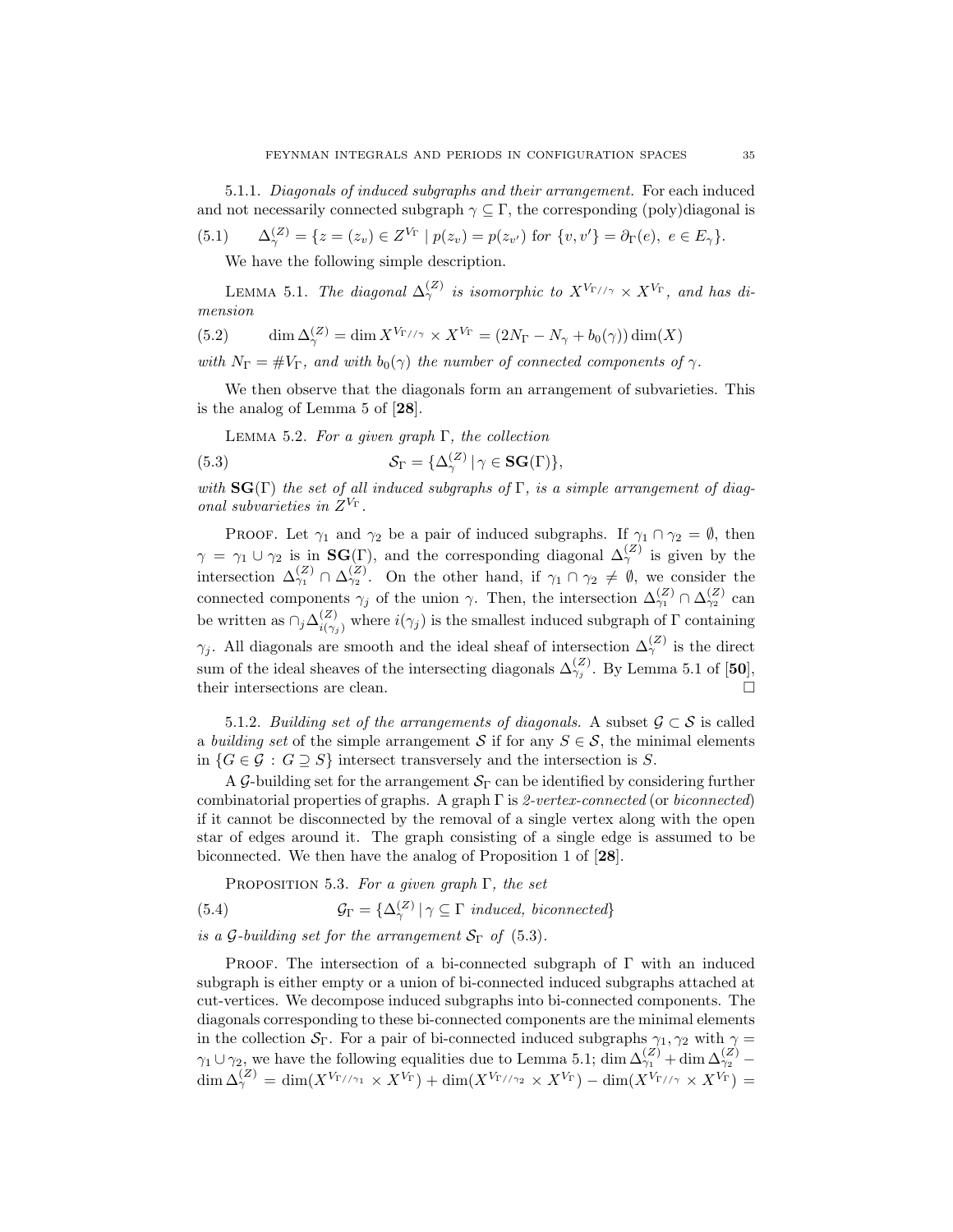$2\dim(X)N_{\Gamma} = \dim Z^{V_{\Gamma}}$ , with  $N_{\Gamma} = \#V_{\Gamma}$ . These guarantee the transversality of the intersection  $\Delta_{\gamma_1}^{(Z)} \cap \Delta_{\gamma_2}^{(Z)}$ .

5.2. The wonderful compactifications of arrangements. To be able to analyze the residues of Feynman integrals, we need a compactification  $Z[\Gamma]$  of the configuration space  $F(X, \Gamma)$  satisfying certain properties. In particular,  $Z[\Gamma]$  must contain  $F(X, \Gamma)$  as the top dimensional stratum, and the complement  $Z[\Gamma]\backslash F(X, \Gamma)$ of this principal stratum must be a union of transversally intersecting divisors in  $Z[\Gamma]$ . The transversality is essential for the use of iterated Poincaré residues, which we will discuss in §7 below.

There is a smooth wonderful compactification  $Z[\Gamma]$  of the configuration space  $F(X, \Gamma)$  which is a generalization of the Fulton–MacPherson compactification [39]. The construction is completely analogous to the construction of the wonderful compactifications  $\text{Conf}_{\Gamma}(X)$  considered in our previous paper [28]. Again, we illustrate here briefly what changes in passing from the case of  $\mathrm{Conf}_{\Gamma}(X)$  to the case of  $F(X,\Gamma).$ 

5.2.1. The iterated blowup description. As in the case of  $\text{Conf}_{\Gamma}(X)$  (see §2.3 of  $[28]$ , the wonderful compactification  $Z[\Gamma]$  is obtained by an iterated sequence of blowups. The following is the direct analog of Proposition 2 of [28].

Let  $N = \#V_{\Gamma}$  and let  $\mathcal{G}_{k,\Gamma} \subseteq \mathcal{G}_{\Gamma}$  be the subcollection

(5.5) 
$$
\mathcal{G}_{k,\Gamma} = \{ \Delta_{\gamma}^{(Z)} \mid \gamma \in \mathbf{SG}_k(\Gamma) \text{ and biconnected} \} \text{ for } k = 1, \dots, N-1.
$$

Let  $Y_0 = Z^{V_{\Gamma}}$  and let  $Y_k$  be the blowup of  $Y_{k-1}$  along the (iterated) dominant transform of  $\Delta_{\gamma}^{(Z)} \in \mathcal{G}_{N-k+1,\Gamma}$ . If  $\Gamma$  is itself biconnected, then  $Y_1$  is the blowup of  $Y_0$  along the deepest diagonal  $\Delta_{\Gamma}^{(Z)}$ , and otherwise  $Y_1 = Y_0$ . Similarly, we have  $Y_k = Y_{k-1}$  if there are no biconnected induced subgraphs with exactly  $N - k + 1$ vertices. The resulting sequence of blowups

$$
(5.6) \t\t Y_{N-1} \to \cdots \to Y_2 \to Y_1 \to Z^{V_{\Gamma}}
$$

does not depend on the order in which the blowups are performed along the (iterated) dominant transforms of the diagonals  $\Delta_{\gamma}^{(Z)}$ , for  $\gamma \in \mathcal{G}_{N-k+1,\Gamma}$ , for a fixed k. Thus, the intermediate varieties  $Y_k$  in the sequence (5.6) are all well defined. The variety  $Y_{N-1}$  obtained through this sequence of iterated blowups is called the wonderful compactification;

$$
(5.7) \t\t Z[\Gamma] := Y_{N-1}.
$$

Note that  $Z[\Gamma]$  is a smooth quasi-projective variety as can be seen through its iterated blow-up construction, see [50].

5.2.2. Divisors and their intersections. A flag  $\mathcal F$  in the arrangement  $\mathcal S_{\Gamma}$  consists of a sequence  $\hat{\Delta}_{\gamma_1} \subseteq \hat{\Delta}_{\gamma_2} \subseteq \cdots \hat{\Delta}_{\gamma_r}$  of (poly)diagonals associated to disjoint unions of induced subgraphs  $\gamma_i$ . Recall from [50] and Definition 3.7.1 of [54] that a  $\mathcal{G}_{\Gamma}$ nest N for the arrangement  $S_{\Gamma}$  is a collection  $\{\gamma_1, \ldots, \gamma_{\ell}\}\$  of biconnected induced subgraphs with the property that there exists a flag  $\mathcal F$  such that  $\mathcal N$  is the set of all the  $\mathcal{G}_{\Gamma}$ -factors of the flag. The  $\mathcal{G}_{\Gamma}$ -factors of an element  $\hat{\Delta}_{\gamma_i}$  of the flag are defined as the minimal elements of the building set  $\mathcal{G}_{\Gamma}$  that contain  $\hat{\Delta}_{\gamma_i}$ .

The flags  $\mathcal F$  of the arrangement  $\mathcal S_\Gamma$  are in one-to-one correspondence with the forests of nested subgraphs  $\mathcal{T}_{\mathcal{F}}$  (Proposition 3 of [28] and Proposition 3.7.3 of [54]).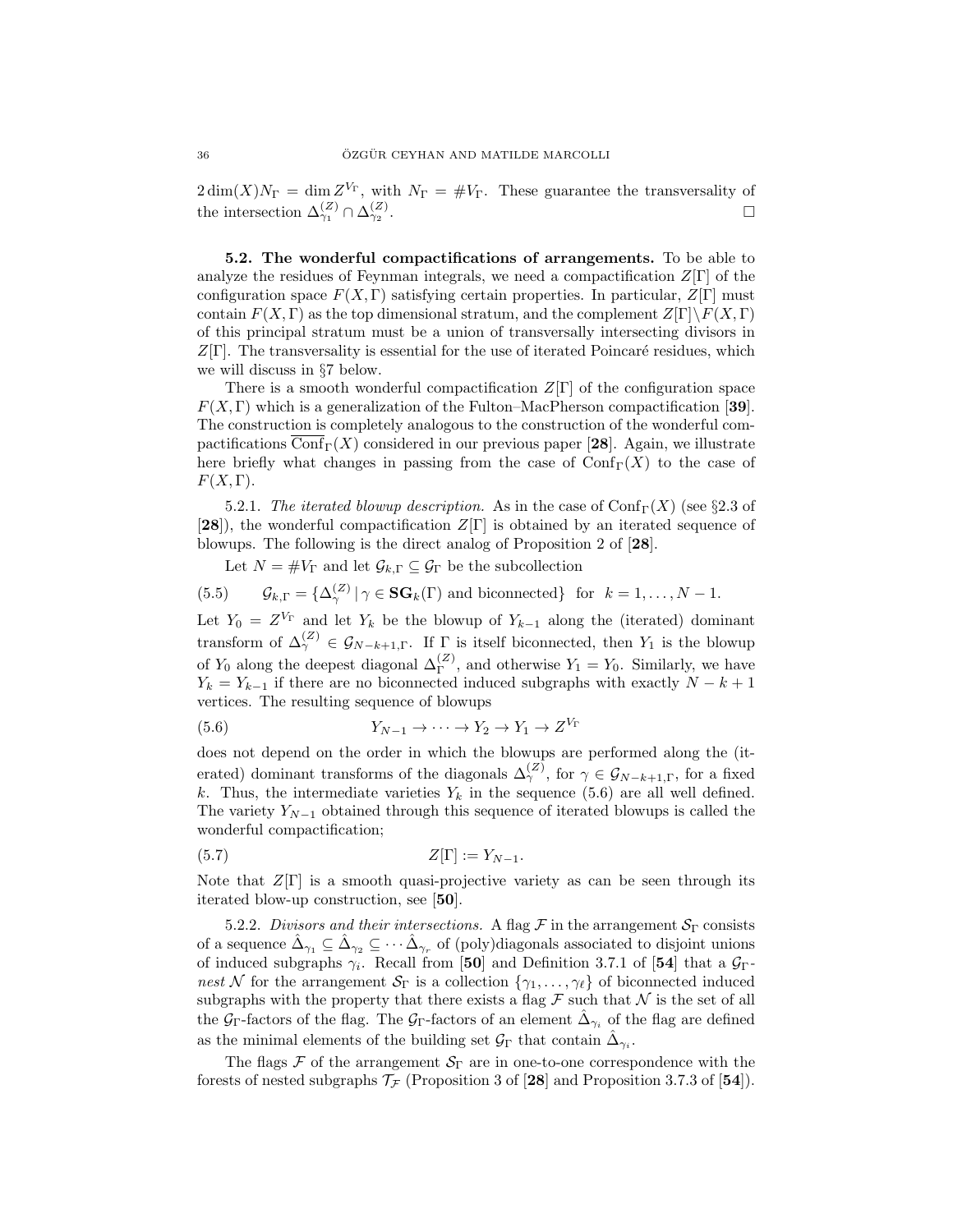The latter are finite collections of rooted trees, where each component is a finite tree, where the vertices are labelled by connected induced subgraphs of  $\Gamma$ , in such a way that, if there is an edge from a vertex  $v_i$  to a vertex  $v_i$  (oriented away from the root), then the corresponding connected induced subgraphs satisfy  $\gamma_i \subset \gamma_i$ . Graphs assigned to vertices on different branches of a tree, or on different trees in the forest, are disjoint.

Given a subgraph  $\gamma \subseteq \Gamma$ , we denote by  $\iota(\gamma)$  the smallest induced subgraph containing  $\gamma$ . By Proposition 3.7.3 of [54], given two biconnected induced subgraphs  $\gamma, \gamma'$ , the set  $\mathcal{N} = {\Delta_{\gamma}, \Delta_{\gamma'}}$  is a  $\mathcal{G}_{\Gamma}$ -nest if and only the graphs satisfy one of the following conditions:

- (1)  $\gamma \cap \gamma' = \emptyset;$
- (2)  $\iota(\gamma \cup \gamma')$  is not biconnected;
- (3)  $\gamma \subset \gamma'$  or  $\gamma' \subset \gamma$ .

REMARK 5.4. In [50] and in Proposition 3 of [28], the  $G_{\Gamma}$ -nests are characterized in terms of a list of properties similar to the above, with the possibility of  $\iota(\gamma \cup \gamma')$  not biconnected replaced by  $\gamma \cap \gamma' = \{v\}$ , a single vertex. However, the latter condition does not always correspond to a  $\mathcal{G}_{\Gamma}$ -nest, as observed by Martin and Sabbah, [54], [58]. This fact does not affect the results recalled below on the strata of the wonderful compactification.

We then have the following analog of Proposition 4 of [28] and Proposition 3.8.1 of [54].

PROPOSITION 5.5. For a given biconnected induced subgraph  $\gamma \subseteq \Gamma$ , let  $D_{\gamma}^{(Z)}$ be the divisor obtained as the iterated dominant transform of  $\Delta_{\gamma}^{(Z)}$  in the iterated blowup construction (5.6) of  $Z[\Gamma]$ . Then

(5.8) 
$$
Z[\Gamma] \setminus F(X,\Gamma) = \bigcup_{\Delta_{\gamma}^{(Z)} \in \mathcal{G}_{\Gamma}} D_{\gamma}^{(Z)}.
$$

The divisors  $D_{\gamma}^{(Z)}$  have the property that

(5.9) 
$$
D_{\gamma_1}^{(Z)} \cap \cdots \cap D_{\gamma_\ell}^{(Z)} \neq \emptyset \Leftrightarrow \{\gamma_1, \ldots, \gamma_\ell\} \text{ is a } \mathcal{G}_{\Gamma}\text{-\textit{nest.}}
$$

5.3. Motives of wonderful compactifications. As in the case of the wonderful compactifications  $\text{Conf}_{\Gamma}(X)$  analyzed in [28], one can obtain the explicit formula for the motive of the compactifications  $Z[\Gamma]$  directly from the formula for the motive of blow-ups and the iterated construction of §5.2.1.

We first introduce the following notation as in [28], [49]. Given a  $\mathcal{G}_{\Gamma}$ -nest  $\mathcal{N}$ , and a biconnected induced subgraph  $\gamma$  such that  $\mathcal{N}' = \mathcal{N} \cup {\gamma}$  is still a  $\mathcal{G}_{\Gamma}$ -nest, we set

(5.10) 
$$
r_{\gamma} = r_{\gamma,\mathcal{N}} := \dim(\cap_{\gamma' \in \mathcal{N} : \gamma' \subset \gamma} \Delta_{\gamma'}) - \dim \Delta_{\gamma},
$$

(5.11) 
$$
M_{\mathcal{N}} := \{(\mu_{\gamma})_{\Delta_{\gamma} \in \mathcal{G}_{\Gamma}} : 1 \leq \mu_{\gamma} \leq r_{\gamma} - 1, \ \mu_{\gamma} \in \mathbb{Z}\},
$$

(5.12) 
$$
\|\mu\| := \sum_{\Delta_{\gamma} \in \mathcal{G}_{\Gamma}} \mu_{\gamma}.
$$

We write here  $\mathfrak{m}(X)$  for the motive in the Voevodsky category. This corresponds to the notation  $M_{qm}$  of [69].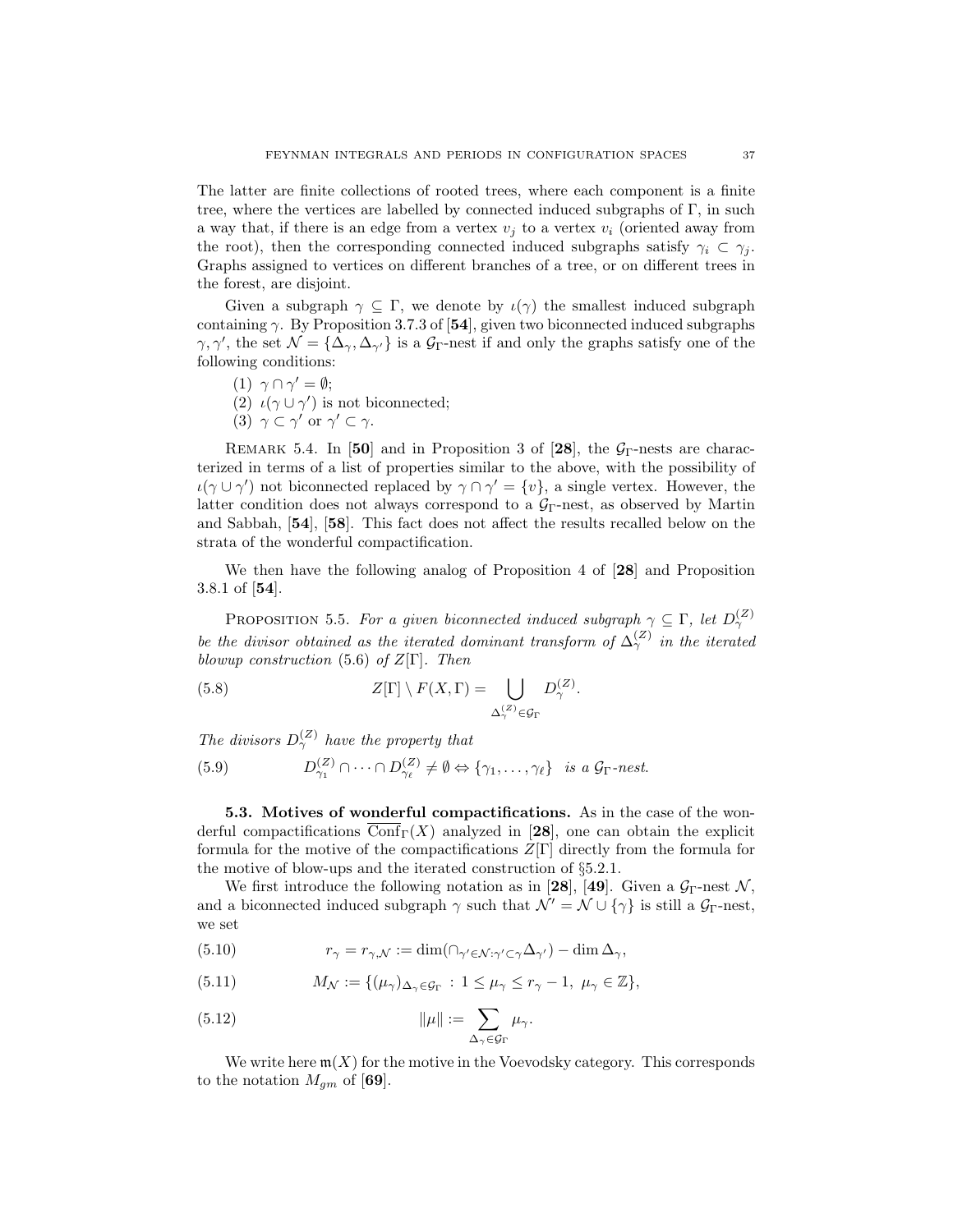The following result is the analog of Proposition 8 of  $[28]$ , see also  $[49]$  for the formulation in the case of Chow motives.

PROPOSITION 5.6. Let  $X$  be a smooth projective variety. The Voevodsky motive  $m(Z[\Gamma])$  of the wonderful compactification is given by

(5.13) 
$$
\mathfrak{m}(Z[\Gamma]) = \mathfrak{m}(Z^{V_{\Gamma}}) \oplus \bigoplus_{\mathcal{N} \in \mathcal{G}_{\Gamma} \text{-}\nness} \bigoplus_{\mu \in M_{\mathcal{N}}} \mathfrak{m}(X^{V_{\Gamma/\delta_{\mathcal{N}}(\Gamma)}} \times X^{V_{\Gamma}})(\|\mu\|)[2\|\mu\|]
$$

where  $\Gamma/\delta_{\mathcal{N}}(\Gamma)$  is the quotient  $\Gamma/\delta_{\mathcal{N}}(\Gamma) := \Gamma//(\gamma_1 \cup \cdots \cup \gamma_r)$  for the  $\mathcal{G}_{\Gamma}$ -nest  $\mathcal{N} =$  $\{\gamma_1,\ldots,\gamma_r\}.$ 

PROOF. Let  $\widetilde{Y} \to Y$  be the blow-up of a smooth scheme Y along a smooth closed subscheme  $V \subset Y$ . Then  $\mathfrak{m}(\widetilde{Y})$  is canonically isomorphic to

$$
\mathfrak{m}(Y) \oplus \bigoplus_{k=1}^{\mathrm{codim}_\mathbf{V}(\mathbf{V})-1} \mathfrak{m}(V)(k)[2k],
$$

see Proposition 3.5.3 in [69]. The result then follows by applying this blow-up formula for Voevodsky's motives to the iterated blow-up construction given in Section  $5.2.1.$ 

A simplified form of (5.13) (in the case of the Grothendieck class) was given in Theorem 4.3.3 of [54].

We obtain from Proposition 5.6 the following simple corollary (see  $\S 3.2$  of  $[28]$ ).

COROLLARY 5.7. If the motive of the smooth projective variety  $X$  is mixed Tate, then the motive of  $Z[\Gamma]$  is mixed Tate, for all graphs  $\Gamma$ . Moreover, the exceptional divisors  $D_{\gamma}^{(Z)}$  associated to the biconnected induced subgraphs  $\gamma \subseteq \Gamma$  and the intersections  $D_{\gamma_1}^{(Z)} \cap \cdots \cap D_{\gamma_\ell}^{(Z)}$  associated to the  $\mathcal{G}_{\Gamma}$ -nests  $\{\gamma_1, \ldots, \gamma_\ell\}$  are also mixed Tate.

**PROOF.** This is an immediate consequence of the construction of  $Z[\Gamma]$  since the motive of  $Z[\Gamma]$  depends upon the motive of X only through products, Tate twists, sums, and shifts. All these operations preserve the subcategory of mixed Tate motives. The reason why the intersections  $D_{\gamma_1}^{(Z)} \cap \cdots \cap D_{\gamma_\ell}^{(Z)}$  are also mixed Tate is because one has an explicit stratification, as described in [28] and [50], where one has a description of the intersections of diagonals in terms of configuration spaces of quotient graphs and by repeated use of the blowup formula for motives.  $\Box$ 

REMARK 5.8. One can also see easily that, if the variety  $X$  is defined over  $\mathbb{Z}$ , then so is  $Z[\Gamma]$  and so are the  $D_{\gamma}^{(Z)}$  and their unions and intersections. Moreover, all these varieties then satisfy the unramified criterion of §3.5 and Proposition 3.10 of [41].

5.4. Complexified amplitude and wonderful compactifications. We now consider the form  $\omega_{\Gamma}^{(Z)}$  $\Gamma$ <sup>(2)</sup> defined as in (2.9) and discuss its behavior when pulled back from  $Z^{V_{\Gamma}}$  to the wonderful compactification  $Z[\Gamma]$ .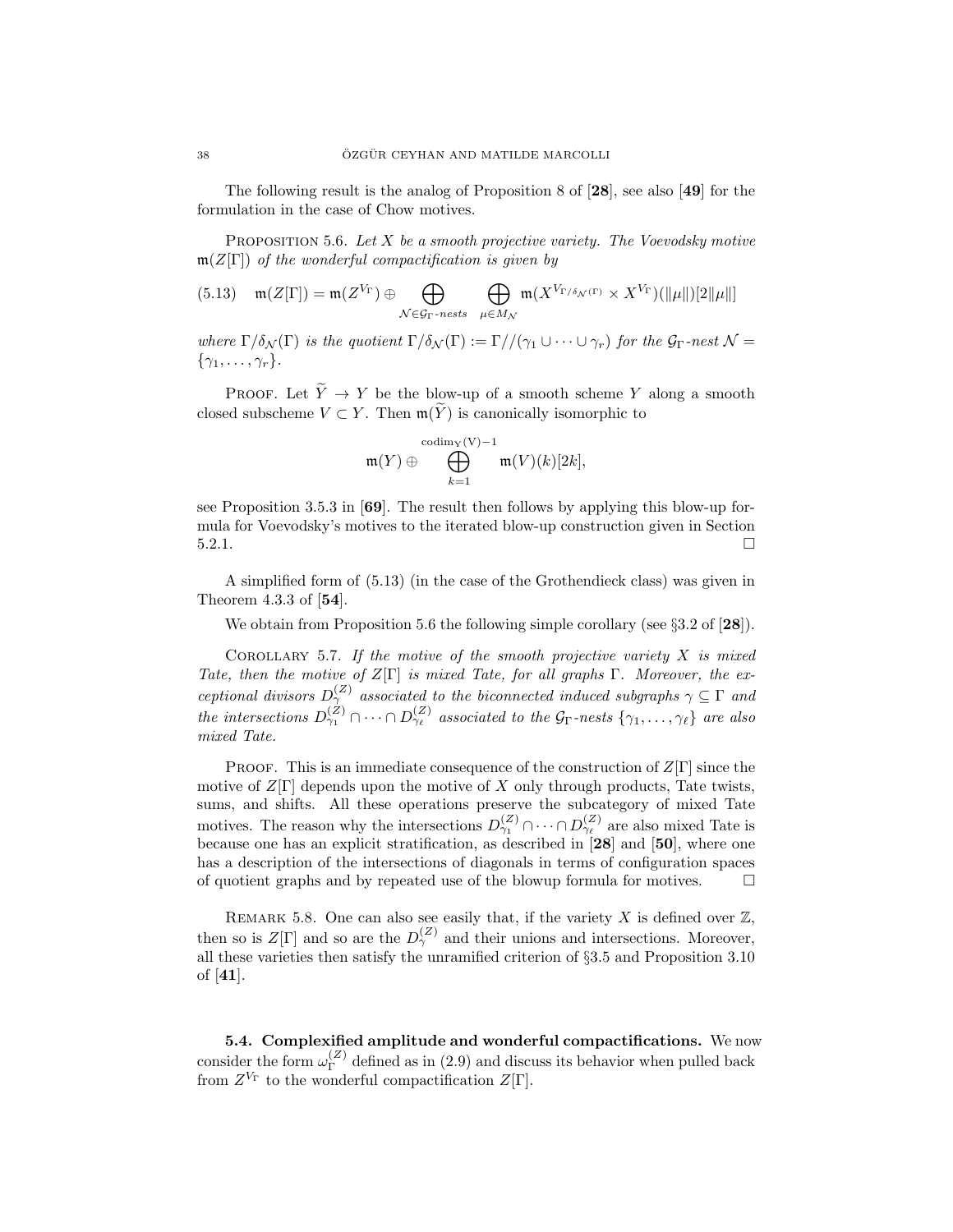5.4.1. Loci of divergence. For massless scalar Euclidean field theories, the pole locus  $\{\omega_{\Gamma}^{(Z)} = \infty\}$  in  $Z^{\mathbf{V}_{\Gamma}}$  is

(5.14) 
$$
\mathcal{Z}_{\Gamma} := \left\{ \prod_{e \in E_{\Gamma}} \| p(z_{v_{s(e)}}) - p(z_{v_{t(e)}}) \|^2 = 0 \right\}.
$$

Since we have used the Euclidean norm in the definition of the amplitudes, rather than an algebraic quadratic form, the locus of divergences is simply a union of  $\Delta_e^{(Z)} = \Delta_e \times X^{V_{\Gamma}}$ , hence we can restate the above as follows.

LEMMA 5.9. The divergent locus of the density  $\omega_{\Gamma}^{(Z)}$  $\Gamma^{(Z)}$  of (2.9) in  $Z^{V_{\Gamma}}$  is given by the union  $\bigcup_{e \in E_{\Gamma}} \Delta_e^{(Z)}$ .

5.4.2. Order of singularities in the blowups. Let  $\pi_{\gamma}^*(\omega_{\Gamma}^{(Z)})$  $\binom{Z}{\Gamma}$  denote the pullbacks of the form  $\omega_{\Gamma}^{(Z)}$  $\Gamma$ <sup>(2)</sup> of (2.9) to the iterated blowups of  $Z^{\mathbf{V}_{\Gamma}}$  along the (dominant transforms of) the diagonals  $\Delta_{\gamma}^{(Z)}$ , for  $\gamma \subset \Gamma$  a biconnected induced subgraph.

PROPOSITION 5.10. Let  $\Gamma$  be a connected graph. Then for every biconnected induced subgraph  $\gamma \subset \Gamma$ , the pullback  $\pi_{\gamma}^{\ast}(\omega_{\Gamma}^{(Z)})$  $\binom{Z}{\Gamma}$  of  $\omega_{\Gamma}^{(Z)}$  $\int_{\Gamma}^{(2)}$  to the blowup along the (dominant transform of)  $\Delta_{\gamma}^{(Z)}$  has singularities of order

(5.15) 
$$
\text{ord}_{\infty}(\pi_{\gamma}^{*}(\omega_{\Gamma}), D_{\gamma}^{(Z)}) = (2D - 2) \# E_{\gamma} - 2D(\# V_{\gamma} - 1) + 2 = 2Db_{1}(\gamma) - 2 \# E_{\gamma} + 2
$$

along the exceptional divisors  $D_{\gamma}^{(Z)}$  in the blowup. Here  $b_1(\gamma)$  denotes the first Betti number of graph  $\gamma$ .

PROOF. Let  $m = DN_{\Gamma}$ , with  $N_{\Gamma} = \#V_{\Gamma}$  and  $L \subset \mathbb{A}^{2m}$  be the coordinate subspace given by the equations  $\{x_1 = \cdots = x_k = 0\}$ , and  $\pi : \widetilde{\mathbb{A}}^{2m} \to \mathbb{A}^{2m}$  be the blowup along  $L \subset \mathbb{A}^{2m}$ . If one chooses the coordinates  $w_i$  in the blow up, so that  $w_i = x_i$ , for  $i = k, ..., 2m$ , and  $w_i w_k = x_i$  for  $i < k$ . The exceptional divisor given by  $w_k = 0$  in these coordinates. Then, one obtains

$$
\pi^*(dx_1 \wedge d\bar{x}_1 \wedge \cdots \wedge dx_m \wedge d\bar{x}_m) = |w|^{2(k-1)}dw_1 \wedge d\bar{w}_1 \wedge \cdots \wedge dw_m \wedge d\bar{w}_m.
$$

This form has a zero of order  $2 \cdot (codim(L)-1)$  along the exceptional divisor of the blowup.

The codimension of the diagonal  $\Delta_{\gamma} \subset X^{V_{\Gamma}}$  associated to a connected subgraph  $\gamma \subset \Gamma$  is D  $(N_{\gamma}-1)$ , with  $N_{\gamma} = \#V_{\gamma}$  On the other hand, the form  $\omega_{\Gamma}^{(Z)}$  $\int_{\Gamma}^{(\mathcal{L})}$  has singularity along  $\Delta_{\gamma}^{(Z)}$  of order  $(2D-2)\#E_{\gamma}$ . Hence,

$$
\text{ord}_{\infty}(\pi_{\gamma}^{*}(\omega_{\Gamma}^{(Z)}), D_{\gamma}^{(Z)}) = (\text{order of } \infty) - (\text{order of zeros})
$$

$$
= (2D - 2)n_{\gamma} - 2D(N_{\gamma} - 1) + 2.
$$
  
with  $n_{\gamma} = \#E_{\gamma}$  and  $N_{\gamma} = \#V_{\gamma}$ .

Remark 5.11. Note that the orders of pole are different from the case of the form  $\omega_{\Gamma}$  on  $\overline{\text{Conf}}_{\Gamma}(X)$ , see §4.3 of [28]. In particular, note that we have order of singularity  $(2D-2)n_\gamma$  along  $\Delta_\gamma^{(Z)}$ , with  $n_\gamma = \#E_\gamma$ , because the form  $\omega_\Gamma^{(Z)}$  $\Gamma^{(2)}$  of (2.9) is built using the Green functions of the complex Laplacian, (2.17), which has exponent  $2D-2$  instead of the exponent  $D-2$  of the real case. In particular, in the real case of the physical Feynman amplitude one has the familiar log divergent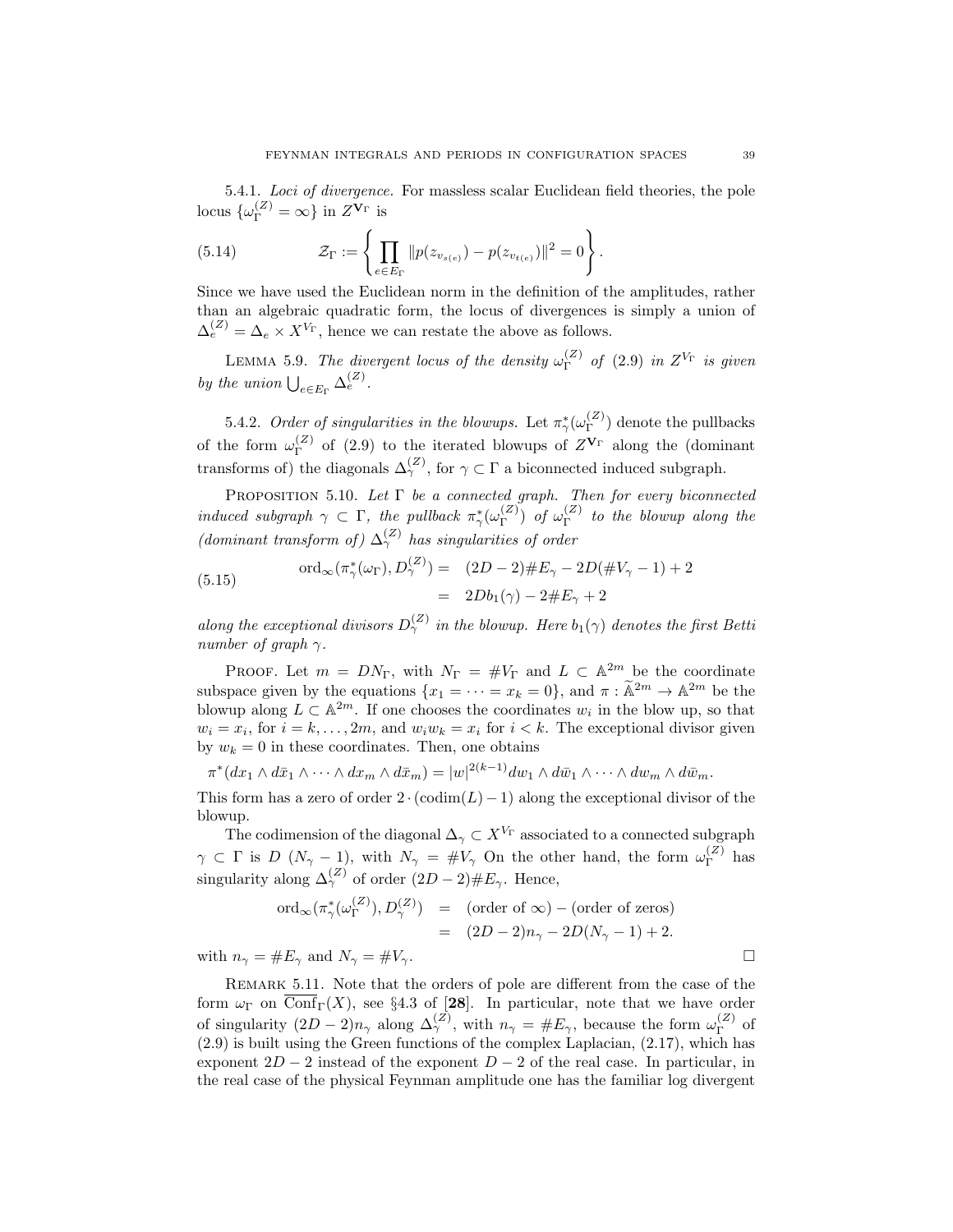condition for graphs, given by the relation  $(D-2)n_{\gamma} = D(N_{\gamma}-1)$ , with  $N_{\gamma} = \#V_{\gamma}$ , or equivalently  $n_{\gamma} = b_1(\gamma)D/2$ . In the complexified case we are considering here, this relation is replaced by the condition  $(D-1)n_{\gamma} = D(N_{\gamma}-1)$ , or equivalently  $n_{\gamma} = b_1(\gamma)D$ . This is compatible with the usual log divergent condition, since in the complexified case  $D$  is the complex dimension.

On the basis of the remark here above, we make the following definition, which replaces the usual definition of log divergent graphs of the real case.

DEFINITION 5.12. A graph  $\Gamma$  is primitive C-log divergent if it satisfies the following conditions:

- (1)  $\#E_{\Gamma} = Db_1(\Gamma)$
- (2) all subgraphs  $\gamma \subseteq \Gamma$  satisfy  $\#E_{\gamma} \geq Db_1(\gamma)$ .

Lemma 5.9 and Proposition 5.10 then imply the following.

COROLLARY 5.13. Let  $\pi_{\Gamma}^*(\omega_{\Gamma}^{(Z)})$  $_{\Gamma}^{(Z)}$ ) denote the pullback of  $\omega_{\Gamma}^{(Z)}$  $\int_{\Gamma}^{(2)}$  to the wonderful compactification  $Z[\Gamma]$ . The divergence locus of  $\pi_{\Gamma}^*(\omega_{\Gamma}^{(Z)})$  $\Gamma^{(2)}$ ) in  $Z[\Gamma]$  is given by the union of divisors

(5.16) 
$$
\mathcal{D}_{\Gamma} = \bigcup_{\Delta_{\gamma}^{(Z)} \in \mathcal{G}_{\Gamma}} D_{\gamma}^{(Z)}.
$$

5.5. Chain of integration and divergence locus. When pulling back the form  $\omega_{\Gamma}^{(Z)}$  $\Gamma_{\Gamma}^{(Z)}$  along the projection  $\pi_{\Gamma}: Z[\Gamma] \to Z^{V_{\Gamma}}$ , one also replaces the chain of integration  $\sigma_{\Gamma}^{(Z,y)} = X^{V_{\Gamma}} \times \{y\}$  of (2.10) with  $\tilde{\sigma}_{\Gamma}^{(Z,y)} \subset Z[\Gamma]$  with  $\pi_{\Gamma}(\tilde{\sigma}_{\Gamma}^{(Z,y)})$  $\binom{(Z,y)}{\Gamma} = \sigma_{\Gamma}^{(Z,y)}$  $\mathop{\Gamma}\limits^{(\mathcal{Z}, y)}$ which gives

(5.17) 
$$
\tilde{\sigma}_{\Gamma}^{(Z,y)} = \overline{\text{Conf}}_{\Gamma}(X) \times \{y\} \subset Z[\Gamma] = \overline{\text{Conf}}_{\Gamma}(X) \times X^{V_{\Gamma}}
$$

LEMMA 5.14. The chain of integration  $\tilde{\sigma}_{\Gamma}^{(Z,y)}$  $T<sup>(2,y)</sup>$  of (5.17) intersects the locus of divergence (5.16) in

(5.18) 
$$
\bigcup_{\Delta_{\gamma}^{(Z)} \in \mathcal{G}_{\Gamma}} D_{\gamma} \times \{y\} \subset \overline{\text{Conf}}_{\Gamma}(X) \times \{y\}.
$$

PROOF. This follows directly from Corollary 5.13 and (5.17).  $\Box$ 

.

Notice that, since  $G_\Gamma$ -factors intersect transversely (see Proposition 2.8 of [50] and Proposition 4 of [28]), the intersection (5.18) of the chain of integration  $\tilde{\sigma}_{\Gamma}^{(Z,y)}$ with the locus of divergence consists of a union of divisors  $D_{\gamma}$  inside  $X^{V_{\Gamma}}$  intersecting transversely, with  $D_{\gamma_1} \cap \cdots \cap D_{\gamma_\ell} \neq \emptyset$  whenever  $\{\gamma_1, \ldots, \gamma_\ell\}$  form a  $\mathcal{G}_{\Gamma}$ -nest (see [28] and [50]).

5.6. Smooth and algebraic differential forms. Consider the restriction of the amplitude  $\pi_{\Gamma}^*(\omega_{\Gamma}^{(Z)})$  $\binom{Z}{\Gamma}$  to the chain  $\tilde{\sigma}_{\Gamma}^{(Z,y)}$  $(\mathcal{L}, y)$ . It is defined on the complement of the divergence locus, namely on

(5.19) 
$$
\tilde{\sigma}_{\Gamma}^{(Z,y)} \setminus \left(\bigcup_{\Delta_{\gamma}^{(Z)} \in \mathcal{G}_{\Gamma}} D_{\gamma} \times \{y\}\right) \simeq \overline{\text{Conf}}_{\Gamma}(X) \setminus \left(\bigcup_{\Delta_{\gamma}^{(Z)} \in \mathcal{G}_{\Gamma}} D_{\gamma}\right),
$$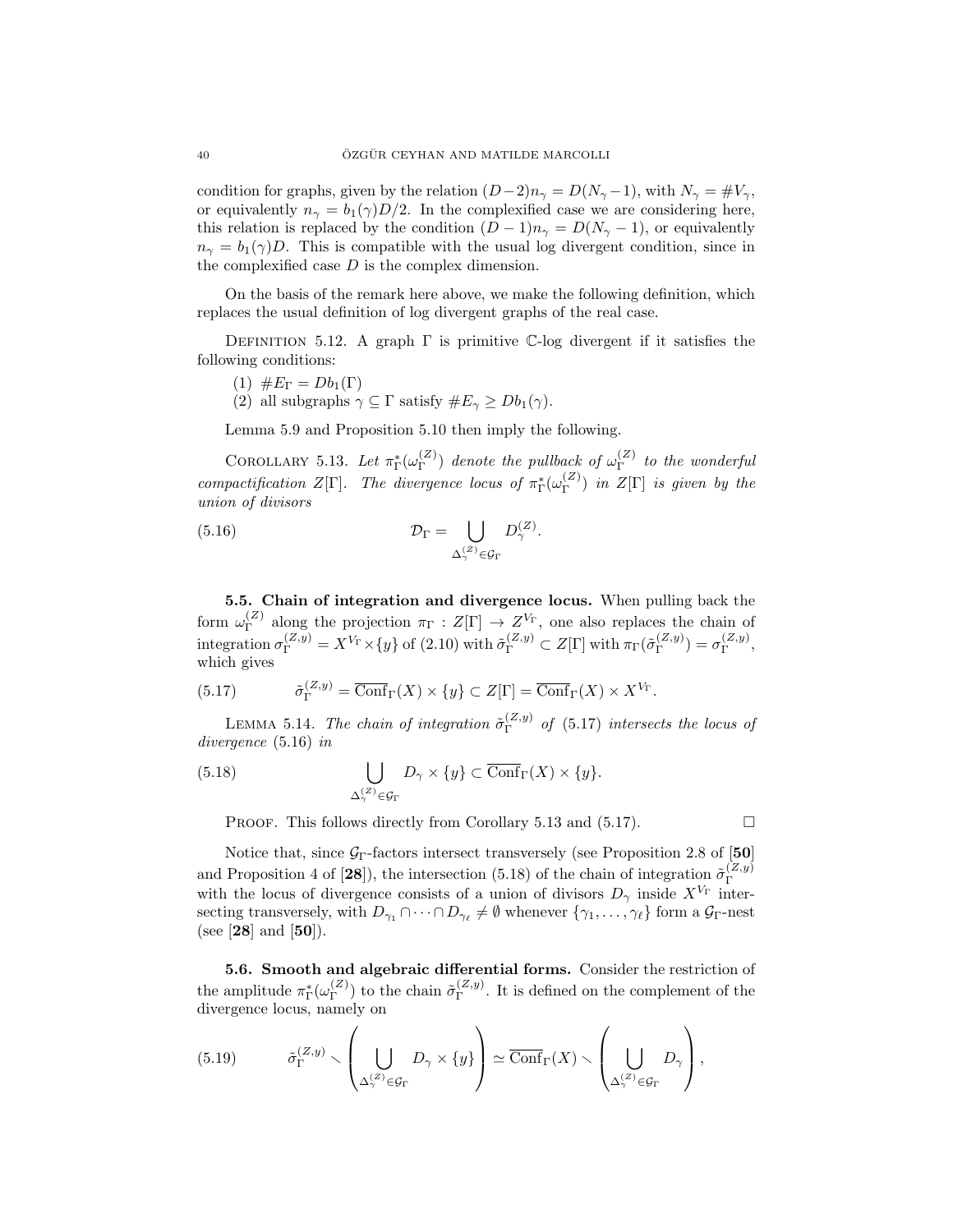which is a copy of  $\mathrm{Conf}_{\Gamma}(X)$  inside  $Z[\Gamma]$ . The form  $\pi_{\Gamma}^*(\omega_{\Gamma}^{(Z)})$  $\binom{2}{\Gamma}$  is a closed form of top dimension on this domain.

Our next goal is to replace the form  $\pi_{\Gamma}^{\ast}(\omega_{\Gamma}^{(Z)})$  $\binom{2}{r}$  with a cohomologous form with logarithmic poles along the divisor  $\mathcal{D}_{\Gamma} = \cup_{\Delta_{\gamma}^{(Z)} \in \mathcal{G}_{\Gamma}} \mathcal{D}_{\gamma}^{(Z)}$  of the compactification. As we see below, this could be done easily if one remains within the class of  $\mathcal{C}^{\infty}$ forms, by directly applying the Griffiths-Schmid theorem of [44]. However, in view of identifying our regularized integrals with periods, we want something stronger, namely an *algebraic* form with logarithmic poles. We first need to recall some general well known facts about de Rham cohomology and forms with logarithmic poles.

5.6.1. Forms with logarithmic poles. Let  $\mathcal X$  be a smooth projective variety of dimension m and let  $\mathcal D$  be a union of smooth hypersurfaces intersecting transversely (strict normal crossings divisor). Let  $\mathcal{U} = \mathcal{X} \setminus \mathcal{D}$  and let  $j : \mathcal{U} \hookrightarrow \mathcal{X}$  denote the inclusion. Let  $\mathcal{M}_{\mathcal{D},\mathcal{X}}^{\star}$  denote the meromorphic de Rham complex, namely the complex of meromorphic forms on  $\mathcal X$  with poles (of arbitrary order) along  $\mathcal D$ . Let  $\Omega^*_{\mathcal{X}}(\log \mathcal{D})$  denote the complex of differential forms on  $\mathcal{X}$  with logarithmic poles along D. We recall some general facts about cohomology classes, algebraic forms, and forms with logarithmic poles:

(1) Grothendieck Comparison Theorem, [45]: the natural morphism (de Rham morphism)

$$
\mathcal{M}_{\mathcal{D},\mathcal{X}}^{\star} \to Rj_{*}\mathbb{C}_{\mathcal{U}}
$$

is a quasi-isomorphism. This implies that the de Rham cohomology  $H^{\star}_{dR}(\mathcal{U})$  is computed by the hypercohomology of the meromorphic de Rham complex. If  $U$  is affine, then the hypercohomology can be replaced by the ordinary cohomology of the complex of global sections.

(2) Logarithmic Comparison Theorem, [34]: for  $\mathcal D$  a simple normal crossings divisor, the natural morphism

$$
\Omega^\star_{\mathcal{X}}(\log \mathcal{D}) \to \mathcal{M}_{\mathcal{D},\mathcal{X}}^\star
$$

is also a quasi-isomorphism. Combined with the previous statement, this implies that the de Rham cohomology  $H^{\star}_{dR}(\mathcal{U})$  is computed by the hypercohomology of the logarithmic de Rham complex,

$$
H_{dR}^{\star}(\mathcal{U}) \simeq \mathbb{H}^{\star}(\mathcal{X}, \Omega_{\mathcal{X}}^{\star}(\log \mathcal{D})).
$$

 $(5.20)$ 

However, even in the affine case, it is not always possible to replace the hypercohomology in  $(5.20)$  with ordinary cohomology and global sections, see Example 5.15.

- (3) Stein open sets (Lemma 2.5 of [26]): the Logarithmic Comparison Theorem is equivalent to the statement that, for all Stein open sets  $\mathcal{V} \subset \mathcal{X}$ , there are isomorphisms  $H^*(\Gamma(\mathcal{V}, \Omega^*_{\mathcal{X}}(\log \mathcal{D}))) \simeq H^*_{dR}(\mathcal{V} \setminus \mathcal{D})$ . Namely, the hypercohomology in (5.20) can be replaced with ordinary cohomology of global sections when restricted to Stein open sets.
- (4) Hodge filtration, [34]: there is a mixed Hodge structure on  $U$  with Hodge filtration given by

 $F^p H_{dR}^k(\mathcal{U}) = \text{Im}(\mathbb{H}^k(\mathcal{X}, \Omega_{\mathcal{X}}^{\geq p}(\log \mathcal{D})) \to \mathbb{H}^k(\mathcal{X}, \Omega_{\mathcal{X}}^{\star}(\log \mathcal{D}))).$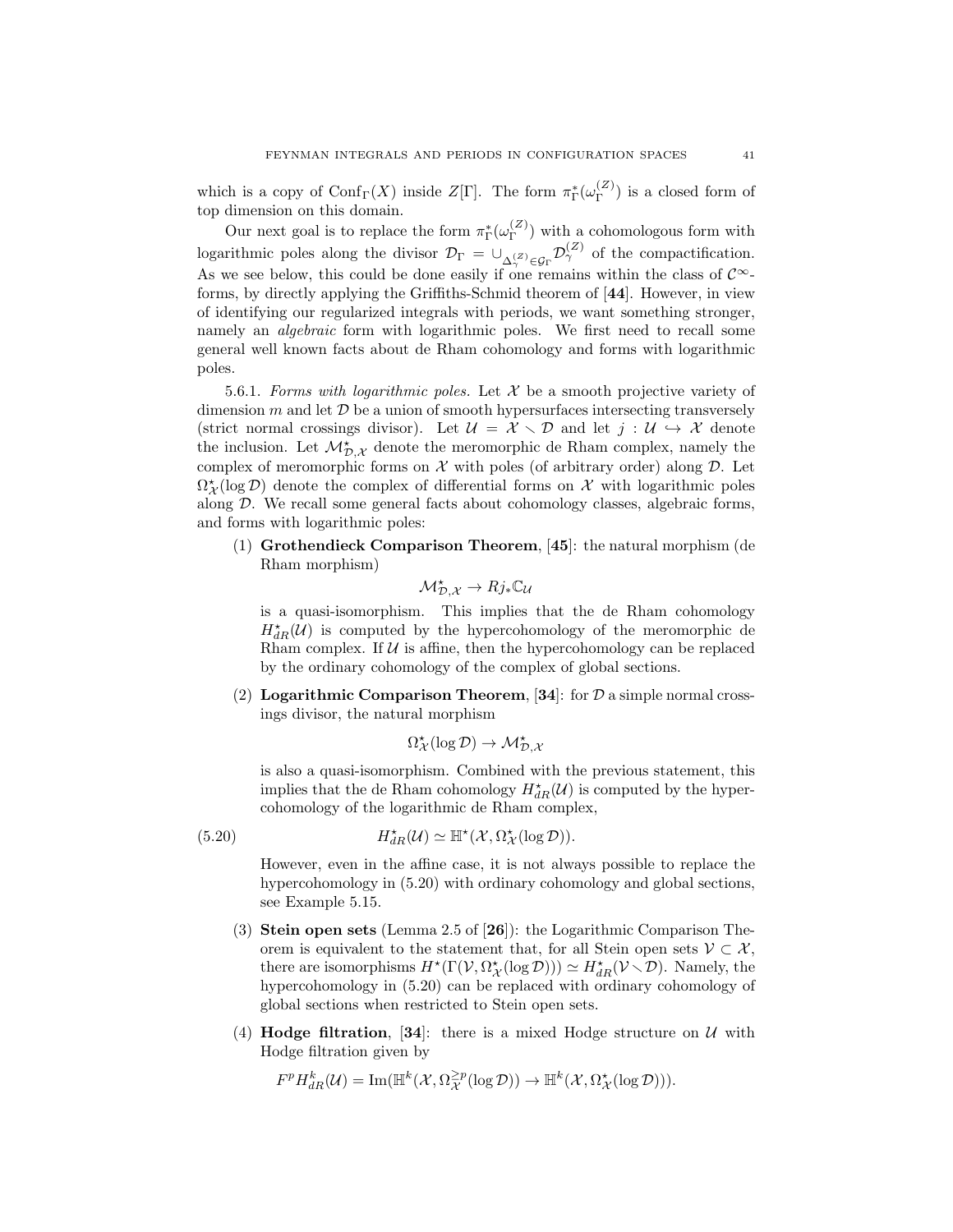The de Rham cohomology classes that lie in the term  $F^m H_{dR}^m(\mathcal{U})$  of the Hodge filtration can be realized by global forms with logarithmic poles, since there is an isomorphism

(5.21) 
$$
F^m H_{dR}^m(\mathcal{U}) = H^0(\mathcal{X}, \Omega_{\mathcal{X}}^m(\log \mathcal{D})).
$$

This follows from the degeneration at the  $E_1$  term of the Frölicher spectral sequence associated to the Hodge filtration (see Proposition 5.16 of [53], which we reproduce below as Proposition 5.16).

(5) Griffiths-Schmid Theorem, [44]: Let  $\Omega_{\mathcal{C}^{\infty}(\mathcal{X})}(\log \mathcal{D})$  denote the  $\mathcal{C}^{\infty}$ logarithmic de Rham complex, with  $D$  a simple normal crossings divisor in a complex smooth projective variety  $\mathcal{X}$ . Then there is an isomorphism of cohomologies  $H^*_{dR}(\mathcal{U}) = H^*(\Omega_{\mathcal{C}^\infty(\mathcal{X})}(\log \mathcal{D})).$ 

Example 5.15. The hypercohomology in (5.20) cannot, in general, be replaced by cohomology of global sections, even assuming that  $U$  is affine. Let  $U$  be the complement of a finite set of n points in a smooth projective curve  $\mathcal{X}$ . Then  $\dim H_{dR}^1(\mathcal{U}) = 2g + n - 1$ , while by Riemann–Roch the space of global sections of the sheaf of logarithmic differentials has dimension  $g + n - 1$ .

Let X be a smooth projective variety of dimension  $n = \dim \mathcal{X}$ , with  $\mathcal{D}$  a simple normal crossings divisor with affine complement  $\mathcal{U} = \mathcal{X} \setminus \mathcal{D}$ . The Hodge filtration  $F^p H_{dR}^k(\mathcal{U})$  is induced by the naive filtration on  $\Omega^*_{\mathcal{X}}(\log \mathcal{D})$ .

PROPOSITION 5.16. The Hodge filtration satisfies

(5.22) 
$$
F^n H^n_{dR}(\mathcal{U}) = H^0(\mathcal{X}, \Omega^n_{\mathcal{X}}(\log \mathcal{Z})).
$$

PROOF. Given a complex  $K^*$  that comes from a double complex  $K^{p,q}$ , the spectral sequence of a filtration F with

$$
F^p K^n = \oplus_{r \ge p, r+s=n} K^{r,s}
$$

is given by

$$
E_0^{p,q} = \text{Gr}_p^F K^{p+q} = F^p K^{p+q} / F^{p+1} K^{p+q} = K^{p,q}
$$
  

$$
E_1^{p,q} = H^{p+q} (\text{Gr}_p^F K^*) = H^q (K^{p,*})
$$
  

$$
E_{\infty}^{p,q} = \text{Gr}_p^F H^{p+q} (K^*).
$$

In particular, the Frölicher spectral sequence associated to the Hodge filtration  $F^p H_{dR}^k(\mathcal{U})$  has

$$
E_1^{p,q} = H^q(\mathcal{X}, \Omega_{\mathcal{X}}^p(\log \mathcal{D}))
$$
  

$$
E_{\infty}^{p,q} = F^p H_{dR}^{p+q}(\mathcal{U}) / F^{p+1} H_{dR}^{p+q}(\mathcal{U}).
$$

In particular,  $E_1^{n,0} = H^0(\mathcal{X}, \Omega^n_{\mathcal{X}}(\log \mathcal{D}))$  and  $E_{\infty}^{n,0} = F^n H_{dR}^n(\mathcal{U})$ . Deligne proved in [34] that, if D is normal crossings, then this spectral sequence degenerates at the  $E_1$  term. This gives (5.22).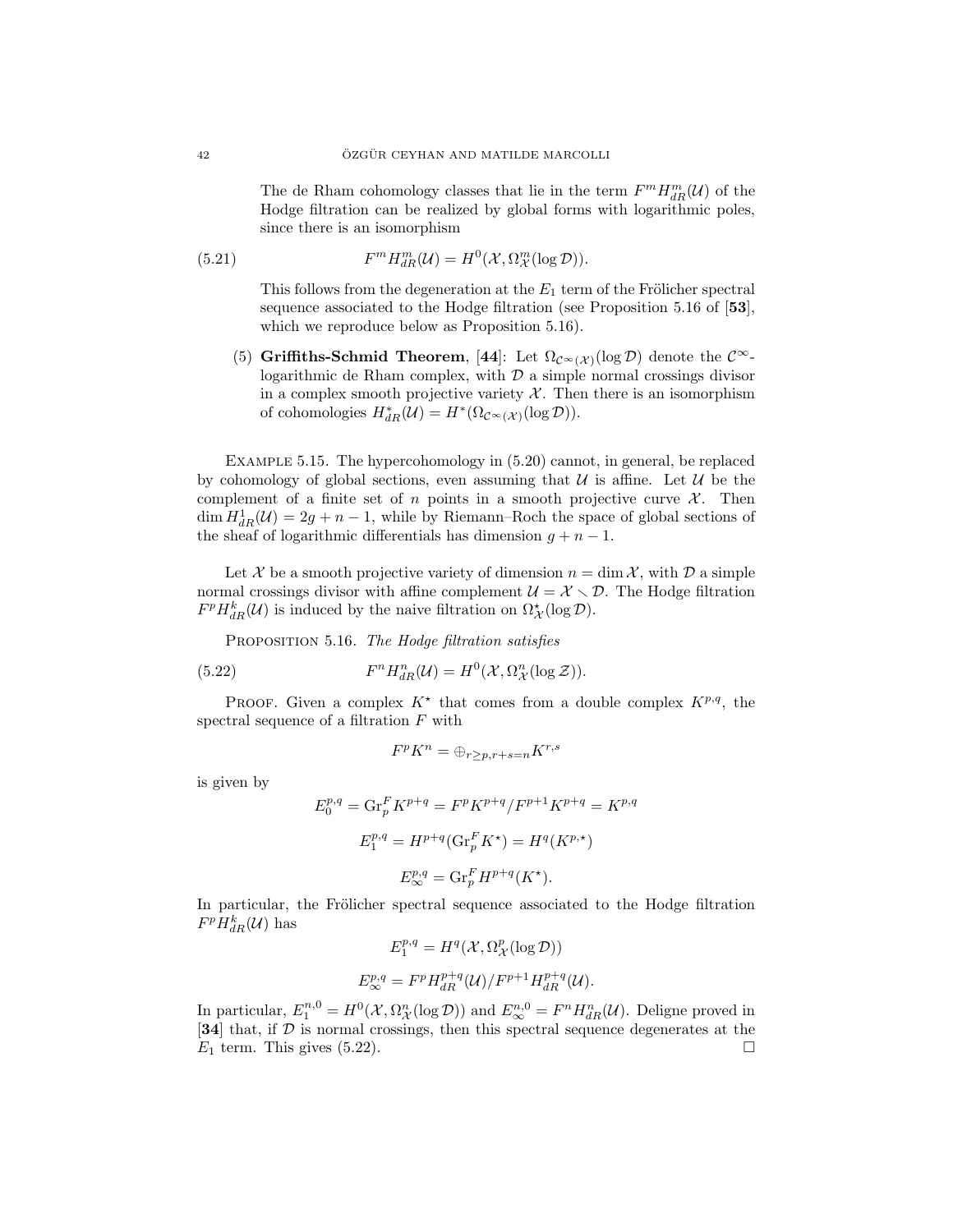5.7. Order of pole and Hodge filtration. It is in general difficult to estimate where a given class lies in the Hodge filtration. However, in the case of meromorphic forms, one can estimate the position in the Hodge fitration in terms of a filtration on the complex of meromorphic forms determined by the order of pole. More precisely, if X is a smooth projective variety and  $\mathcal{D} \subset \mathcal{X}$  a simple normal crossings divisor, and  $\mathcal{M}_{\mathcal{D},\mathcal{X}}^*$  denotes the complex of meromorphic differential forms, one defines the polar filtration by taking  $P^k \mathcal{M}_{\mathcal{D},\mathcal{X}}^m$  to consist of meromorphic m-forms with poles of order at most  $m - k + 1$ , if  $m - k \geq 0$  and zero otherwise. Deligne showed in §II.3, Proposition 3.13 of [33] and Proposition 3.1.11 of [34], that the natural morphism

$$
(\Omega_{\mathcal{X}}^{\star}(\log\mathcal{D}),F^{\star}) \to (\mathcal{M}_{\mathcal{D},\mathcal{X}}^{\star},P^{\star})
$$

is a filtered quasi-isomorphism.

THEOREM 5.17. Let  $\Gamma$  be a primitive C-log divergent graph in the sense of Definition 5.12. Then there is a meromorphic form with logarithmic poles  $\beta_{\Gamma}^{(Z)}$ Γ such that  $\omega_{\Gamma}^{(Z)}$  $\Gamma_F^{(Z)}$  can be replaced, up to coboundaries, by a form  $\eta_{\Gamma}^{(Z)} = \epsilon \beta_{\Gamma}^{(Z)} \wedge \bar{\beta}_{\Gamma}^{(Z)}$  $\mathop{\Gamma}\limits^{(\mathcal{Z})},$ where  $\epsilon$  is a sign.

PROOF. We proceed as in Proposition 5.10. It suffices to check on a local model, with local coordinates. In  $\mathbb{A}^{2m}$  with coordinates  $\{x_1, \ldots, x_{2m}\}$  consider a subspace of codimension k, given by  $L = \{x_1 = \cdots = x_k = 0\}$ , for some  $k < m$ . Consider a smooth differential form

$$
\omega = \prod_{j \in E} \frac{1}{\|x_j\|^{2r}} \bigwedge_{i=1}^k dx_i \wedge d\bar{x}_i \wedge \theta_k,
$$

where  $\theta_k = dx_{k+1} \wedge d\bar{x}_{k+1} \wedge \cdots \wedge dx_m \wedge d\bar{x}_m$ . The set E is a subset (with repetitions) of the coordinates  $x_i$  with  $i = 1, \ldots, k$ . The form  $\omega$  can be rewritten, for convenience, as a product  $\omega = \epsilon \alpha \wedge \bar{\alpha}$ , where  $\epsilon$  is a sign and  $\alpha$  is the meromorphic form

$$
\alpha = \left(\prod_{j\in E} \frac{1}{x_j^r} \bigwedge_{i=1}^k dx_i\right) \wedge dx_{k+1} \wedge \cdots \wedge dx_m.
$$

Let  $\pi$ :  $\tilde{\mathbb{A}}^{2m} \to \mathbb{A}^{2m}$  be the blowup of  $\mathbb{A}^{2m}$  along L. On  $\tilde{\mathbb{A}}^{2m}$  we have local coordinates  $w_i$  with  $w_i = x_i$  for  $i \geq k$  and  $w_i w_k = x_i$  for  $i \leq k$ , where  $\{w_k = 0\}$  is the exceptional divisor of the blowup. The pullback gives

$$
\pi^*(\bigwedge_{i=1}^k dx_i) = w_k^{k-1} \bigwedge_{i=1}^k dw_i
$$

and  $\pi^*(dx_{k+1} \wedge \cdots \wedge dx_m) = dw_{k+1} \wedge \cdots \wedge dw_m$ , hence the pull back  $\pi^*(\omega) =$  $\epsilon \pi^*(\alpha) \wedge \overline{\pi^*(\alpha)}$  has a meromorphic form  $\pi^*(\alpha)$  with a pole of order  $re - k + 1$  along the exceptional divisor, where  $e = \#E$ . The form  $\pi^*(\alpha)$ , which is of degree m and pole of order  $re - k + 1$  is therefore in the term  $P^{\ell}$  of the polar filtration, with  $\ell = m - (re - k + 1) + 1 = m - re + k$ . This implies that its class is in the term of the Hodge filtration of order at least  $m - re + k$ .

When we apply this to the form  $\omega_{\Gamma}^{(Z)}$  and the blowup along a diagonal  $\Delta_{\gamma}^{(Z)}$  of When we apply this to the form  $\omega_{\Gamma}$  and the blowup along a diagonal  $\Delta \gamma$  of codimension  $k = D(N_{\gamma}-1)$ , with  $N_{\gamma} = \#V_{\gamma}$ , and with  $r = D-1$  and  $e = e_{\gamma} = \#E_{\gamma}$ , we obtain  $\omega_{\Gamma}^{(Z)} = \epsilon \alpha_{\Gamma}^{(Z)} \wedge \bar{\alpha}_{\Gamma}^{(Z)}$  $_{\Gamma}^{(Z)}$ , where  $\alpha_{\Gamma}^{(Z)}$  $I_{\Gamma}^{(2)}$  is a meromorphic form of degree  $DN_{\Gamma}$ ,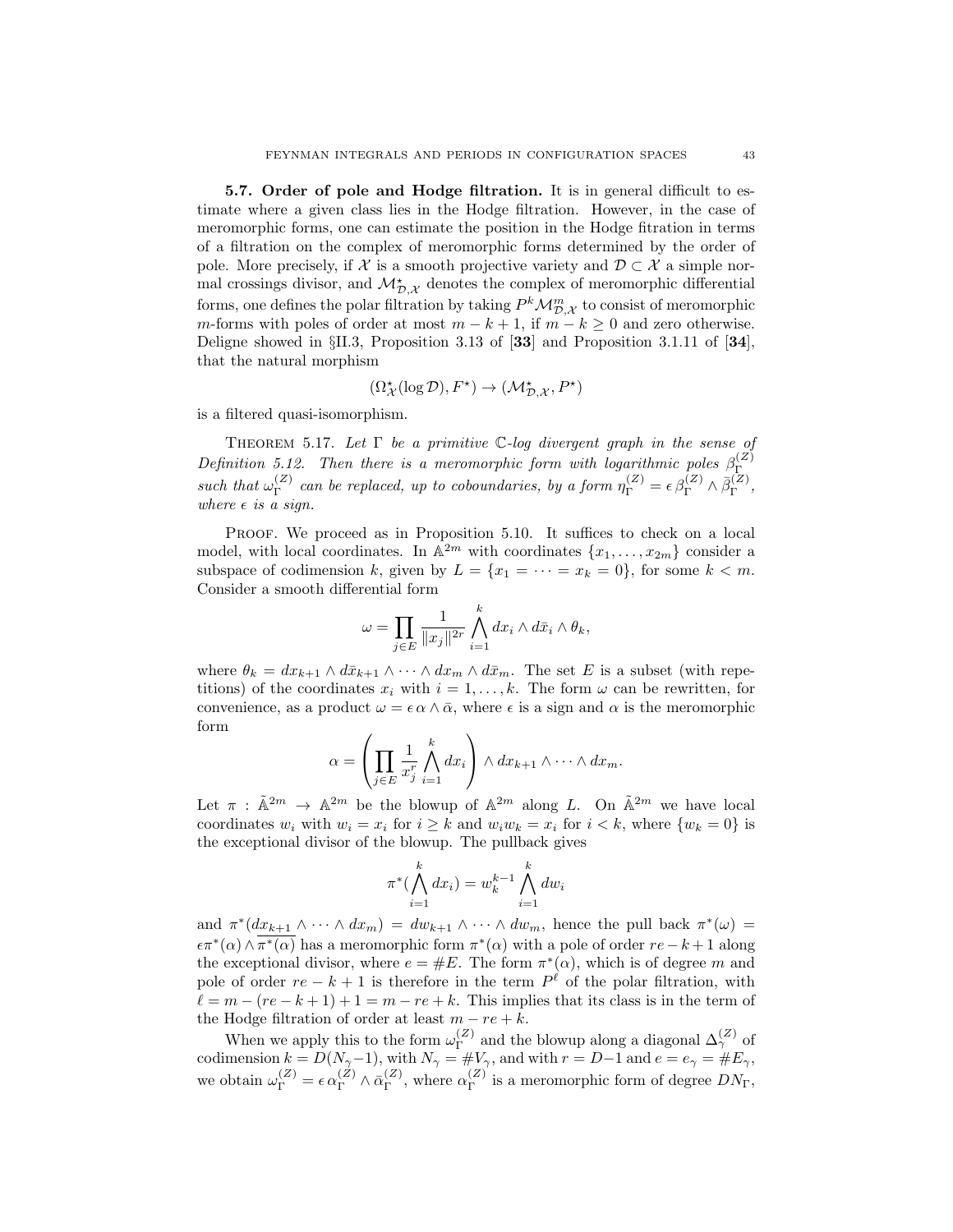with poles of order  $(D-1)e_{\gamma} - D(N_{\gamma}-1) + 1$  along the divisor  $D_{\gamma}^{(Z)}$ . Thus, the class of the form  $\alpha_{\Gamma}^{(Z)}$  $\int_{\Gamma}^{(Z)}$  is in the term  $F^{DN_{\Gamma}+D(N_{\gamma}-1)-(D-1)e_{\gamma}}H^{DN_{\Gamma}}(\mathcal{U})$  of the Hodge filtration, unless the pole order is lowered by cancellations due to exact forms, which would result in a higher level in the filtration. In particular, if the graph Γ is C-log divergent, then the subgraphs  $\gamma \subseteq \Gamma$  satisfies  $D(N_{\gamma}-1)-(D-1)e_{\gamma} \geq 0$ , see Remark 5.11 and Definition 5.12. Then the meromorphic form  $\alpha_{\Gamma}^{(Z)}$  is in  $F^{DN_{\Gamma}}H^{DN_{\Gamma}}(\mathcal{U})$ . In this case, by the general result on the Hodge filtration and the Frölicher spectral sequence mentioned in (5.21) above, we can replace  $\alpha_{\Gamma}^{(Z)}$  $\Gamma^{(2)}$  by a global  $DN_{\Gamma}$ -form  $\beta_{\Gamma}^{(Z)}$  with logarithmic poles along  $D_{\gamma}^{(Z)}$ . One then checks that, if the meromorphic form  $\alpha_{\Gamma}^{(Z)}$  $\mathcal{C}_{\Gamma}^{(Z)}$  can be replaced, up to a coboundary, by  $\beta_{\Gamma}^{(Z)}$  $\mathcal{L}_{\Gamma}^{(Z)}$ , then the closed form  $\omega_{\Gamma}^{(Z)}$ Γ can also be replaced, up to a coboundary, by  $\eta_{\Gamma}^{(Z)} = \epsilon \beta_{\Gamma}^{(Z)} \wedge \overline{\beta}_{\Gamma}^{(Z)}$  $\Gamma$  .  $\qquad \qquad \Box$ 

5.8. Toy model regularization. Consider the simple toy model example of the differential form

(5.23) 
$$
\omega = \frac{dz \wedge d\bar{z}}{\|z\|^2} = \frac{dz}{z} \wedge \frac{d\bar{z}}{\bar{z}}
$$

on  $\mathbb{G}_m(\mathbb{C}) = \mathbb{C}^*$ .

LEMMA 5.18. A cutoff regularization of the integral on  $\mathbb{C}^*$  of (5.23) has a logarithmic divergence in the cutoff scale, with a coefficient expressible in terms of a period integral of the form with logarithmic poles  $dz/z$ .

PROOF. Using polar coordinates  $z = re^{i\theta}$  we can write  $\omega$  as

$$
\omega = -2i \, \frac{dr}{r} \wedge d\theta.
$$

The integral on  $\mathbb{C}^*$  has divergences at both  $r = 0$  and  $r \to \infty$ : integrating with cutoffs leads to

$$
-2i\int_0^{2\pi} d\theta \int_{\epsilon}^{\Lambda} \frac{dr}{r} = -4\pi i \log(\frac{\Lambda}{\epsilon}).
$$

The coefficient is an integer multiple of the period of the meromorphic form with logarithmic poles

$$
(5.24) \t 2\pi i = \int_{S^1} \frac{dz}{z}.
$$

Note that the divergent integral  $\int_{\mathbb{C}^*} \omega$  also admits other forms of regularization: (1) Gaussian cutoff:

$$
\mathcal{I}_{\epsilon}(a) = \int_{\epsilon}^{\infty} \frac{dr}{r} e^{-ar} = \mathrm{Ei}(-a\epsilon) \sim \log(a\epsilon) + \gamma - a\epsilon + \frac{(a\epsilon)^2}{4} + \cdots,
$$

with Ei the exponential integral function;

(2) Pauli–Villars regularization:  $\mathcal{I}(a) - \mathcal{I}(b) = \int_0^\infty \frac{dr}{r} (e^{-ar} - e^{-br}) = \log(\frac{a}{b});$ 

(3) Dimensional regularization:

$$
\mathcal{I}_s(a) = \mu^{2s} \int_0^{\infty} \frac{dr}{r^{1-s}} e^{-ar} = -\Gamma(s) (\frac{a}{\mu^2})^{-s} \sim \frac{1}{s} + \gamma + \log \frac{a}{\mu^2} + \cdots
$$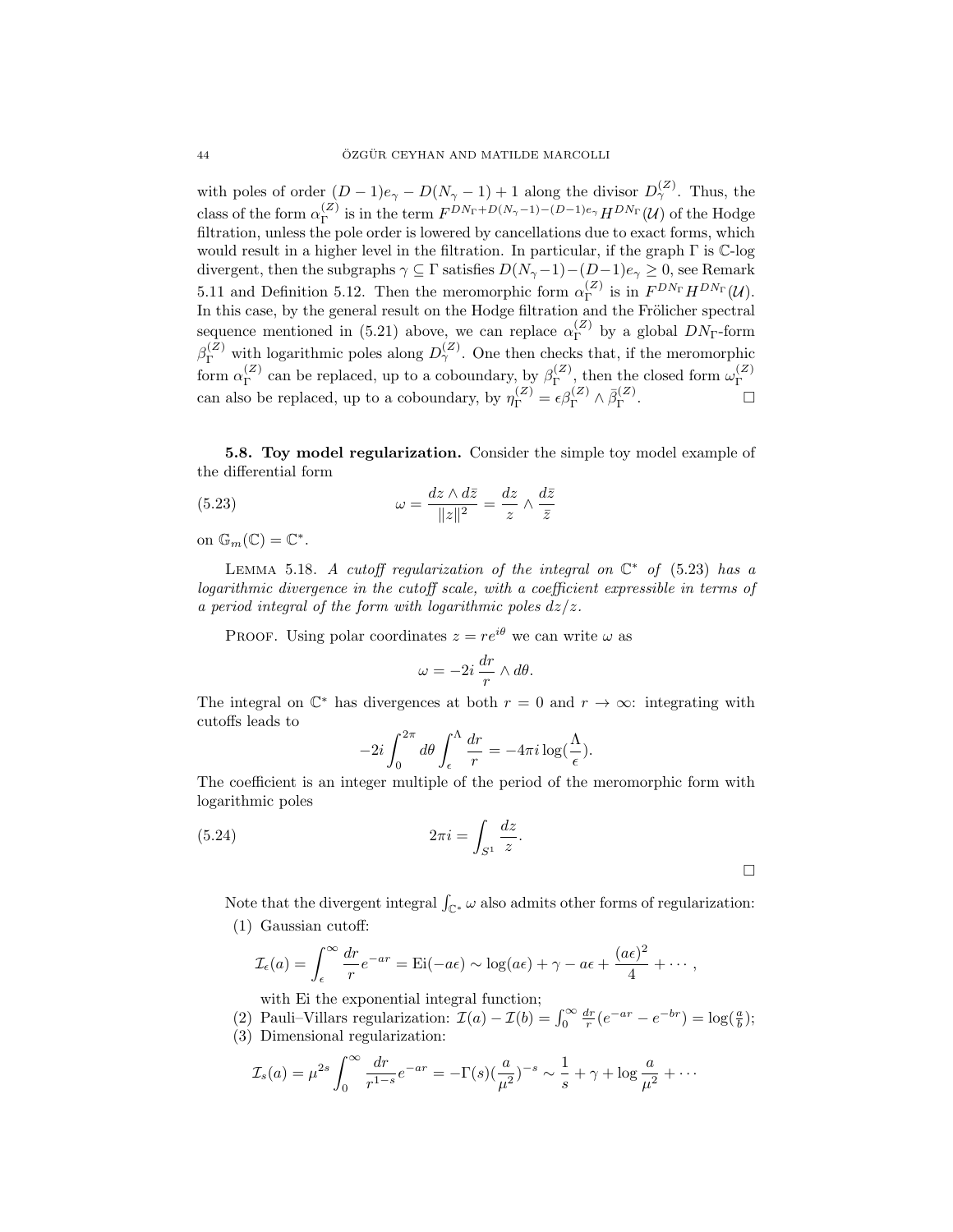As a similar, higher dimensional, toy model, we consider the case of the 2n-form

(5.25) 
$$
\omega = \frac{dz_1}{z_1} \wedge \frac{d\bar{z}_1}{\bar{z}_1} \wedge \cdots \wedge \frac{dz_n}{z_n} \wedge \frac{d\bar{z}_n}{\bar{z}_n}
$$

on the torus  $\mathbb{G}_m^n$  inside the affine space  $\mathbb{A}^n$ . As before, we can regularize the integral of  $\omega$  on  $\mathbb{G}_m^n$  with a cutoff regularization (or with one of the other regularization methods listed above).

LEMMA 5.19. A cutoff regularization of the integral on  $\mathbb{G}_m(\mathbb{C})^n$  of (5.25) has a logarithmic divergence in the cutoff scale, with a coefficient expressible in terms of a period integral of an n-form with logarithmic poles η, integrated on an n-dimensional locus  $\Sigma$  (a real torus) inside the Leray coboundary  $\mathcal{L}(\mathcal{D}) = \cup_i \mathcal{L}(D_i)$  of the divisor  $\mathcal{D} = \bigcup_i D_i$  of coordinate hyperplanes  $D_i = \{z_i = 0\}.$ 

PROOF. One simply applies the previous lemma coordinatewise and obtains a product integral with one logarithmic divergence in each variable. The coefficient of this divergence is (up to a sign) of the form  $2^n \int_{\Sigma} \eta$ , where  $\eta = \frac{dz_1}{z_1} \wedge \cdots \wedge \frac{dz_n}{z_n}$ and  $\Sigma = T^n = S^1 \times \cdots \times S^1$ . We view  $\Sigma \subset \cup_i \mathcal{L}(D_i)$  where  $\mathcal{L}(D_i)$  is the boundary of a unit disk tubular neighborhood of  $D_i$ . .

With this toy model case in mind, we see how one can approach the computation of a regularized integral of the form  $\beta_{\Gamma}^{(Z)} \wedge \bar{\beta}_{\Gamma}^{(Z)}$  $\Gamma$ <sup>( $\angle$ )</sup> obtained in Theorem 5.17, with the period  $(5.24)$  replaced by period integrals of iterated Poincaré residues of the form with logarithmic poles  $\beta_{\Gamma}^{(Z)}$  $\Gamma$ <sup>(2)</sup>, on components and intersections of components of the divisor  $\mathcal{D}_{\Gamma}^{(Z)}$  $\Gamma_{\Gamma}^{(Z)}$  of the compactification, or equivalently integrals of the form  $\beta_{\Gamma}^{(Z)}$  $\Gamma^{(2)}$  along iterated Leray coboundaries. We will discuss this procedure in the coming sections. For the remaining of this section, we discuss how one can proceed, in the case of graphs that are not C-log divergent, to use forms with logarithmic poles.

5.9. Cellular structures, torifications, and constructible torifications. We now sketch a possible approach for the more general case, where the graph  $\Gamma$  is not necessarily C-log divergent. In this case, unlike the previous result of Theorem 5.17, we cannot appeal to the Hodge filtration result to replace the meromorphic form  $\pi_{\Gamma}^*(\alpha_{\Gamma}^{(Z)}$  $\binom{Z}{\Gamma}$ ) in the pullback  $\pi_{\Gamma}^*(\omega_{\Gamma}^{(Z)})$  $\binom{Z}{\Gamma}$  =  $\epsilon \pi_{\Gamma}^*(\alpha_{\Gamma}^{(Z)})$  $\binom{Z}{\Gamma}$ )  $\wedge \pi_{\Gamma}^*(\bar{\alpha}_{\Gamma}^{(Z)})$  $\binom{Z}{\Gamma}$  with a meromorphic form  $\beta_{\Gamma}^{(Z)}$  with logarithmic poles. Thus, we need to proceed in a different way. A useful observation, for this case, is the "Stein open sets" method mentioned in §5.6.1, based on Lemma 2.5 of [26]. More precisely, we will show that if a smooth projective variety  $\mathcal X$  has a decomposition into cells (cellular structure), or more generally into tori (torifications, or the certain weaker structures of constructible torifications) then the restriction of a meromorphic form  $\alpha$  to each top dimensional set in the decomposition can be replaced by a form  $\beta$  with logarithmic poles. We will then use results of  $[12]$ ,  $[52]$  on the existence of (constructible) torifications on the compactifications  $\overline{\text{Conf}}_{\Gamma}(X)$ , under the assumption that X has a cell decomposition.

As before, suppose given a smooth projective variety  $\mathcal X$  with a normal crossings divisor D, and a form  $\omega = \alpha \wedge \bar{\alpha}$ , where  $\alpha$  is a meromorphic form on X with poles along  $D$ . The first observation (see Proposition 5.8 of [53]) is that, if  $\mathcal X$  has a cellular decomposition, with top dimensional cells  $\mathcal{X}_k$ , then by Lemma 2.5 of [26] the restrictions  $\alpha|_{\mathcal{X}_k}$  can be replaced with cohomologous meromorphic forms  $\beta_k$ on  $X_k$  with logaritmic poles along  $D$ . These forms do not necessarily match on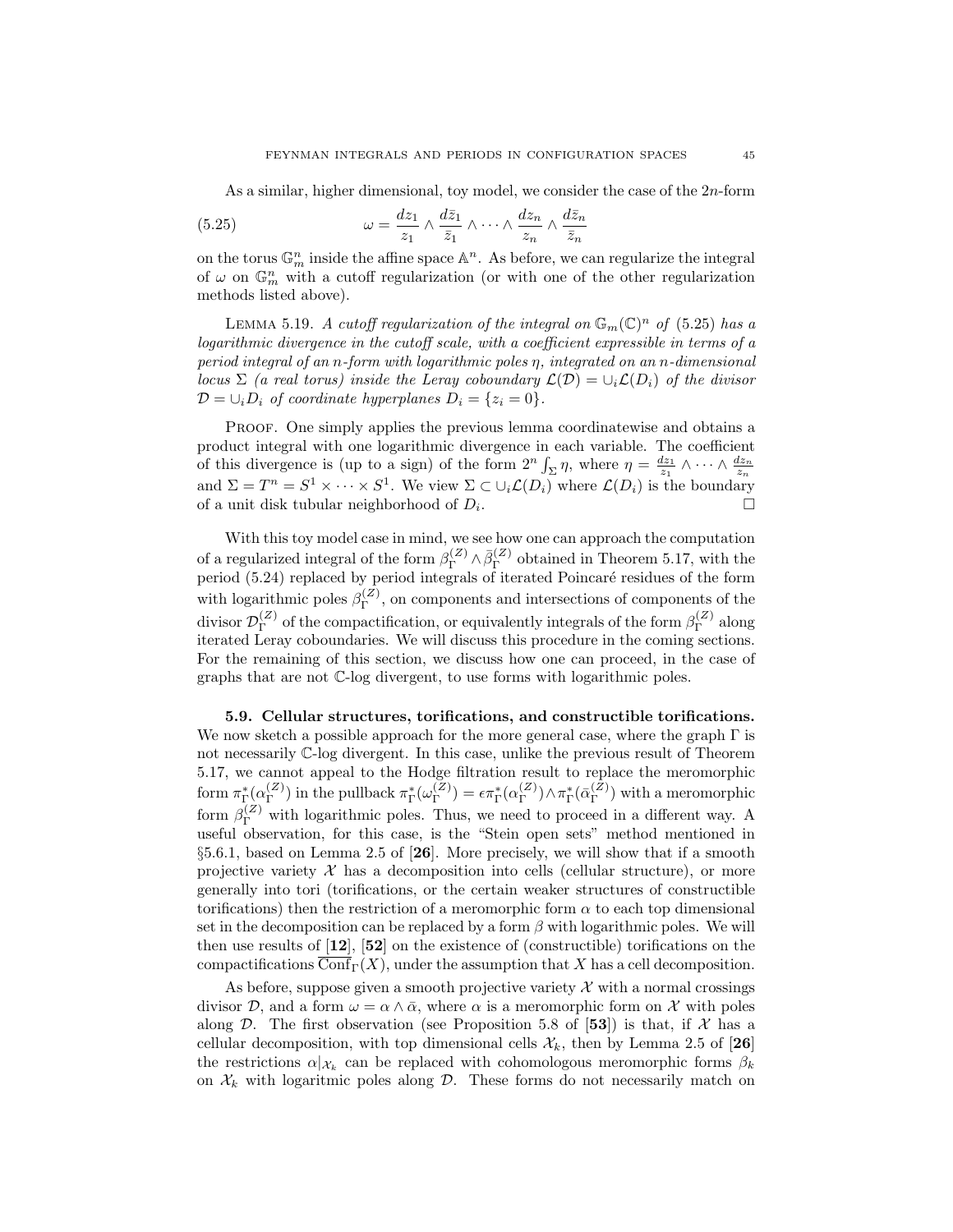the boundaries of the cells, due to the existence of nontrivial Cech cocycles: the hypercohomology cannot be replaced globally by cohomology, but it is possible locally in the Stein open sets  $\mathcal{X}_k$ . The regularized integral of  $\omega$  on  $\mathcal{X} \setminus \mathcal{D}$  can then be replaced by a sum of regularized integrals  $\sum_{k} \int_{X_k \setminus \mathcal{D}} \omega|_{X_k}$ . After replacing  $\omega|_{X_k}$  with  $\beta_k \wedge \bar{\beta}_k$ , one can apply, within each cell  $X_k$  the regularization procedure modeled on the toy model case of §5.8. This results in a logarithmic divergence with coefficient a period integral  $\int_{X_k \cap \Sigma} \beta_k$ . The nature of this period now depends on how the divisor  $D$  and its Leray coboundary  $\mathcal{L}(D)$  intersect each cell  $X_k$  and the nature of the motives  $\mathfrak{m}(\mathcal{D} \cap X_k)$ .

In order to apply this method to our situation we need a further step. Indeed, the compactifications  $\overline{\text{Conf}}_{\Gamma}(X)$  do not necessarily admit a cellular structure, even assuming that the variety  $X$  does. However, an argument similar to the one outlined above applies to other decompositions of the variety.

A torification of a variety X is a decomposition of X into a disjoint union of tori  $T_j = \mathbb{G}_m^{n_j}$  (see [51] for more details). By the same argument as above, if  $T_k$  denotes the subcollection of top dimensional tori, the restrictions  $\alpha|_{T_k}$  can be replaced by meromorphic forms with logarithmic poles along  $D$ , again by Lemma 2.5 of [26]. As in the previous case, the forms with logarithmic poles  $\beta_k$  on  $T_k$  do not necessarily extend to a single form  $\eta$  on all of  $\mathcal{X} \setminus \mathcal{D}$ . One can proceed, as in the case of cellular decompositions, to compute regularized integrals on each  $T_k$ . In each case the coefficient of the logarithmic divergence will be a period integral that depends on the nature of the motive  $\mathfrak{m}(\mathcal{D} \cap T_k)$ .

A further level of generality is the notion of constructible torification introduced in [52]. In this case, one only requires that the variety  $\mathcal X$  admits a decomposition into a disjoint union of pieces that are constructible sets obtained, starting from  $\mathbb{G}_m$ by repeated applications of products, disjoint unions, and complements. Roughly speaking, in a constructible torification the building blocks are complements of tori inside other tori.

Under the assumption that  $X$  is a smooth projective variety with a cellular decomposition (in particular, for a projective space  $X = \mathbb{P}^D$ ), Lemma 8.1 of [52] shows that the blowup of  $X^{V_{\Gamma}}$  along a diagonal  $\Delta_{\gamma}$  admits a torification. When one iterates the blowup construction, one obtains a (constructible) torification on Conf<sub>Γ</sub>(X). The top dimensional pieces  $C_k$  of this decompositions are, up to sets of measure zero, complements of hypersurfaces in top dimensional tori, to which Lemma 2.5 of [26] can still be applied. The resulting periods, which appear as coefficients of the logarithmic divergences in the regularized integrals on the top dimensional pieces of this decomposition, depend on the nature of the motives  $\mathfrak{m}(\mathcal{D} \cap C_k)$ .

## 6. Regularization and residue integration

In this section, we describe a regularization of the Feynman integral

(6.1) 
$$
\int_{\tilde{\sigma}_{\Gamma}^{(Z,y)} \smallsetminus \mathcal{D}_{\Gamma}} \eta_{\Gamma}^{(Z)},
$$

which is based on a generalization of the toy model case of §5.8, applied to the form with logarithmic poles  $\eta_{\Gamma}^{(Z)} = \beta_{\Gamma}^{(Z)} \wedge \bar{\beta}_{\Gamma}^{(Z)}$  $\Gamma$ <sup>( $\angle$ )</sup> described in the previous section. We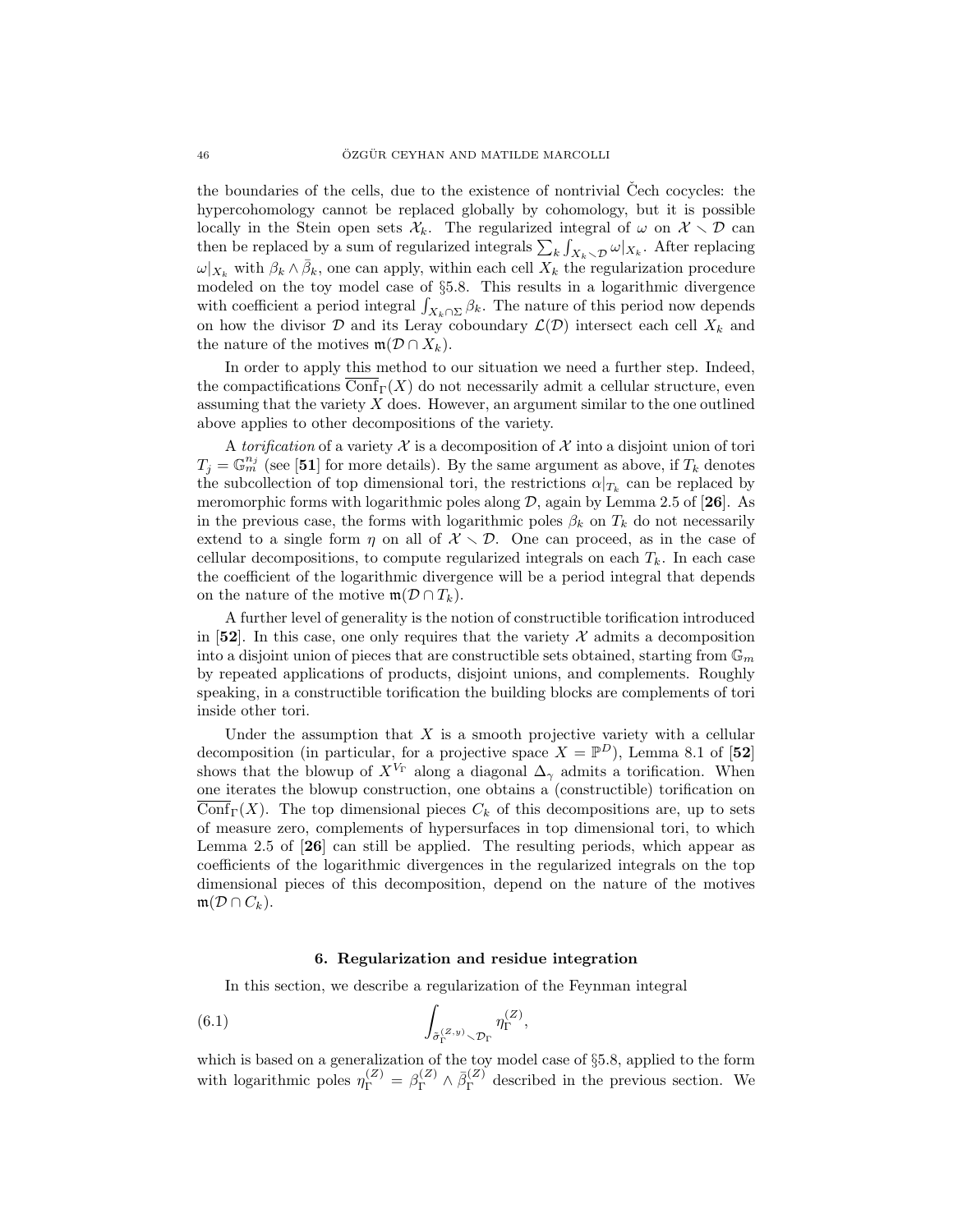present the regularization in distributional terms, using the theory of principal values and residue currents. This will show that one can express the resulting residue integrals in the regularization procedure in terms of the iterated Poincaré residues, or equivalently in terms of an integration along a locus in a Leray coboundary of an intersections of divisors  $D_{\gamma}^{(Z)}$ .

6.1. Iterated Poincaré residues. One can associate to a holomorphic differential form  $\beta_{\Gamma}$  with logarithmic poles along  $\mathcal{D}_{\Gamma}$  a Poincaré residue on each nonempty intersection of a collection of divisors  $D_{\gamma}^{(Z)}$  that corresponds to a  $\mathcal{G}_{\Gamma}$ -nest  $\mathcal{N} = \{\gamma_1, \ldots, \gamma_r\}.$ 

PROPOSITION 6.1. Let  $N_{\Gamma} = \# V_{\Gamma}$ . Let  $\beta_{\Gamma}$  be a meromorphic DN<sub>Γ</sub>-form with logarithmic poles along  $\mathcal{D}_{\Gamma}$ . For every  $\mathcal{G}_{\Gamma}$ -nest  $\mathcal{N} = \{\gamma_1,\ldots,\gamma_r\}$ , there is a Poincaré residue  $\mathcal{R}_{\mathcal{N}}(\beta_{\Gamma})$ , which defines a cohomology class in  $H^{DN_{\Gamma}-r}(V_{\mathcal{N}})$ , on the complete intersection  $V_{\mathcal{N}}^{(Z)} = D_{\gamma_1}^{(Z)} \cap \cdots \cap D_{\gamma_r}^{(Z)}$ . The pairing of  $\mathcal{R}_{\mathcal{N}}(\eta_{\Gamma})$  with an  $(DN_{\Gamma} - r)$ cycle  $\Sigma_{\mathcal{N}}$  in  $V_{\mathcal{N}}^{(Z)}$  is equal to

(6.2) 
$$
\int_{\Sigma_{\mathcal{N}}} \mathcal{R}_{\mathcal{N}}(\beta_{\Gamma}) = \frac{1}{(2\pi i)^r} \int_{\mathcal{L}_{\mathcal{N}}(\Sigma_{\mathcal{N}})} \beta_{\Gamma},
$$

where  $\mathcal{L}_{\mathcal{N}}(\Sigma_{\mathcal{N}})$  is the  $DN_{\Gamma}$ -cycle in  $Z[\Gamma]$  given by an iterated Leray coboundary of  $\Sigma_{\mathcal{N}}$ , which is a T<sup>r</sup>-torus bundle over  $\Sigma_{\mathcal{N}}$ . Under the assumption that the variety X is a mixed Tate motive, the integrals (6.2) are periods of mixed Tate motives.

**PROOF.** As shown in Proposition 5.5, the divisors  $D_{\gamma}^{(Z)}$  in  $Z[\Gamma]$  have the property that

(6.3) 
$$
V_{\mathcal{N}}^{(Z)} = D_{\gamma_1}^{(Z)} \cap \cdots \cap D_{\gamma_r}^{(Z)} \neq \emptyset \Leftrightarrow \{\gamma_1, \ldots, \gamma_r\} \text{ is a } \mathcal{G}_{\Gamma} - \text{nest},
$$

with transverse intersections.

Consider the first divisor  $D_{\gamma_1}^{(Z)}$  in the  $\mathcal{G}_{\Gamma}$ -nest N, and a tubular neighborhood  $N_{\Gamma,\gamma_1} = N_{Z[\Gamma]}(D_{\gamma_1}^{(Z)})$  of  $D_{\gamma_1}^{(Z)}$  in  $N_{\Gamma,\gamma_1}$ . This is a unit disk bundle over  $D_{\gamma_1}^{(Z)}$  with projection  $\pi: N_{\Gamma,\gamma_1} \to D_{\gamma_1}^{(Z)}$  and with  $\sigma: D_{\gamma_1}^{(Z)} \hookrightarrow N_{\Gamma,\gamma_1}$  the zero section. The Gysin long exact sequence in homology gives

$$
\cdots \to H_k(N_{\Gamma,\gamma_1} \setminus D_{\gamma_1}^{(Z)}) \xrightarrow{\iota_*} H_k(N_{\Gamma,\gamma_1})
$$
  

$$
\xrightarrow{\sigma^!} H_{k-2}(D_{\gamma_1}^{(Z)}) \xrightarrow{\pi^!} H_{k-1}(N_{\Gamma,\gamma_1} \setminus D_{\gamma_1}^{(Z)}) \to \cdots
$$

where  $\pi^!$  is the Leray coboundary map, which assigns to a chain  $\Sigma$  in  $D_{\gamma_1}^{(Z)}$  the homology class in  $N_{\Gamma,\gamma_1} \setminus D_{\gamma_1}^{(Z)}$  of the boundary  $\partial \pi^{-1}(\Sigma)$  of the disk bundle  $\pi^{-1}(\Sigma)$ over Σ, which is an  $S^1$ -bundle over Σ. Its dual is a morphism

$$
\mathcal{R}_{\gamma_1}: H^{k+1}(N_{\Gamma,\gamma_1} \setminus D_{\gamma_1}^{(Z)}) \to H^k(D_{\gamma_1}^{(Z)}),
$$

which is the residue map. The iterated residue map is obtained by considering the complements  $\mathcal{U}_0 = N_{\Gamma,\gamma_1} \setminus D_{\gamma_1}^{(Z)}$  and

$$
\mathcal{U}_1 = D_{\gamma_1}^{(Z)} \setminus \bigcup_{1 < k \le r} D_{\gamma_k}^{(Z)},
$$
\n
$$
\mathcal{U}_2 = (D_{\gamma_1}^{(Z)} \cap D_{\gamma_2}^{(Z)}) \setminus \bigcup_{2 < k \le r} D_{\gamma_k}^{(Z)},
$$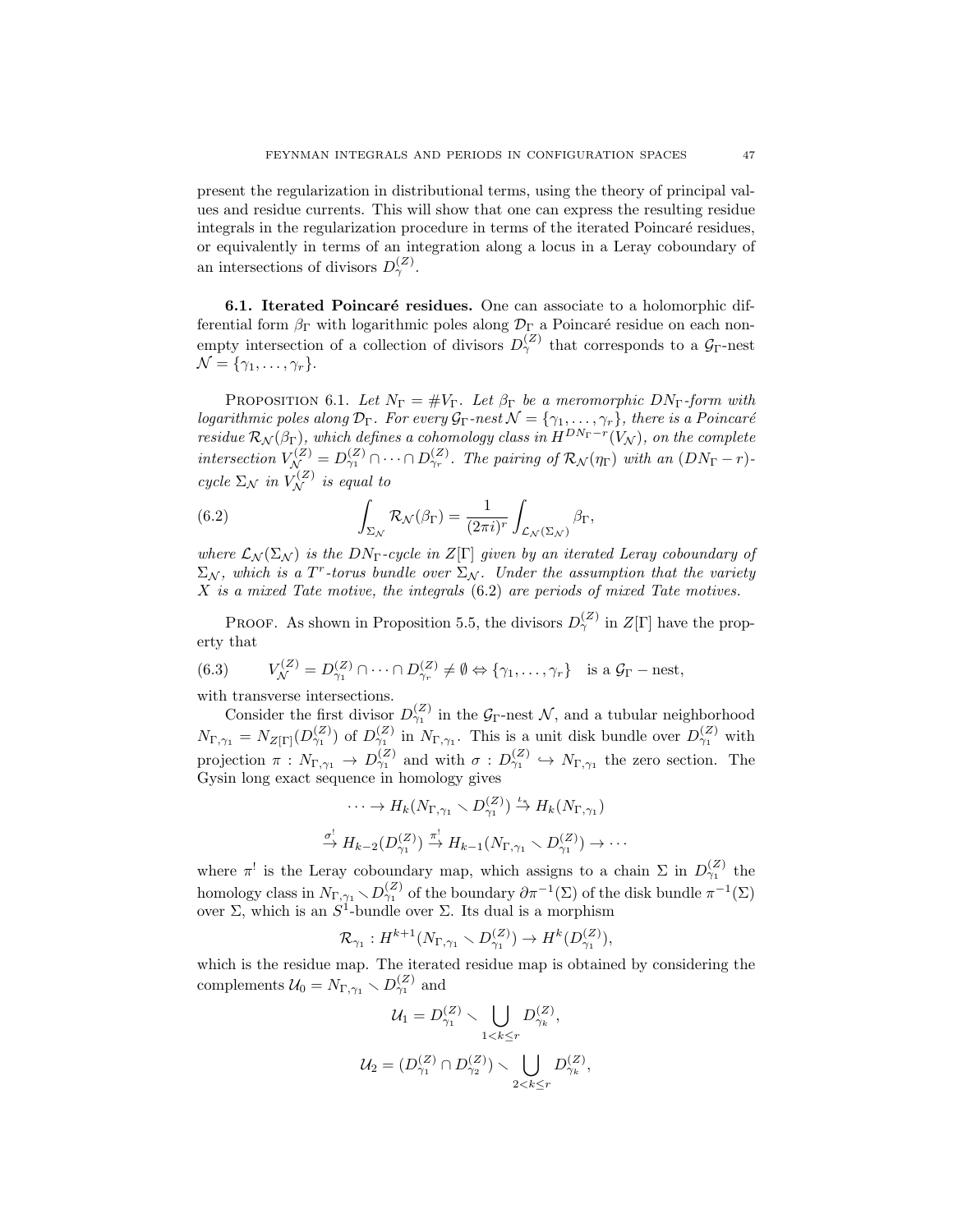and so on. One obtains a sequence of maps

$$
H^k(\mathcal{U}_0) \stackrel{\mathcal{R}_{\gamma_1}}{\rightarrow} H^{k-1}(\mathcal{U}_1) \stackrel{\mathcal{R}_{\gamma_2}}{\rightarrow} H^{k-2}(\mathcal{U}_2) \rightarrow \cdots \stackrel{\mathcal{R}_{\gamma_r}}{\rightarrow} H^{k-r}(V^{(Z)}_{\mathcal{N}}).
$$

The composition  $\mathcal{R}_{\mathcal{N}} = \mathcal{R}_{\gamma_r} \circ \cdots \circ \mathcal{R}_{\gamma_1}$  is the iterated residue map. Because the residue map is dual to Leray coboundary, under the pairing of homology and cohomology one obtains

$$
\langle \mathcal{R}_{\mathcal{N}}(\beta), \Sigma \rangle = \langle \beta, \mathcal{L}_{\mathcal{N}}(\Sigma) \rangle,
$$

where  $\mathcal{L}_{\mathcal{N}} = \mathcal{L}_{\gamma_1} \circ \cdots \circ \mathcal{L}_{\gamma_r}$  is the compositions of the Leray coboundary maps of the divisors  $D_{\gamma_k}^{(Z)}$ . The resulting  $\mathcal{L}_{\mathcal{N}}(\Sigma)$  is therefore, by construction, a T<sup>r</sup>-torus bundle over  $\Sigma$ . At the level of differential forms, the residue map  $\mathcal{R}_{\gamma_1}$  is given by integration along the circle fibers of the  $S^1$ -bundle  $\partial \pi^{-1}(\Sigma) \to \Sigma$ . Thus, the pairing  $\langle \mathcal{R}_{\mathcal{N}}(\beta), \Sigma \rangle$  contains a  $2\pi i$  factor, coming from the integration of a form  $df/f$ , with f the local defining equation of the hypersurface, along the circle fibers. This means that, when writing the pairings in terms of differential forms, one obtains (6.2). As shown in [28], if  $m(X)$  is mixed Tate, the divisors  $D_{\gamma}$  and their intersections in  $\overline{\text{Conf}}_{\Gamma}(X)$  are mixed Tate motives, and so are the  $D_{\gamma}^{(Z)}$  and their intersections  $V_{\mathcal{N}}^{(Z)}$  in  $Z[\Gamma].$ 

Given a  $\mathcal{G}_{\Gamma}$ -nest  $\mathcal{N} = {\gamma_1, \ldots, \gamma_r}$  let  $\mathcal{V}_{\mathcal{N}} = D_{\gamma_1} \cap \cdots \cap D_{\gamma_r}$  be the intersection of the corresponding divisors in  $\overline{\text{Conf}}_{\Gamma}(X)$ . The residues  $\mathcal{R}_{\mathcal{N}}(\beta_{\Gamma})$  of Proposition 6.1 pair with a  $DN_{\Gamma}$  – r-dimensional cycles  $\Sigma_{\mathcal{N}} \subset \mathcal{V}_{\mathcal{N}} \times \{y\} \subset \mathcal{V}_{\mathcal{N}}^{(Z)}$ , with  $N_{\Gamma} = \#V_{\Gamma}$ ,

(6.4) 
$$
\langle \mathcal{R}_{\mathcal{N}}(\beta_{\Gamma}), \Sigma_{\mathcal{N}} \rangle = \int_{\Sigma_{\mathcal{N}}} \mathcal{R}_{\mathcal{N}}(\beta_{\Gamma}) = \frac{1}{(2\pi i)^{r}} \int_{\mathcal{L}^{r}(\Sigma_{\mathcal{N}})} \beta_{\Gamma}.
$$

We can then reinterpret and extend the toy model case of §5.8 in the following way. We write  $\eta_{\Gamma} = \beta_{\Gamma} \wedge \bar{\beta}_{\Gamma}$  (ignoring a possible sign), with  $\beta_{\Gamma}$  holomorphic with logarithmic poles along  $\mathcal{D}_{\Gamma}$ . We will also ignore some rational constant factors in the computation, as they will not affect the nature of the resulting periods.

COROLLARY 6.2. Suppose given a  $\mathcal{G}_{\Gamma}$ -nest  $\mathcal{N} = {\gamma_1, \ldots, \gamma_r}$  as above, with  $\mathcal{V}_{\mathcal{N}}=D_{\gamma_1}\cap\cdots\cap D_{\gamma_r}$ . There is a regularization of the integral (6.1), such that, its restriction to a neighborhood of  $\mathcal{V}_{N}$  is an iterated Poincaré residue.

PROOF. When integrating the  $2DN_{\Gamma}$ -form  $\eta_{\Gamma}$  in a neighborhood U of  $\mathcal{V}_{\mathcal{N}}$ , we have (up to a sign)

$$
\int_{\mathcal{U}} \eta_{\Gamma} = \int_{\mathcal{U}} \eta \wedge \beta_{\mathcal{N}} \wedge \bar{\beta}_{\mathcal{N}},
$$

where we can locally write the form in coordinates

$$
\beta_{\mathcal{N}} = \frac{df_1}{f_1} \wedge \cdots \wedge \frac{df_r}{f_r},
$$

with  $f_j$  the function that locally defines the divisor  $D_{\gamma_j}$ , and with  $\eta$  a  $(2DN_{\Gamma}-r)$ form which is regular along  $V_N$ . The integral of  $\beta_N \wedge \bar{\beta}_N$  can be modeled as in the toy model case of §5.8. Thus, up to a rational factor, the integral of  $\beta_{\mathcal{N}} \wedge \overline{\beta_{\mathcal{N}}}$  can be regularized as in §5.8, so that it results in a periods integral

$$
\int_{T^r} \beta_{\mathcal{N}},
$$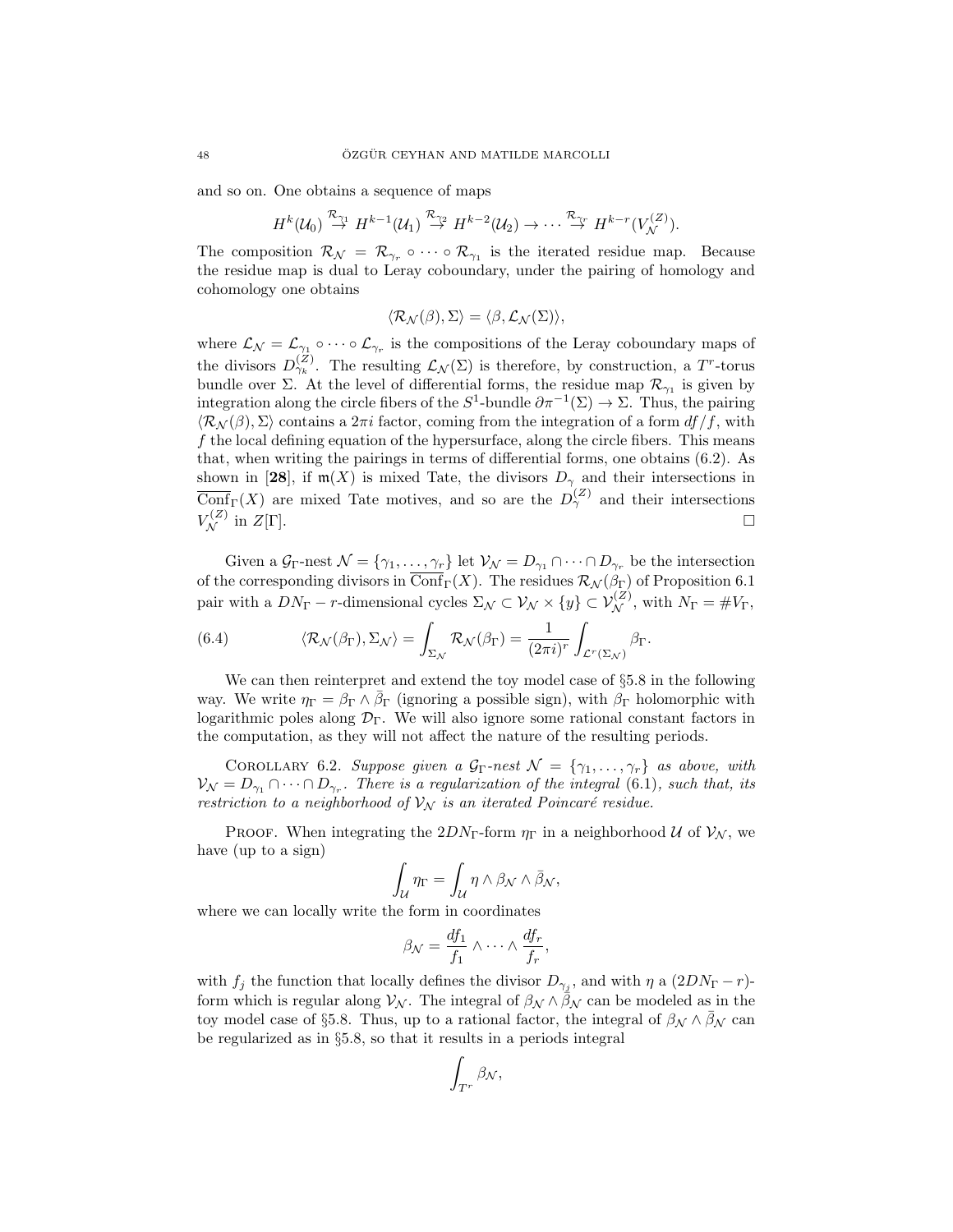where the torus  $T^r$  is the fiber of the Leray coboundary  $\mathcal{L}^r(\mathcal{V}_\mathcal{N})$ , identified with a T<sup>r</sup>-bundle over  $\mathcal{V}_{\mathcal{N}}$ , while the remaining term  $\eta$  is integrated along  $\mathcal{V}_{\mathcal{N}}$ -directions. Indeed, the chain of integration  $\tilde{\sigma}_{\Gamma}^{(Z,y)} = \overline{\text{Conf}}_{\Gamma}(X) \times \{y\}$  intersects the loci  $\mathcal{V}_{\mathcal{N}}^{(Z)} =$  $\mathcal{V}_{\mathcal{N}} \times X^{V_{\Gamma}}$  along  $\mathcal{V}_{\mathcal{N}} \times \{y\}$ , where the  $\mathcal{V}_{\mathcal{N}}$  are the intersections  $\mathcal{V}_{\mathcal{N}} = D_{\gamma_1} \cap \cdots \cap D_{\gamma_r}$ of the divisors  $D_{\gamma_k}$  in Conf<sub>Γ</sub>(X). Thus,  $\Sigma = \mathcal{V}_{\mathcal{N}} \times \{y\}$  defines a  $2DN_{\Gamma} - r$ dimensional cycle in  $\mathcal{V}_{\mathcal{N}}^{(Z)}$ , with  $N_{\Gamma} = \# V_{\Gamma}$ , which can be paired with the form  $\eta$  of degree  $2DN_{\Gamma}-r$  on  $\mathcal{V}_{\mathcal{N}}^{(Z)}$ . Thus, we write the integral equivalently (up to a rational factor) as an residue integral

$$
\int_{\mathcal{L}^r(\mathcal{V}_{\mathcal{N}})} \eta \wedge \beta_{\mathcal{N}}.\n\qquad \qquad \Box
$$

REMARK 6.3. The reason for passing to the wonderful compactification  $Z[\Gamma]$ and pulling back the form  $\omega_{\Gamma}^{(Z)}$  $\Gamma_{\Gamma}^{(Z)}$  along the projection  $\pi_{\Gamma}: Z[\Gamma] \to Z^{V_{\Gamma}}$  is in order to pass to a setting where the locus of divergence is described by divisors  $D_{\gamma}$ intersecting transversely in  $\overline{\text{Conf}}_{\Gamma}(X)$ , while the diagonals  $\Delta_{\gamma}$  in  $X^{V_{\Gamma}}$  have higher codimensions and do not in general intersect transversely. These transversality issues are discussed in more detail in [28]. There is a generalization of the theory of forms with logarithmic poles and Poincar´e residues [59], that extends the case of [33] of normal crossings divisors to more general classes of divisors, but in this more general setting the Poincaré residue gives meromorphic instead of holomorphic forms.

6.2. Current-regularization of complexified amplitudes. We review here briefly some well known facts about residue and principal value currents and we apply them to reinterpret the regularization procedure described above for the integral (6.1) in terms of currents and principal values.

6.2.1. Residue currents and Mellin transforms. Recall that, for a single smooth hypersurface defined by an equation  $\{f = 0\}$ , the residue current  $[Z_f]$ , supported on the hypersurface, is defined as

$$
[Z_f] = \frac{1}{2\pi i} \bar{\partial} \left[\frac{1}{f}\right] \wedge df := \frac{1}{2\pi i} \bar{\partial} \partial \log |f|^2.
$$

This is known as the Poincaré–Lelong formula. It can also be seen as a limit

$$
\int_{Z_f} \varphi = \lim_{\epsilon \to 0} \frac{1}{2\pi i} \int_{|f|=\epsilon} \frac{df}{f} \wedge \varphi.
$$

A generalization is given by the Coleff–Herrera residue current [31], associated to a collection of functions  $\{f_1, \ldots, f_r\}$ . Under the assumption that these define a complete intersection  $V = \{f_1 = \cdots = f_r = 0\}$ , the residue current

(6.5) 
$$
\mathcal{R}_f = \bar{\partial} \left[ \frac{1}{f_1} \right] \wedge \cdots \wedge \bar{\partial} \left[ \frac{1}{f_r} \right]
$$

is obtained as a limit

$$
\mathcal{R}_f(\varphi) = \lim_{\delta \to 0} \int_{T_{\epsilon(\delta)}(f)} \frac{\varphi}{f_1 \cdots f_r},
$$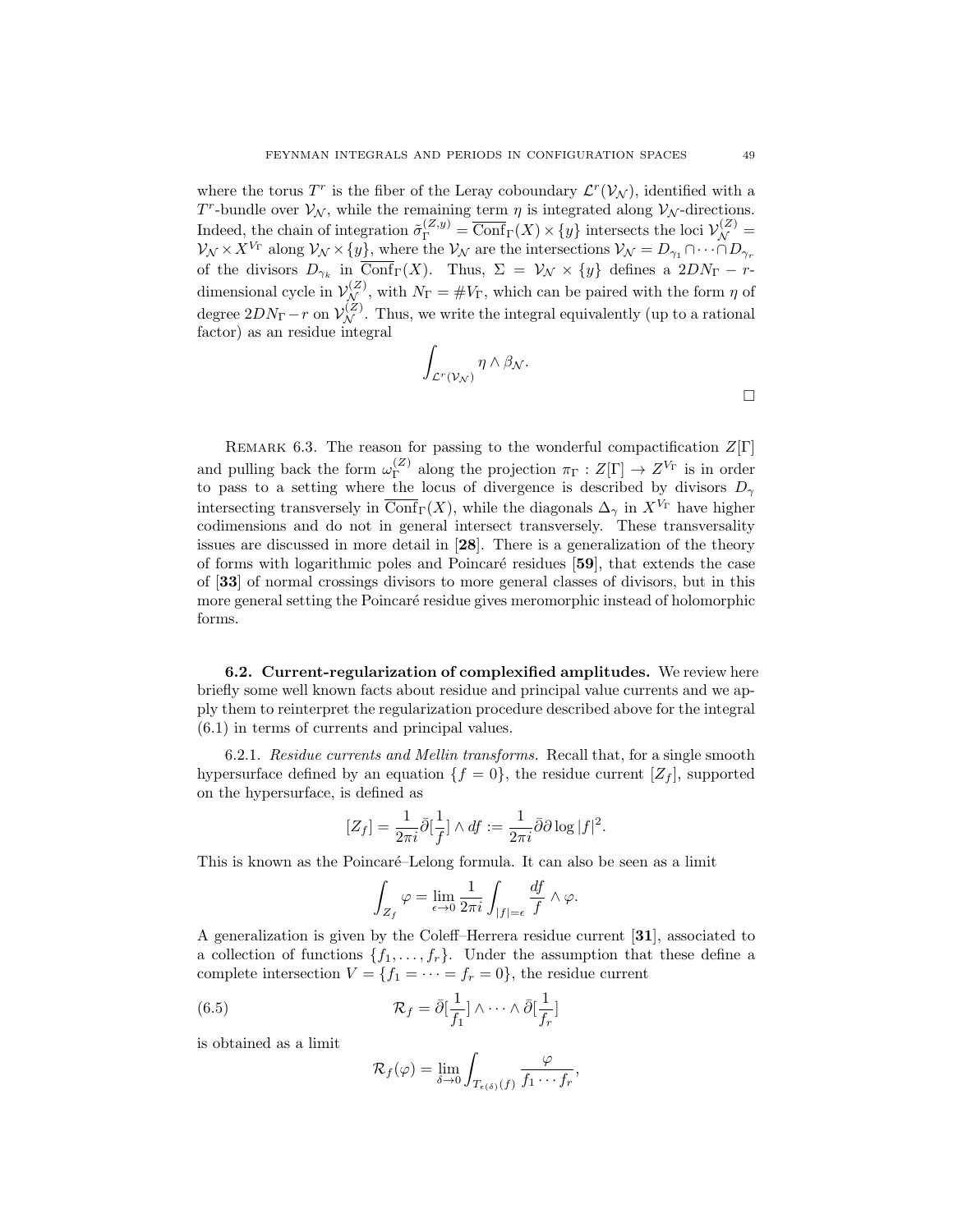with  $T_{\epsilon(\delta)}(f) = \{ |f_k| = \epsilon_k(\delta) \},\$  with the limit taken over "admissible paths"  $\epsilon(\delta)$ , which satisfy the properties

$$
\lim_{\delta \to 0} \epsilon_r(\delta) = 0, \qquad \lim_{\delta \to 0} \frac{\epsilon_k(\delta)}{(\epsilon_{k+1}(\delta))^\ell} = 0,
$$

for  $k = 1, \ldots, r$  and any positive integer  $\ell$ . The test form  $\varphi$  is a  $(2n-r)$ -form of type  $(n, n - r)$ , where 2n is the real dimension of the ambient space, and the residual current obtained in this way is a  $(0, r)$ -current. For more details, see §3 of [15] and [67]. Notice that, while in general one cannot take products of distributions, the Coleff–Herrera product (6.5) is well defined for residue currents, as well as between residue and principal value currents.

Moreover, the Mellin transform

(6.6) 
$$
\Gamma_f^{\varphi}(\lambda) = \int_{\mathbb{R}_+^r} \mathcal{I}_f^{\varphi}(\epsilon) \epsilon^{\lambda - 1} d\epsilon,
$$

with

$$
\mathcal{I}_f^{\varphi}(\epsilon) = \int_{T_{\epsilon}(f)} \frac{\varphi}{f_1 \cdots f_r}
$$

and with

$$
\epsilon^{\lambda-1} d\epsilon = \epsilon_1^{\lambda_1-1} \cdots \epsilon_r^{\lambda_r-1} d\epsilon_1 \wedge \cdots \wedge d\epsilon_r,
$$

can also be written, as in  $[15]$ ,  $[67]$ , as

(6.7) 
$$
\Gamma_f^{\varphi}(\lambda) = \frac{1}{(2\pi i)^r} \int_{\mathcal{X}} |f|^{2(\lambda - 1)} \overline{df} \wedge \varphi,
$$

where the integration is on the ambient variety  $\mathcal{X}$  and where

$$
|f|^{2(\lambda-1)} = |f_1|^{2(\lambda_1-1)} \cdots |f_r|^{2(\lambda_r-1)},
$$
 and  $\overline{df} = \overline{df_1} \wedge \cdots \wedge \overline{df_r}.$ 

When  $\{f_1, \ldots, f_r\}$  define a complete intersection, the function  $\lambda_1 \cdots \lambda_r \Gamma_f^{\varphi}(\lambda)$  is holomorphic in a neighborhood of  $\lambda = 0$  and the value at zero is given by the residue current  $([15], [67])$ 

(6.8) 
$$
\mathcal{R}_f(\varphi) = \lambda_1 \cdots \lambda_r \Gamma_f^{\varphi}(\lambda)|_{\lambda=0}.
$$

Equivalently, (6.7) and (6.8) can also be written as

(6.9) 
$$
\lim_{\lambda \to 0} \lambda \Gamma_f^{\varphi}(\lambda) = \lim_{\lambda \to 0} \frac{1}{(2\pi i)^r} \int_{\mathcal{X}} \frac{\bar{\partial} |f_r|^{2\lambda_r} \wedge \dots \wedge \bar{\partial} |f_1|^{2\lambda_1}}{f_r \cdots f_1} \wedge \varphi,
$$

where the factor  $\lambda$  on the left-hand-side stands for  $\lambda_1 \cdots \lambda_r$  as in (6.8).

The Poincaré–Lelong formula, in this more general case of a complete intersection defined by a collection  $\{f_1, \ldots, f_r\}$ , expresses the integration current  $Z_f$ as

(6.10) 
$$
[Z_f] = \frac{1}{(2\pi i)^r} \bar{\partial} \left[\frac{1}{f_r}\right] \wedge \cdots \wedge \bar{\partial} \left[\frac{1}{f_1}\right] \wedge df_1 \wedge \cdots \wedge df_r.
$$

The correspondence between residue currents and the Poincaré residues on complete intersections, discussed above in §6.1, is given for instance in Theorem 4.1 of [4].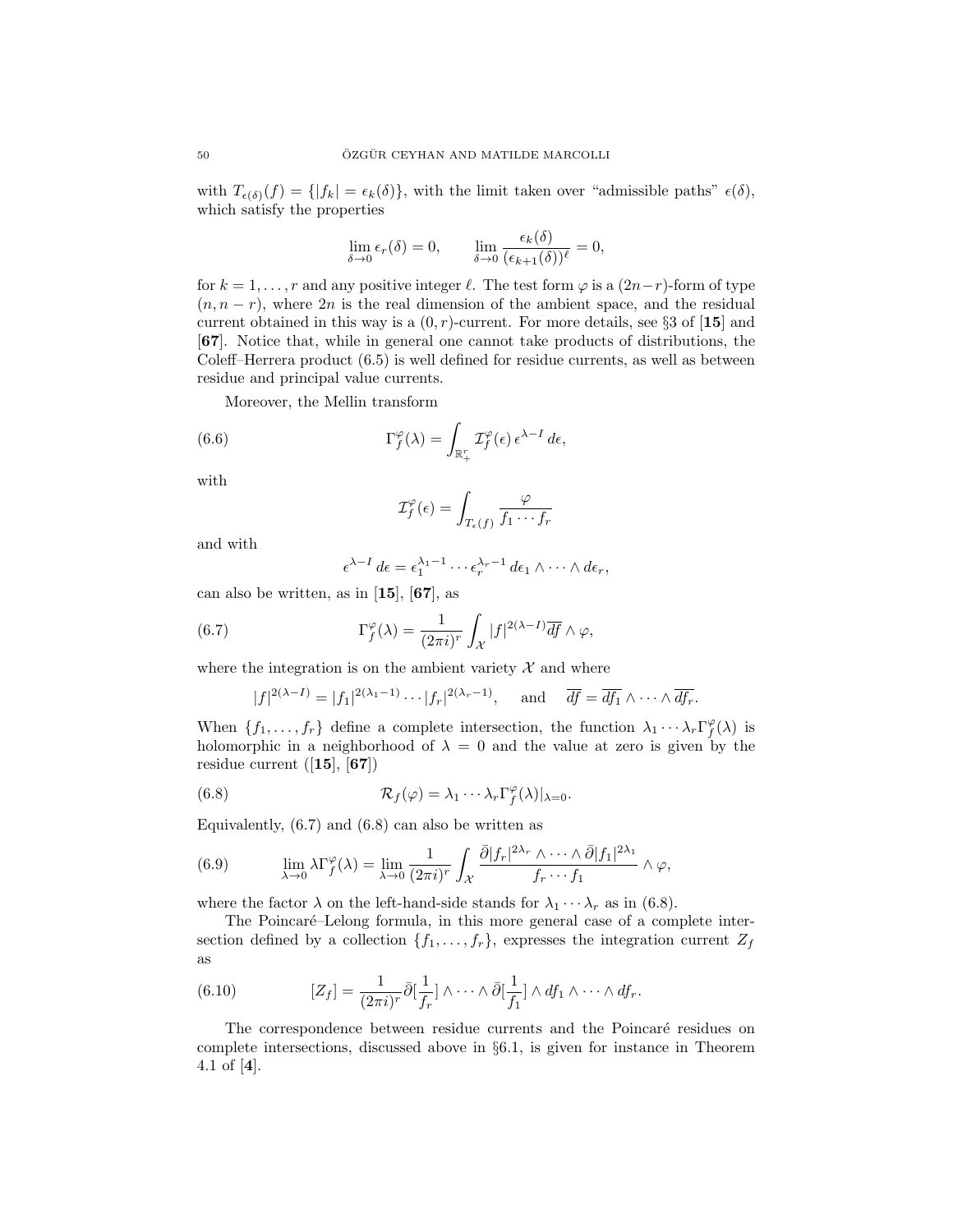6.2.2. Principal value current. The principal value current  $[1/f]$  of a single holomorphic function f can be computed as [46], [60]

(6.11) 
$$
\langle \left[\frac{1}{f}\right], \phi \rangle = \lim_{\epsilon \to 0} \int_{|f| > \epsilon} \frac{\phi \, d\zeta \wedge d\bar{\zeta}}{f},
$$

where  $\phi$  is a test function. More generally, for  $\{f_1, \ldots, f_r\}$  as above, the principal value current is given by

(6.12) 
$$
\langle \left[\frac{1}{f}\right], \phi \rangle = \lim_{\epsilon \to 0} \int_{N_{\epsilon}(f)} \frac{\phi}{f_r \cdots f_1},
$$

with  $\phi$  a test form and with

(6.13) 
$$
N_{\epsilon}(f) = \{|f_k| > \epsilon_k\}.
$$

More generally we will use the following notation.

DEFINITION 6.4. Given a  $(p, q)$ -form  $\eta$  on an m-dimensional smooth projective variety X, with poles along an effective divisor  $\mathcal{D} = D_1 \cup \cdots D_r$ , where the components  $D_k$  are smooth hypersurfaces defined by equations  $f_k = 0$ , the principal value current  $PV(\eta)$  is defined by

(6.14) 
$$
\langle PV(\eta), \phi \rangle = \lim_{\epsilon \to 0} \int_{N_{\epsilon}(f)} \eta \wedge \phi,
$$

for an  $(m - p, m - q)$  test form  $\phi$ , with  $N_{\epsilon}(f)$  defined as in (6.13).

The following simple Lemma describes how the principal value current and the residue currents are related.

LEMMA 6.5. When the test form  $\phi$  is modified to  $\phi + \overline{\partial} \psi$ , the principal value current satisfies

(6.15) 
$$
\langle [\frac{1}{f}], \phi + \bar{\partial}\psi \rangle = \langle [\frac{1}{f}], \phi \rangle - \langle \bar{\partial}[\frac{1}{f}], \psi \rangle,
$$

where  $\bar{\partial}[1/f]$  is the residue current  $\mathcal{R}_f$  of (6.5).

PROOF. By Stokes theorem, we have

$$
\langle [\frac{1}{f}], \bar{\partial}\psi\rangle = \lim_{\epsilon \to 0} \int_{|f| > \epsilon} \frac{\bar{\partial}\psi}{f} = \lim_{\epsilon \to 0} - \int_{|f| = \epsilon} \frac{\psi}{f} = -\langle \bar{\partial}[\frac{1}{f}], \psi \rangle.
$$

We now return to the case of the complexified amplitudes (2.9) and describe the corresponding regularization and ambiguities.

6.2.3. Principal value and complexified amplitude. We can regularize the complexified amplitude given by the integral (6.1), interpreted in the distributional sense, as in §2.3.4, using the principal value current.

DEFINITION 6.6. The principal value regularization of the amplitude  $(6.1)$  is given by the current  $PV(\eta_{\Gamma}^{(Z)})$  $\binom{2}{\Gamma}$  defined as in (6.14),

$$
\langle PV(\eta^{(Z)}_\Gamma),\varphi\rangle=\lim_{\epsilon\to 0}\int_{N_\epsilon(f)}\varphi\ \eta,
$$

for a test function  $\varphi$ .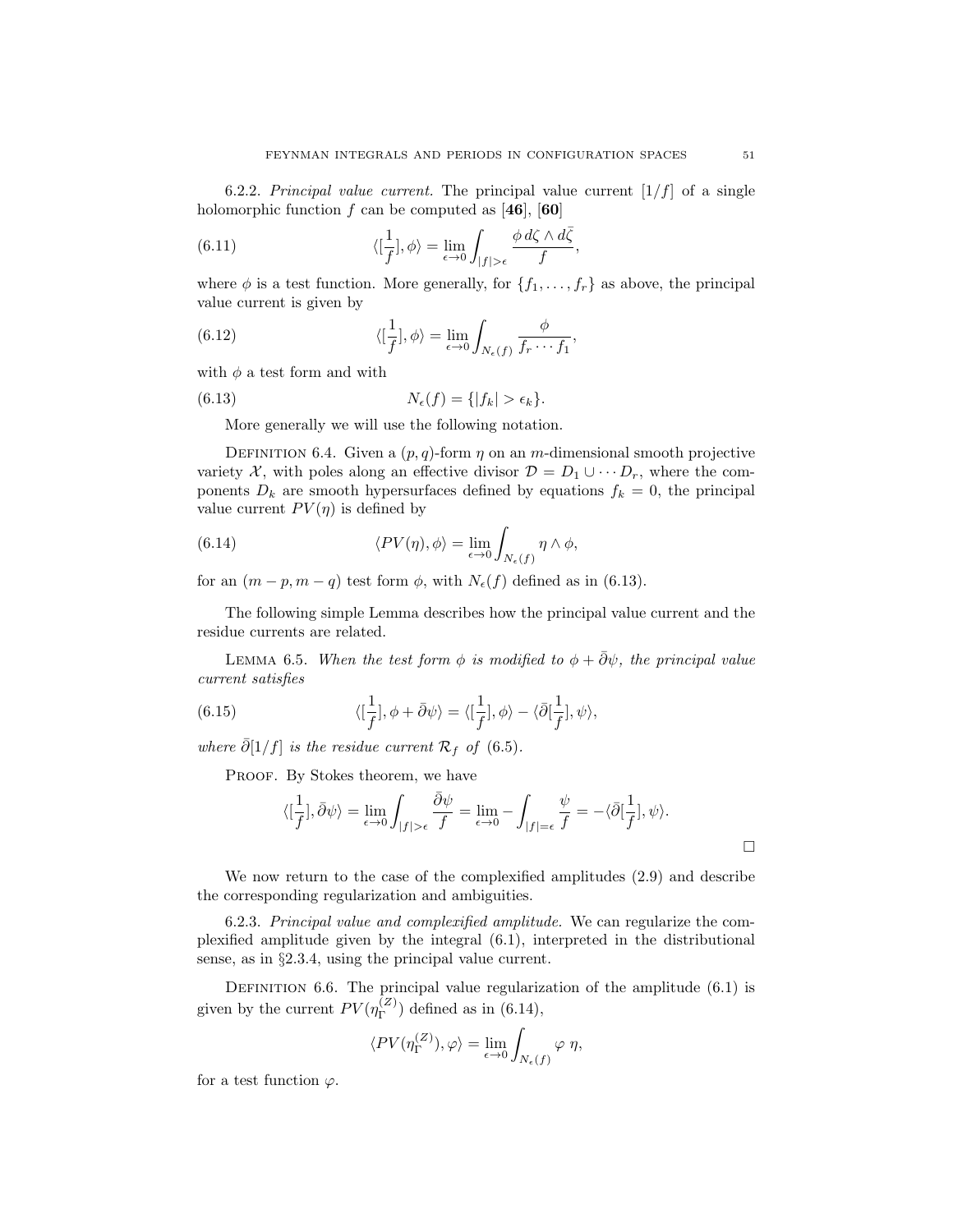We can also write the regularized integral in the following form.

Lemma 6.7. The regularized integral satisfies

$$
\langle PV(\eta_{\Gamma}^{(Z)}), \varphi \rangle = \lim_{\lambda \to 0} \int_{\tilde{\sigma}_{\Gamma}^{(Z,y)}} |f_n|^{2\lambda_n} \cdots |f_1|^{2\lambda_1} \eta_{\Gamma}^{(Z,y)} \varphi
$$

where  $n = n_{\Gamma}$  is the cardinality  $n_{\Gamma} = \#\mathcal{G}_{\Gamma}$  of the building set  $\mathcal{G}_{\Gamma}$  and the  $f_k$  are the defining equations of the  $D_{\gamma}^{(Z)}$  in  $\mathcal{G}_{\Gamma}$ 

PROOF. The form  $\eta_{\Gamma}^{(Z)}$  $\mathcal{D}_{\Gamma}^{(Z)}$  has poles along the divisor  $\mathcal{D}_{\Gamma} = \cup_{\Delta_{\gamma}^{(Z)} \in \mathcal{G}_{\Gamma}} D_{\gamma}^{(Z)}$ . Thus, if we denote by  $f_k$ , with  $k = 1, ..., n$  with  $n = #\mathcal{G}_\Gamma$  the defining equations of the  $D_{\gamma}^{(Z)}$ , we can write the principal value current in the form

$$
\lim_{\lambda \to 0} \int_{\tilde{\sigma}_{\Gamma}^{(Z,y)}} \frac{|f_n|^{2\lambda_n} \cdots |f_1|^{2\lambda_1}}{f_n \cdots f_1} h \varphi,
$$

with h an algebraic from without poles and  $\varphi$  is a test function.

6.2.4. Pseudomeromorphic currents. If  $\{f_1, \ldots, f_n\}$  define a complete intersection  $V = \{f_1 = \cdots = f_r = 0\}$  in a smooth projective variety X, an elementary pseudomeromorphic current is a current of the form

(6.16) 
$$
C_{r,n} := \left[\frac{1}{f_n}\right] \wedge \cdots \wedge \left[\frac{1}{f_{r+1}}\right] \wedge \bar{\partial}\left[\frac{1}{f_r}\right] \wedge \cdots \wedge \bar{\partial}\left[\frac{1}{f_1}\right],
$$

for some  $1 \leq r \leq n$ , where the products of principal value and residue currents are well defined Coleff–Herrera products and the resulting current is commuting in the principal value factors and anticommuting in the residue factors. These distributions also have a Mellin transform formulation (see [15]) as

(6.17) 
$$
\langle C_{r,n}, \phi \rangle = \lim_{\lambda \to 0} \frac{1}{(2\pi i)^r} \int_{\mathcal{X}} \prod_{k=r+1}^n \frac{|f_k|^{2\lambda_k}}{f_k} \int_{j=1}^r \bar{\partial} \left( \frac{|f_j|^{2\lambda_j}}{f_j} \right) \wedge \phi.
$$

6.3. Ambiguities of regularized integrals. We can use the formalism of residue currents recalled above to describe the ambiguities in the principal value regularization of the complexified amplitudes of Definition 6.6.

6.3.1. Complexified amplitude and residue currents. As in §6.1, consider a  $\mathcal{G}_{\Gamma}$ nest  $\{\gamma_1,\ldots,\gamma_r\}$  and the associated intersection  $V_{\mathcal{N}}^{(Z)} = D_{\gamma_1}^{(Z)} \cap \cdots \cap D_{\gamma_r}^{(Z)}$ . Also let  $n_{\Gamma} = \#\mathcal{G}_{\Gamma}$  and let  $f_k$ , for  $k = 1, \ldots, n_{\Gamma}$  be the defining equations for the  $D_{\gamma}^{(Z)}$ , for γ ranging over the subgraphs defining the building set  $\mathcal{G}_{\Gamma}$ . For  $\epsilon = (\epsilon_k)$ , we define  $\sqrt{Z}$  $\sqrt{Z}$ 

(6.18) 
$$
\tilde{\sigma}_{\Gamma,\epsilon}^{(2,y)} := \tilde{\sigma}_{\Gamma}^{(2,y)} \cap N_{\epsilon}(f),
$$

with  $N_{\epsilon}(f)$  defined as in (6.13). The principal value regularization of Definition 6.6 can then be written as

$$
\langle PV(\eta^{(Z,y)}_\Gamma),\varphi\rangle=\lim_{\epsilon\to 0}\int_{\tilde{\sigma}_{\Gamma,\epsilon}^{(Z,y)}}\varphi\,\eta^{(Z,y)}_\Gamma,
$$

where the limit is taken over admissible paths.

Similarly, given a  $\mathcal{G}_{\Gamma}$ -nest  $\mathcal{N} = {\gamma_1, \ldots, \gamma_r}$ , we introduce the notation

(6.19) 
$$
\tilde{\sigma}_{\Gamma,\mathcal{N},\epsilon}^{(Z,y)} := \tilde{\sigma}_{\Gamma}^{(Z,y)} \cap T_{\mathcal{N},\epsilon}(f) \cap N_{\mathcal{N},\epsilon}(f),
$$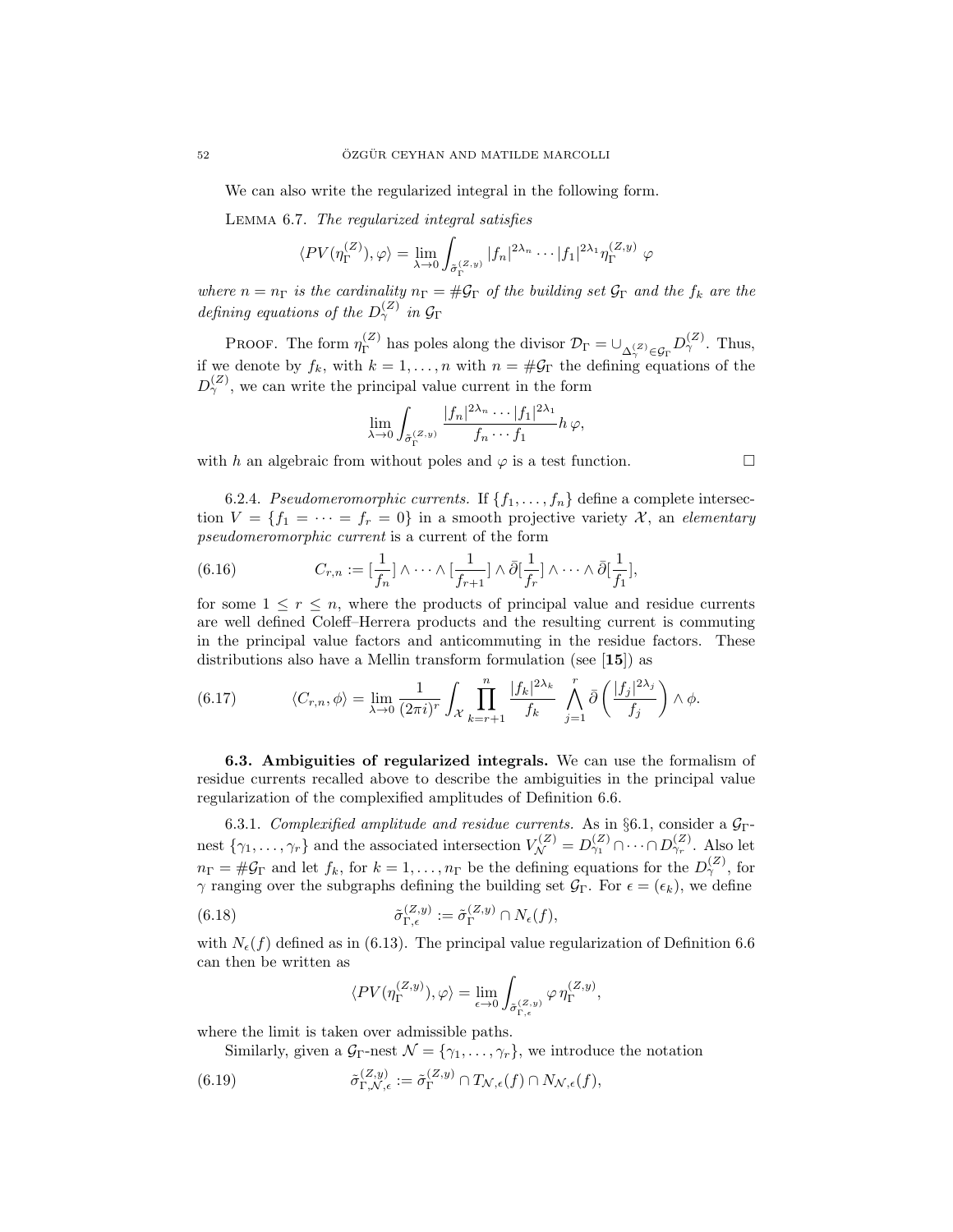where  $T_{\mathcal{N},\epsilon}(f) = \{ |f_k| = \epsilon_k, k = 1,\ldots,r \}$  and  $N_{\mathcal{N},\epsilon}(f) = \{ |f_k| > \epsilon, k = r +$  $1, \ldots, n$ , where we have ordered the n subgraphs  $\gamma$  in  $\mathcal{G}_{\Gamma}$  so that the first r belong to the nest  $\mathcal N$ .

PROPOSITION 6.8. For a  $\mathcal{G}_{\Gamma}$ -nest  $\mathcal{N} = {\gamma_1, \ldots, \gamma_r}$ , as above, the limit

(6.20) 
$$
\lim_{\epsilon \to 0} \int_{\tilde{\sigma}_{\Gamma, N, \epsilon}^{(Z, y)}} \varphi \, \eta_{\Gamma}^{(Z, y)}
$$

determines a pseudomeromorphic current, whose residue part is an iterated residue supported on  $V_{\mathcal{N}}^{(Z)} = D_{\gamma_1}^{(Z)} \cap \cdots \cap D_{\gamma_r}^{(Z)}$ , obtained as in Corollary 6.2.

PROOF. Let  $f_k$ , with  $k = 1, ..., n$  with  $n = \#\mathcal{G}_{\Gamma}$ , be the defining equations of the  $D_{\gamma}^{(Z)}$ . We assume the subgraphs in  $\mathcal{G}_{\Gamma}$  are ordered so that the first r belong to the given  $\mathcal{G}_{\Gamma}$ -nest N. We can then write the current (6.20) in the form  $\langle C_{r,n}, h\varphi \rangle$ , where  $C_{r,n}$  is the elementary pseudomeromorphic current of (6.16) and h is algebraic without poles. Using a local coordinates model, as in Corollary 6.2 one can identify the resulting residue current with the regularization computed there.  $\Box$ 

6.3.2. Residue currents as ambiguities. With the same setting as in Proposition 6.8, we then have the following characterization of the ambiguities of the principal value regularization.

PROPOSITION 6.9. The ambiguities in the current-regularization  $PV(\eta_{\Gamma}^{(Z,y)})$  $\int_{\Gamma}^{(\mathcal{L},y)}$  are given by iterated residues supported on the intersections  $V_{\mathcal{N}}^{(Z)} = D_{\gamma_1}^{(Z)} \cap \cdots \cap D_{\gamma_r}^{(Z)},$ of divisors corresponding to  $\mathcal{G}_{\Gamma}$ -nests  $\mathcal{N} = {\gamma_1, \ldots, \gamma_r}.$ 

PROOF. As above, we have

$$
\langle PV(\eta_{\Gamma}^{(Z,y)}),\varphi \rangle = \lim_{\epsilon \to 0} \int_{\tilde{\sigma}_{\Gamma,\epsilon}^{(Z,y)}} \varphi \,\eta_{\Gamma}^{(Z,y)} = \lim_{\lambda \to 0} \int_{\tilde{\sigma}_{\Gamma}^{(Z,y)}} \frac{|f_n|^{2\lambda_n}\cdots|f_1|^{2\lambda_1}}{f_n\cdots f_1} \, h \, \varphi
$$

If we replace the form  $h\varphi$  with a form  $h\varphi + \bar{\partial}_N \psi$ , where N is a  $\mathcal{G}_\Gamma$ -nest and the notation  $\bar{\partial}_N \psi$  means a form

$$
\bar{\partial}_{\mathcal{N}}\psi := \psi_n \cdots \psi_{r+1} \bar{\partial} \psi_r \wedge \cdots \wedge \bar{\partial} \psi_1,
$$

for test functions  $\psi_k, k = 1, \ldots, n$ , we obtain a pseudomeromorphic current

$$
\langle PV(\eta_{\Gamma}^{(Z,y)}), \bar{\partial}_N \psi \rangle = \langle [\frac{1}{f_n}] \wedge \cdots \wedge [\frac{1}{f_{r+1}}] \wedge \bar{\partial}[\frac{1}{f_r}] \wedge \cdots \wedge \bar{\partial}[\frac{1}{f_1}], \psi \rangle,
$$

with  $\psi = \psi_n \cdots \psi_1$ . Notice then that the residue part

$$
\langle \bar{\partial}[\frac{1}{f_r}]\wedge\cdots\wedge\bar{\partial}[\frac{1}{f_1}],\psi\rangle=\mathcal{R}_{\mathcal{N}}(\psi)
$$

is an iterated residue supported on  $V_{\mathcal{N}}^{(Z)} = D_{\gamma_1}^{(Z)} \cap \cdots \cap D_{\gamma_r}^{(Z)}$ . — Первый профессиональный стандарт и профессиональный стандарт и профессиональный стандарт и профессиональны<br>В сервисов с профессиональный стандарт и профессиональный стандарт и профессиональный стандарт и профессиональ

By the results of §6.1, and the relation between residue currents and iterated Poincaré residues (see  $[4]$ ), when evaluated on algebraic test forms on the varieties  $V_N^{(Z)}$ , these ambiguities can be expressed in terms of periods of mixed Tate motives.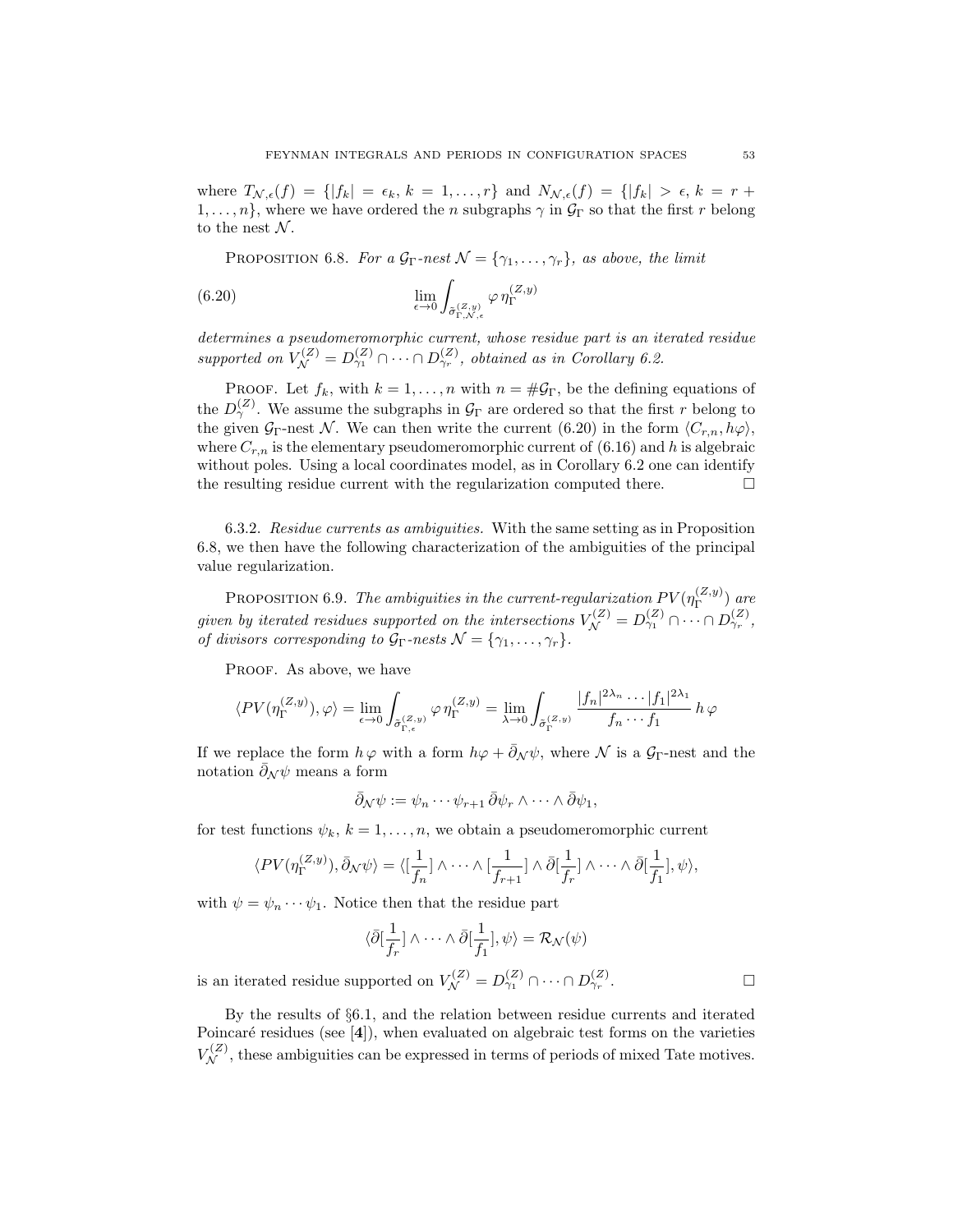#### 7. Other regularization methods

We now discuss a regularization method for the evaluation of the integrals of the complexified amplitudes,

$$
\int_{\tilde{\sigma}_{\Gamma}^{(Z,y)}}\pi_{\Gamma}^*(\omega_{\Gamma}^{(Z)}),
$$

with the pullback  $\pi_{\Gamma}^*(\omega_{\Gamma}^{(Z)}$  $(\binom{2}{r})$  to  $Z[\Gamma]$  as in Corollary 5.13. The chain of integration  $\tilde{\sigma}_{\Gamma}^{(Z,y)}$  $\int_{\Gamma}^{(Z,y)}$  is as in (5.17), obtained from the form  $\omega_{\Gamma}^{(Z)}$  $\Gamma_{\Gamma}^{(Z)}$  and the chain  $\sigma_{\Gamma}^{(Z)}$  $\Gamma^{(2)}$  of Definition 2.6. The geometric method of regularization we describe in this section is based on the deformation to the normal cone.

A general method of regularization consists of deforming the chain of integration so that it no longer intersects the locus of divergences. We first describe briefly why this cannot be done directly within the space  $Z[\Gamma]$  considered above, and then we introduce a simultaneous deformation of the form and of the space where integration happens, so that the integral can be regularized according to the general method mentioned above.

7.1. Deformations and linking. To illustrate where the problem arises, if one tries to deform the chain of integration away from the locus of divergence in Z[Γ], consider the local problem near a point  $z \in D_{\gamma}^{(Z)}$  in the intersection of  $\tilde{\sigma}_{\Gamma}^{(Z,y)}$  $\mathbb{Z}[\Gamma]$ , consider the local problem hear a point  $z \in \mathcal{D}\gamma$  in the intersection of  $\sigma_{\Gamma}$  with one of the divisors in the divergence locus of the form  $\pi_{\Gamma}^{*}(\omega_{\Gamma})$ . Near this point, the locus of divergence is a product  $D_{\gamma} \times X^{V_{\Gamma}}$ . We look at the intersection of the integration chain  $\tilde{\sigma}_{\Gamma}^{(Z,y)}$  with a small tubular neighborhood  $T_{\epsilon}$  of  $D_{\gamma} \times X^{V_{\Gamma}}$ . We have

$$
\tilde{\sigma}_{\Gamma}^{(Z,y)} \cap \partial T_{\epsilon} = \partial \pi_{\epsilon}^{-1}(D_{\gamma}) \times \{y\},\
$$

with  $\pi_{\epsilon}: T_{\epsilon}(D_{\gamma}) \to D_{\gamma}$  the projection of the 2-disc bundle and  $\partial \pi_{\epsilon}^{-1}(D_{\gamma})$  a circle bundle, locally isomorphic to  $D_\gamma \times S^1$ . Thus, locally,  $\tilde{\sigma}_{\Gamma}^{(Z,y)} \cap T_{\epsilon}$  looks like a ball  $B^{2D|\mathbf{V}_{\Gamma}|} \times \{0\}$  inside a ball  $B^{4DN_{\Gamma}}$ , with  $N_{\Gamma} = \#V_{\Gamma}$ . Locally, we can think of the problem of deforming the chain of integration in a neighborhood of the divergence locus as the question of deforming a ball  $B^{2DN_{\Gamma}} \times \{0\}$  leaving fixed the boundary  $S^{2DN_{\Gamma}-1}$  ×  $\{0\}$  inside a ball  $B^{4DN_{\Gamma}}$  so as to avoid the locus  $\{0\}$  ×  $B^{2DN_{\gamma}}$  that lies in the divergence locus, with  $N_{\gamma} = #V_{\gamma}$ . However, we find the following simple topological fact.

LEMMA 7.1. The spheres  $S^{2DN_{\Gamma}-1} \times \{0\}$  and  $\{0\} \times S^{2DN_{\gamma}-1}$  are linked inside the sphere  $S^{4DN_{\Gamma}-1}$ .

PROOF. This can be seen, for instance, by computing their Gauss linking integral (see  $[62]$ )

(7.1) 
$$
Lk(M, N) = \frac{1}{\text{Vol}(S)} \int_{M \times N} \frac{\Omega_{k,\ell}(\alpha)}{\sin^n(\alpha)} [x, dx, y, dy]
$$

with  $M = S^k \times \{0\}$ ,  $N = \{0\} \times S^{\ell}$ ,  $S = S^n$ , and with  $k = \ell = 2D|\mathbf{V}_{\Gamma}| - 1$  and  $n = 4D|\mathbf{V}_{\Gamma}| - 1$ , where

$$
\Omega_{k,\ell}(\alpha) := \int_{\theta=\alpha}^{\pi} \sin^k(\theta-\alpha) \sin^{\ell}(\theta) d\theta,
$$
  

$$
\alpha(x,y) := \text{dist}_{S^n}(x,y), \quad x \in M, y \in N,
$$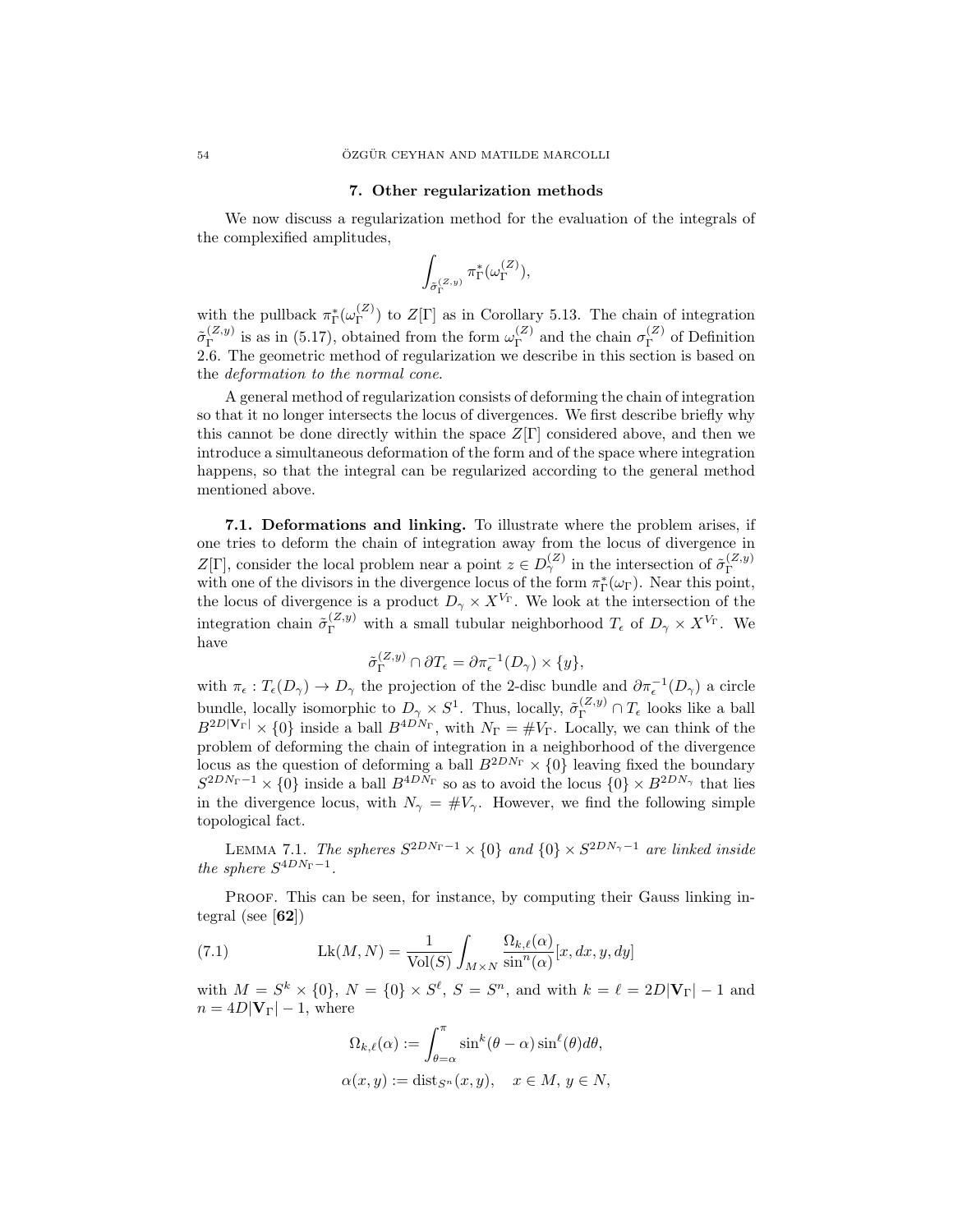$$
[x, dx, y, dy] := \det(x, \frac{\partial x}{\partial s_1}, \dots, \frac{\partial x}{\partial s_k}, y, \frac{\partial y}{\partial t_1}, \dots, \frac{\partial y}{\partial t_\ell}) ds dt,
$$

with x, y the embeddings of  $S^k$  and  $S^{\ell}$  in  $S^n$  and s, t the local coordinates on  $S^k$ and  $S^{\ell}$ . Then one can see (§4 of [62]) that in  $S^{n}$  with  $n = k + \ell + 1$  the linking number is  $Lk(S^k \times \{0\}, \{0\} \times S^{\ell})$  $) = 1.$ 

This type of problem can be easily avoided by introducing a simultaneous deformation of the form  $\pi_{\Gamma}^*(\omega_{\Gamma})$  and of the space  $Z[\Gamma]$  as we show in the following.

**7.2. Form extension.** We first embed the configuration space  $Z^{V_{\Gamma}}$  as the fiber over zero in a one parameter family  $Z^{V_{\Gamma}} \times \mathbb{P}^1$ . We extend the form  $\omega_{\Gamma}^{(Z)}$  $T^{\left( 2\right) }$  to  $Z^{V_{\Gamma}} \times \mathbb{P}^1$  using the additional coordinate  $\zeta \in \mathbb{P}^1$  to alter the differential form in a suitable way.

DEFINITION 7.2. The extension of the complexified amplitude  $\omega_{\Gamma}^{(Z)}$  $\Gamma^{(2)}$  on the space  $Z^{V_{\Gamma}} \times \mathbb{P}^1$  is given by

$$
(7.2) \qquad \tilde{\omega}_{\Gamma}^{(Z)} = \prod_{e \in E_{\Gamma}} \frac{1}{(\|x_{s(e)} - x_{t(e)}\|^2 + |\zeta|^2)^{D-1}} \bigwedge_{v \in V_{\Gamma}} dx_v \wedge d\bar{x}_v \wedge d\zeta \wedge d\bar{\zeta},
$$

where  $\zeta$  is the local coordinate on  $\mathbb{P}^1$ .

LEMMA 7.3. The divergent locus  $\{\tilde{\omega}_{\Gamma}^{(Z)} = \infty\}$  of the form (7.2) on  $Z^{\mathbf{V}_{\Gamma}} \times \mathbb{P}^1$ is given by the locus  $\bigcup_{e \in \mathbf{E}_{\Gamma}} \Delta_e^{(Z)} \subset Z^{\mathbf{V}_{\Gamma}} \times \{0\}.$ 

PROOF. The locus of divergence is the intersection of  $\{\zeta = 0\}$  and the union of the products  $\Delta_e^{(Z)} \times \mathbb{P}^1 = \{x_{s(e)} - x_{t(e)} = 0\}.$ 

Notice that we have introduced in the form (7.2) an additional variable of integration,  $d\zeta \wedge d\bar{\zeta}$ . The reason for shifting the degree of the form will become clear later in this section (see §7.6 below), where we see that, when using the deformation to the normal cone, the chain of integration  $\sigma_{\Gamma}^{(Z,y)}$  $\int_{\Gamma}^{(2,y)}$  is also extended by an additional complex dimension to  $\sigma_{\Gamma}^{(Z,y)} \times \mathbb{P}^1$ , of which one then takes a proper transforms and deforms it inside the deformation to the normal cone. In terms of the distributional interpretation of the complexified amplitudes of §2.3.4, the relation between the form  $(7.2)$  and the original amplitude  $(2.9)$  can be written as

$$
(7.3) \qquad \omega_{\Gamma}^{(Z)} = \int \prod_{e \in \mathbf{E}_{\Gamma}} \frac{\delta(\zeta = 0)}{(\|x_{s(e)} - x_{t(e)}\|^2 + |\zeta|^2)^{D-1}} \bigwedge_{v \in \mathbf{V}_{\Gamma}} dx_v \wedge d\bar{x}_v \wedge d\zeta \wedge d\bar{\zeta},
$$

where the distributional delta constraint can be realized as a limit of normalized integrations on small tubular neighborhoods of the central fiber  $\zeta = 0$  in the trivial fibration  $Z^{\mathbf{V}_{\Gamma}} \times \mathbb{P}^1$ .

7.3. Deformation to the normal cone. The deformation to the normal cone is the natural algebro-geometric replacement for tubular neighborhoods in smooth geometry, see [37]. We use it here to extend the configuration space  $Z^{V_{\Gamma}}$ to a trivial fibration  $Z^{\tilde{V}_{\Gamma}} \times \mathbb{P}^1$  and then replacing the fiber over  $\{0\} \in \mathbb{P}^1$  with the wonderful compactification  $Z[\Gamma]$ . This will allow us to simultaneously regularize the form and the chain of integration. For simplicity we illustrate the construction for the case where the graph  $\Gamma$  is itself biconnected.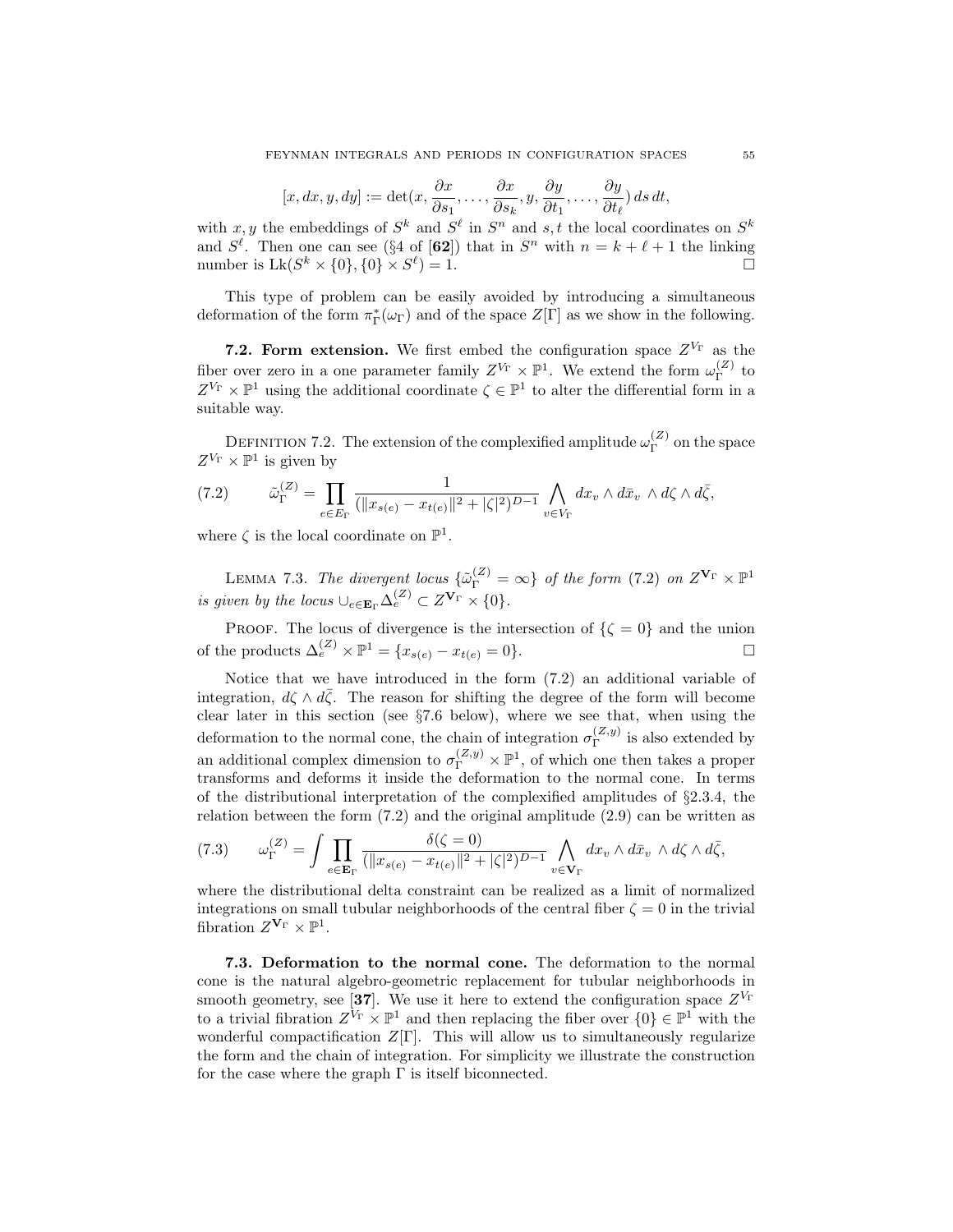PROPOSITION 7.4. Let  $\Gamma$  be a biconnected graph. Starting with the product  $Z^{V_{\Gamma}} \times \mathbb{P}^1$ , a sequence of blowups along loci parameterized by the  $\Delta_{\gamma}^{(Z)} \times \{0\}$ , with  $\gamma$ induced biconnected subgraphs yields a variety  $\mathcal{D}(Z[\Gamma])$  fibered over  $\mathbb{P}^1$  such that the fiber over all points  $\zeta \in \mathbb{P}^1$  with  $\zeta \neq 0$  is still equal to  $Z^{\dot{V}_{\Gamma}}$ , while the fiber over  $\zeta = 0$ has a component equal to the wonderful compactification  $Z[\Gamma]$  and other components given by projectivizations  $\mathbb{P}(C \oplus 1)$  with C the normal cone of the blowup locus.

**PROOF.** We start with the product  $Z^{V_{\Gamma}} \times \mathbb{P}^1$ . We then perform the first blowup of the iterated sequence of §5.2.1 on the fiber over  $\zeta = 0$  namely we blowup the locus  $\Delta_{\Gamma}^{(Z)} \times \{0\}$ , with  $\Delta_{\Gamma}^{(Z)}$  the deepest diagonal, inside  $Z^{\mathbf{V}_{\Gamma}} \times \mathbb{P}^{1}$ . (Note that this is where we are using the biconnected hypothesis on  $\Gamma$ , otherwise the first blowup may be along induced biconnected subgraphs with a smaller number of vertices.) The blowup  $\text{Bl}_{\Delta_{\Gamma}^{(Z)}\times\{0\}}(Z^{V_{\Gamma}}\times\mathbb{P}^{1})$  is equal to  $Z^{V_{\Gamma}}\times(\mathbb{P}^{1}\times\{0\})$  away from  $\zeta=0$ , while over the point  $\zeta = 0$  it has a fiber with two components. One of the components is isomorphic to the blowup of  $Z^{V_{\Gamma}}$  along  $\Delta_{\Gamma}^{(Z)}$ , that is,  $\text{Bl}_{\Delta_{\Gamma}^{(Z)}}(Z^{V_{\Gamma}}) = Y_1$ , with the notation of §5.2.1. The other component is equal to  $\mathbb{P}(C_{Z^{V_{\Gamma}}}(\Delta_{\Gamma}^{(Z)})\oplus 1)$  where  $C_{Z^{V_{\Gamma}}}(\Delta_{\Gamma}^{(Z)})$  is the normal cone of  $\Delta_{\Gamma}^{(Z)}$  in  $Z^{V_{\Gamma}}$ . Since  $\Delta_{\Gamma}^{(Z)} \simeq X \times X^{V_{\Gamma}}$  is smooth, the normal cone is the normal bundle of  $\Delta_{\Gamma}^{(Z)}$  in  $Z^{V_{\Gamma}}$ . The two Cartier divisors  $Y_1$  and  $\mathbb{P}(C_{Z^{V_{\Gamma}}}(\Delta_{\Gamma}^{(Z)})\oplus 1)$  meet along  $\mathbb{P}(C_{Z^{V_{\Gamma}}}(\Delta_{\Gamma}^{(Z)}))$ . We can then proceed to blow up the further loci  $\Delta_{\gamma}^{(Z)}$  with  $\gamma \in \mathcal{G}_{n-1,\Gamma}$  inside the special fiber  $\tilde{\pi}^{-1}(0)$  in  $\mathrm{Bl}_{\Delta_{\Gamma}^{(Z)}\times\{0\}}(Z^{V_{\Gamma}}\times\mathbb{P}^{1}),$  where

$$
\tilde{\pi}: \mathrm{Bl}_{\Delta_{\Gamma}^{(Z)}\times\{0\}}(Z^{V_{\Gamma}}\times \mathbb{P}^1)\to Z^{V_{\Gamma}}\times \mathbb{P}^1
$$

is the projection. These loci lie in the intersection of the two components of the special fiber  $\tilde{\pi}^{-1}(0)$ . Thus, at the next stage we obtain a variety that again agrees with  $Z^{V_{\Gamma}} \times (\mathbb{P}^1 \setminus \{0\})$  away from the central fiber, while over  $\zeta = 0$  it now has a component equal to  $Y_2$  and further components coming from the normal cone after this additional blowup. After iterating this process as in §5.2.1 we obtain a variety that has fiber  $Z^{V_{\Gamma}}$  over all points  $\zeta \neq 0$  and over  $\zeta = 0$  it has a component equal to the wonderful compactification  $Z[\Gamma]$  and other components coming from normal  $\Box$ 

Notice that one can also realize the iterated blowup of  $\S 5.2.1$  as a single blowup over a more complicated locus and perform the deformation to the normal cone for that single blowup. We proceed as in Proposition 7.4, as it will be easier in this way to follow the effect that this deformation has on the motive.

The main reason for introducing the deformation to the normal cone, as we discuss more in detail in §7.6 below, is the fact that it will provide us with a natural mechanism for deforming the chain of integration away from the locus of divergences. The key idea is depicted in Figure 1, where one considers a variety  $\mathcal{X}$ and the deformation  $\text{Bl}_{\mathcal{Y}\times\{0\}}(\mathcal{X}\times\mathbb{P}^1)$ . If  $\pi:\text{Bl}_{\mathcal{Y}\times\{0\}}(\mathcal{X}\times\mathbb{P}^1)\to\mathbb{P}^1$  denotes the projection, the special fiber  $\pi^{-1}(0)$  has two components, one given by the blowup Bly (X) of X along Y and the other is the normal cone  $\mathbb{P}(C_{\mathcal{X}}(\mathcal{Y})\oplus 1)$  of Y inside X. The two components meet along  $\mathbb{P}(C_{\mathcal{X}}(\mathcal{Y}))$ . As shown in §2.6 of [38], one can use the deformation to the normal cone to deform  $\mathcal Y$  to the zero section of the normal cone. Thus, given a subvariety  $\mathcal{Z} \subset \mathcal{Y}$  the proper transform  $\overline{\mathcal{Z} \times \mathbb{P}^1}$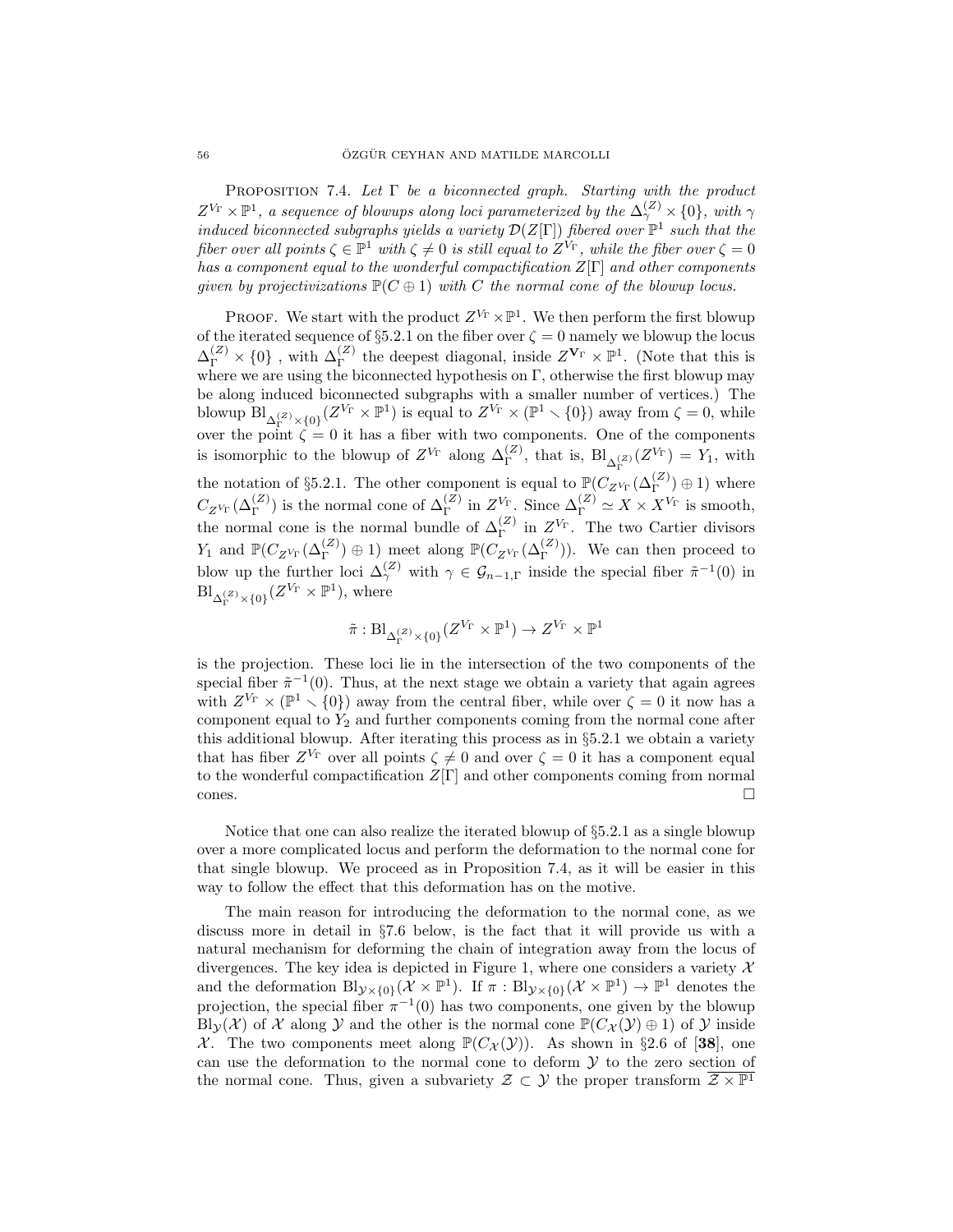

FIGURE 1. Deformation to the normal cone.

in Bl<sub>y ×{0}</sub>( $\mathcal{X} \times \mathbb{P}^1$ ) gives a copy of  $\mathcal Z$  inside the special fiber  $\pi^{-1}(0)$  lying in the normal cone component, see Figure 1.

7.4. Deformation and the motive. We check that passing from the space  $Z^{V_{\Gamma}}$  to the deformation  $\mathcal{D}(Z[\Gamma])$  described in Proposition 7.4 does not alter the nature of the motive.

It is easy to see that this is the case at the level of virtual motives, that is, classes in the Grothendieck ring of varieties.

PROPOSITION 7.5. If the class [X] in the Grothendieck ring of varieties  $K_0(V)$ is a virtual mixed Tate motive, that is, it lies in the subring  $\mathbb{Z}[\mathbb{L}]$  generated by the Lefschetz motive  $\mathbb{L} = [\mathbb{A}^1]$ , then the class of  $\mathcal{D}(Z[\Gamma])$  is also in  $\mathbb{Z}[\mathbb{L}]$ .

PROOF. As shown in Proposition 7.4, the space  $\mathcal{D}(Z[\Gamma])$  is a fibration over  $\mathbb{P}^1$ , which is a trivial fibration over  $\mathbb{P}^1 \setminus \{0\}$  with fiber  $Z^{V_{\Gamma}}$ . By inclusion-exclusion, we can write the class  $[\mathcal{D}(Z[\Gamma])]$  in  $K_0(\mathcal{V})$  as a sum of the class of the fibration over  $\mathbb{P}^1 \setminus \{0\}$ , which is

$$
[Z^{V_{\Gamma}} \times (\mathbb{P}^1 \times \{0\})] = [X]^{2N_{\Gamma}} \mathbb{L},
$$

with  $N_{\Gamma} = \# V_{\Gamma}$ , and the class  $[\pi^{-1}(0)]$  of the fiber over  $\zeta = 0$ , with  $\pi : \mathcal{D}(Z[\Gamma]) \to$  $\mathbb{P}^1$  the fibration. The component  $[X]^{2N_{\Gamma}}\mathbb{L}$  is in  $\mathbb{Z}[\mathbb{L}]$  if the class  $[X] \in \mathbb{Z}[\mathbb{L}]$  as we are assuming, so we need to check that the class  $[\pi^{-1}(0)]$  is also in  $\mathbb{Z}[\mathbb{L}]$ . The locus  $\pi^{-1}(0)$  is constructed in a sequence of steps as shown in Proposition 7.4. At the first step, we are dealing with the deformation to the normal cone  $\text{Bl}_{\Delta_{\Gamma}^{(Z)}}(Z^{V_{\Gamma}}\times \mathbb{P}^1)$  and the fiber over zero is the union of  $Y_1$  and  $\mathbb{P}(C_{Z^{V_{\Gamma}}}(\Delta_{\Gamma}^{(Z)})\oplus 1),$ intersecting along  $\mathbb{P}(C_{Z^{V_{\Gamma}}}(\Delta_{\Gamma}^{(Z)}))$ . Since  $\Delta_{\Gamma}^{(Z)} \simeq X \times X^{V_{\Gamma}}$  is smooth and a Tate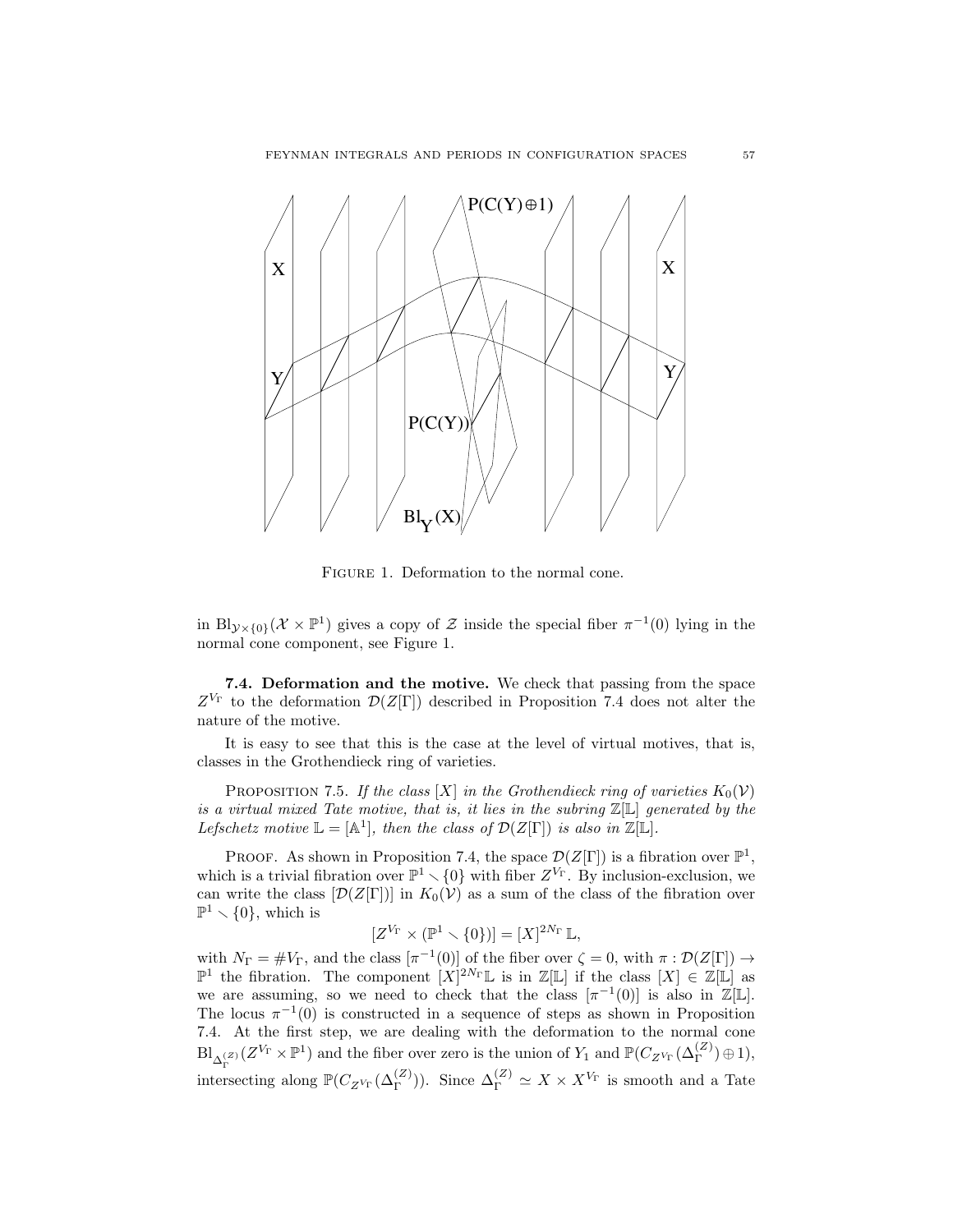motive,  $\mathbb{P}(C_{Z^{V_{\Gamma}}}(\Delta_{\Gamma}^{(Z)})\oplus 1)$  is a projective bundle over a Tate motive so it is itself a Tate motive. So is  $\mathbb{P}(C_{Z^{V_{\Gamma}}}(\Delta_{\Gamma}^{(Z)}))$ , for the same reason. So is also  $Y_1$  because of the blowup formula for Grothendieck classes [16],

$$
[Y_1] = [Z^{V_{\Gamma}}] + \sum_{k=1}^{\text{codim}(\Delta_{\Gamma}^{(Z)} \times \{0\})-1} [\Delta_{\Gamma}^{(Z)}] \mathbb{L}^k.
$$

By the inclusion-exclusion relations in the Grothendieck ring, it then follows that if the two components of the fiber over zero are in  $\mathbb{Z}[\mathbb{L}]$  and the class of their intersection also is, then so is also the class of the union, which is the class of the fiber itself. At the next step the fiber over zero is blown up again, this time along the (dominant transforms of)  $\Delta_{\gamma}^{(Z)}$  with  $\gamma \in \mathcal{G}_{n-1,\Gamma}$ . Each of these is a blowup of a variety whose class is a virtual mixed Tate motive along a locus whose class is also a virtual mixed Tate motive, hence repeated application of the blowup formula in the Grothendieck ring and an argument analogous to the one used in the first step shows that the Grothendieck class of the fiber over zero is also in  $\mathbb{Z}[\mathbb{L}]$ .

We can then, with a similar technique, improve the result from the level of Grothendieck classes to the level of motives.

PROPOSITION 7.6. If the motive  $m(X)$  of the variety X is mixed Tate, then the motive  $\mathfrak{m}(\mathcal{D}(Z[\Gamma])$  of the deformation  $\mathcal{D}(Z[\Gamma])$  is also mixed Tate.

Proof. As in the case of the Grothendieck classes, it suffices to check that, at each step in the construction of  $\mathcal{D}(Z[\Gamma])$ , the result remains inside the category of mixed Tate motives. It is clear that, if  $m(X)$  is mixed Tate, then  $m(Z)$ ,  $m(Z^{\mathcal{V}_{\Gamma}})$  and  $m(Z^{V_{\Gamma}} \times \mathbb{P}^1)$  also are. At the next step, we use the blowup formula for Voevodsky motives (Proposition 3.5.3 of [69]) and we obtain

$$
\mathfrak{m}(\mathrm{Bl}_{\Delta_{\Gamma}^{(Z)}\times\{0\}}(Z^{V_{\Gamma}}\times\mathbb{P}^{1})) =
$$

$$
\operatorname{codim}(\Delta_{\Gamma}^{(Z)}\times\{0\})-1
$$

$$
\bigoplus_{k=1}^{\operatorname{codim}(\Delta_{\Gamma}^{(Z)}\times\{0\})-1} \mathfrak{m}(\Delta_{\Gamma}^{(Z)})(k)[2k].
$$

This implies that  $\mathfrak{m}(\mathrm{Bl}_{\Delta_\Gamma^{(Z)}\times\{0\}}(Z^{V_\Gamma}\times\mathbb{P}^1))$  is mixed Tate if  $\mathfrak{m}(X)$  is. The successive steps are again obtained by blowing up loci  $\Delta_{\gamma}^{(Z)}$  whose motive  $\mathfrak{m}(\Delta_{\gamma}^{(Z)})$  is mixed Tate, inside a variety whose motive is mixed Tate by the previous step, hence repeated application of the blowup formula for motives yields the result.  $\Box$ 

The analog of Remark 5.8 also holds for the motive  $\mathfrak{m}(\mathcal{D}(Z[\Gamma]).$ 

7.5. Amplitude form on the deformation. Let  $\tilde{\omega}_{\Gamma}^{(Z)}$  $\Gamma$ <sup>(2)</sup> be the regularized form defined in (7.2). In order to allow room for a regularization of the chain of integration, we pull it back to the deformation to the normal cone described above.

DEFINITION 7.7. The regularization of the form  $\omega_{\Gamma}^{(Z)}$  $\Gamma$ <sup>( $\angle$ )</sup> on the deformation space  $\mathcal{D}(Z[\Gamma])$  is the pullback

$$
(7.4) \qquad \qquad \tilde{\pi}_{\Gamma}^*(\tilde{\omega}_{\Gamma}^{(Z)}),
$$

where  $\tilde{\pi}_{\Gamma}: \mathcal{D}(Z[\Gamma]) \to Z^{V_{\Gamma}} \times \mathbb{P}^1$  is the projection and  $\tilde{\omega}_{\Gamma}^{(Z)}$  $T^{(2)}$  is the extension (7.2) of the complexified amplitude to  $Z^{V_{\Gamma}} \times \mathbb{P}^1$ .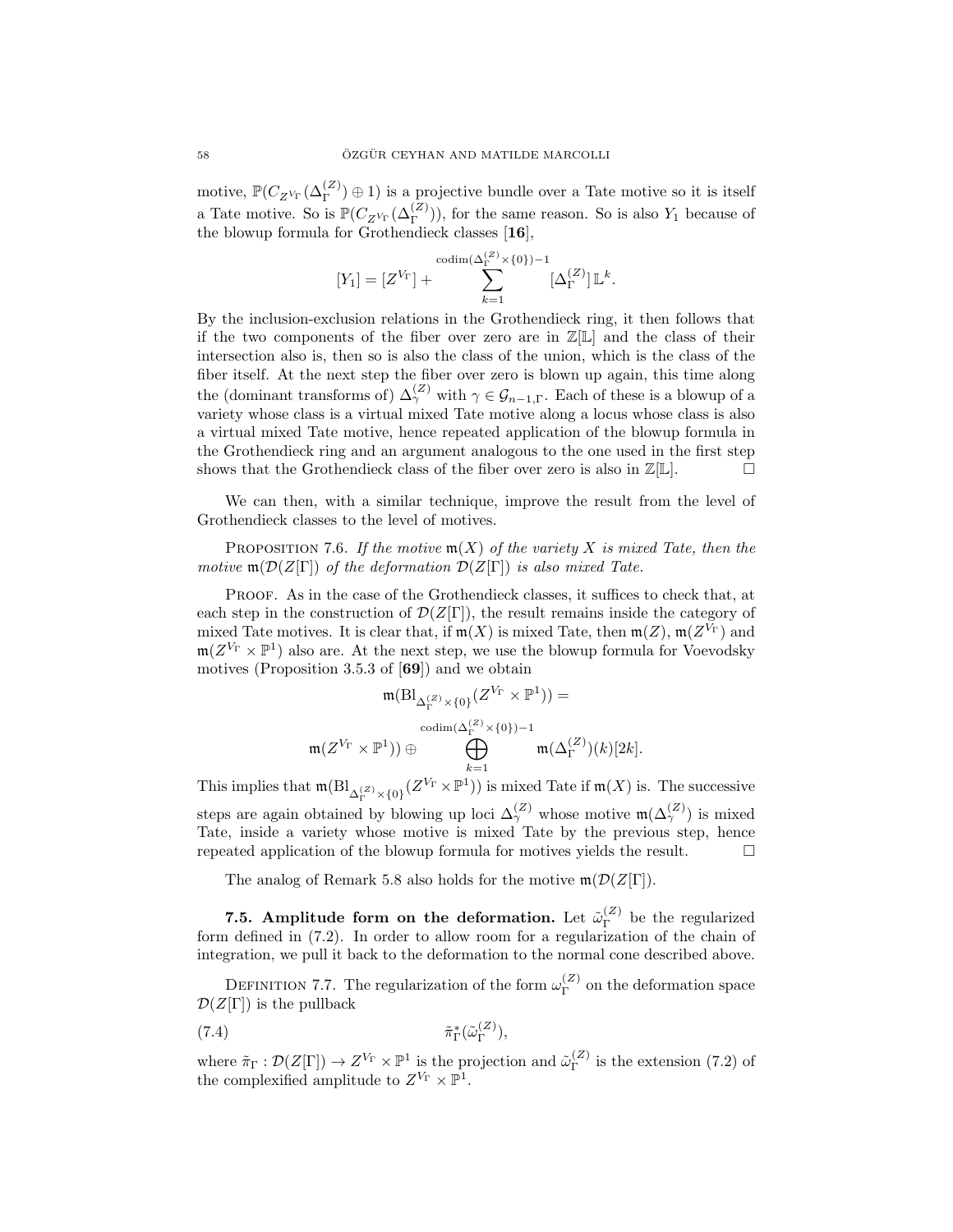The locus of divergence  $\{\tilde{\pi}_{\Gamma}^{\ast}(\tilde{\omega}_{\Gamma}^{(Z)}\)$  $\Gamma(\mathcal{L}) = \infty$ } inside the deformation space  $\mathcal{D}(Z[\Gamma])$ is then given by the following.

Lemma 7.8. The locus of divergence of the regularized Feynman amplitude  $\tilde \pi_\Gamma^*(\tilde \omega_\Gamma^{(Z)}$  $\binom{2}{\Gamma}$  on the space  $\mathcal{D}(Z[\Gamma])$  is a union of divisors inside the central fiber,

(7.5) 
$$
\bigcup_{\Delta_{\gamma}^{(Z)} \in \mathcal{G}_{\Gamma}} D_{\gamma}^{(Z)} \subset \pi^{-1}(0),
$$

where  $\pi : \mathcal{D}(Z[\Gamma]) \to \mathbb{P}^1$  is the projection of the fibration.

**PROOF.** When pulling back the regularized form  $\tilde{\omega}_{\Gamma}^{(Z)}$  from  $Z^{\mathbf{V}_{\Gamma}} \times \mathbb{P}^1$  to  $\mathcal{D}(Z[\Gamma]),$ Γ the poles of  $\tilde{\omega}_{\Gamma}^{(Z)}$  $\Gamma_{\Gamma}^{(Z)}$  along the diagonals  $\Delta_{\gamma}^{(Z)} \times \{0\}$  yield (as in Proposition 5.10 and Corollary 5.13) poles along the divisors  $D_{\gamma}^{(Z)}$ , contained in the central fiber  $\pi^{-1}(0)$ at  $\zeta = 0$  of  $\mathcal{D}(Z[\Gamma]).$ 

7.6. Deformation of the chain of integration. We now describe a regularization of the chain of integration, based on the deformation to the normal cone.

PROPOSITION 7.9. The proper transform of the chain  $\sigma_{\Gamma}^{(Z,y)} \times \mathbb{P}^1$  inside  $\mathcal{D}(Z[\Gamma])$ gives a deformation of the chain of integration, which does not intersect the locus of divergences of the form  $\tilde{\pi}_{\Gamma}^{*}(\tilde{\omega}_{\Gamma}^{(Z)})$  $\binom{(\mathcal{Z})}{\Gamma}$ .

PROOF. Consider the chain  $\sigma_{\Gamma}^{(Z,y)} = X^{V_{\Gamma}} \times \{y\}$  of (2.10), inside  $Z^{V_{\Gamma}}$ . Extend it to a chain  $\sigma_{\Gamma}^{(Z,y)} \times \mathbb{P}^1$  inside  $Z^{V_{\Gamma}} \times \mathbb{P}^1$ . Let  $\sigma_{\Gamma}^{(Z,y)} \times \mathbb{P}^1$  denote the proper transform in the blowup  $\mathcal{D}(Z[\Gamma])$ . Then, as illustrated in Figure 1, we obtain a deformation of  $\sigma_{\Gamma}^{(Z,y)}$  $\Gamma$ <sup>(*Z,y*)</sup> inside the normal cone component of the special fiber  $\pi^{-1}(0)$  in  $\mathcal{D}(Z[\Gamma])$ that is separated from the intersection with the component given by the blowup  $Z[\Gamma]$ .

7.7. Regularized integral. Using the deformation of the chain of integration and of the form, one can regularize the integral by

(7.6) 
$$
\int_{\Sigma_{\Gamma}^{(Z,y)}} \tilde{\pi}_{\Gamma}^*(\tilde{\omega}_{\Gamma}^{(Z)}),
$$

where  $\Sigma_{\Gamma}^{(Z,y)}$  denotes the  $(2N_{\Gamma}+2)$ -chain on  $\mathcal{D}(Z[\Gamma]),$  with  $N_{\Gamma} = \#V_{\Gamma}$ , obtained as in Proposition 7.9. As in (7.3), one also has a corresponding integral on the intersection of the deformed chain  $\Sigma^{(Z,y)}$  with the central fiber, which we can write as

$$
\int_{\Sigma_{\Gamma}^{(Z,y)}} \delta(\pi^{-1}(0)) \,\, \tilde{\pi}_{\Gamma}^{\ast}(\tilde{\omega}_{\Gamma}^{(Z)}).
$$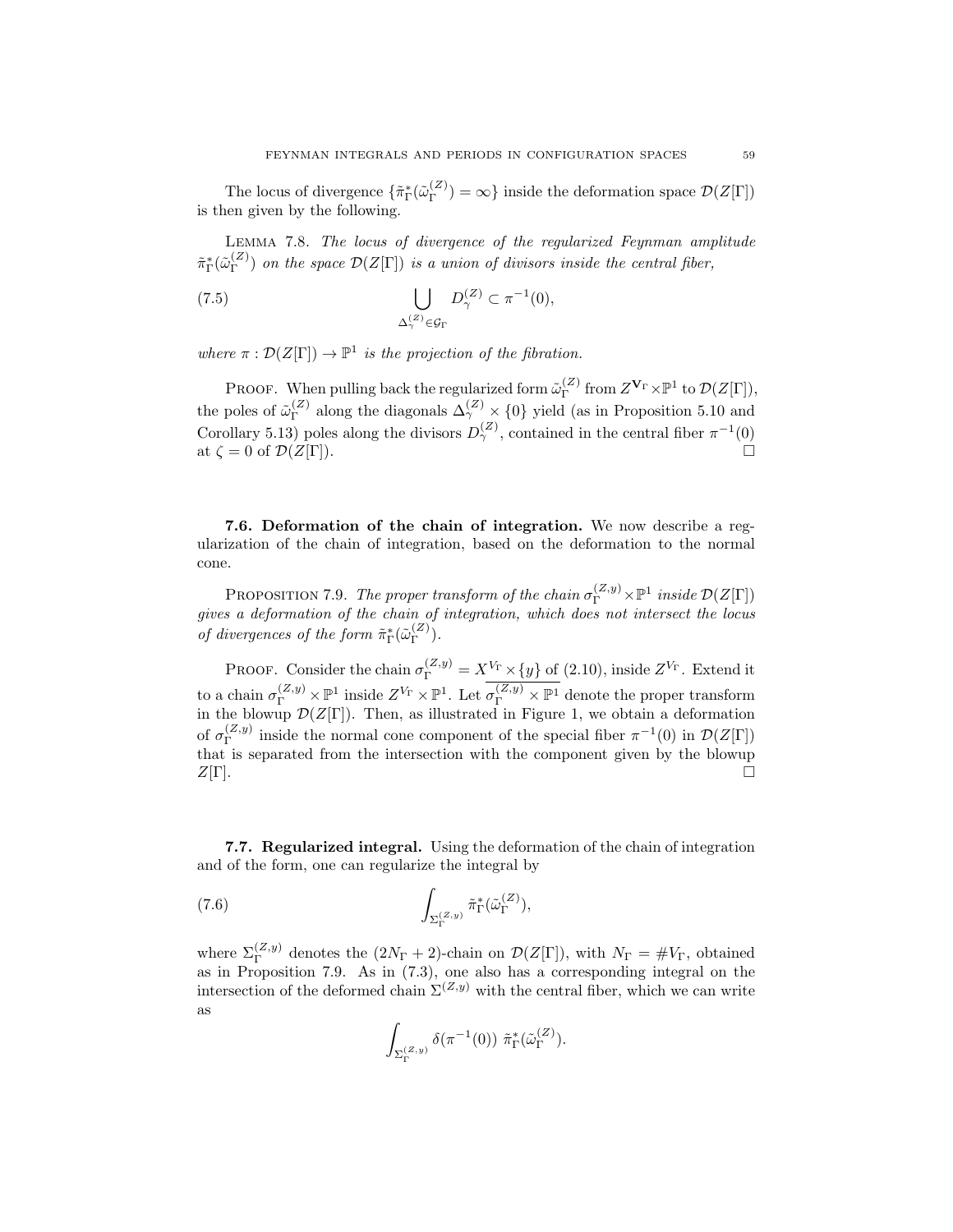7.7.1. Behavior at infinity. The regularization (7.6) described above avoids divergences along the divisors  $D_{\gamma}^{(Z)}$  in  $Z[\Gamma]$ . It remains to check the behavior at infinity, both in the  $\mathbb{P}^1$ -direction added in the deformation construction, and along the locus  $\mathcal{D}_{\infty}$  in  $\mathcal{D}(Z[\Gamma])$  defined, in the intersection of each fiber  $\pi^{-1}(\zeta)$  with the chain of integration  $\Sigma_{\Gamma}^{(Z,y)}$ , by  $\Delta_{\Gamma,\infty} := X^{V_{\Gamma}} \setminus \mathbb{A}^{DN_{\Gamma}}$ , with  $N_{\Gamma} = \#V_{\Gamma}$ .

PROPOSITION 7.10. The integral (7.6) is convergent at infinity when  $D > 2$ .

PROOF. For the behavior of (7.6) when  $\zeta \to \infty$  in  $\mathbb{P}^1$ , we see that the form behaves like  $r^{-2D+2}$  rdr, where  $r = |\zeta|$ . This gives a convergent integral for  $2D -$ 3 > 1. For the behavior at  $\Delta_{\Gamma,\infty}$ , consider first the case where a single radial coordinate  $r_v = |x_v| \to \infty$ . In polar coordinates, we then have a radial integral  $r_v^{-(2D-2)\#E_{\Gamma,v}} r^{D-1} dr$ , where  $E_{\Gamma,v} = \{e \in E_{\Gamma} | v \in \partial(e) \}$  is the valence  $v(v)$  of the vertex v. This gives a convergent integral when  $(2D-2)v(v) - D + 1 > 1$ . Since  $v(v) \geq 1$  and  $2D-2 \geq 0$ , we have  $(2D-2)\#E_{\Gamma,v} - D + 1 \geq D-1$ , so the condition is satisfied whenever  $D > 2$ . More generally, one can have several  $r_v \to \infty$ . The strongest constraint comes from the case that behaves like  $r^{-(2D-2)\sum_v v(v)}r^{DN_{\Gamma}-1}$ , with  $N_{\Gamma} = \#V_{\Gamma}$ . In this case the convergence condition is given by  $(2D - 2)v_{\Gamma}$  $DN_{\Gamma} > 0$ , where  $v_{\Gamma} = \sum_{v \in V_{\Gamma}} v(v)$ . Again we have  $v_{\Gamma} \ge N_{\Gamma}$ , and we obtain

$$
(2D - 2)v_{\Gamma} - DN_{\Gamma} \ge (D - 2)N_{\Gamma} > 0,
$$

whenever  $D > 2$ . In this case the condition for convergence at  $|\zeta| \to \infty$  is also satisfied.  $\Box$ 

#### References

- 1. J. Ablinger, J. Blümlein and C. Schneider, Harmonic Sums and Polylogarithms Generated by Cyclotomic Polynomials, J. Math. Phys., Vol.52 (2011) 102301
- 2. L.A. Aizenberg, A.P. Yuzhakov, Integral representations in multidimensional complex analysis, Transl. Amer. Math. Soc. Vol.58, 1980.
- 3. L.A. Aizenberg, A.K. Tsikh, A.P. Yuzhakov, Multidimensional residues and applications, in "Several Complex Variables, II", Encyclopedia of Mathematical Sciences, Vol.8, Springer Verlag, 1994.
- 4. A.G. Aleksandrov, A.K. Tsikh, Multi-logarithmic differential forms on complete intersections, J. Siberian Fed. Univ. Math and Phys. 2 (2008) 105–124.
- 5. S. Ališauskas, Coupling coefficients of  $SO(n)$  and integrals involving Jacobi and Gegenbauer polynomials, J. Phys. A, 35 (2002) 7323–7345.
- 6. P. Aluffi, M. Marcolli, Parametric Feynman integrals and determinant hypersurfaces, Adv. Theor. Math. Phys. 14 (2010), no. 3, 911–963.
- 7. P. Aluffi, M. Marcolli, Feynman motives and deletion-contraction relations, in "Topology of algebraic varieties and singularities", 21–64, Contemp. Math., 538, Amer. Math. Soc., Providence, RI, 2011.
- 8. P. Aluffi, M. Marcolli, Graph hypersurfaces and a dichotomy in the Grothendieck ring, Lett. Math. Phys. 95 (2011), no. 3, 223–232.
- 9. P. Aluffi, M. Marcolli, Algebro-geometric Feynman rules, Int. J. Geom. Methods Mod. Phys. 8 (2011), no. 1, 203–237.
- 10. T.M. Apostol, T.H. Vu, Dirichlet series related to the Riemann zeta function, J. Number Theory, 19 (1984) 85–102.
- 11. H. Bateman, A. Erdelyi, Higher transcendental functions, Vol.2, McGraw-Hill, 1953.
- 12. D. Bejleri, M. Marcolli, *Quantum field theory over*  $\mathbb{F}_1$ , J. Geom. Phys. 69 (2013), 40-59.
- 13. P. Belkale, P. Brosnan, Matroids, motives, and a conjecture of Kontsevich, Duke Math. J. 116 (2003), no. 1, 147–188.
- 14. I. Benjamini, L. Lovász, Harmonic and analytic functions on graphs, J. Geom. 76 (2003) 3–15.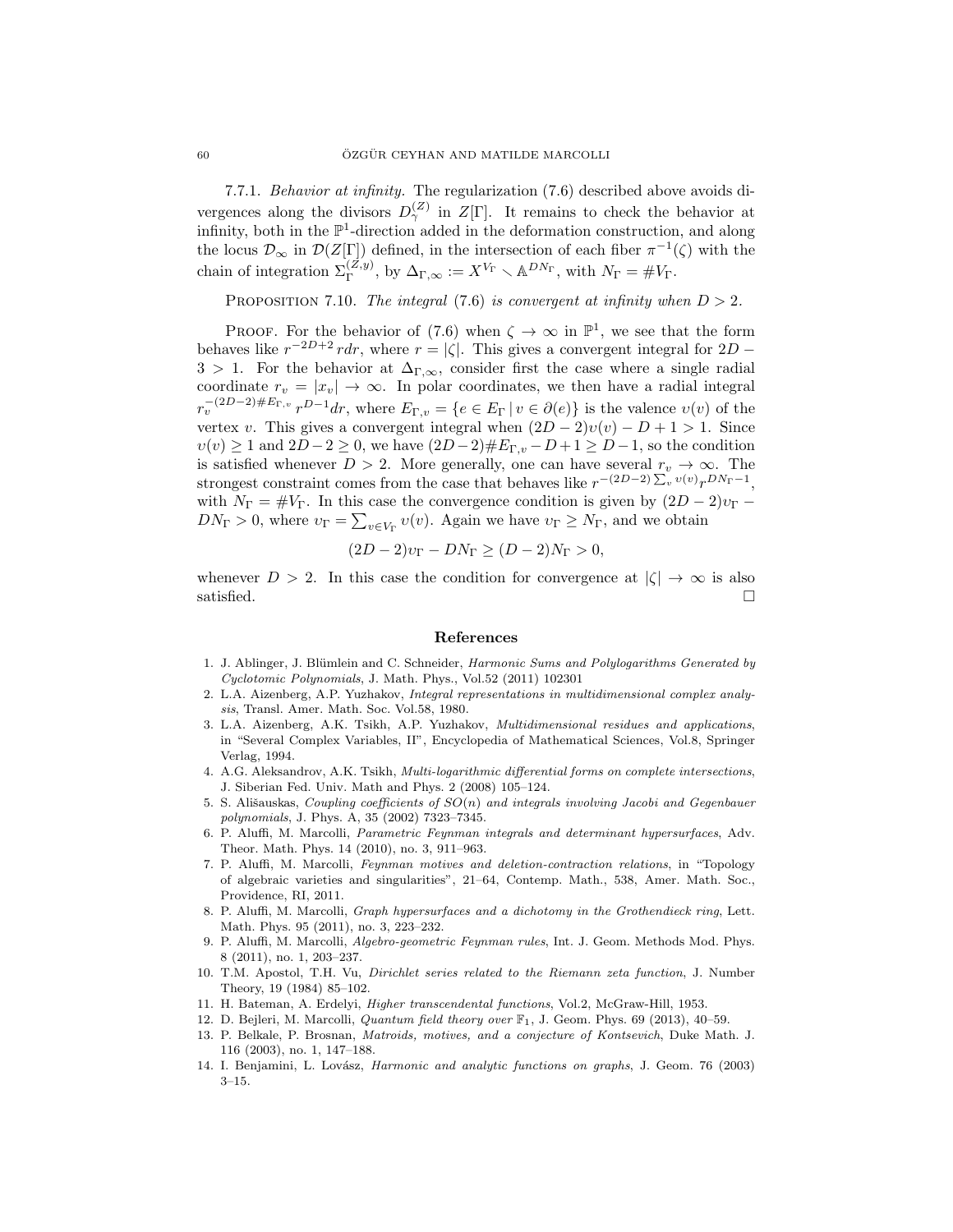- 15. C.A. Berenstein, R. Gay, A. Vidras, A. Yger, Residue currents and Bezout identities, Progress in Math. Vol.114, Birkäuser, 1993.
- 16. F. Bittner, The universal Euler characteristic for varieties of characteristic zero, Compos. Math. 140 (2004) N.4, 1011–1032.
- 17. S. Bloch, Leonidas Alaoglu Memorial Lecture, Caltech, May 2012.
- 18. S. Bloch, H. Esnault, D. Kreimer, On motives associated to graph polynomials, Comm. Math. Phys. 267 (2006) N. 1, 181–225.
- 19. S. Bloch, D. Kreimer, Mixed Hodge structures and renormalization in physics, Commun. Number Theory Phys. 2 (2008) N. 4, 637–718.
- 20. J. Blümlein, D.J. Broadhurst and J.A.M. Vermaseren, The Multiple Zeta Value Data Mine, Comput. Phys. Commun., Vol.181 (2010) 582–625.
- 21. C. Bogner, F. Brown, Feynman integrals and iterated integrals on moduli spaces of curves of genus zero, Commun. Number Theory Phys. 9 (2015), no. 1, 189–238.
- 22. F. Brown, D. Doryn, Framings for graph hypersurfaces, arXiv:1301.3056.
- 23. F. Brown, O. Schnetz, A K3 in  $\phi^4$ , Duke Math. J. 161 (2012), no. 10, 1817–1862.
- 24. F. Brown, O. Schnetz, Modular forms in Quantum Field Theory, arXiv:1304.5342.
- 25. F. Brown, O. Schnetz, K. Yeats, Properties of  $c_2$  invariants of Feynman graphs, Adv. Theor. Math. Phys. 18 (2014), no. 2, 323–362.
- 26. F.J. Castro-Jiménez, L. Narváez-Macarro, D. Mond, Cohomology of the complement of a free divisor, Trans. Amer. Math. Soc., Vol.348 (1996) N.8, 3037–3049.
- $27. \ddot{\text{O}}$ . Ceyhan, in preparation.
- 28. Ö. Ceyhan, M. Marcolli Feynman integrals and motives of configuration spaces, Communications in Mathematical Physics, Vol.313 (2012) N.1, 35–70.
- 29. Ö. Ceyhan, M. Marcolli Algebraic renormalization and Feynman integrals in configuration spaces, Adv. Theor. Math. Phys. 18 (2014), no. 2, 469–511.
- 30. K.G. Chetyrkin, A.L. Kataev, F.V. Tkachov, New approach to evaluation of multiloop Feynman integrals: the Gegenbauer polynomial x-space technique, Nuclear Phys. B 174 (1980) 345–377.
- 31. N. Coleff, M. Herrera, Les courants résidus associés à une forme méromorphe, Lect. Notes Math. 633, Springer, 1978.
- 32. A. Connes, M. Marcolli, Renormalization and motivic Galois theory, Int. Math. Res. Not. 2004, no. 76, 4073–4091.
- 33. P. Deligne, Équations différentielles à points singuliers réguliers, Lecture Notes in Math., 163, Springer, Berlin, 1970.
- 34. P. Deligne, *Théorie de Hodge. II*, Inst. Hautes Études Sci. Publ. Math. No. 40 (1971), 5-57.
- 35. D. Doryn, On one example and one counterexample in counting rational points on graph hypersurfaces, Lett. Math. Phys. 97 (2011), no. 3, 303–315.
- 36. P. Freitas, Integrals of polylogarithmic functions, recurrence relations, and associated Euler sums, Mathematics of Computation, Vol. 74 (2005) N. 251, 1425–1440.
- 37. W. Fulton, Intersection theory, Second Edition, Springer, 1998.
- 38. W. Fulton, Introduction to Intersection Theory in Algebraic Geometry, American Mathematical Soc., 1984.
- 39. W. Fulton, R. MacPherson, A compactification of configuration spaces, Ann. of Math. (2) 139 (1994) N.1, 183–225.
- 40. J. Gallier, Notes on spherical harmonics and linear representations of Lie groups, preprint, 2009.
- 41. A.B. Goncharov, Periods and mixed motives, arXiv.math/0202154v2
- 42. Ph. Griffiths, On the periods of certain rational integrals. I, II, Ann. of Math. (2) 90 (1969), 460–495; 496–541.
- 43. Ph. Griffiths, J. Harris, Principles of Algebraic Geometry, Wiley, 1978.
- 44. P. Griffiths, W. Schmid, Recent developments in Hodge theory: a discussion of techniques and results, in "Discrete subgroups of Lie groups and applicatons to moduli" (Internat. Colloq., Bombay, 1973), pp. 31–127. Oxford Univ. Press, Bombay, 1975.
- 45. A. Grothendieck, On the de Rham cohomology of algebraic varieties, Pub. Math. I.H.E.S. 29 (1966) 95–105.
- 46. M. Herrera, D. Lieberman, Residues and principal values on complex space, Math. Ann. 194 (1971) 259–294.